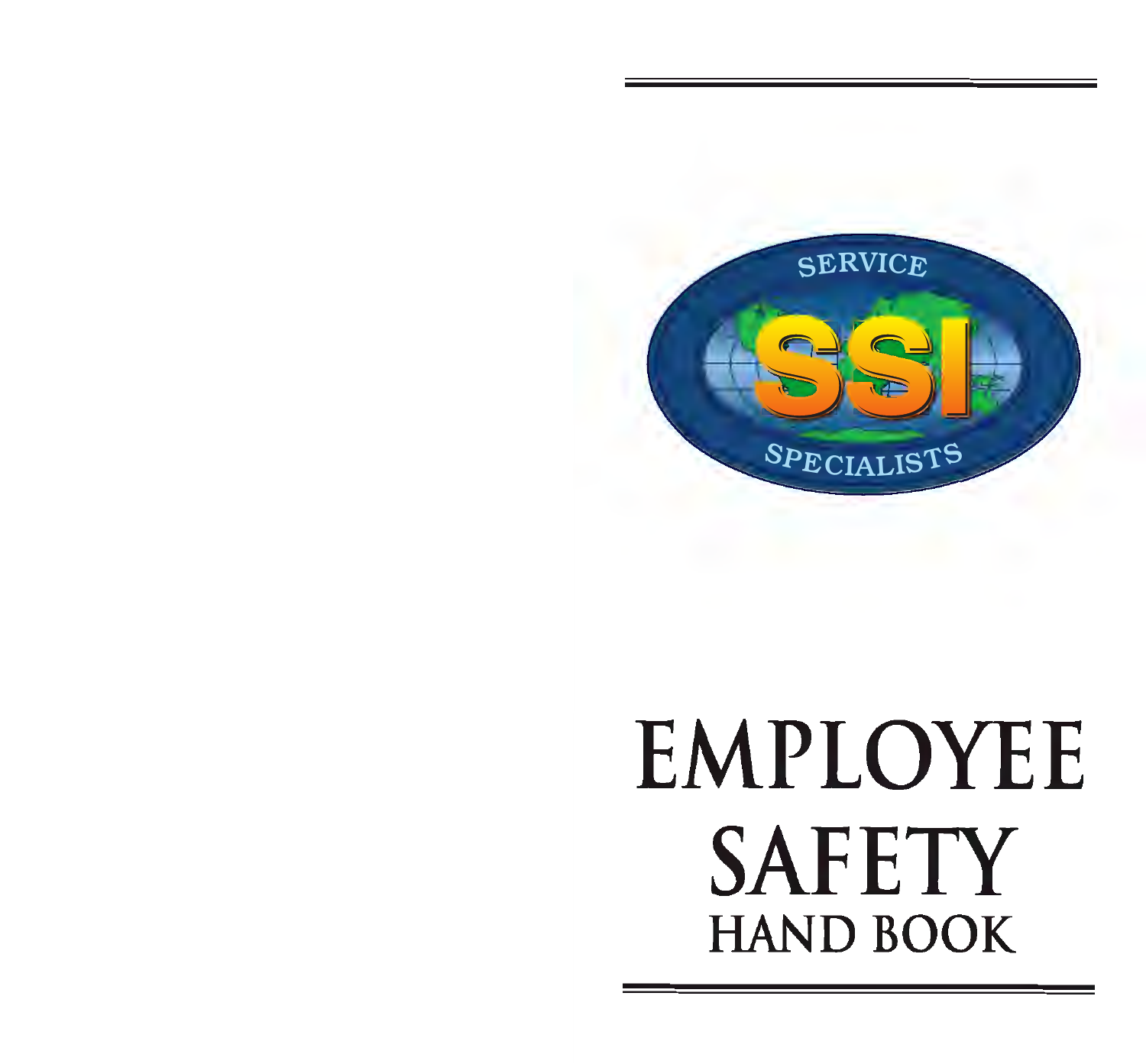# **TABLE OF CONTENTS**

| Hazard Communication - The Employee      |  |
|------------------------------------------|--|
|                                          |  |
| Access to Employee Exposure and          |  |
|                                          |  |
| Reporting of Injuries and Incidents 8-11 |  |
|                                          |  |
|                                          |  |

## **GENERAL SAFETY RULES**

| Key Individual Requirements  17-18      |  |
|-----------------------------------------|--|
| General Housekeeping Requirements 19-20 |  |
| Personal Protective Equipment  20-23    |  |
|                                         |  |
|                                         |  |
|                                         |  |
|                                         |  |
|                                         |  |
|                                         |  |
|                                         |  |
|                                         |  |
|                                         |  |
|                                         |  |
| Heavy Construction Equipment 33         |  |
|                                         |  |
|                                         |  |
|                                         |  |
| Temporary Floor and Wall Openings 36    |  |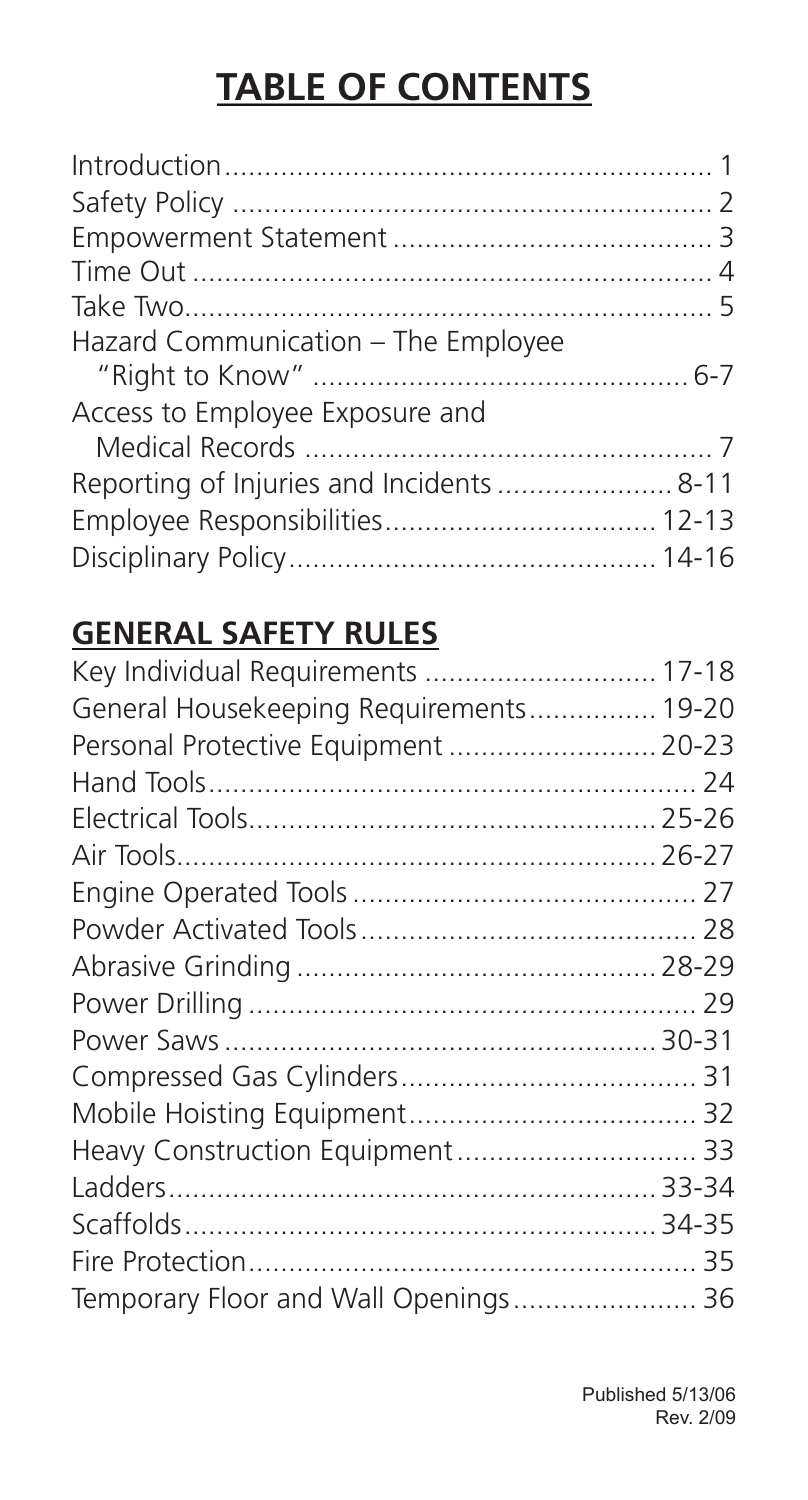## **HAZARD RECOGNITION**

| Load, Haul, and Unload Material (Manually)  50-52   |  |
|-----------------------------------------------------|--|
| Load, Haul, and Unload Material (Mechanically)53-55 |  |
|                                                     |  |
|                                                     |  |
| Working Concrete and Wrecking Forms 61-63           |  |
|                                                     |  |
|                                                     |  |
|                                                     |  |

## **CHARTS**

| Hand Signals for Controlling           |  |
|----------------------------------------|--|
|                                        |  |
| Conversion of Metric System to English |  |
|                                        |  |
|                                        |  |
|                                        |  |
|                                        |  |
|                                        |  |
|                                        |  |
|                                        |  |
|                                        |  |
| Wire Rope Sling Capabilities 100-104   |  |
|                                        |  |
|                                        |  |
|                                        |  |
|                                        |  |
|                                        |  |
|                                        |  |
|                                        |  |
|                                        |  |
|                                        |  |
| Emergency Information 115-116          |  |
|                                        |  |
|                                        |  |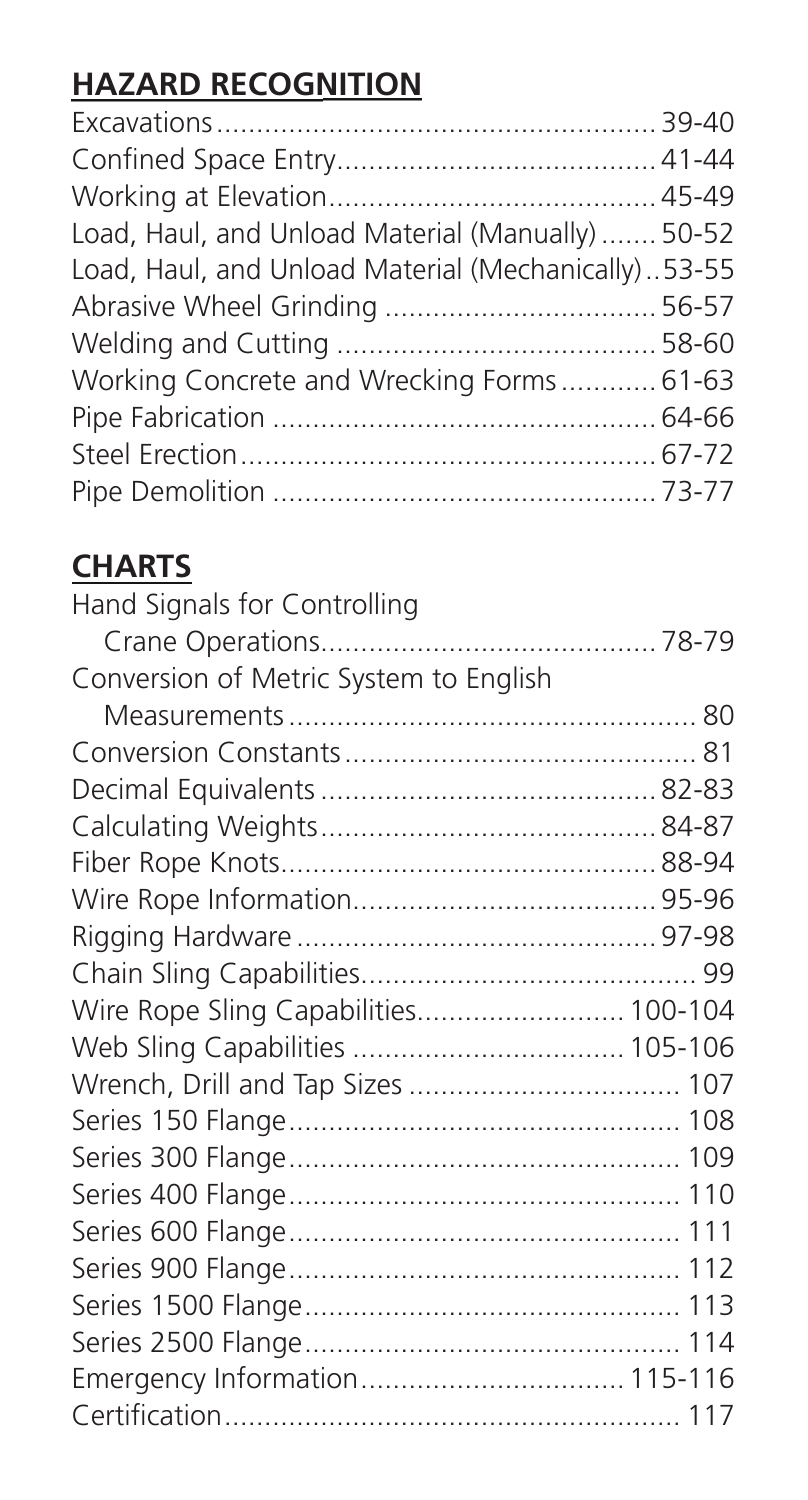## **INTRODUCTION**

You are now a member of a team working in a challenging industry, which is exposed to many changing hazards. Your fellow workers will be depending on you to do your part in keeping everyone safe.

As a part of our overall safety program, this handbook is designed to help you do your job safe and effective.

More detailed information is contained in the company Safety, Health, and Environmental Programs Manual, and our Safety Plan specific for this job, which is available for your review at all job locations.

Our goal is to provide a safe and healthful work place so that a quality product can be produced using the most qualified Craftsmen available.

Working together as a Team, we can achieve that goal.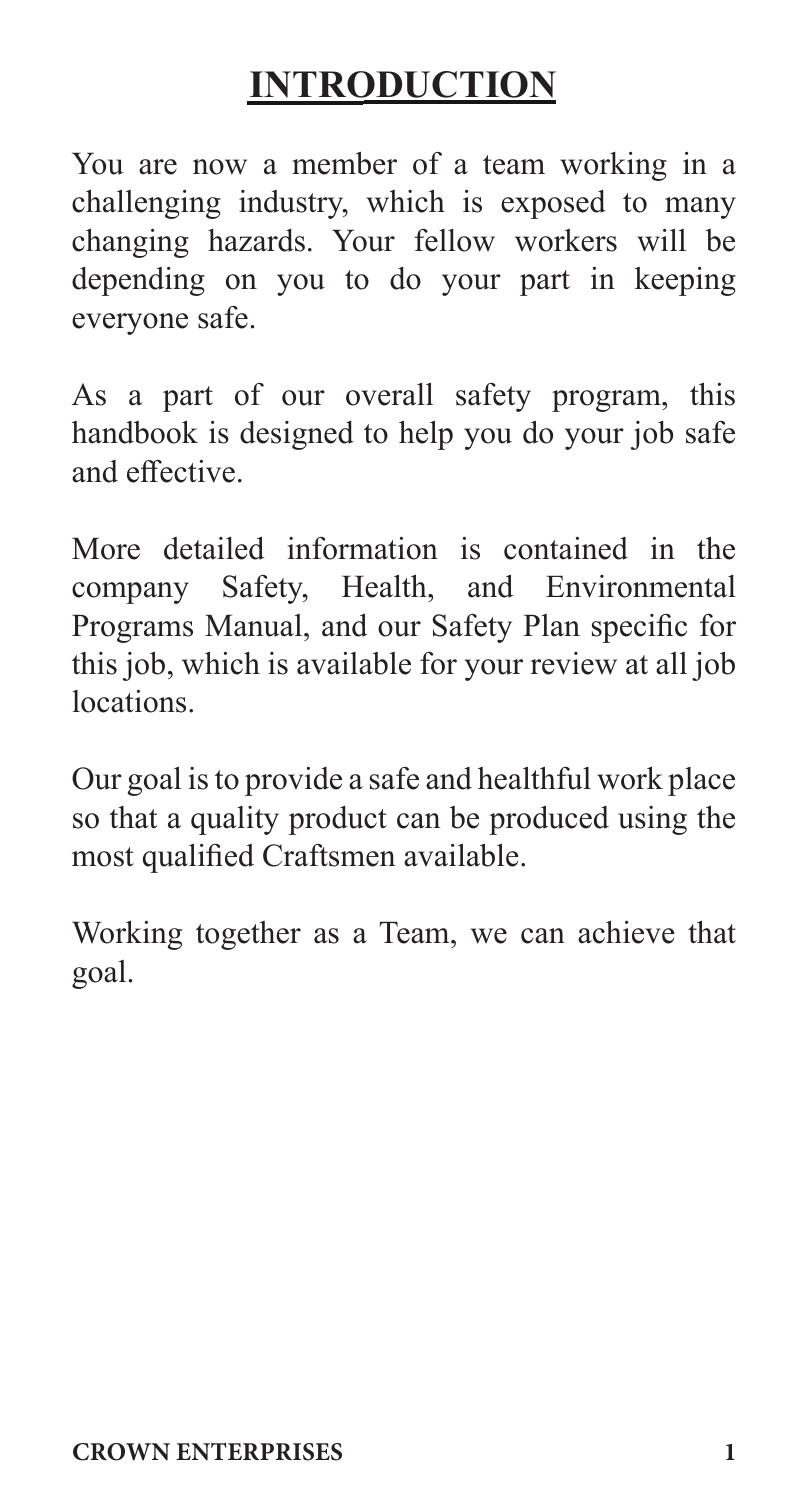## **SAFETY POLICY**

 It is the policy of Service Specialists,LLC. to provide a safe and healthful workplace for our employees and to observe all SSI, Client, State and Federal Laws and Regulations.

 SSI has and will continue to maintain a safety and health program designed to train our employees to follow work safe practices and to recognize and correct unsafe working conditions.

 Safety is part of each employee's job. Active participation and adherence to the Safety Program are a condition of each employee's employment. No employee is required to work at a job that he or she knows is unsafe. Therefore, we must work to make every workplace safe by recognizing and correcting unsafe working conditions, as well as the detection of unsafe work practices.

 SSI empowers all of its employees to refuse to perform any task that they deem to be unsafe without retaliation from supervision until the hazard is mitigated or eliminated. SSI acknowledges that all incidents or accidents are preventable.

 Your fellow workers will be depending on you to do your part in keeping everyone safe. As a condition of employment, it is your responsibility to call a "Time Out" when you discover any condition or situation that you deem to be unsafe. It is your responsibility to call a "Time Out" when you witness another person committing an unsafe act or attempting to commit an unsafe act.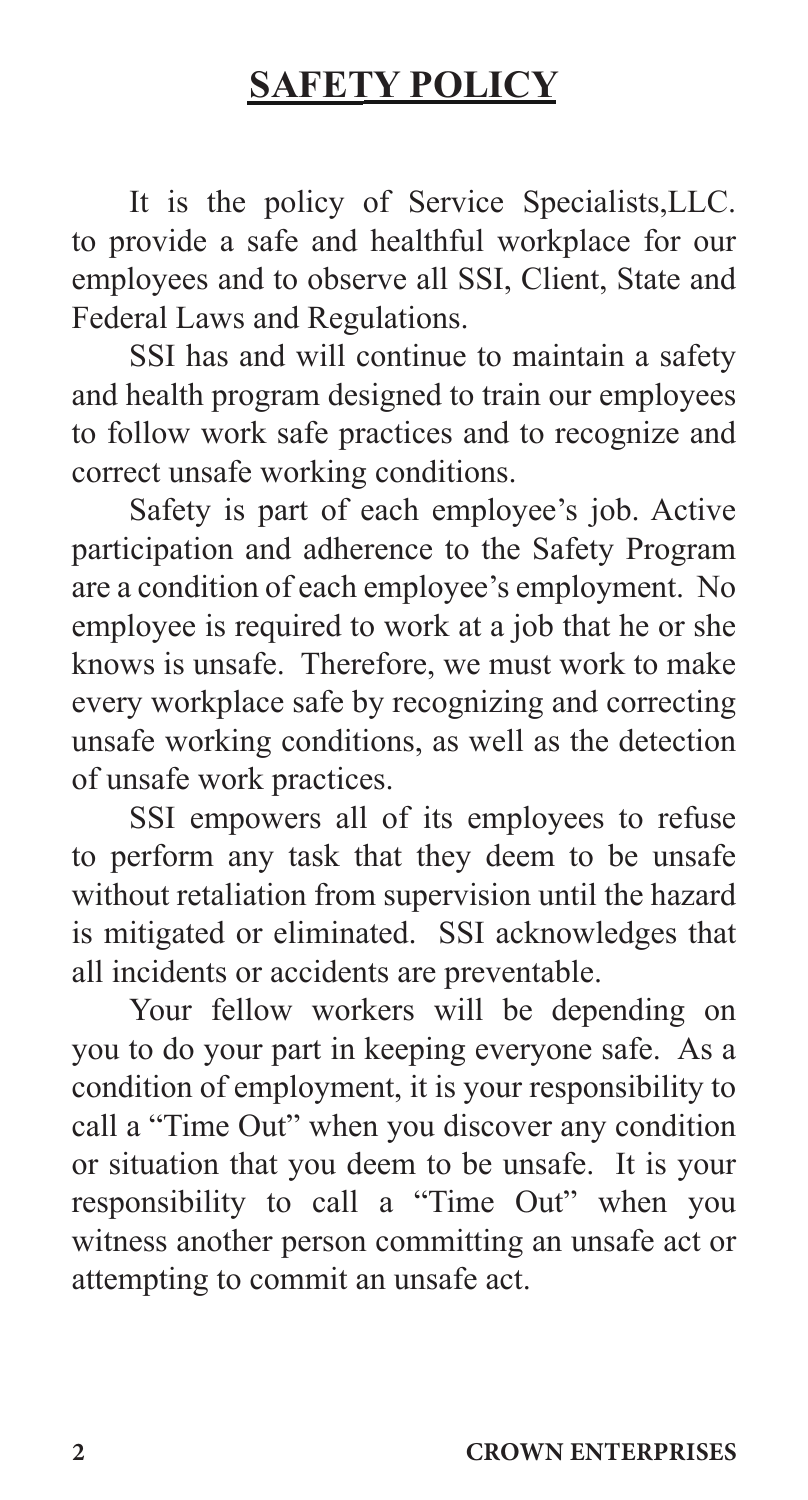

# **SSI**

**empowers all of its employees to refuse to perform any task that they deem to be unsafe without retaliation from supervision until the hazard is mitigated or eliminated.** 

# **SSI**

# **acknowledges that all incidents or accidents are preventable.**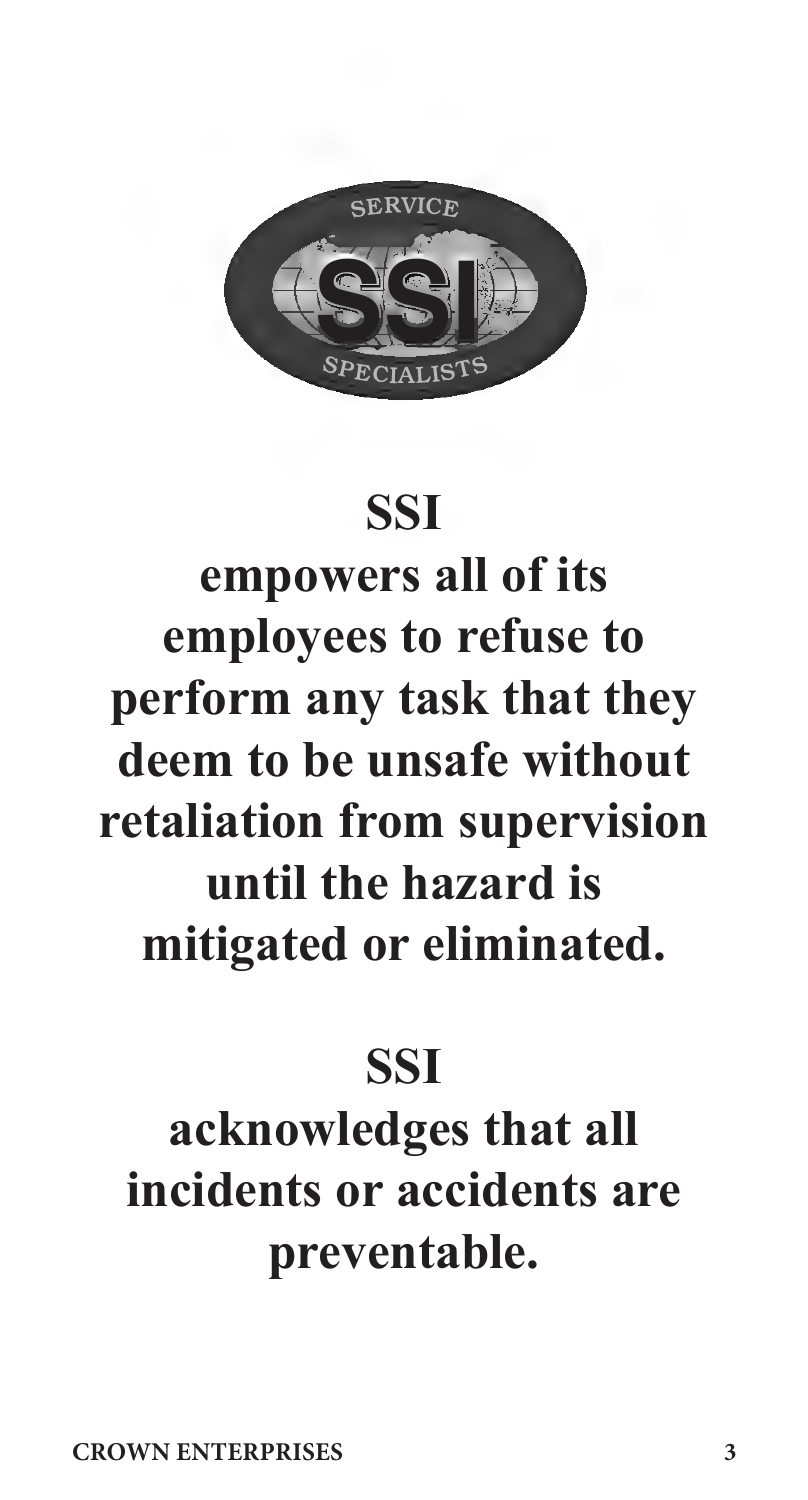# **"Time Out"**

**You are now a member of a team working in a challenging industry, which is exposed to many changing hazards. Your fellow workers will be depending on you to do your part in keeping everyone safe. As a condition of employment, it is your responsibility to call a "Time Out" when you discover any condition or situation that you deem to be unsafe. It is also your responsibility to call a "Time Out" when you witness another employee committing an unsafe act or attempting to commit an unsafe act.**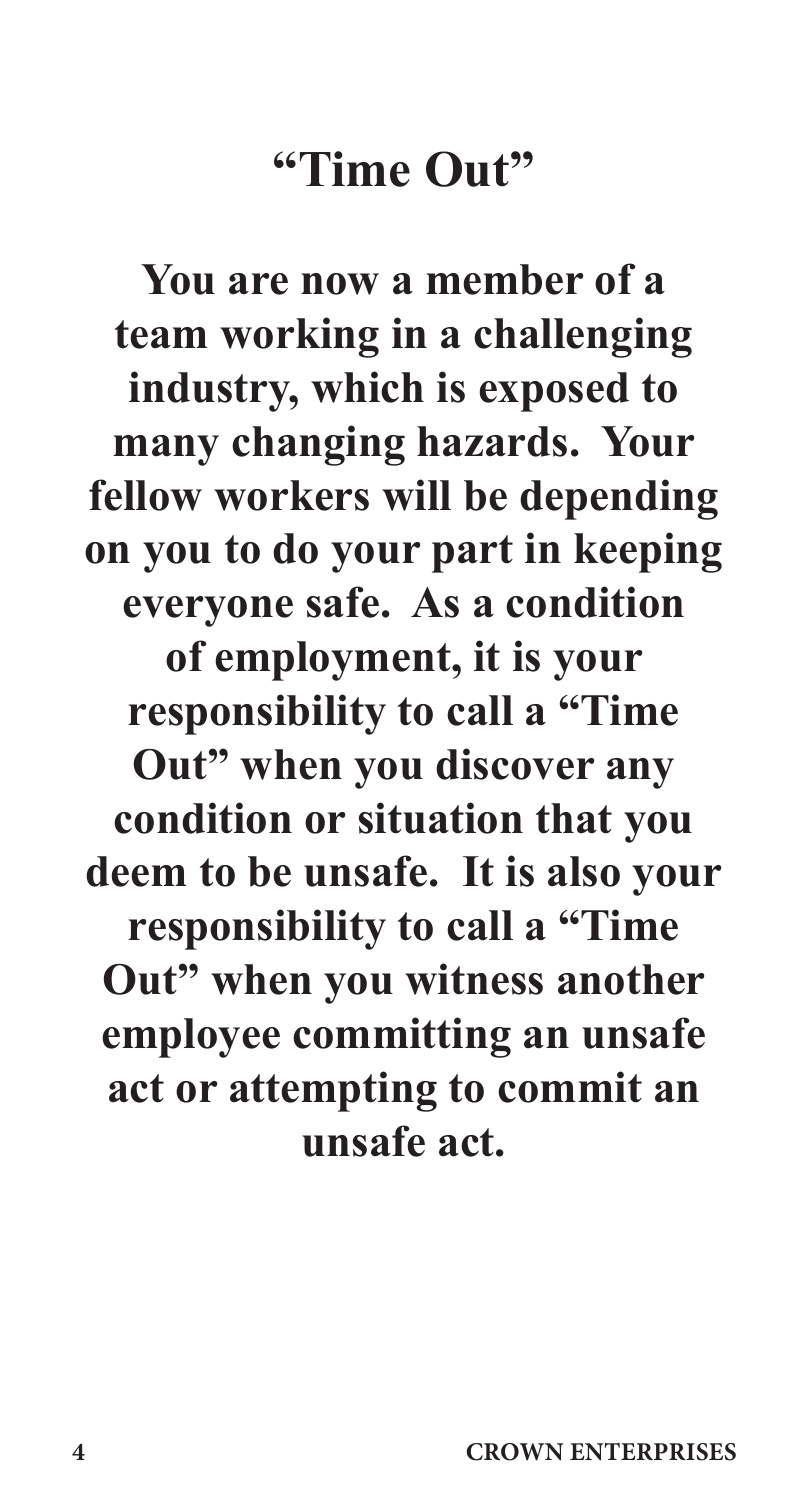# **"Take Two"**

**"Take Two" to Think it Through "Take Two" to See it Through**

- **Talk: Have I talked with everyone involved with this job.**
- **Action: Do I know the proper actions I need to follow to do this job safely.**

**Knowledge: Do I have the proper Knowledge to do this job safety.**

**Equipment: Do I have the proper equipment, including the proper personal protective equipment, to do this job safely.**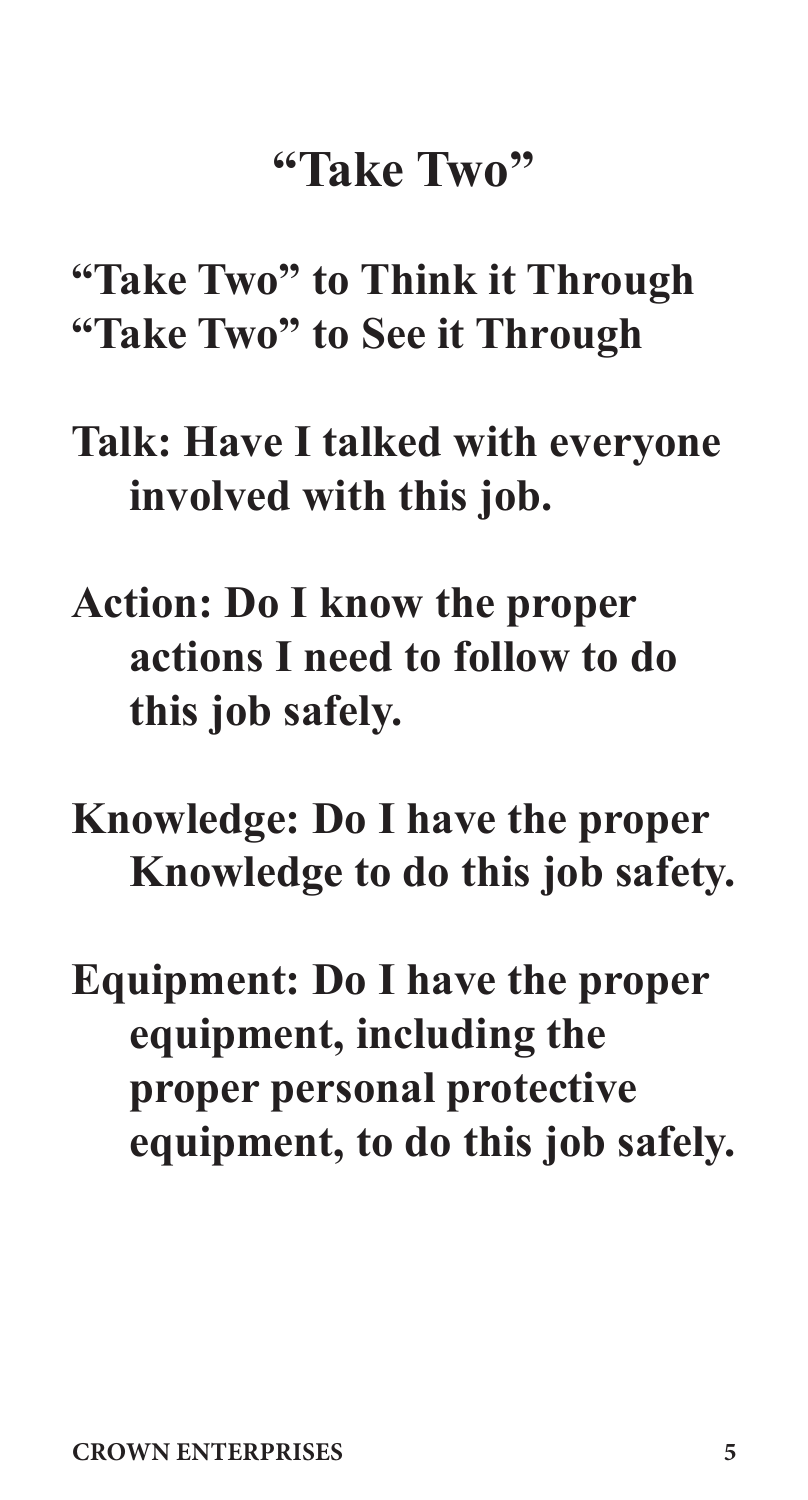## **HAZARD COMMUNICATION THE EMPLOYEE "RIGHT TO KNOW"**

The Occupational Safety and Health Administration has issued a rule that states the employee has a "Right to Know" what hazards he or she may face on the job and how to protect against them. That's your Right to Know.

In order to meet this objective, we have developed a written hazard communications program. Each employee has access to any information from this program through their respective superintendent. It is important to the safety of the job for employees to take the initiative to be informed in the area. There are three ways in which the hazards are communicated to the employee  $-1$ ) through site specific training, 2) through the use of labels and 3) through the use of material safety data sheets.

## **LABELS**

- 1. Chemical manufacturers and/or importers must provide warning labels on their containers to:
	- Identify the product
	- Give appropriate warning, and
	- Include their name, address, and telephone number in case of an emergency.
- 2. Labels must also be used on containers to designate hazardous materials that are temporarily being stored or transported.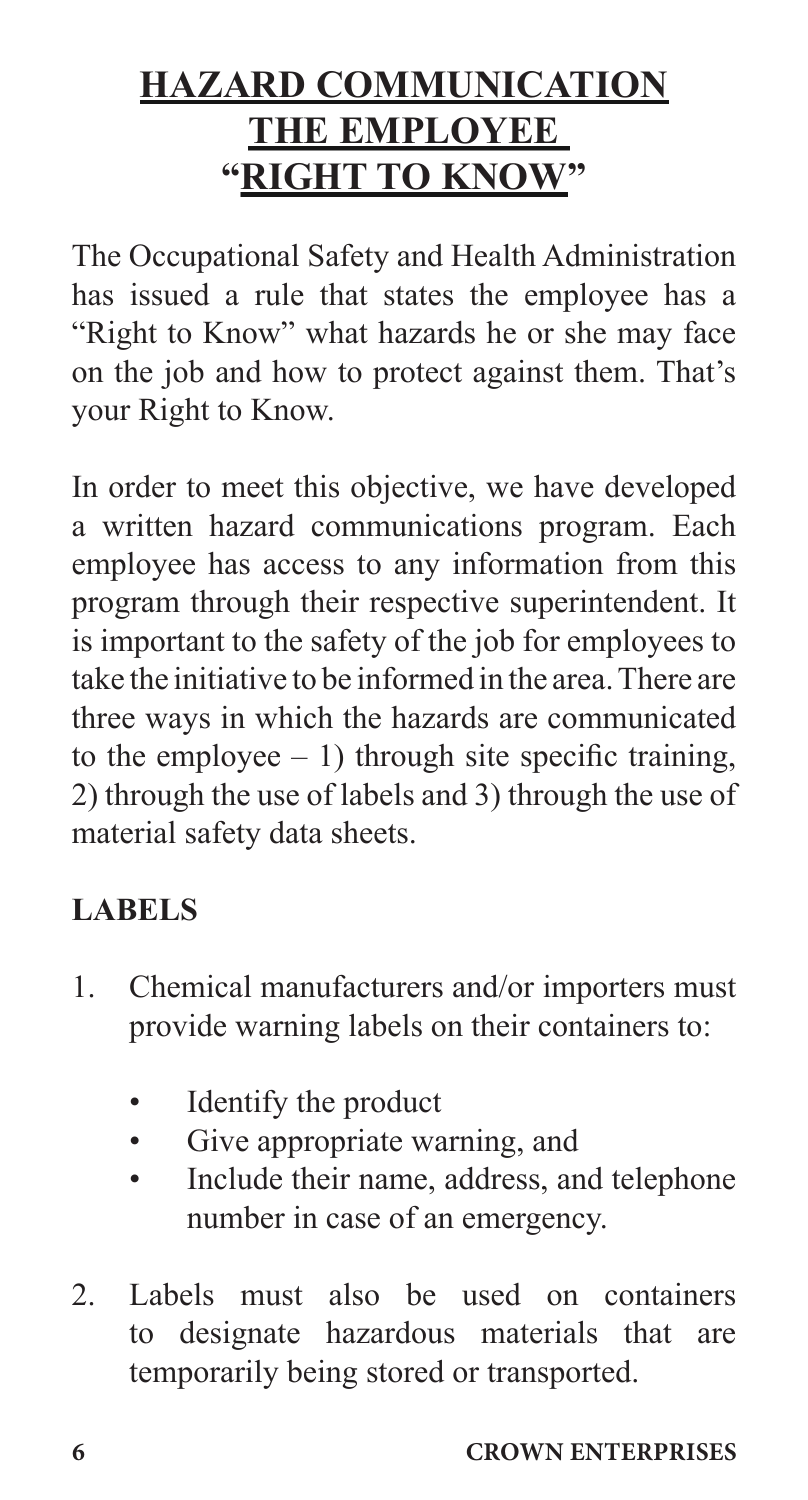## **MATERIAL SAFETY DATE SHEETS (MSDS)**

SDS's are detailed technical information sheets developed and furnished by the hazardous chemical manufacturer or importer. Each job site will have a copy of an SDS on every hazardous chemical at that location. Each employee has the right to be provided this information.

## **ACCESS TO EMPLOYEE EXPOSURE AND MEDICAL RECORDS**

Section 1910.20 of the Code of Federal Regulations provides the employee the right to have access to relevant exposure and medical records. Employee medical records shall be preserved and maintained for a least the duration of employment plus thirty (30) years. Employee exposure records shall be maintained for at least thirty (30) years.

Whenever a request for access to a record is made, the company has up to fifteen (15) days to comply with that request. A copy of the record shall be provided without cost to the employee.

The records are located in the employee's personnel and medical files and can be obtained by a written request.

A copy of the 1910.20 standard is readily available to employees at each of our field offices. If you have any questions pertaining to your right to have access to your records, please ask.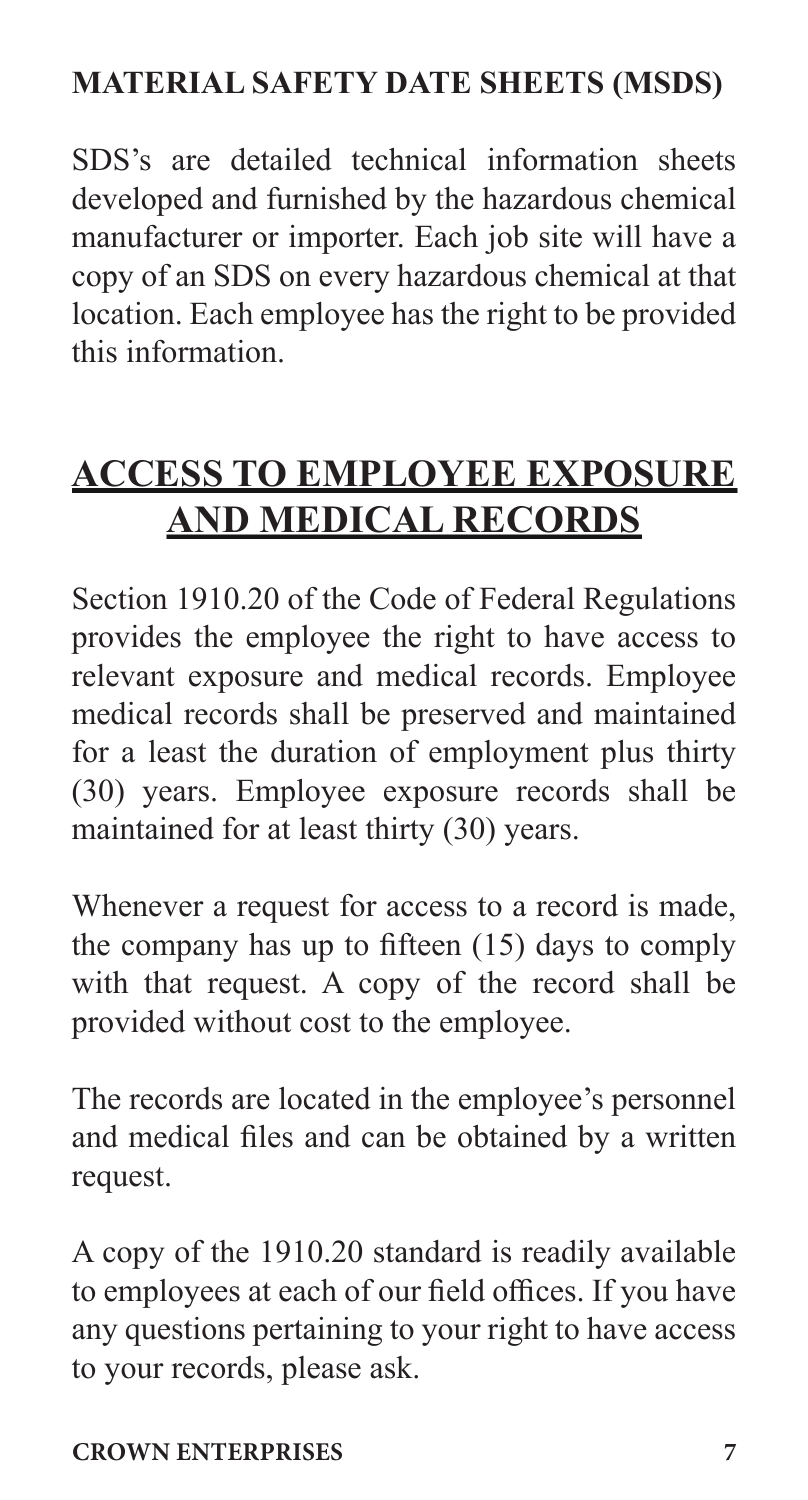# **REPORTING OR INJURIES AND INCIDENTS**

Guidelines for Investigation, Communication, Documentation, and Follow-up Procedure when a safety incident has occurred that involves an injury or a near miss.

Site Safety Manager's/Safety Tech and/or Site Supervision Responsibility:

As soon as an Incident occurs these are some steps that should be followed immediately:

- Find out immediately if anyone is injured.
- If someone is injured, take immediate steps to care/get treatment for them.
- Make immediate arrangements to secure the area, so that no one else is in harms way (barricade area if possible).
- Get proper notification to Site Management and Upper Corporate Safety Management as soon as possible.

## **Site Safety Manager's/Safety Tech and/or Site Supervision Responsibility:**

- A decision must be made as soon as possible on medical treatment needs.
	- N<sub>one</sub>
	- First Aid
	- Treatment by a medical doctor or medical facility.
	- Emergency room treatment/hospital.
	- Some other type of care.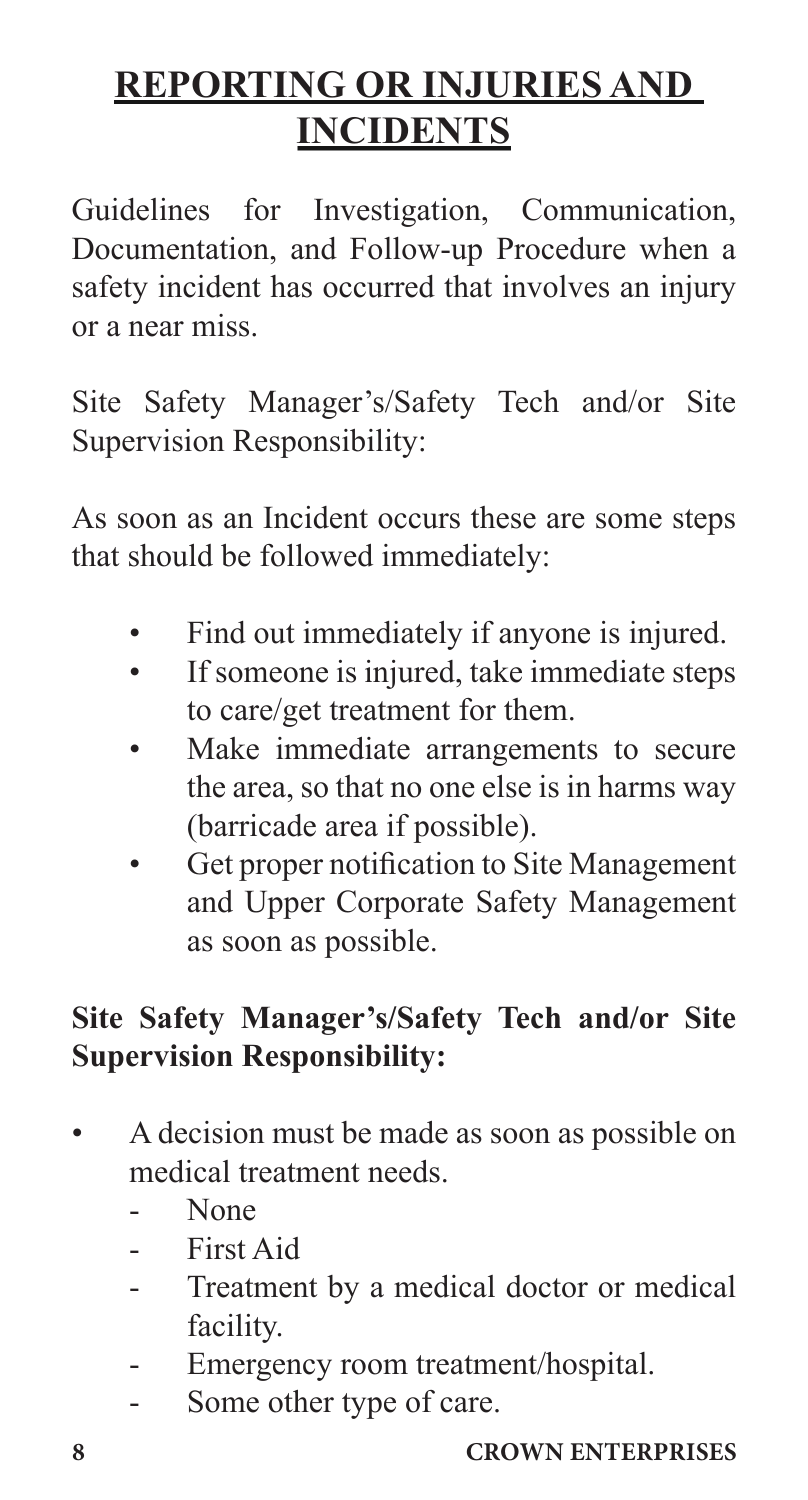- If medical treatment is needed, the person injured MUST be accomplished by a Safety Person and/or by a member of supervision.
- The person that accompanies the injured person must be aware of the specific reason the injured person is seeking medical treatment and if the injury is directly related to the incident on the job.

## **Site Safety Manger's/Safety Tech and/or Site Supervision Responsibility:**

- From the very beginning of the awareness of the incident; specifics must be gathered for proper documentation.
- An investigation must take place as soon as possible to gather specifics on what happened, how it happened, how it could have been prevented and if it is safe for others to go back to work in the affected area.
- A member of the Safety Dept. and a member of management for the work group, should work together to gather information concerning the incident.

## **Site Safety Manager's/Safety Tech and/or Site Supervision Responsibility:**

- It should be determined:
	- If there were any witnesses, and if there were, make sure we should ask each witness for an accurate, written, signed statement.
	- What caused the Incident/Accident to occur?
	- Who was directly involved?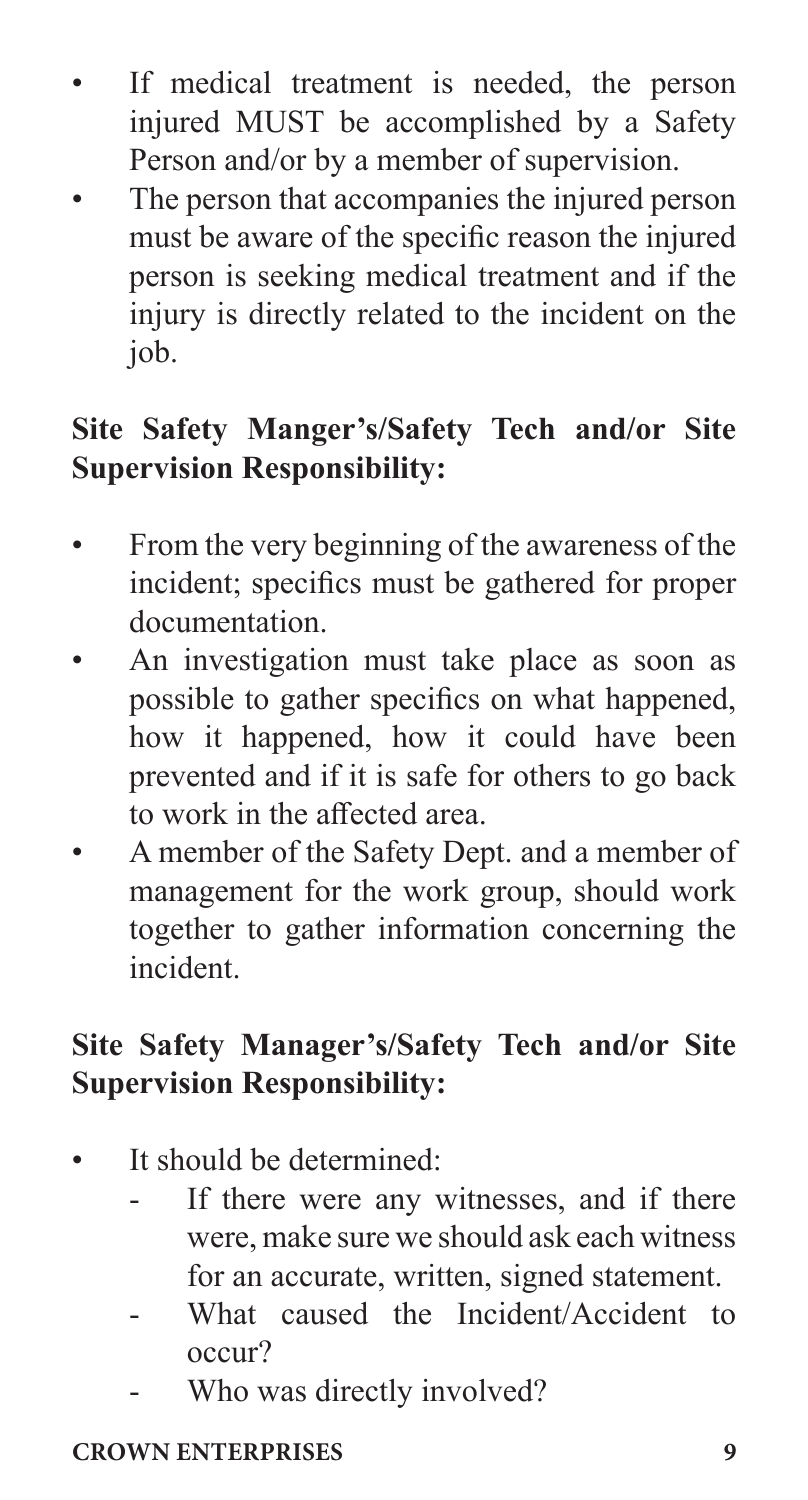- What tools/equipment was being used?
- The area the Incident/Accident occurred.
- What job was being performed?
- Did we have a JHA/JSA in place?
- Did the employees involved participate in the JHS/JSA process?
- How this incident could have been prevented?
- Immediate action to be taken to prevent this type of incident from happening again in the work place.

## **Site Safety Manager's/Safety Tech and/or Site Supervision Responsibility:**

- An immediate decision on whether or not we need to seek help from other resources.
- An immediate action must be taken to test for substance abuse. Individuals involved in the cause of this type of incident must be tested as soon as possible.
- During the Investigation Process, we need to determine if a Policy and/or Procedure was in place for proper execution of that particular task.
- If a Policy and/or procedure were in place for that particular task, proper information must be gathered to determine if the Policy and Procedure was complied with or violated.
- A decision then should be made to determine if some type of disciplinary action is needed.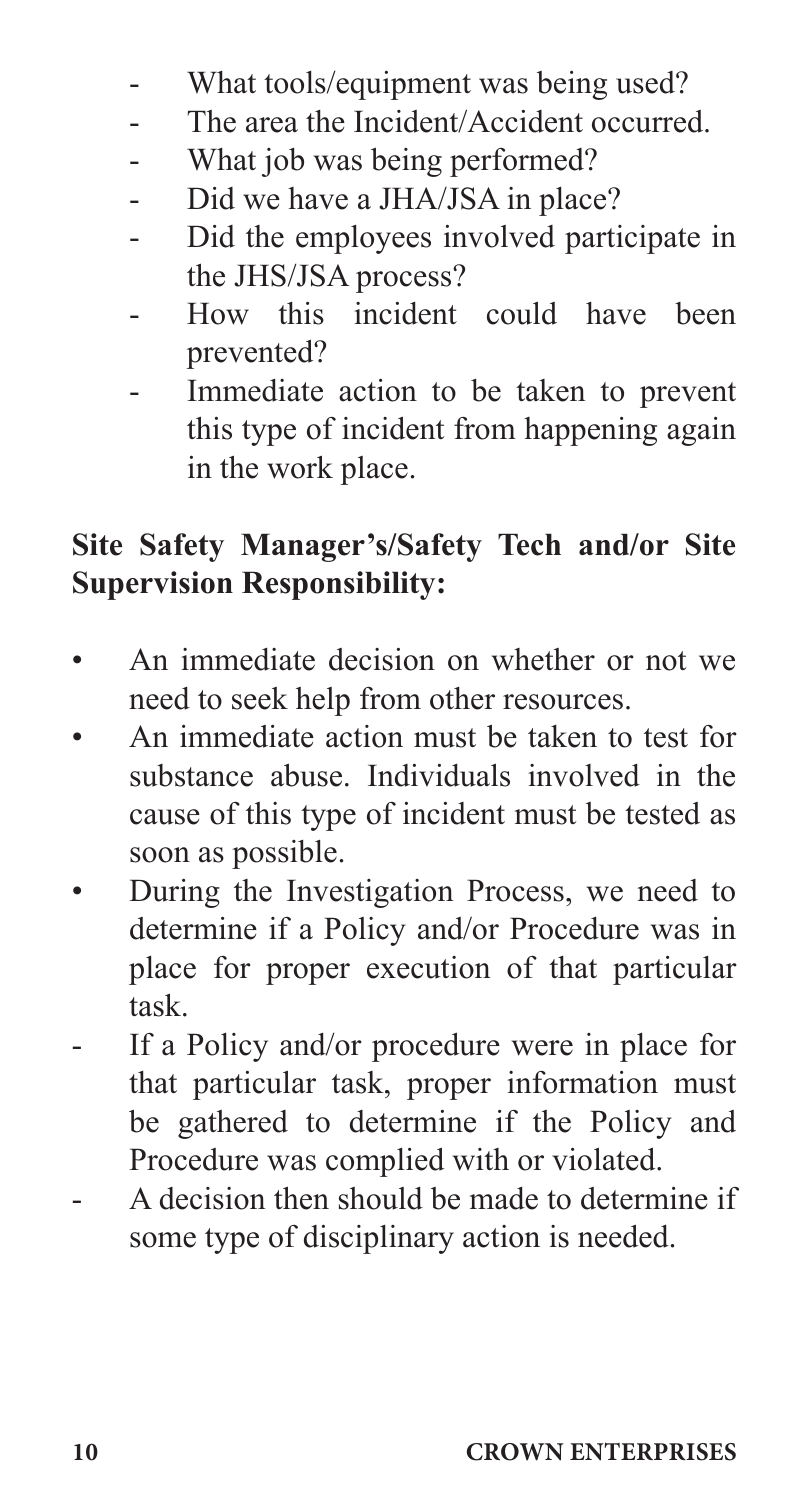## **Site Safety Manager's/Safety Tech and/or Site Supervision Responsibility:**

- After gathering the specific information relating to the incident, the Site Safety Personnel must then write a Formal Report to our Corporate Safety Manager for review and approval.
	- Everything in the report must be consistent with the findings. If we acquire a medical report, it should accompany this report and all statements from the witnesses. If a Policy was in place, a copy of the Policy and a copy of the JHA/JSA should also be included.
	- After approval of the report by the Safety Manager, the next step should be formalizing a written report to Site Management and Upper Corporate Management.
	- Next, our Site Management and the Safety Dept. Personnel must present a written report to our client in compliance with their expectations.

## **Site Safety Manager's/Safety Tech and/or Site Supervision Responsibility:**

- Follow-up with Communication to all employees involved and any employees who may be subject to such an incident is Mandatory. If additional training is needed, an immediate decision must be made to satisfy that need.
- If medical treatment was necessary, we should follow-up in all cases, whether it is based on a doctor's recommendation or not.
- A decision must also be made with our Corporate Safety Manager's participation, on how to classify the Incident for recording purposes.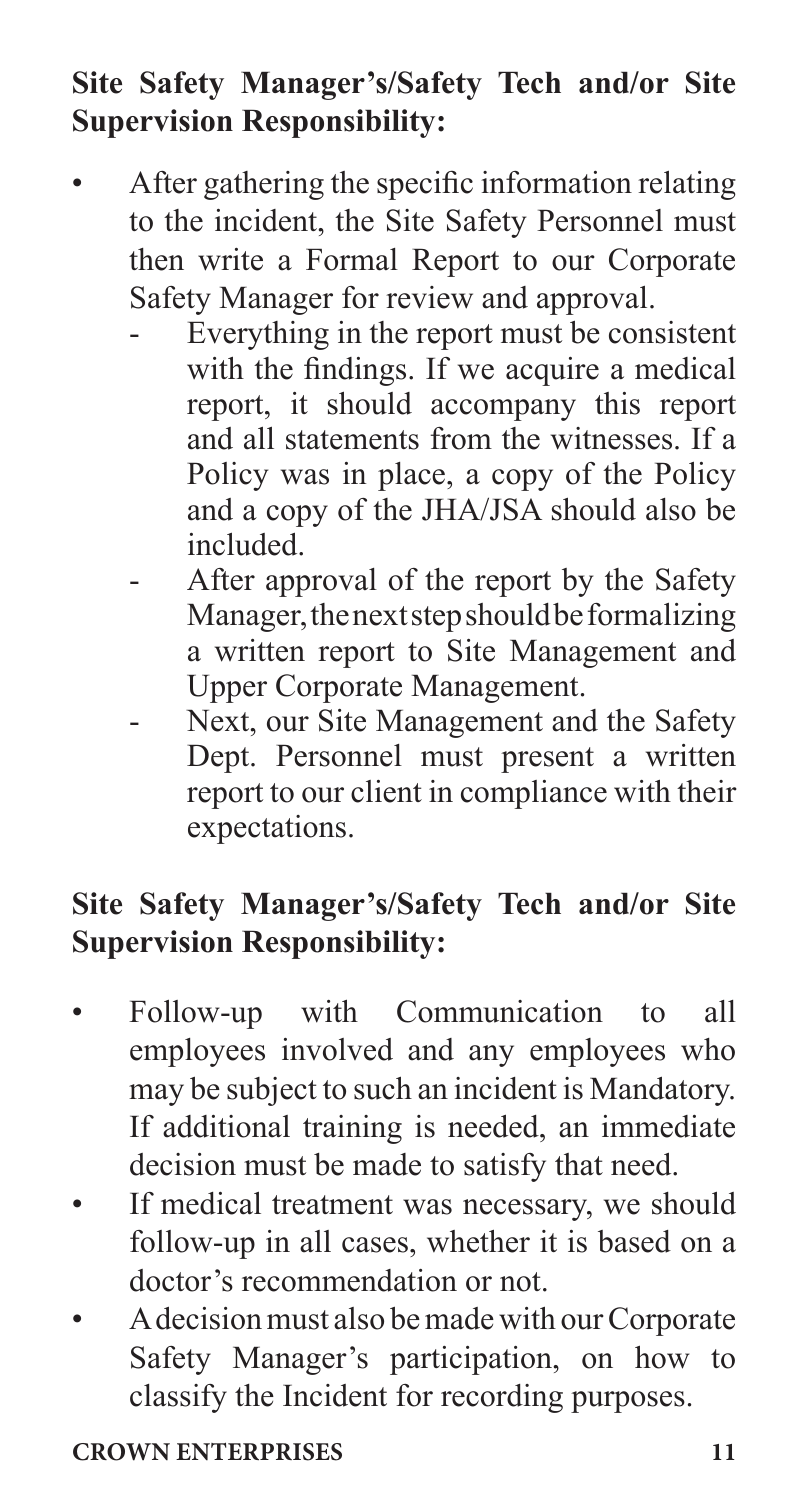## **EMPLOYEE RESPONSIBILITIES**

All employees are required, as a condition of employment, to develop and exercise safe work habits in the course of their work to prevent injuries to themselves, their fellow workers, and conserve material resources and time.

The items listed below are part of the employees' responsibilities:

- n Promptly report to their Supervisor Foreman all accidents, near misses and injuries occurring within the course of their employment.
- Cooperate with and assist in investigation of accidents to identify correctable cause and to prevent recurrence.
- Promptly report to their Supervisor/Foreman all unsafe actions, practices, or conditions they observe.
- Become familiar with and observe approved safe work procedures during the course of their work activities.
- <sup>n</sup> Keep work areas clean and orderly at all times.
- Avoid engaging in any horseplay and avoid distracting others.
- <sup>n</sup> Obey all safety rules and follow published work instructions.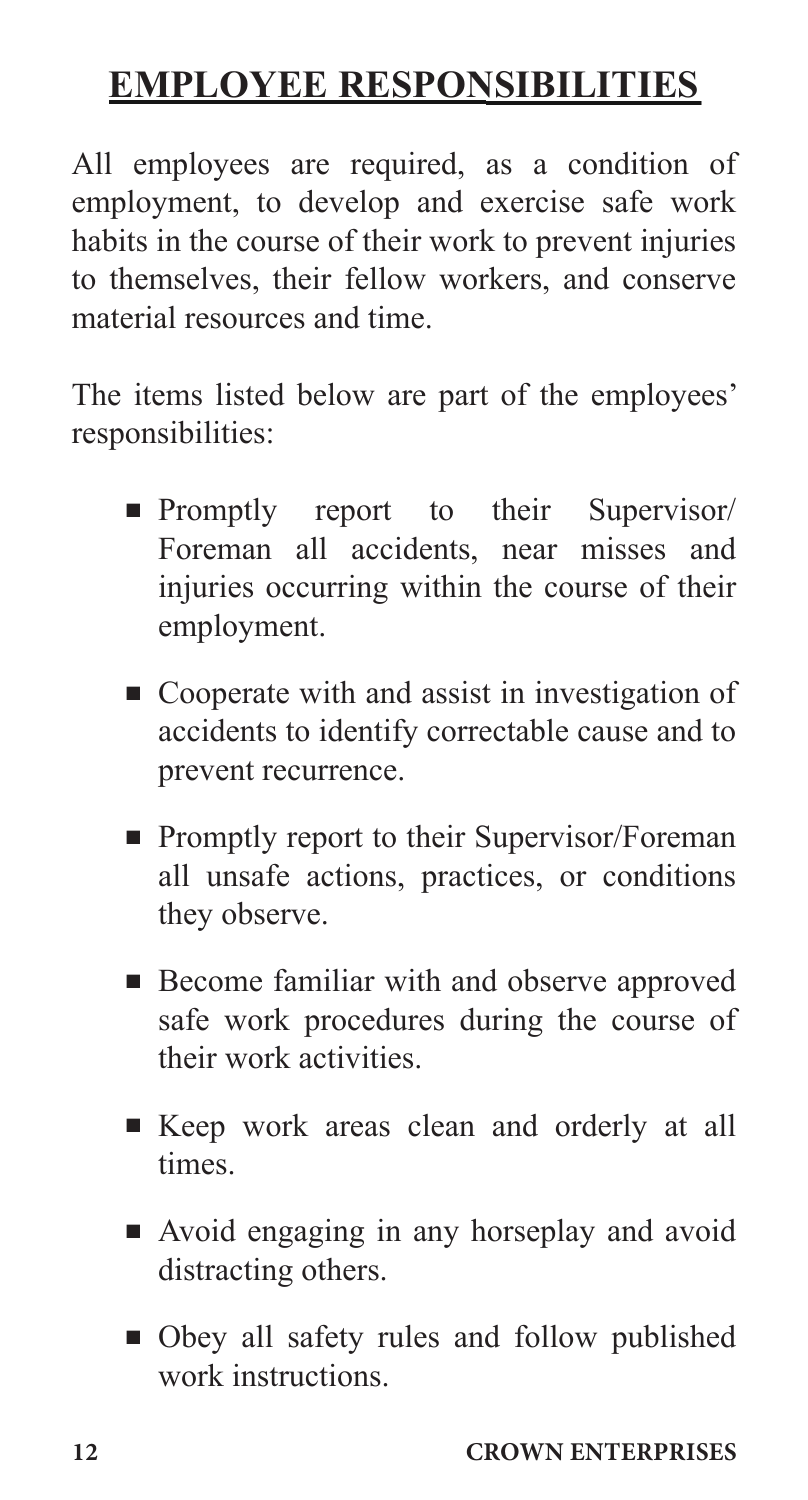- $\blacksquare$  Wear protective equipment when working in hazardous areas or jobs, and/or as required by supervision.
- <sup>n</sup> Submit any suggestions for accident prevention, which may assist in improved working conditions or work practices to your immediate supervisor.
- It is your responsibility to call a "Time Out" when you discover any condition or situation that you deem to be unsafe. It is also your responsibility to call a "Time Out" when you witness another employee committing an unsafe act or attempting to commit an unsafe act.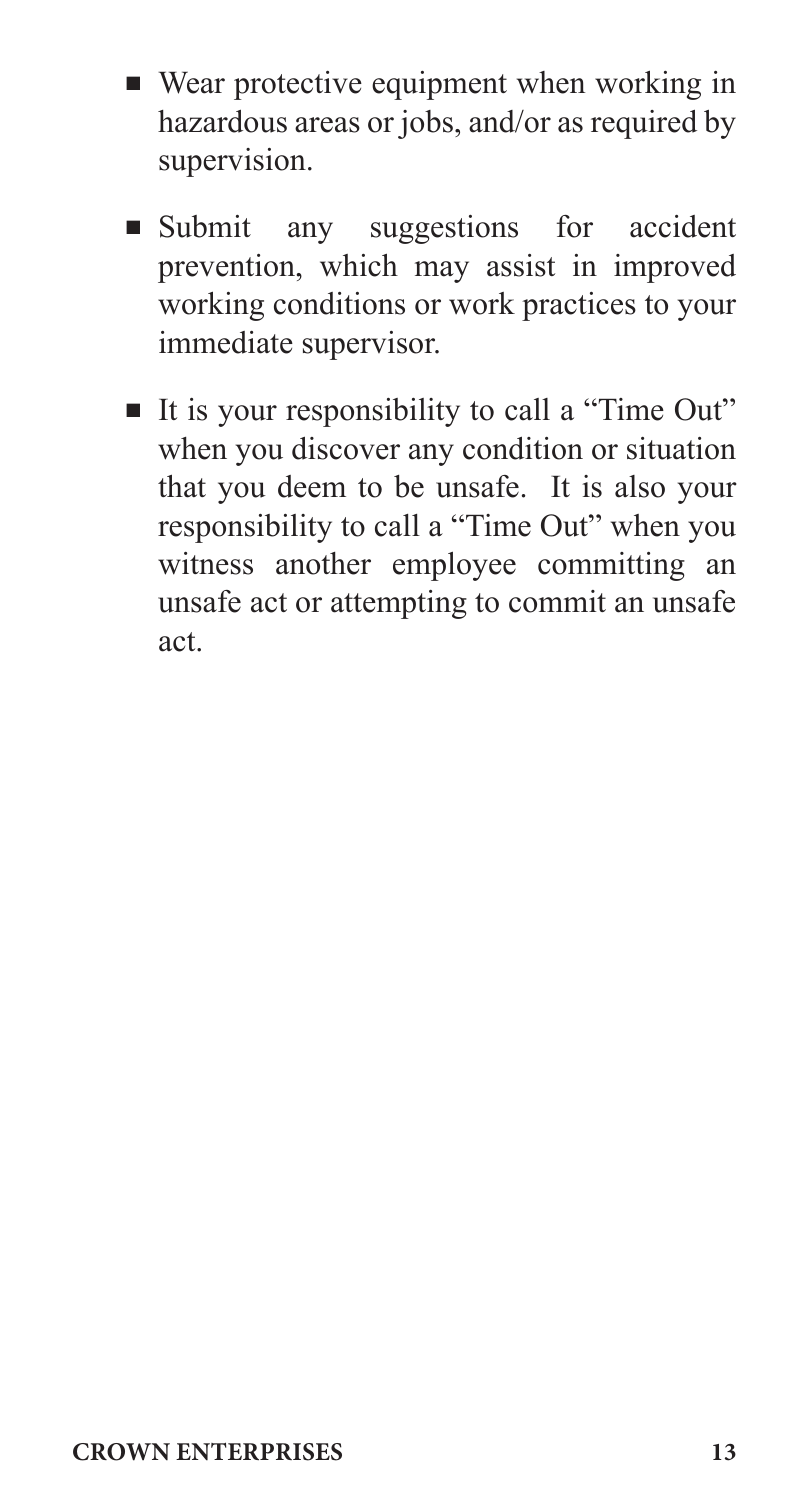## **DISCIPLINARY POLICY**

#### **INTRODUCTION**

This policy is intended to provide rules and guidelines for administering disciplinary action to employees who violate safety rules and procedures or who, by their record or actions, indicate a disregard for safety and/or company policy.

Safety related disciplinary action would be administered through the Safety Coordinator or Project Management.

#### **PURPOSE**

The purpose of this policy is to enhance safety awareness in all employees, and to motivate them to perform their work safely, in accordance with established safety rules, procedures, and instructions.

## **CIRCUMSTANCES LEADING TO DISCIPLINARY ACTION**

Listed below are conditions that could be considered for disciplinary action under the provisions of this policy:

- Violation of a supervisor's safety related instructions.
- Violation of established safety rules and/or procedures.
- Violation of instructions on posted safety related signs.
- Accumulation of an excessive number of violations (3 or more within a 24 month period).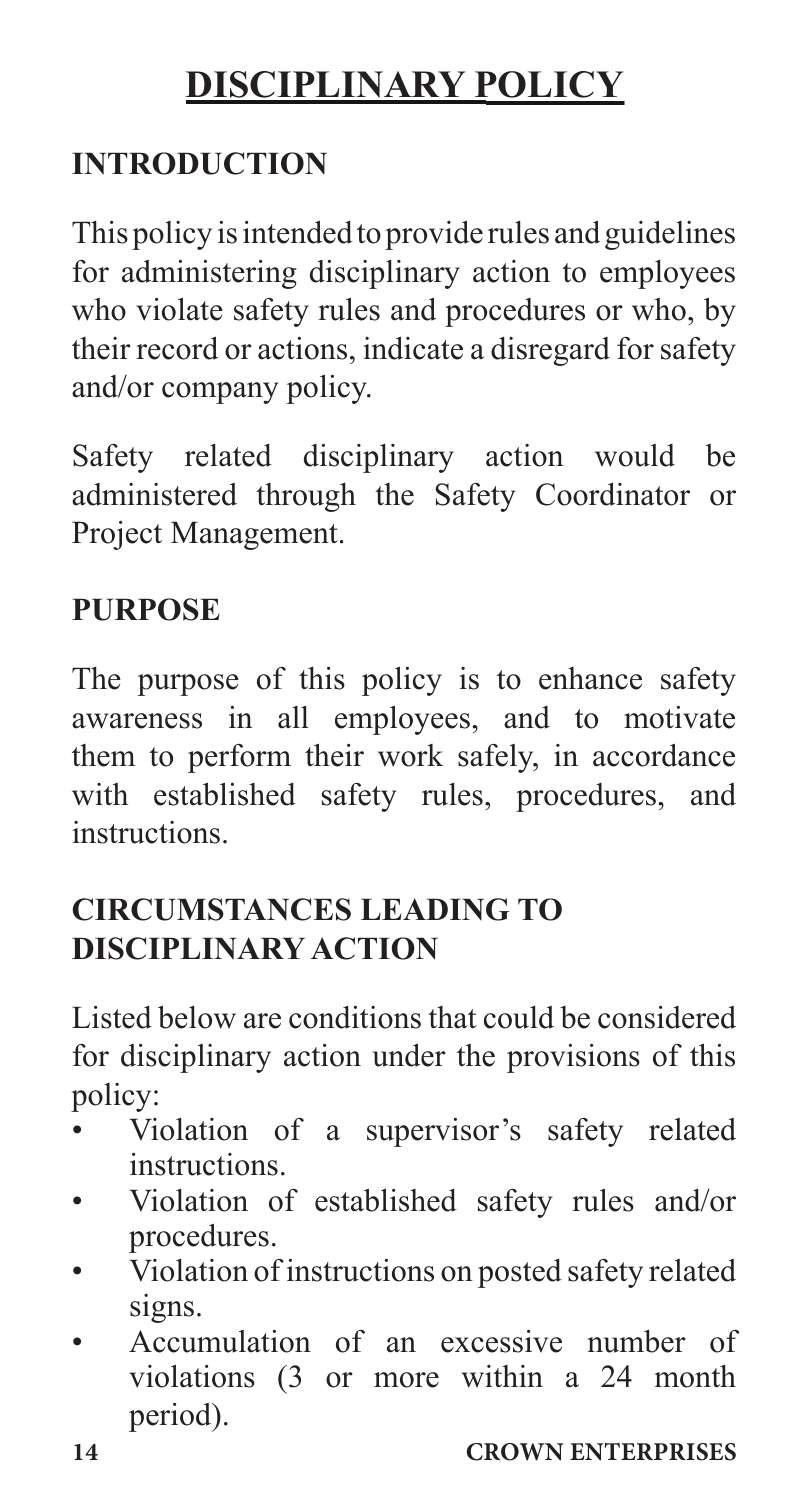- Obvious unsafe actions as may be indicated by the improper use of equipment, horseplay or practical joking, poor housekeeping practices, etc.
- Lack of concern toward safety instructions and programs.

The above circumstances are not intended to be allinclusive. Any other circumstances that indicate an employee's disregard for his own safety, the safety or others, or the neglect of proper care for company equipment, may also result in disciplinary action under the provisions of this policy.

#### **PROCEDURE:**

- This program is effective as of  $1/1/97$ .
- The twelve (12) month period is a continuous period.
- Whenever a Project Supervisor or Supervisor/ Foreman observes a company employee committing an unsafe act or creating or allowing a hazardous condition to exist, a Safety Violation Notice should be completed. A copy of the violation form should be retained in the employee's personnel folder, and each time a new violation form is received, the employee's file will be reviewed for previous violations. Where previous violations appear during a 12 month period, the sanctions listed below will be implemented.
- A Safety Coordinator will investigate any violation of the safety procedures and any accident where the cause is not clear. Their recommendations as to cause, preventable or non-preventable, will be made to the Company President.
- If the employee feels they have been treated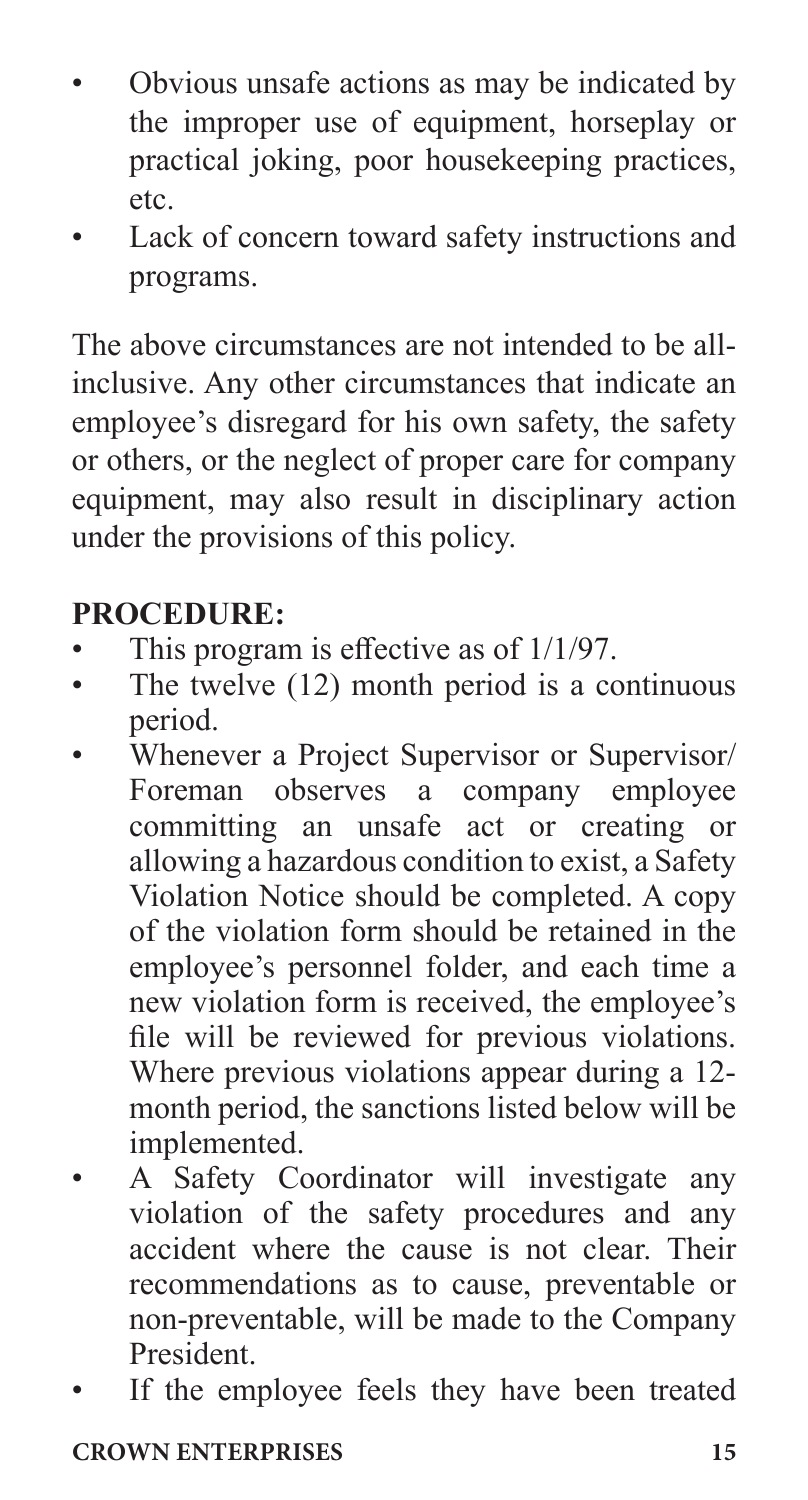unjustly, they will be allowed to appeal the decision. The appeal will be reviewed by the Company President, Safety Coordinator, and employee's Supervisor/Foreman.

## **EMPLOYEE SANCTIONS:**

The following sanctions apply for violations of safety procedures or involvement in a preventable accident:

- First Incident Verbal warning with documentation.
- Second Incident Written warning with possible suspension.
- Third Incident Disciplinary action up to and including discharge.
- Fourth Incident Discharge.

## **SUPERVISION SANCTIONS:**

The above sanctions also apply to supervision who will also be subject to disciplinary action when their employee receives some form of disciplinary action as noted above, or who show negligence in their implementation or enforcement of company policy. Any member of supervision may be subject to these disciplinary guidelines as an individual or as a member of management.

The above disciplinary actions are a minimal guideline. Depending on the circumstances or the severity of the violation or incident, any level of discipline, which is most appropriate for the time and the company may implement action up to, and including termination, employee or supervision.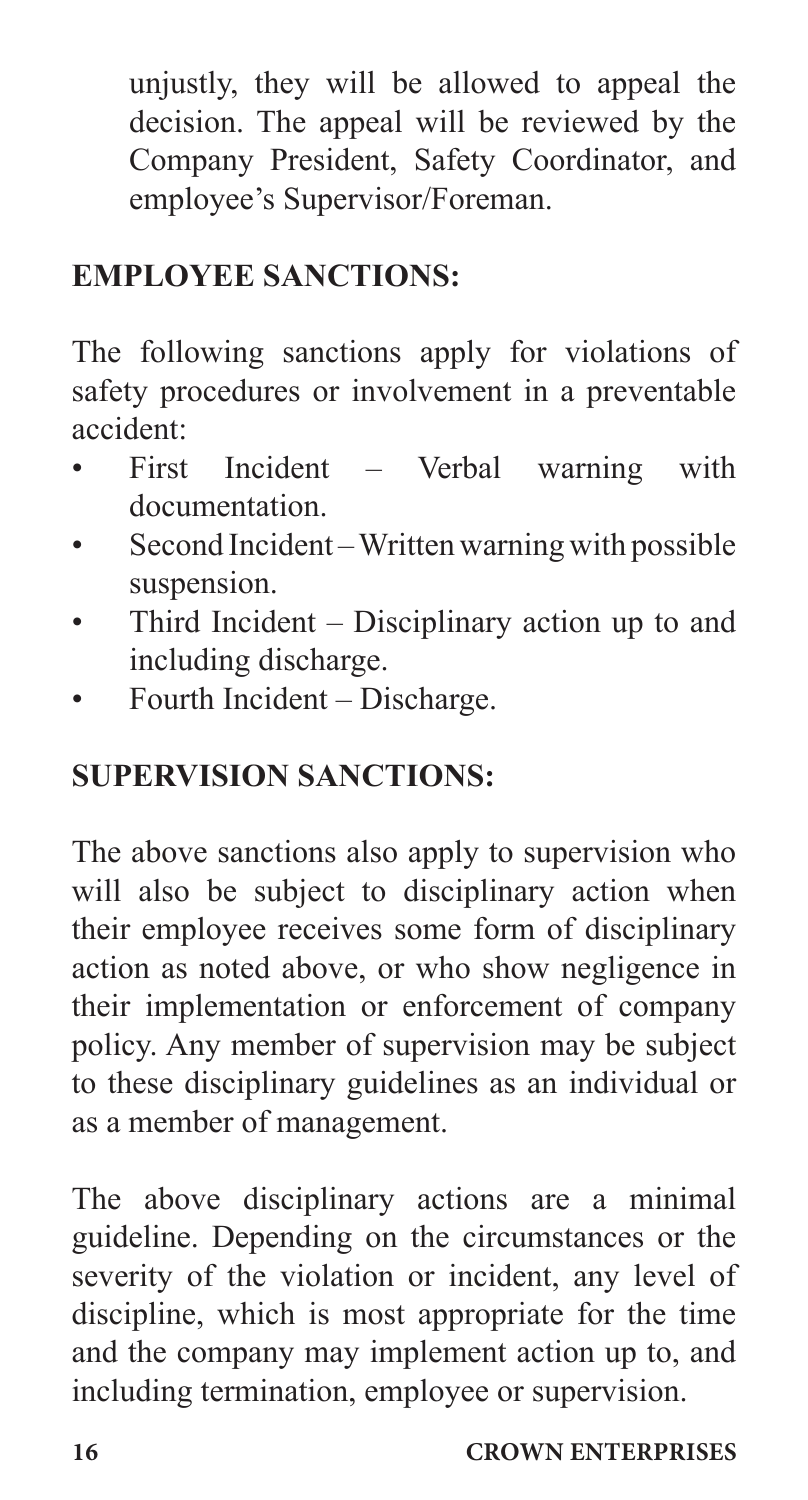## **KEY INDIVIDUAL REQUIREMENTS**

Some of the key individual responsibilities are as follows:

- 1. Report to works rested and physically fit to perform your job.
- 2. Wear closing suitable for weather and your work.
- 3. Wear sturdy leather safety-toed work shoes or boots which have a defined heel.
- 4. Jewelry is not permitted for field operations except for watches or medical alerts.
- 5. Prescription safety eyewear shall be of industrial grade, with attached side shields.
- 6. Work at a safe speed. Foolish hurry is dangerous.
- 7. Be sure you understand what must be done before you begin a job.
- 8. Obey all warning tags and signs. Read danger warnings on container labels and follow precautions.
- 9. Do not participate in horseplay or practical jokes.
- 10. Smoke in designated areas only.
- 11. Report all injuries and property damage to you supervisor immediately.
- 12. Do not operate vehicles or equipment unless qualified or authorized to do so.
- 13. Keep your work area clean, neat, and orderly.
- 14. Avoid shortcuts. Use ramps, stairs, walkways, ladders, etc.
- 15. Be sure of your footing. Watch out for overhanging or broken planks, slippery spots, loose objects, etc.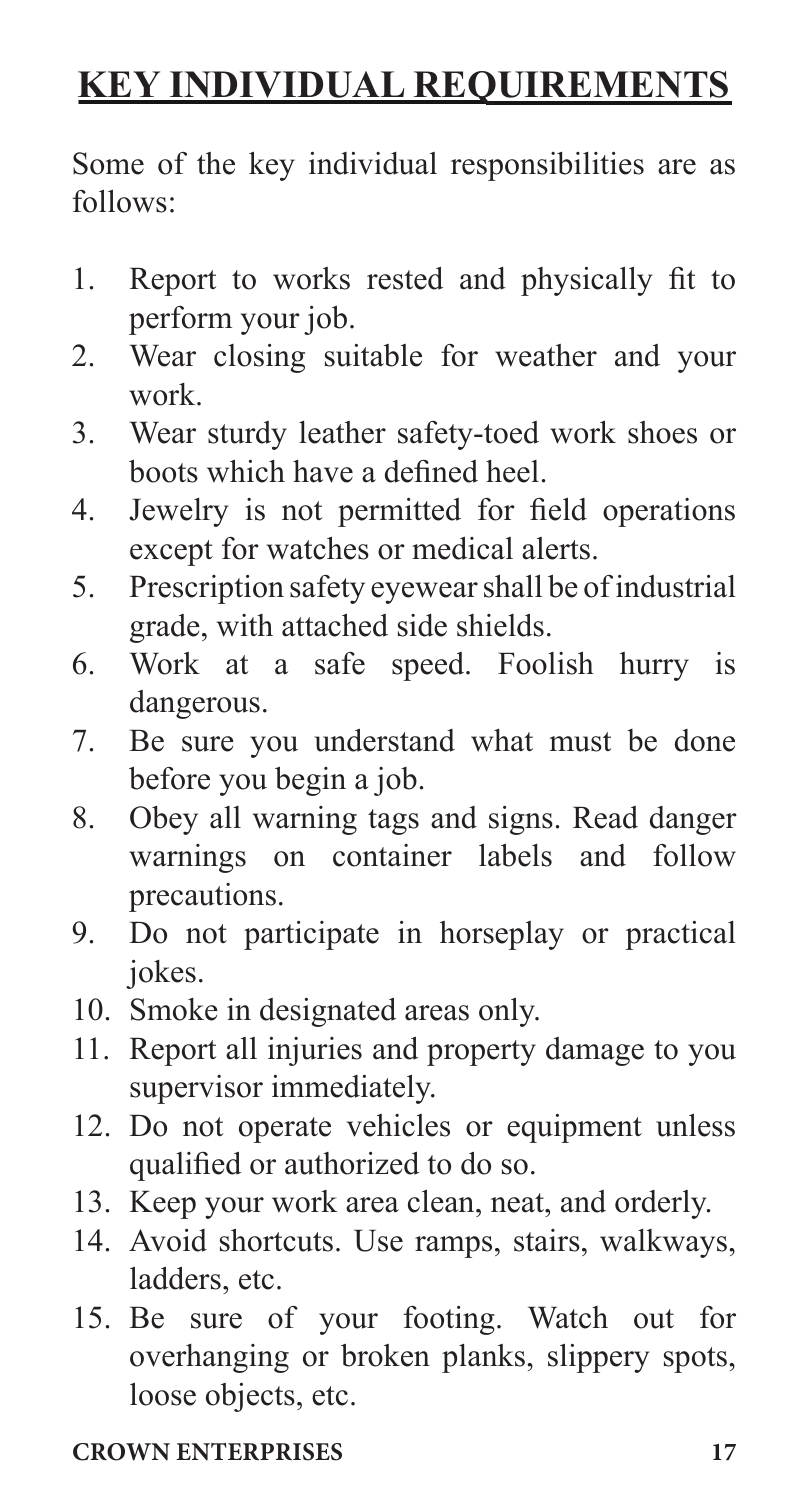- 16. Bend knees, keep back nearly straight when lifting. Leg muscles, not your back, should do the work.
- 17. Get help with heavy or bulky materials to avoid dropping load or getting thrown of balance resulting in body injury.
- 18. ALWAYS keep you mind on your job and temper under control.
- 19. Intoxicants, firearms, and unauthorized drugs are not permitted.
- 20. Report any unsafe condition or equipment to your supervisor.
- 21. Do not place your fingers or hands in potential pinch points or where they can be struck by an object.
- 22. Gloves shall be worn to perform work except around rotating equipment or where they pose a greater hazard.
- 23. Do not position your body between any moving equipment and stationary object.
- 24. Use both hands to hold and operate power tools.
- 25. Give your wholehearted support to our safety activities and familiarize yourself with our written safety program.
- 26. Perform a task hazard analysis prior to each task.
- 27. Work in a craftsman like manner and in a team effort with co-workers to get the job done safely.
- 28. Observe for unsafe actions of co-workers and intervene to prevent injury.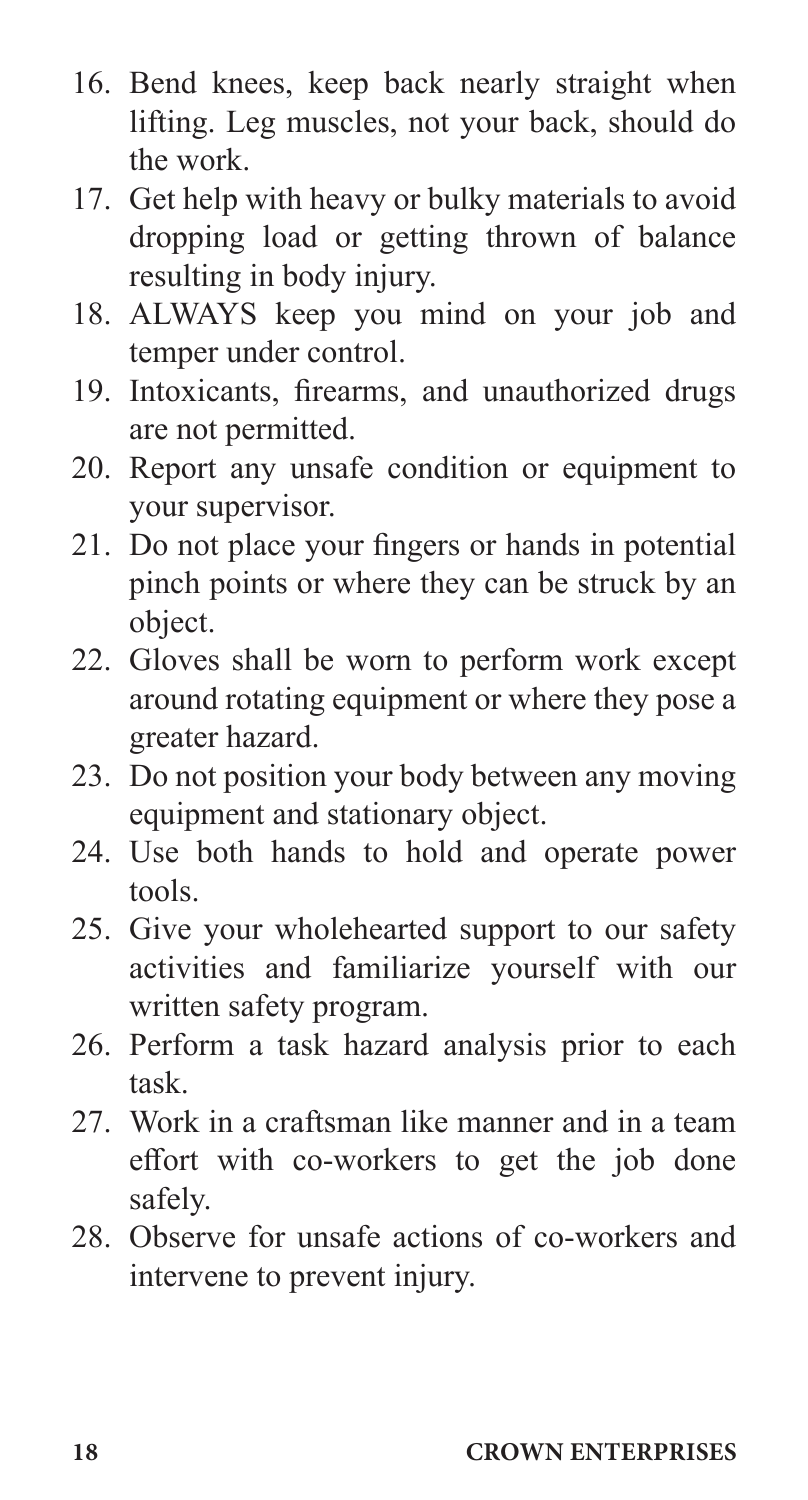## **GENERAL HOUSEKEEPING REQUIREMENTS**

- 1. As the job progresses, work areas must be kept clean at all times.
- 2. All materials, tools, and equipment must be stored in a stable position to prevent rolling or falling. Materials and supplies shall be kept away from edges of floors, hoist ways, stairways, and floor openings. When exterior walls are being built, materials and supplies shall be kept away from the perimeter of the structure.
- 3. A safe access way to all work areas and storage areas must be maintained. All stairways, corridors, ladders, catwalks, ramps, passageways, roadways, and work platforms shall be kept clear of loose material and trash.
- 4. Forms, scrap lumber and all other debris shall be cleared from work areas, passageways, stairs, and in and around buildings or other structures daily. Nails or sharp projections shall never be permitted to protrude from forms, lumber, or any material.
- 5. Combustible scrap and debris shall be removed at regular intervals. Safe means shall be provided to facilitate such removal.
- 6. There shall be an adequate number of dumpsters to ensure a clean working area at all times. All refuse and debris shall be transported to a suitable disposal area away from the job site and disposed of in a lawful manner.
- 7. Parking areas shall be maintained clean and free of paper, cans, and other debris at all times.
- 8. The eating areas shall be maintained in a clean and orderly condition. Trash containers with lids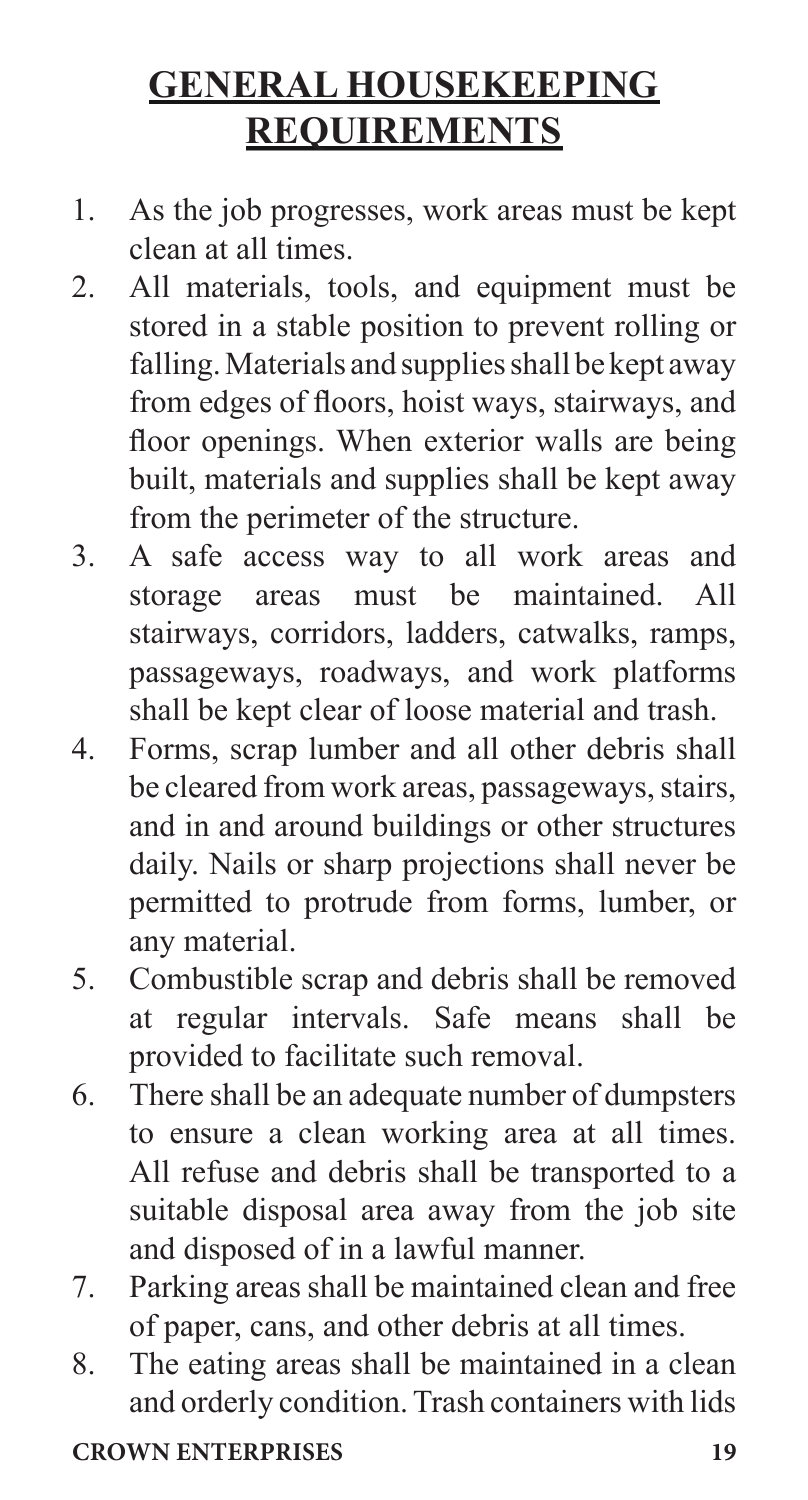should be placed in these areas and frequently emptied.

- 9. Cords and hoses shall be placed overhead or laid flat outside of walkways.
- 10. Tools and equipment shall not be strewn about where they might cause tripping or falling hazards and shall, at the end of each workday, be collected and stored in the tool room or craft gang boxes.
- 11. Each employee shall be instructed to practice required housekeeping as part of assigned duties.
- 12. Trucks and other vehicles or equipment shall be kept orderly and trash free.
- 13. Tools and materials shall be stored properly and/or removed on a daily basis.

## **PERSONAL PROTECTIVE EQUIPMENT**

- 1. All personal protective equipment shall comply with the applicable standards set forth by the American National Standards Institute (ANSI) or the National Institute for Occupational Safety and Health (NIOSH).
- 2. Protective clothing and equipment shall not be misused or altered in such a way that its original protective features are rendered less effective.
- 3. Safety glasses with permanently affixed or approved clip-on side shields are a requirement on all jobs. Each employee is responsible for knowing the requirements of the plant where the job is located. Prescription eye wear shall meet the same requirements as standard issued safety glasses. Goggles can be placed over prescription glasses until they meet the safety requirements.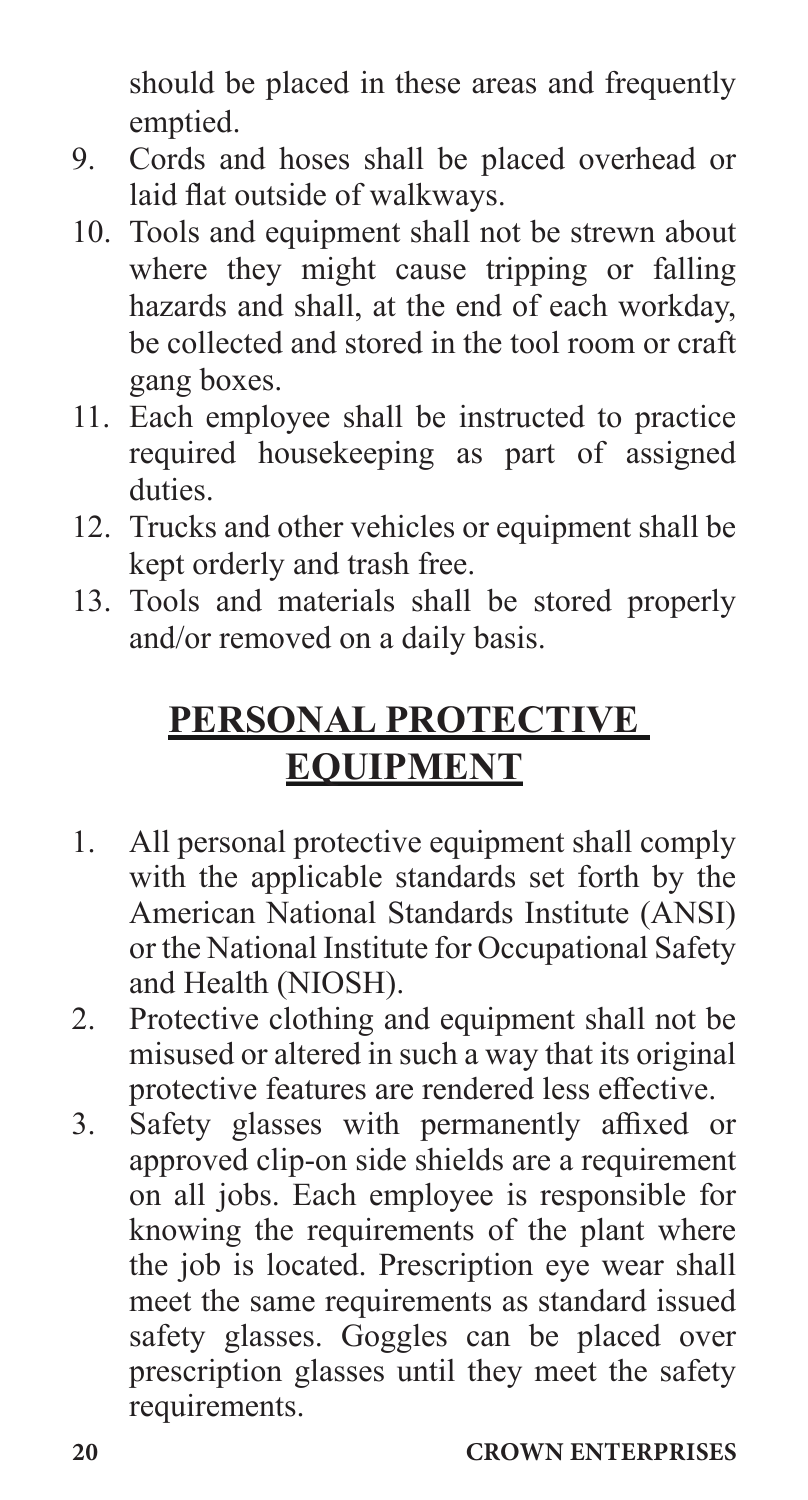- 4. Chemical goggles are required for working in or entering posted chemical areas. When chemical type goggles are in use, the headband must be around the back of the head and not on the employee's safety hat. Chemical goggles are also required when transferring liquids from one container to another, i.e. gasoline from gas can to the gas tank of a welding machine.
- 5. Safety glasses or goggles with dark tinted lenses are not to be worn at night or in dark locations during the day.
- 6. A face shield shall be worn over goggles with chipping, using grinders, buffers, friction cutoff saws, impact wrenches, chisels or if the job involves flying debris. Note that often times the job may not involve flying debris, i.e. drilling holes but often times drill bits will shatter and become projectiles. Each job needs to be looked at very closely and all potential hazards identified. If it is determined that there may be some type of flying debris, then a face shield is required. Goggles should also be worn when wind conditions are such that dust particles become airborne creating an eye hazard or if overhead work activity causes particles to fall toward the face.
- 7. Hard hats are required for all work unless a deviation has been granted.
- 8. Hard hats and side shield safety glasses must be worn while wearing a welding hood. This requirement may be waived only if it is determined that wearing the hard hat creates a greater hazard that without.
- 9. Appropriate welding goggles shall be used for all gas welding or cutting, and welding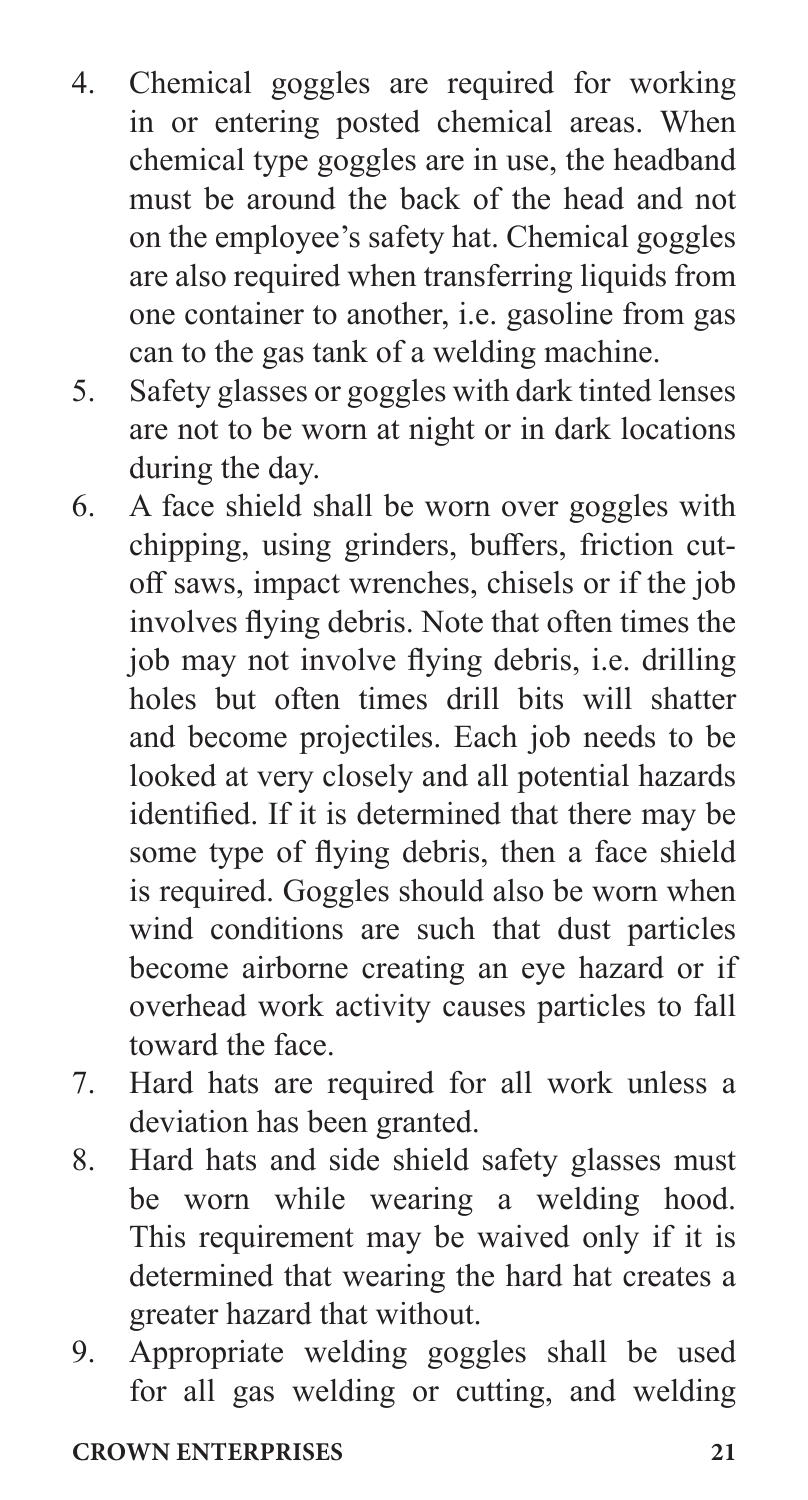hoods shall be used for all electric welding and cutting.

- 10. In plants where it is required, an escape respirator approved for the specific work area hazard must be kept with employee and ready for use at all times. Personnel required to use respirators must be trained in their use.
- 11. Employees required by their job assignments, both routine and emergency response, to wear nose-mouth respirators, full face respirators, fresh air mask, SCBA's or other such protective equipment shall be clean shaven in the areas between the mask seal surface and facial skin, medically certified and fit tested to wear such equipment.
- 12. Each employee is expected to wear personal clothing that is safe and proper for the job.
- 13. It is required that safety-toed shoes with a defined heel be worn to reduce toe and foot injuries. Canvas, cloth, nylon, or open shoes (with ventilation holes) shall not be worn in a chemical environment.
- 14. When an air operated jackhammer is used for breaking concrete, the user shall wear a face shield, goggles, hearing protection, and metatarsal guards. Personnel in close proximity shall also wear a face shield and hearing protection.
- 15. When working over or near water where a drowning hazard exists, personnel must be protected by:
	- A coast guard approved life jacket, handrails or lifelines.
	- Ring buoys with at least 90 feet of line shall be readily available.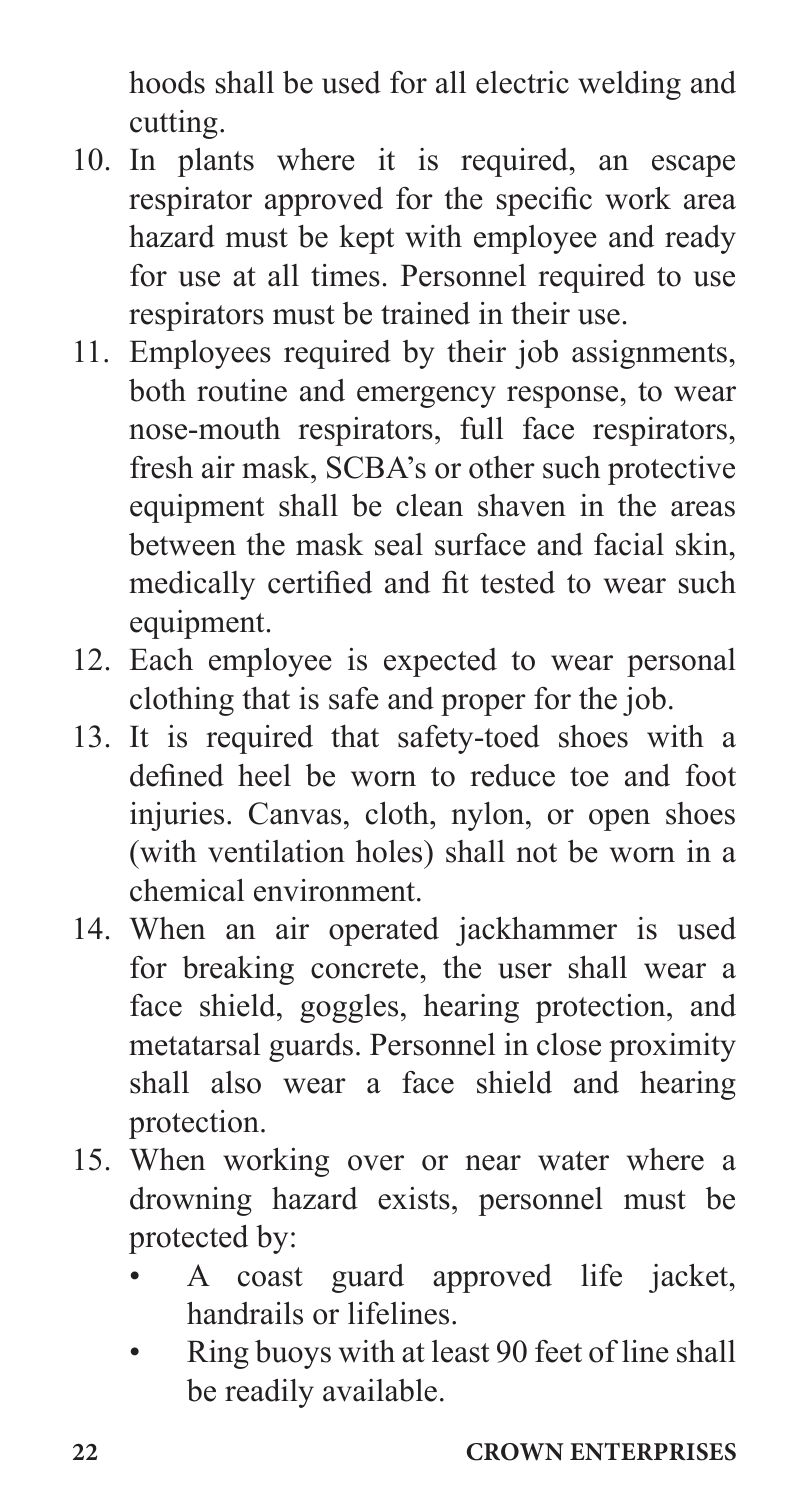- At least one lifesaving skiff shall be readily available.
- 16. Hearing protection approved for the specific noise level shall be worn whenever employees are exposed to sound levels of 90dB or greater.
- 17. Do not wear loose clothing, or unconstrained long hair around machinery.
- 18. Gloves are required to protect the hand from potential injury and provide proper protection for the recognized hazards.
- 19. Specialized protective clothing is required when there is a possibility of exposure to extreme temperature, acid, caustic, or other hazardous materials. Fire retardant clothing (FRC) shall be worn in all FRC areas.
- 20. Contaminated clothing shall not be worn.
- 21. A Full Body Safety Harness with double lanyards is required when working in elevated areas to assure 100% tie off. Refer to the Fall Protection Program for more detailed information.
- 22. Highly visible vest or equivalent shall be worn when working on roadways or directing traffic.
- 23. Wear seat belts when operating equipment and driving or riding in motor vehicles.
- 24. PPE shall be inspected and cleaned on a regular basis and prior to each use. Defective or damaged PPE shall not be used; it shall be taken out of service and replaced by usable equipment. Defective or damaged equipment should be returned to job supervision or project safety coordinator for inspection and/or proper disposal. Contaminated PPE, which can not be decontaminated, shall be disposed of at the work site in such a manner to protect employees from exposure to the hazard.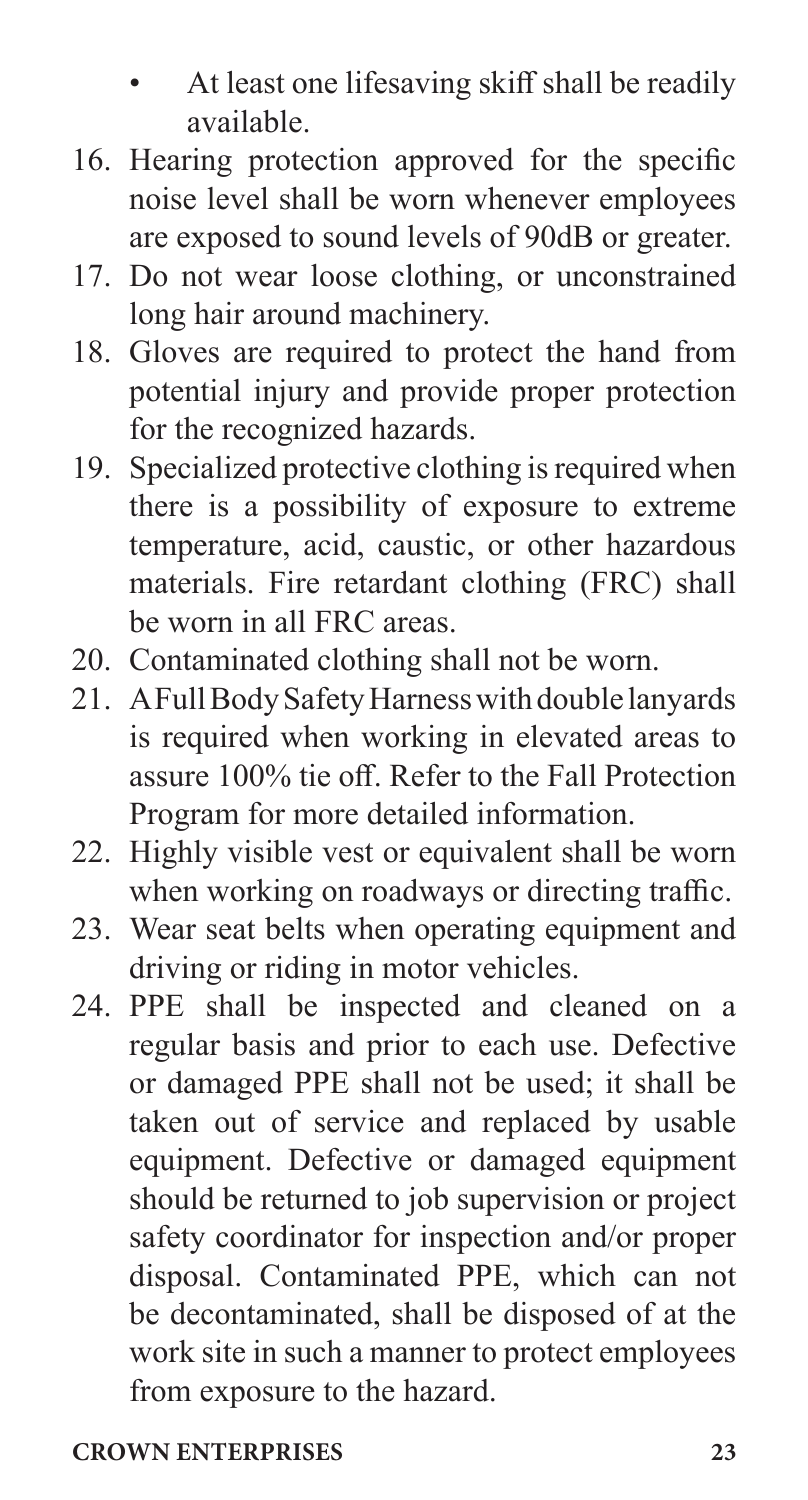## **HAND TOOLS**

- 1. Inspect the tool prior to each use.<br>2. Do not use broken or unsafe hand
- 2. Do not use broken or unsafe hand tools.<br>3. Keep cutting tools sharp and carry in
- Keep cutting tools sharp and carry in a safe container.
- 4. Use the right tool for the job.
- 5. Keep all tools and materials away from edge of scaffolds, platforms, floor openings, etc.
- 6. Have tools with burred or mushroomed heads dressed.
- 7. Be sure you have clear area behind you before swinging sledgehammer, pick, or other tools.
- 8. Do not position hands or fingers within 6" of sledgehammer head. Place tape 6" down from the head of mark this "no hands" area.
- 9. When using a wrench, pull, don't push. Brace yourself to avoid slipping or being thrown off balance.
- 10. Place wrenches so that the pull will be on the stationary jaw.
- 11. Do not place "cheater pipe" on a wrench handle to increase leverage.
- 12. Never hit a wrench with a hammer unless the wrench is made for striking.
- 13. Use a "tool holder" when it is necessary to strike a tool (i.e. hammer wrench) or stake with a hammer.
- 14. When using sharp tools, use a cutting motion away from the body or extremities.
- 15. When using a tool, place the work on a solid surface, never in the palm of the hand, on your thigh or other body part.
- 16. If it becomes necessary to modify of fabricate a tool, it must be done under the direction and approval of the project manager.
- 17. Any repair to tools shall be done by a qualified person.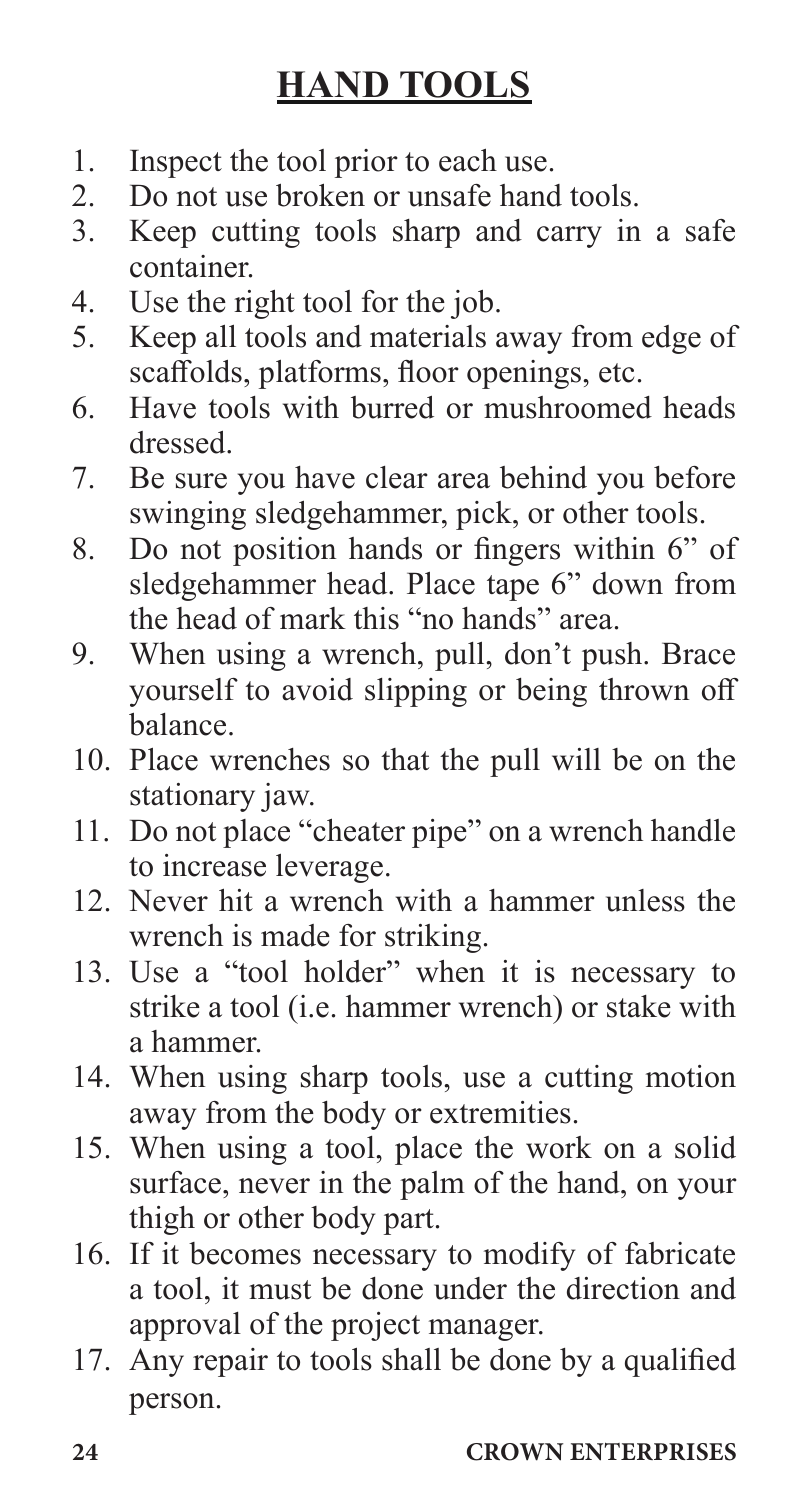## **ELECTRICAL TOOLS**

- 1. Be sure electrical equipment is properly grounded and/or use a GFCI. Make sure that electrical tools have a current inspection.
- 2. Do not use electrical tools or equipment while standing in water.
- 3. Keep cords out of water and away from sharp edges.
- 4. Only qualified personnel shall make electrical repairs on power tools.
- 5. Cord splices or repairs shall be made by qualified personnel, using material that is equal to that cord's quality.
- 6. Have cords, leads, etc., placed overhead when possible, or out of walkways, and placed to avoid tripping or getting damaged.
- 7. Unplug power tools when not in use.
- 8. Tools with lock-on triggers are not permitted.
- 9. Be sure the electrical tool is plugged into the proper type of electrical current (AC or DC)
- 10. Do not wear gloves or loose clothing when using any tool where the gloves can become entangled in the moving parts of the tool.
- 11. Choose the right tool for the job.
- 12. Inspect each tool to assure its safe working condition. Defective or damaged tools must not be used.
- 13. Keep all guards and handles on the tool and control the tool with both hands and a firm grip.
- 14. Use a vice or clamp to hold the material so you can keep both hands free to control the tool.
- 15. Remove adjusting key and wrenches before starting the tool so they won't fly off at high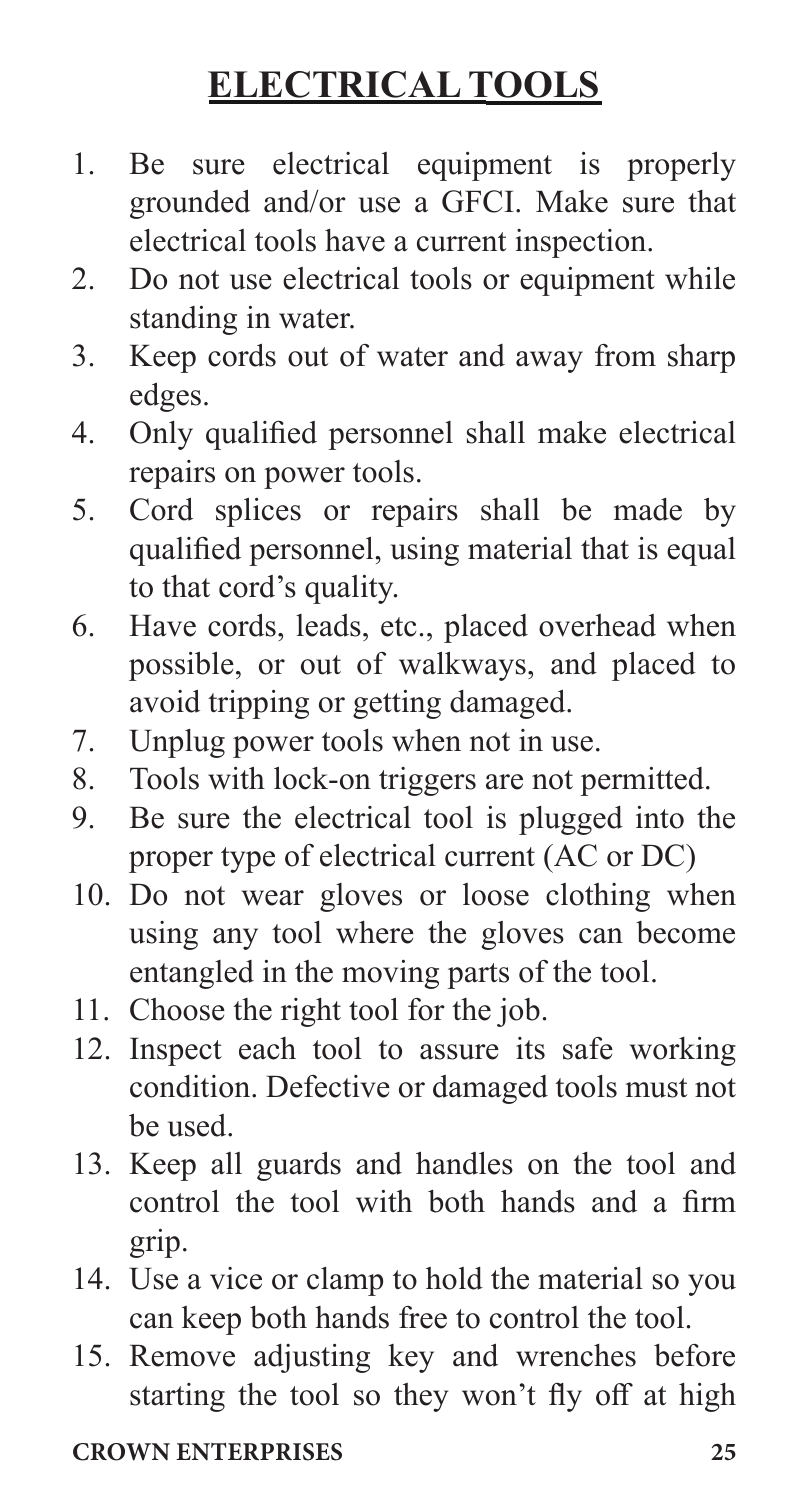speeds and strike someone.

- 16. Do not yank on the cord to disconnect the plug.
- 17. Don not touch or surprise anyone who is using a power tool.
- 18. Do not carry a tool with your finger on the switch or dangle by the cord.
- 19. Do not adjust blades, bits or cutters while the tool is plugged in.
- 20. Do not remove the third prong (ground) from the tools electrical cord plug.
- 21. Tools shall not be subjected to undue stress or pressure.
- 22. Personnel operating electrical tools shall be qualified through training and performance evaluation.

## **AIR TOOLS**

- 1. Be sure the air tool is secured to the hose in a positive manner to prevent accidental disconnection. You can assure the connection by using safety pins and safety cable.
- 2. Use safety clips on pneumatic impact tools to prevent attachments from being accidentally expelled.
- 3. Do not exceed the manufacturer's safe operating pressure.
- 4. When using hoses that exceed  $\frac{1}{2}$  inch inside diameter, be sure there is a safety device at the source of supply or branch line to reduce pressure in case of hose failure.
- 5. Before disconnecting an air tool or changing attachment, shut off the air and bleed the pressure from the line.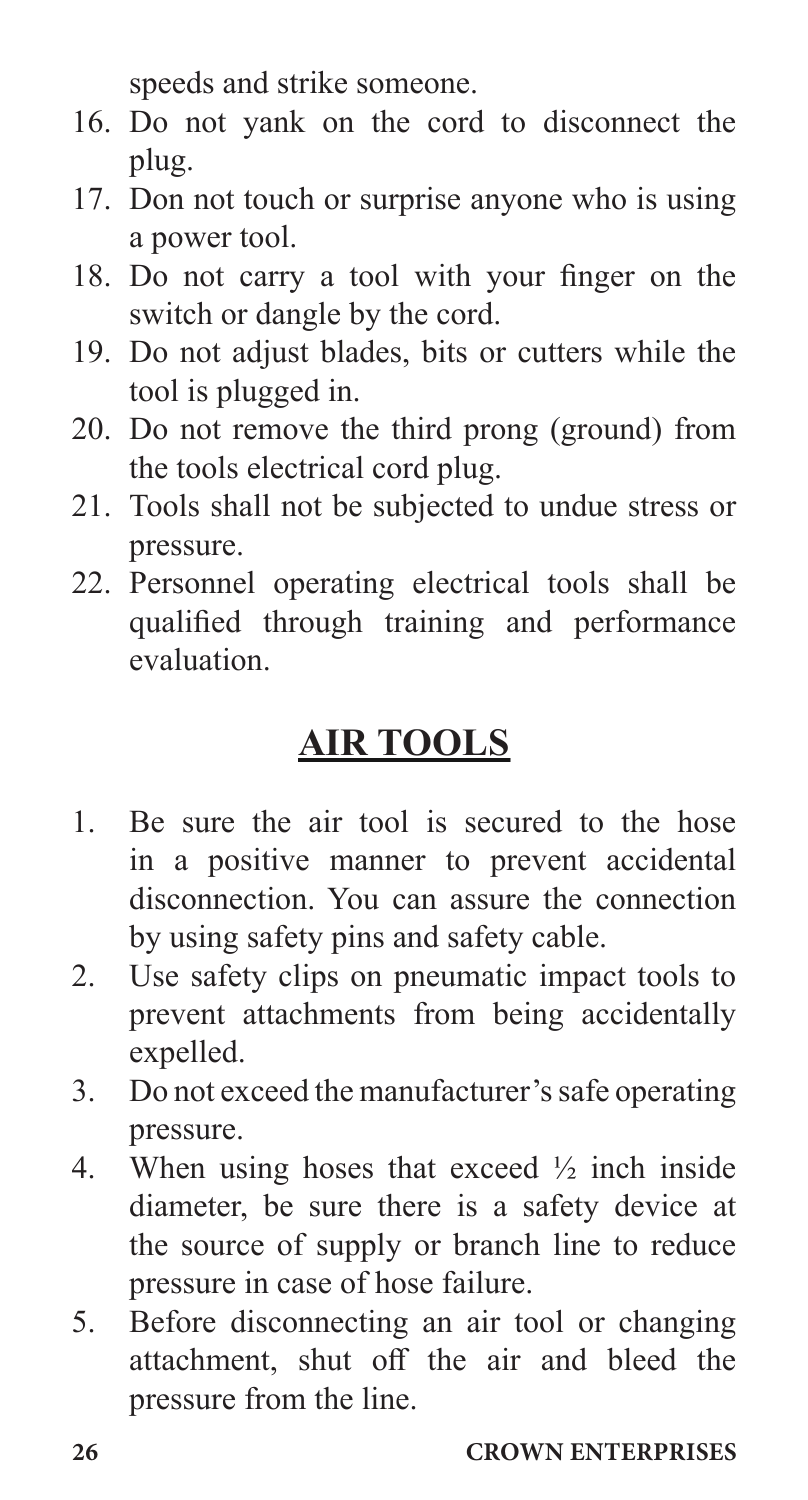- 6. Never use compressed air to blow dirt, dust, or chips from hands, face, or clothing or to clean other equipment.
- 7. Wear proper eye and face protection if exposed to flying objects or dust.
- 8. Personnel operating air (pneumatic) tools shall be qualified through training and performance evaluation.

# **ENGINE POWERED TOOLS**

- 1. Comply with all fire prevention regulations and have appropriate fire fighting equipment available for immediate use.
- 2. Use the appropriate type of fuel container.<br>3. Do not permit flame or sparks near fuel sure
- Do not permit flame or sparks near fuel supplies or while re-fueling.
- 4. Wipe any spilled fuel off the equipment. Move at least 10 feet from the fueling spot before staring the engine.
- 5. Never fuel while the engine is hot, or fuel a running engine.
- 6. Do not operate the engine indoors, or where there is poor ventilation.
- 7. Wear the recommended hand, foot, leg, head, eye, and hearing protection at all times during operation.
- 8. Never operate the equipment without the proper shields, guards, attachments, and other protective devices.
- 9. Never operate the equipment without good visibility and light.
- 10. Always disconnect the wire from the spark plug to make the engine unstartable before you work on the equipment.
- 11. Personnel operating gasoline operated tools/ equipment shall be qualified through training and performance evaluation.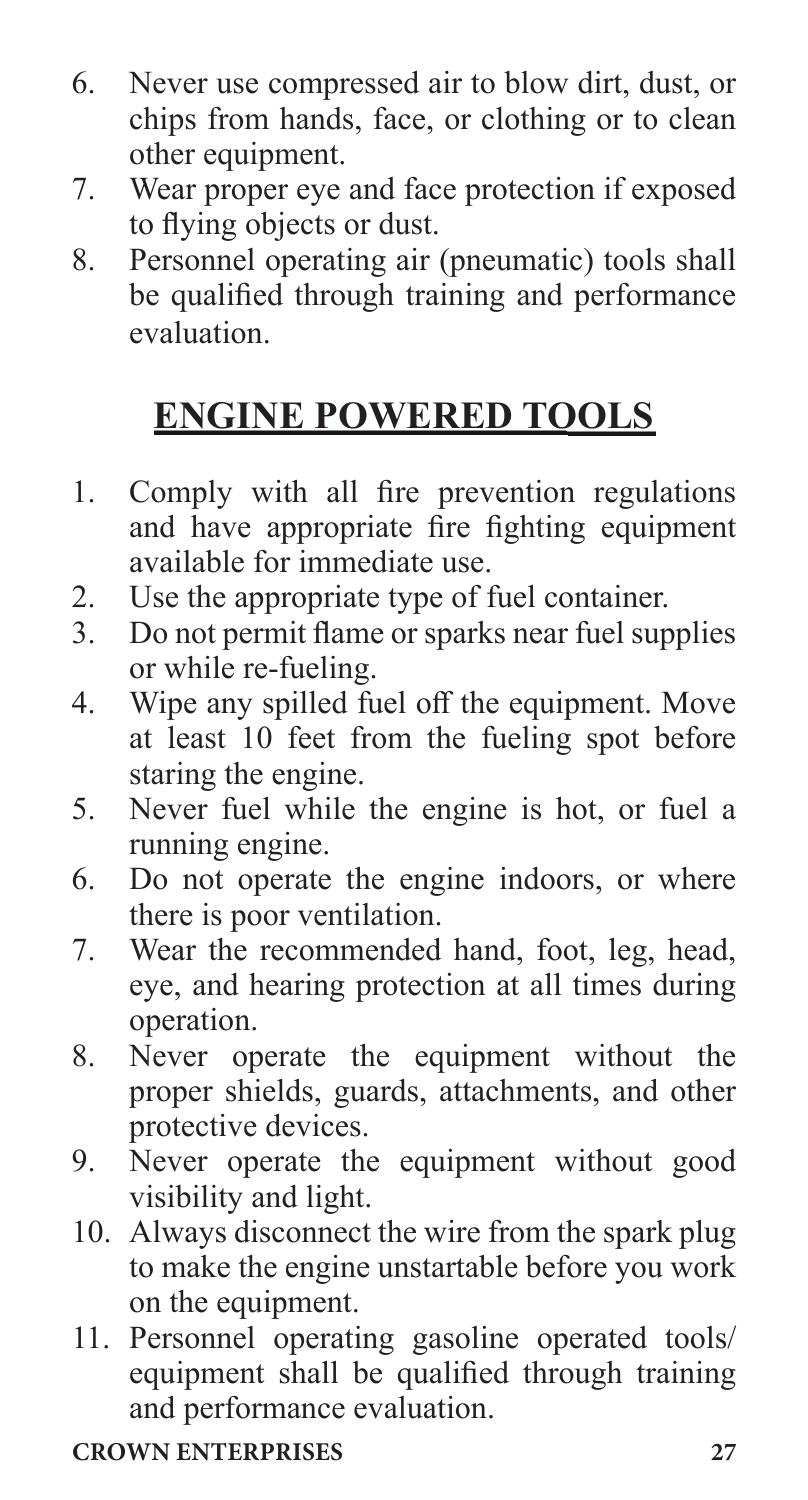## **POWDER ACTIVATED TOOLS**

- 1. Only authorized and trained employees are permitted to operate powder activated tools.
- 2. Be sure to test all powder activated tools daily before use.
- 3. Do not load tool until immediately before use.
- 4. Do not leave loaded tool unattended.
- 5. Never point a loaded tool at anyone.
- 6. Wear gloves, safety glasses, face shield, and earplugs to prevent injury from flying objects.
- 7. Clear work area of all personnel who could be struck by the projectile.

## **ABRASIVE GRINDING**

- 1. Be sure the proper safety guard(s) and handle(s) are in place and used while grinding to protect from the effect of a bursting wheel.
- 2. When changing abrasive wheel, make sure the power is disconnected, then inspect the wheel closely, ring test before mounting, and test run the grinder for approximately one minute in a safe area.
- 3. Make sure the RPM rating of the wheel matches the rating of the grinder.
- 4. The tool rest, on the floor and bench-mounted grinder, must be kept adjusted to a clearance not to exceed 1/8 inch from the wheel.
- 5. A face shield, goggles, and ear plugs must be worn while using a grinder of any size, with grinding wheels or wire wheels.
- 6. Inspect tool prior to each use and assure compliance with monthly inspection requirements.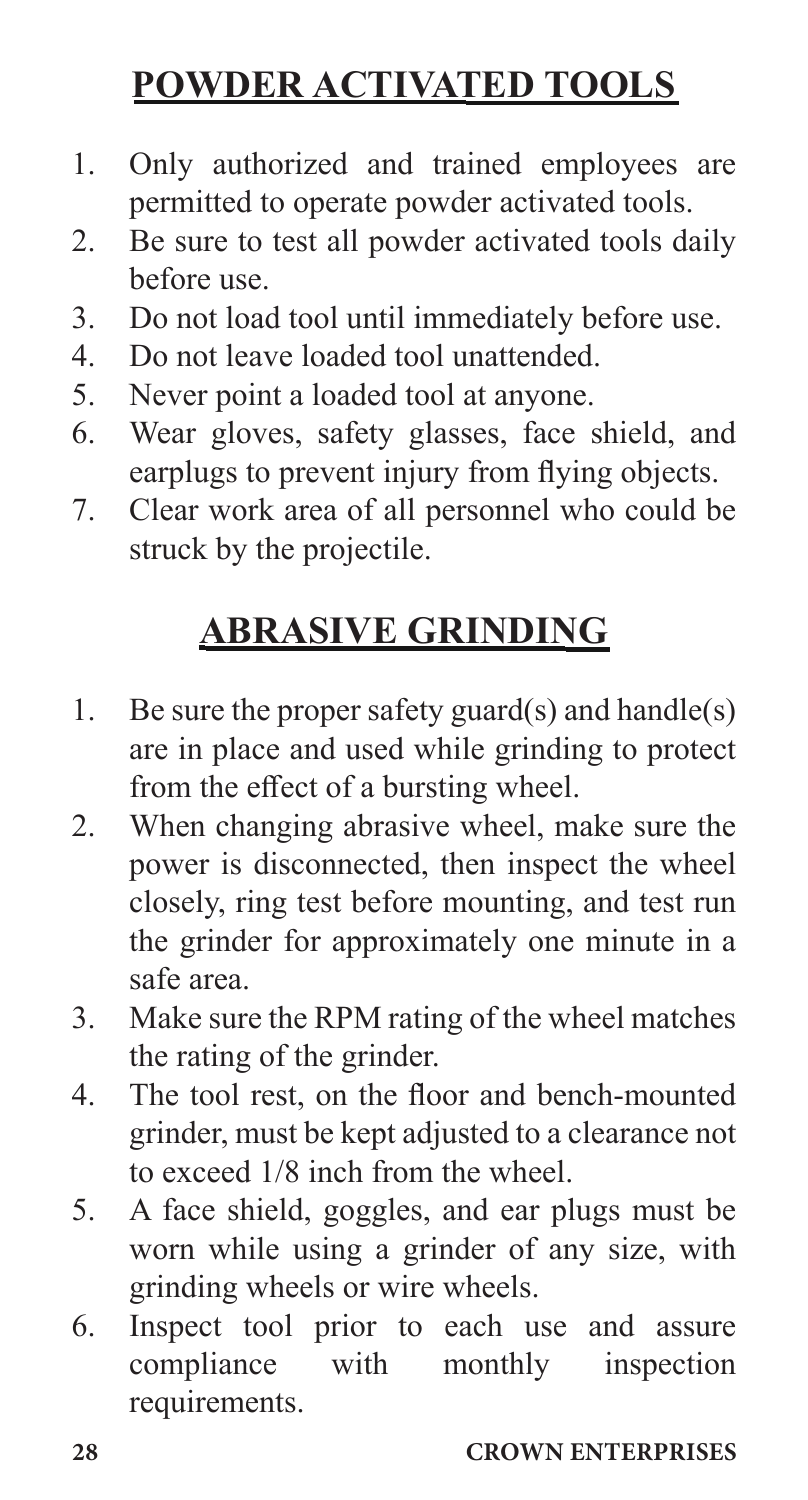- 7. Washers or other material shall not be used as spacers. Only properly designed flanges shall be used.
- 8. Each employee shall receive grinder training prior to operating that tool.

## **POWER DRILLING**

- 1. Be sure tool has been properly inspected (monthly, assured grounding, etc.)
- 2. Inspect tool before use making sure all guards, handles, and safety equipment are in place.
- 3. When changing cutting tools (bits, holesaws, etc.) unplug drill motor.
- 4. Use security rope on magnetic drills to keep them from falling in case of power failure or displacement by torque.
- 5. Establish firm footing when using high torque drills, especially when working from a ladder.
- 6. Control drill with both hands, using handles that are provided.
- 7. Wear face shield when drilling for protection in case of cutting tool failure or flying chips.
- 8. Anticipate effects of binding and do not put yourself in harms way.
- 9. Keep hands as far away from rotating parts as possible while maintaining control of the drill.
- 10. Be sure chuck wrench is removed from chuck after tool change before using a drill. The wrench could be slung out by drill.
- 11. Be aware of the possibility of gloves getting caught by the rotating parts of the drill.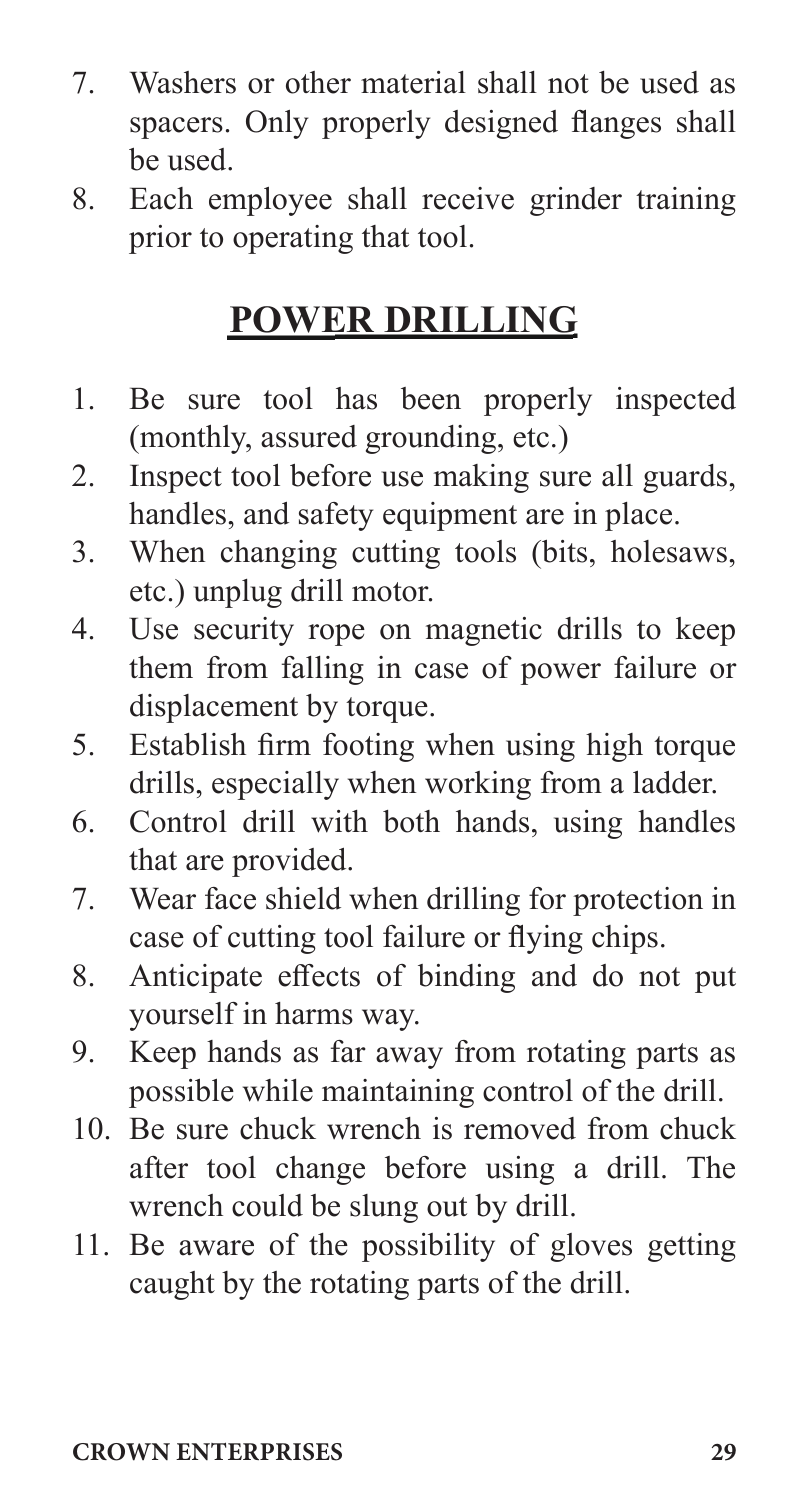## **POWER SAWS**

- 1. Be sure that the power saw has been properly inspected monthly and that the ground fault circuit interrupter (excluding chain saws) is good.
- 2. Inspect power saws before use, making sure all guards, handles, and safety equipment are in place. Be sure that the blades are secure and tight.
- 3. Before changing blades, be sure to unplug the power saw first.
- 4. Use power saws with both hands.
- 5. Anticipate effects of a power saw blade binding and do not put yourself in harms way.
- 6. Keep hands as far away from rotating blades as possible while maintaining control of the saw.
- 7. Be sure that the wrench is removed after the blade has been changed before using the power saw. The wrench could be slung out of the saw.
- 8. Be aware of the possibility of gloves getting caught by the rotating blades of the saw.
- 9. When cutting above the shoulder height, you must wear a face shield and/or goggles.
- 10. When replacing or unjamming a saw blade, make sure that the power is disconnected.
- 11. When using either a circular saw, sawzall, table saw, or a radial saw, never leave it running when not in use and/or unattended. Never start any of these saws without completing the training module. Only trained and qualified personnel shall operate this equipment.
- 12. When starting and using a german saw, be clear of the moving blade.
- 13. When using a cut-off saw, if the material to be cut cannot be chained down (whether it be too short or any other circumstances), do not cut it. Never use your hands to hold material down when using this type of saw.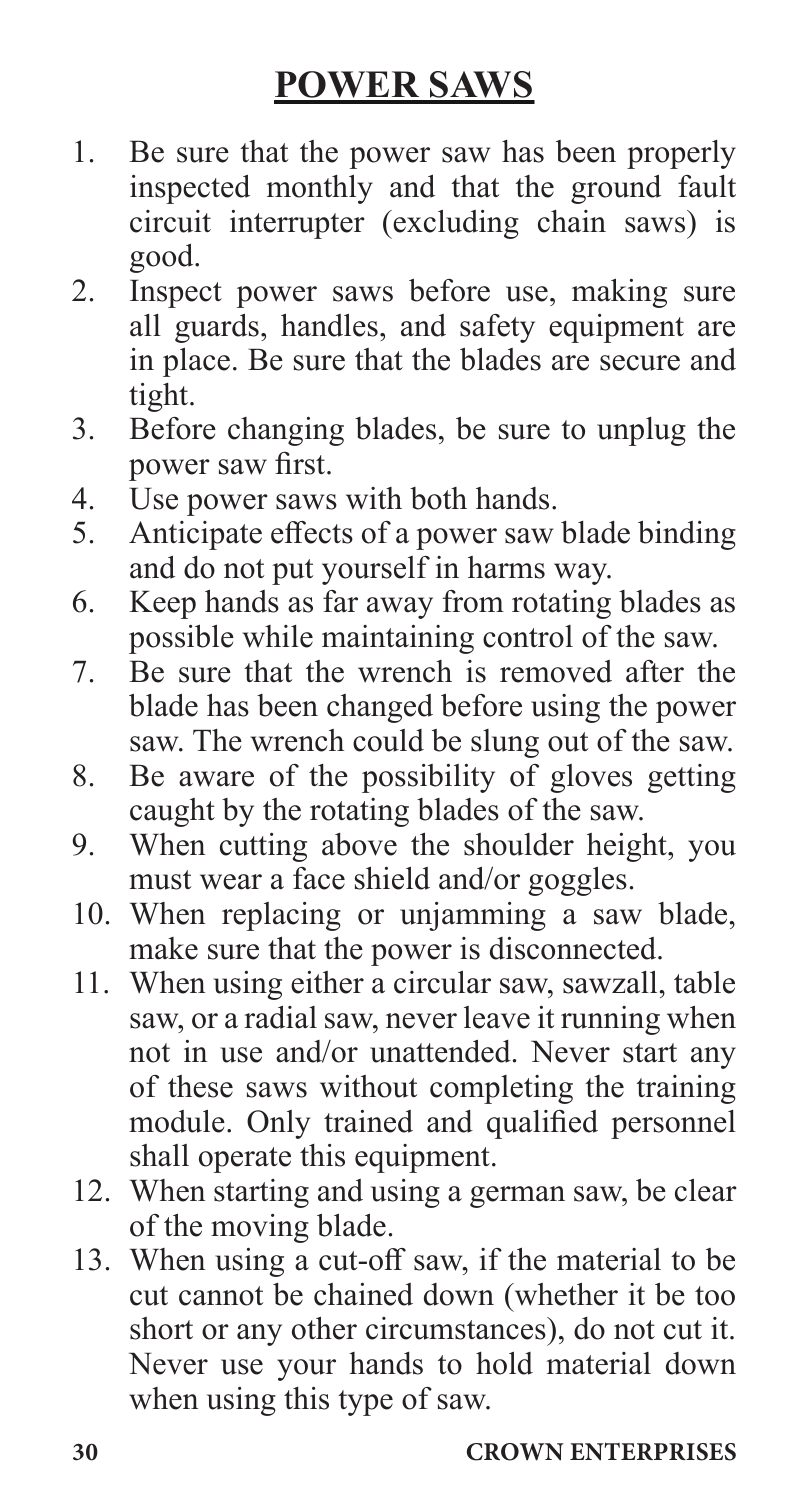- 14. Check the blade on the saw for any type of damage. If any damage, replace immediately.
- 15. When using port-o-band saw, be sure material to be cut is secured. Never use your own hands to hold the material. Keep them on the saw.
- 16. For any power saw, be sure that you are using the proper saw and blade that was meant to cut the material that you are wanting to cut.

# **COMPRESSED GAS CYLINDERS**

- 1. Keep valve protection caps on cylinders while they are being transported, moved, or stored.
- 2. Close valves and replace protection caps when work is finished and when cylinders are empty or being moved.
- 3. Secure cylinders in an upright position at all times.
- 4. Keep cylinders in an upright position at all times.
- 5. Be sure the oxygen and fuel gas regulator are equipped with flash back arrester, and are in good working order.
- 6. Keep the valve key wrench on the spindle while using fuel gas cylinders.
- 7. Keep oily cloth away from oxygen to avoid the danger of explosion.
- 8. Always light torch with a "torch lighter".
- 9. Stand to the side when opening valves to prevent injury in the event of regulator failure.
- 10. Open valves slowly to prevent damage to regulator.
- 11. Do not open acetylene cylinder valves over one and one-half turns.
- 12. Be sure to store oxygen and fuel gas cylinders at least 20 feet apart unless separated by an approved fire barrier.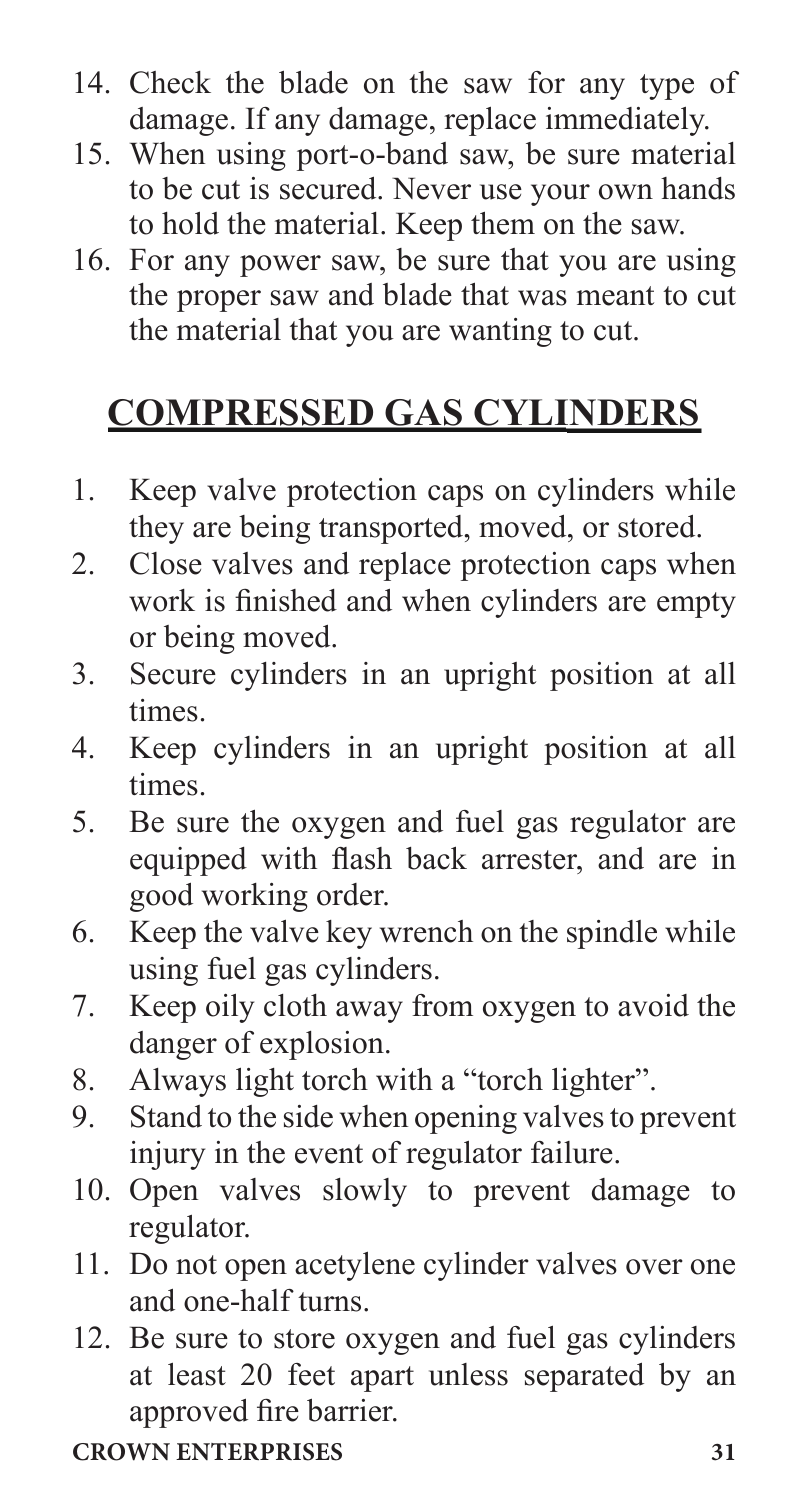## **MOBILE HOISTING EQUIPMENT**

- 1. Only authorized and qualified persons are permitted to operate equipment.
- 2. Be sure a load chart and fire extinguisher are available and instructions or warnings can be seen from the operator's station.
- 3. Inspect equipment before and during each use.
- 4. When operating equipment, remain at least 10 feet away from electrical lines rated 50KV or less; 10 feet plus 0.4 inches for each KV over 50KV.
- 5. Keep machines clean from trash, oil, and grease to prevent slips and falls.
- 6. Properly barricade the rear swing radius to prevent employee from being struck or crushed by the equipment.
- 7. Use tag lines to control loads and to maintain a safe distance from loads; be careful not to place yourself between load and other objects.
- 8. Do not get under or near a suspended load.
- 9. To avoid tipping, full extend all outriggers and use mats to assure safe footing.
- 10. Inspect wire ropes, chains, rope, and other rigging equipment before each use.
- 11. No load is to be lifted which exceeds the manufacturer's rated capacity.
- 12. Be sure the safety mouse on all hooks is in good operating condition.
- 13. Use a flagman when the equipment blocks roadway, is being moved in tight places, poses a hazard, and when the load cannot be seen by the operator. If operator cannot see flagman he must stop.
- 14. Rigging a load shall be done by a qualified person.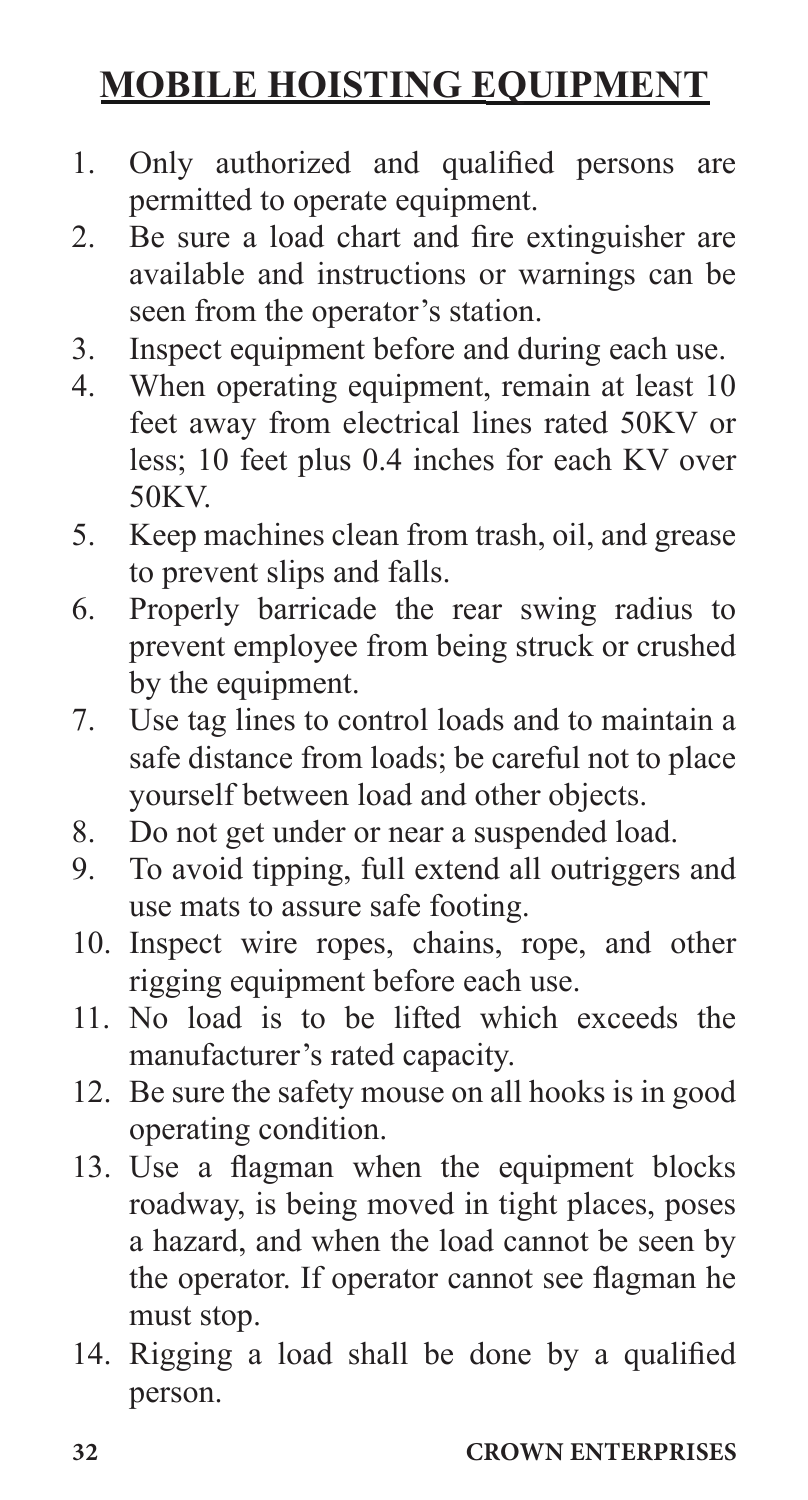## **HEAVY CONSTRUCTION EQUIPMENT**

- 1. Do not approach any operating equipment from the rear.
- 2. Do not enter a job site unless directly essential to the job or authorized.
- 3. Do not enter operating radius of equipment until visual contact has been made with equipment operator.
- 4. Do not travel with equipment without a warning horn and back-up alarm unless under the guidance of a flagman.
- 5. Use an escort it traveling in equipment with obstructed visibility.
- 6. Wear seatbelts in all equipment which does not have a roll-over protective structure (ROPS).
- 7. Notify equipment operator immediately if you observe a safety hazard or violation of any of the above rules.

## **LADDERS**

- 1. Before use, inspect ladder. If broken or unsafe, do not use. If unsafe it must be tagged and removed from the job site.
- 2. Be sure the ladder is long enough to extend 3 feet above landing and tied off.
- 3. Have someone hold the ladder while you tie it off. Make sure you barricade the area to keep people from working under it.
- 4. Set the ladder on a firm and level base, clear of tripping hazards.
- 5. Do not use metal ladders near electrical lines or equipment.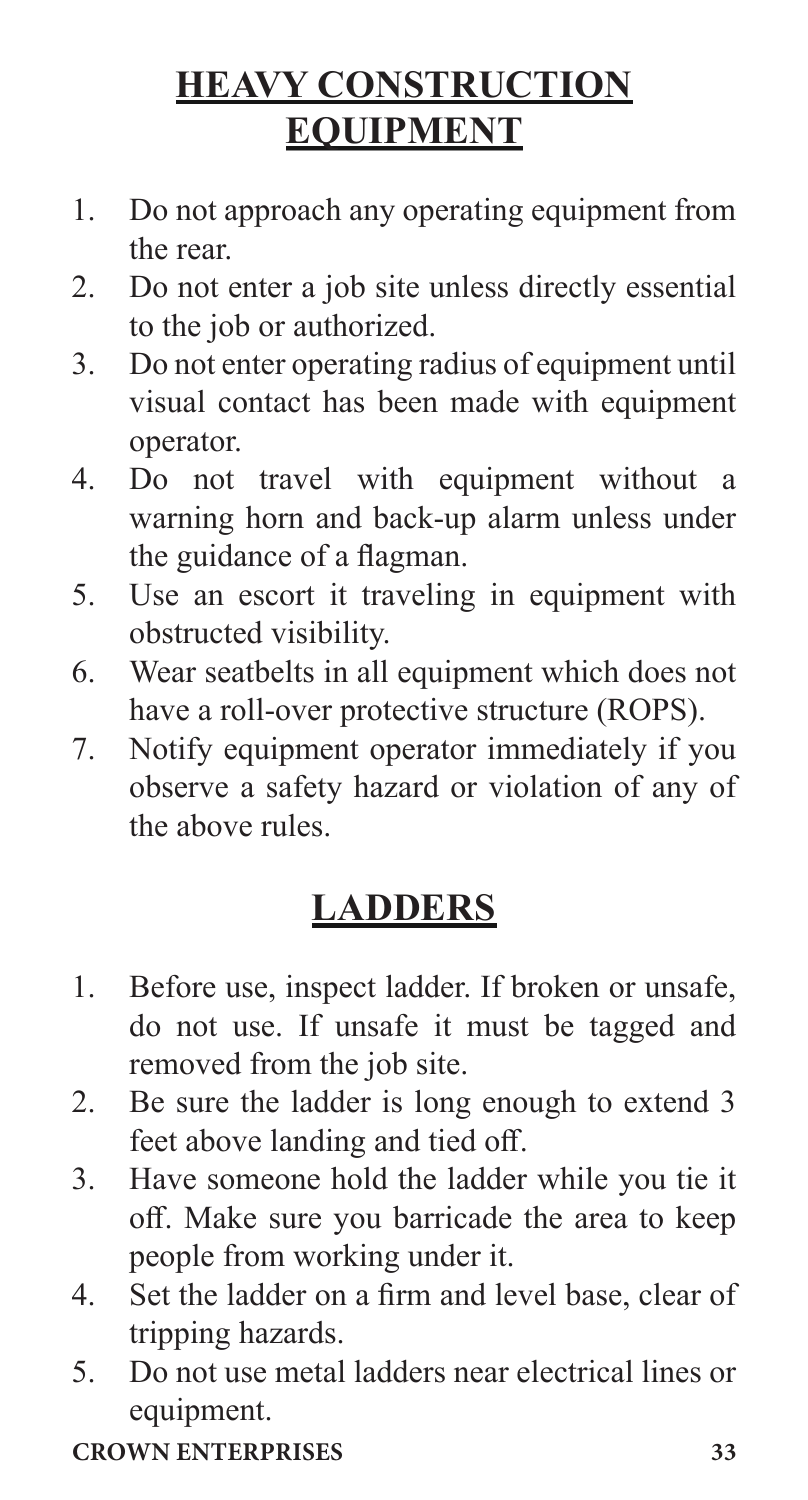- 6. Do not use step ladders as a straight ladder.
- 7. Face ladder and grip the side rails with both hands to maintain three point contact when climbing up or down.
- 8. Do not carry tools or materials while climbing. Use a rope and approved bucket to get tools to work area.
- 9. When working from a ladder 4 feet or higher, you must be 100% tied off.
- 10. Do not over-reach while working from a ladder. Move ladder as needed.
- 11. Do not stand on the top 2 steps of a step ladder.
- 12. The proper angle for ladder usage is 1 foot out for every 4 feet up.

# **SCAFFOLDS**

- 1. Only qualified and authorized personnel shall erect, modify or dismantle scaffolds.
- 2. The scaffold is to be inspected by a competent person before each shift.
- 3. Use the access ladder to reach the work platform. Do not climb on the scaffold bracing.
- 4. Be sure the scaffold has a current inspection.
- 5. Do not step on overhanging planks.
- 6. Use the guardrail post for support to reach the work platform. Do not use the toe board, midrail, or handrail. Preferred access would be through a gate.
- 7. Use both hands to climb the access ladder in order to maintain a three point contact. Do not carry tools or materials.
- 8. Do not throw tools or materials from one level to another. Use approved bucket or similar device and rope.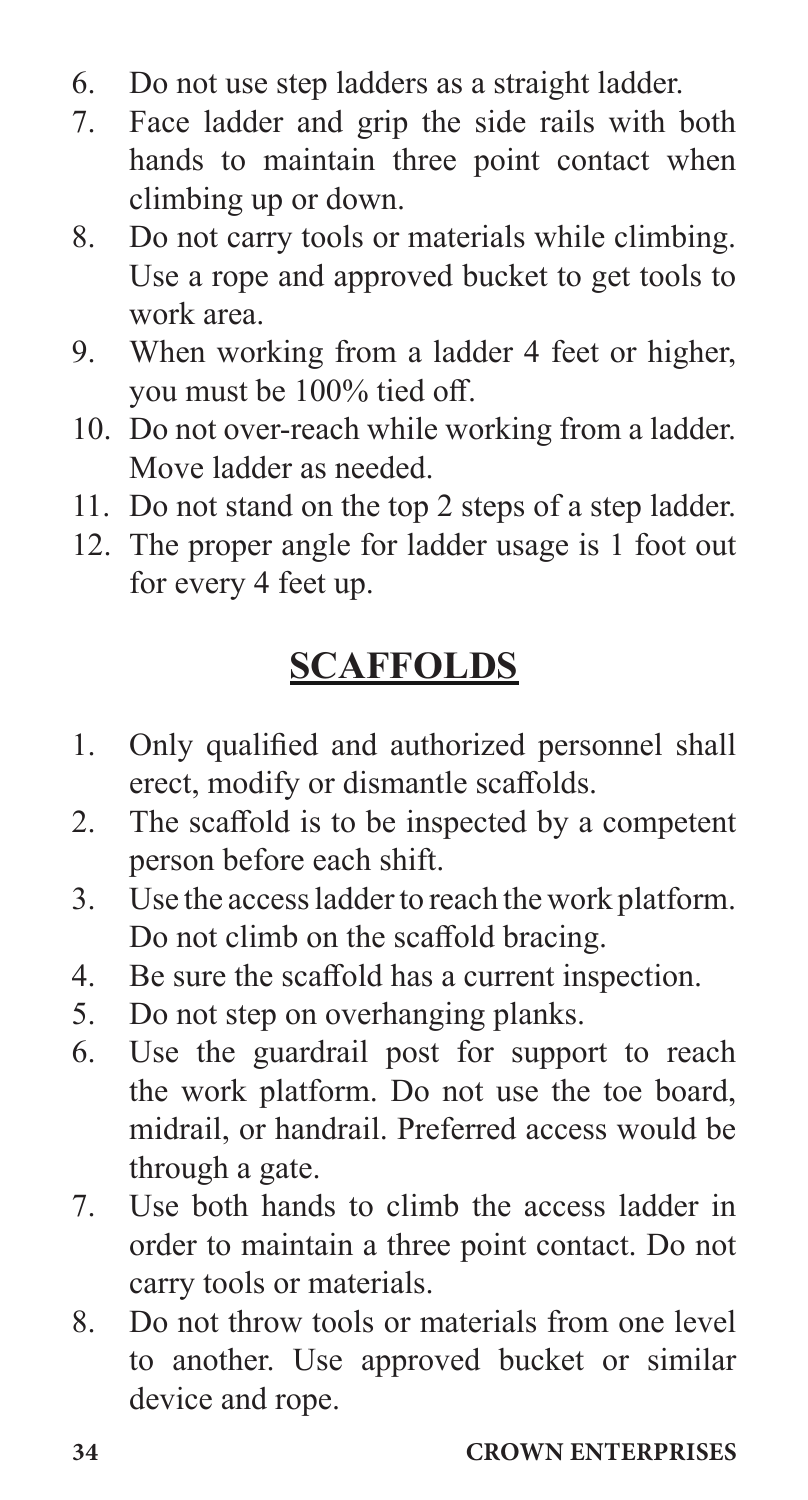- 9. Report any scaffold defects or damage to your supervisor immediately.
- 10. Be sure the scaffold is safe before using.

# **FIRE PROTECTION**

- 1. Smoke only in designated areas. Obey (No Smoking" signs.
- 2. Know the location and type of fire extinguishing equipment.
- 3. Use flammable liquids in small amounts in approved container with label, self closing caps, and flame arresters. When not in use, store in approved flammable storage cabinet.
- 4. Do not refuel a hot or running engine.
- 5. Never use gasoline as a cleaner.
- 6. Never use an air hose for pressure to empty gasoline drum.
- 7. Do not leave the fuel hose unattended when fueling vehicles or equipment.
- 8. Store oily rags and other combustible waste material in covered metal containers.
- 9. Keep a trained fire watch posted during "hot work" and for 30 minutes afterward.
- 10. Do not block access to fire extinguishers.
- 11. Report any extinguishers that are damaged or need recharging.
- 12. Keep salamanders or other heaters away from combustible materials.
- 13. Remove or shield combustible material from welding or cutting operations.
- 14. Do not use oxygen near grease or other oilbased products, and not while wearing oily or greasy clothing.
- 15. Report all fires to your supervisor immediately.

# **CROWN ENTERPRISES 35**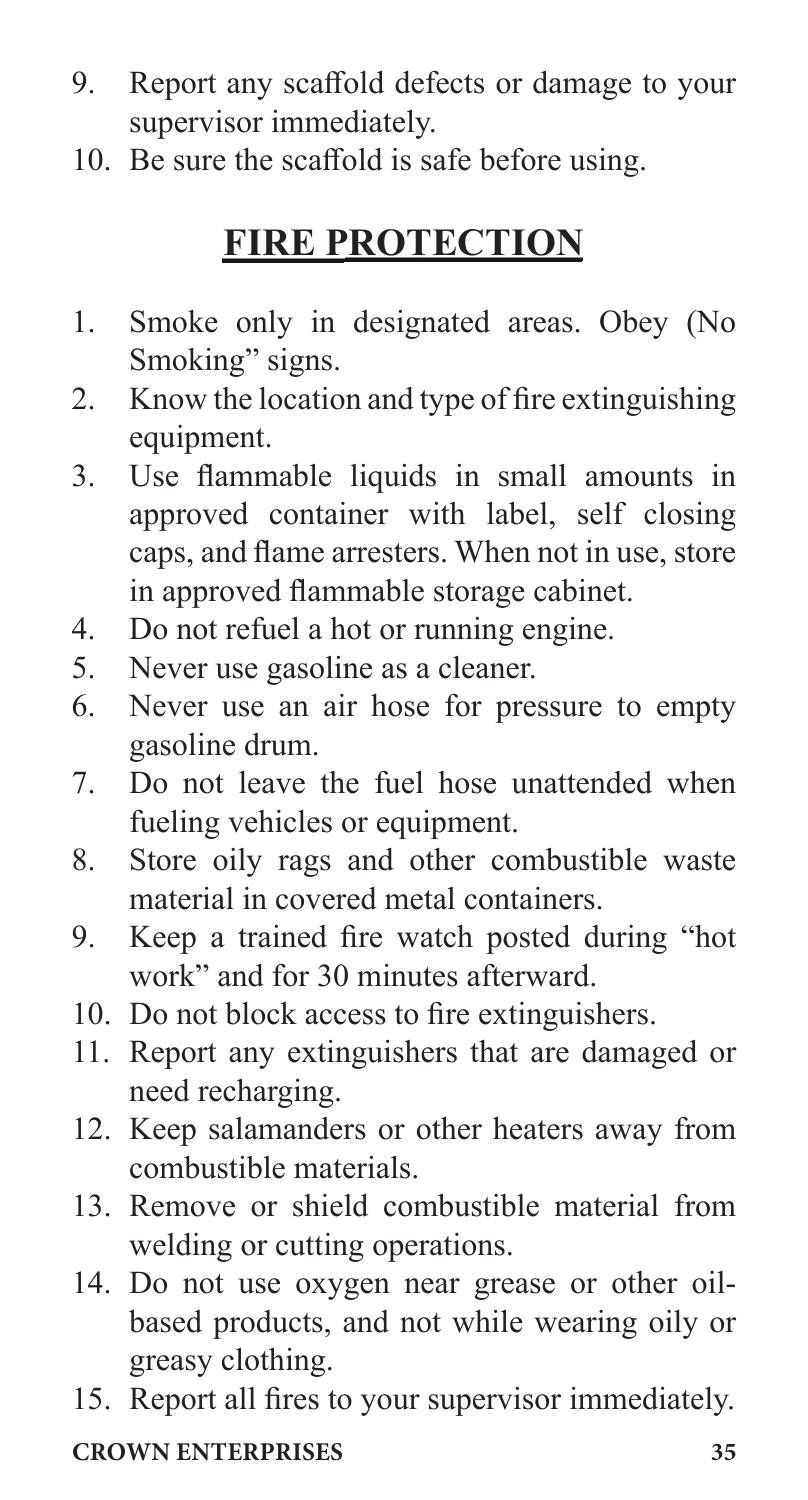# **TEMPORARY FLOOR AND WALL OPENINGS**

- 1. Do not leave floor and wall openings unprotected.
- 2. Temporary floor openings must be protected by one of the following:
- Standard handrail, midrail, toeboard
- Substantial labeled, and secured cover, or
- Be attended by someone.
- 3. Be sure open-sided floor, platform or wall openings are guarded by standard railing.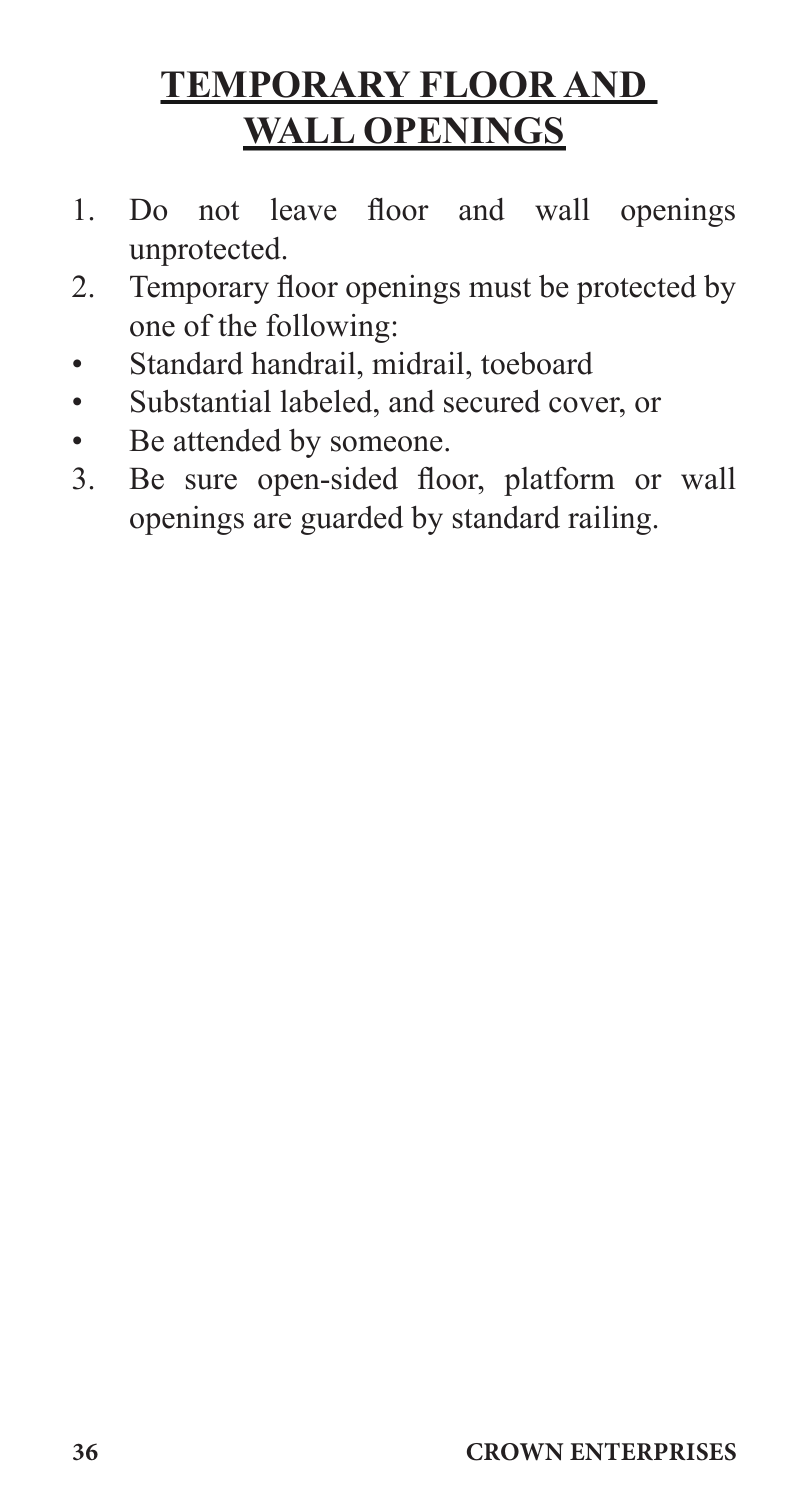# **HAZARD RECOGNITION**

In our effort to increase awareness, inform and train employees of the hazards associated with their work, we have developed the "Safety Task Evaluation Process" (STEP). This task hazard analysis process is designed to address the work place interfaces among co-workers, tools, equipment, materials, process systems, and environmental to determine potential events that could negatively impact completion of the task safely.

A hazard is defined as a condition or changing set of circumstances that present a potential for injury, illness, property damage, or process interruption. It also includes the potential or inherent characteristics of an activity, condition, or circumstance, which can produce adverse or harmful consequences.

An accident is defined as an unfortunate, unforeseen and unplanned event often the result of carelessness or ignorance resulting in an unfavorable outcome.

Complacency, acceptance of risk and taking things for granted are causes of a tremendous number of injuries each year. Recognizing hazards and doing something about them is everyone's responsibility. So as you begin work, ask yourself:

- Do I have the right tools and equipment for the job?
- Have I inspected the tools and equipment to make sure they are in safe condition or am I trying to get by?
- Is the work planned to provide safe completion of the job?

# **CROWN ENTERPRISES 37**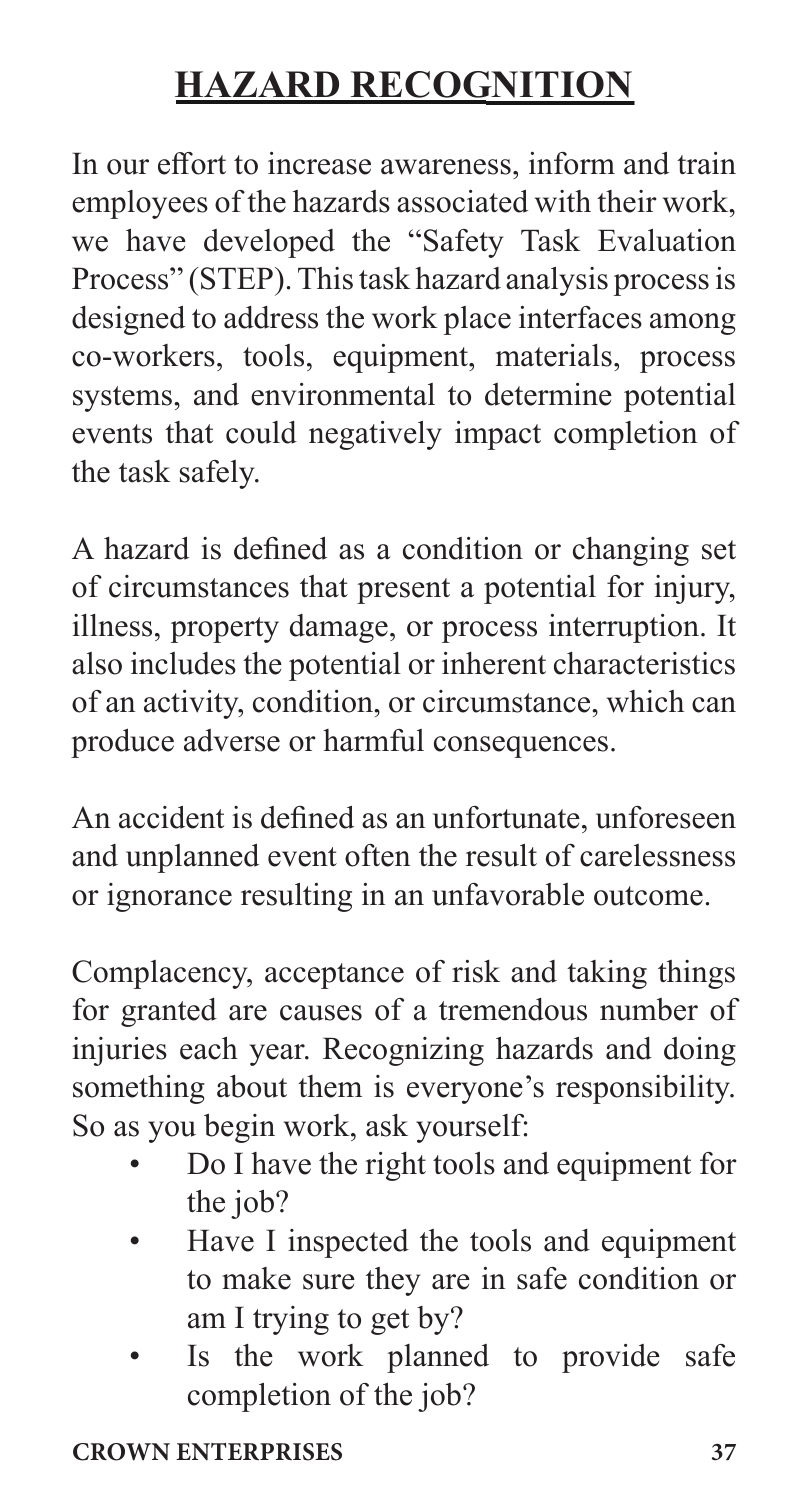- Are the materials I am using safe and do I need additional personal protective equipment such as goggles, face shield, respirator, ear plugs, or body harness in addition to the standard requirements of hard hat, safety glasses, gloves, safety-toed boots, etc?
- Is there a safer way to accomplish the task?
- Are all necessary equipment guards in place?
- Are written procedures such as lockouttagout being followed?
- Will my hands or fingers be exposed to potential pinch holes?
- Will by body be positioned between objects and/or equipment where it can be caught between if the unexpected happens?
- Do I have a thorough understanding of what must be done?
- Have all hazards been identified?
- How can the hazard(s) or exposure(s) be eliminated? How can they be controlled?

The section of the handbook provides some examples of task assessments and hazards associated with some of our common work activities. These examples can be used to assist in hazard recognition while developing your task specific analysis. Each craft will have its unique work assignments with related hazards or exposures. Therefore, each task must be analyzed for its potential safety issues.

Do not accept risk. Work together to identify and solve problems. Intervene and protect your coworker.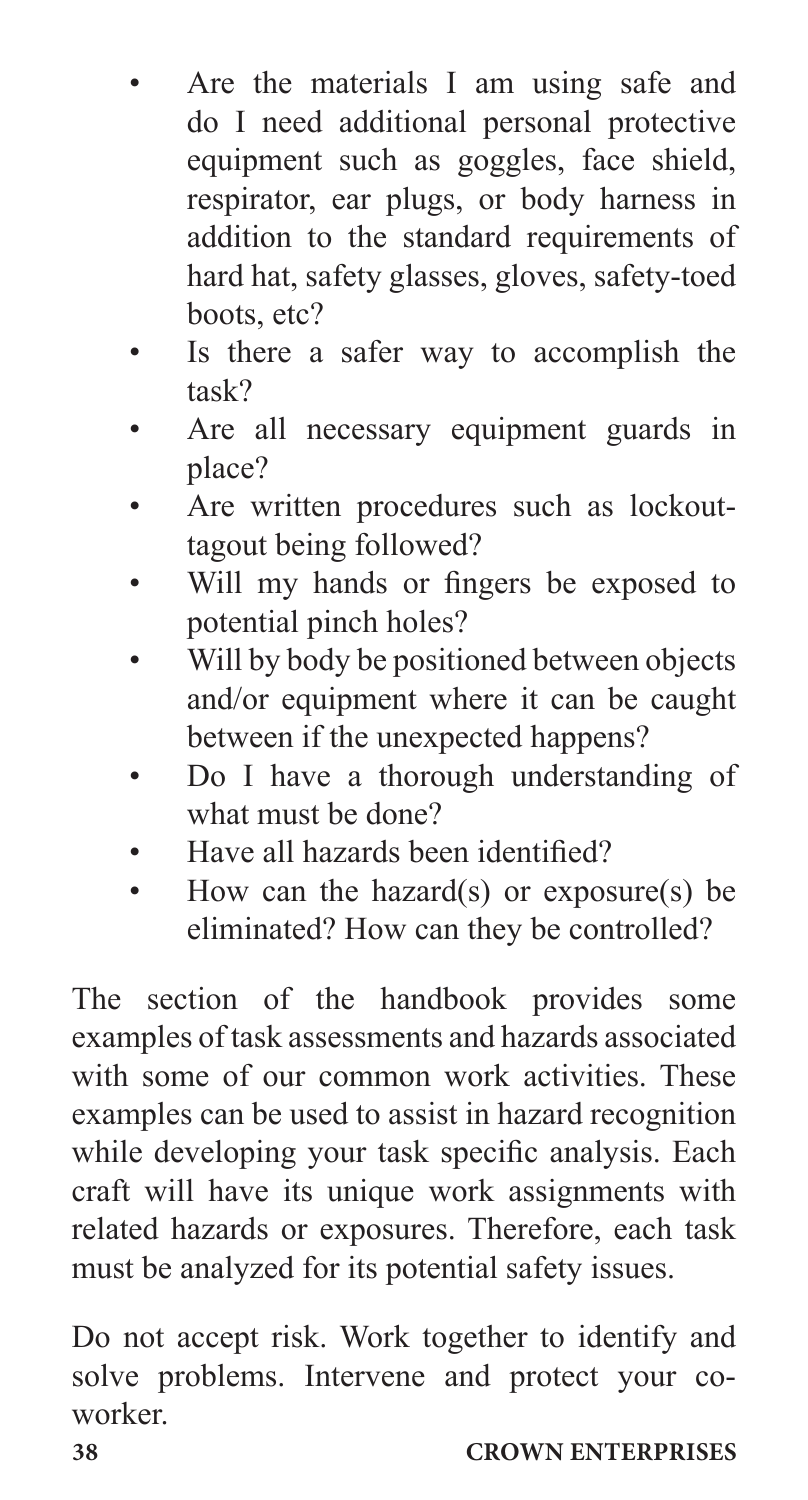# **EXCAVATIONS**

An excavation is any man-made cut, cavity, trench, or depression in the earth's surface formed by earth removal. Sources of hazards associated with this type of work fall into three major categories:

- Underground utilities, piping, etc.;
- Confined space and
- Cave-ins

# **POTENTIAL UNDERGROUND HAZARDS**

| <b>HAZARD</b>                      | <b>SOURCE</b>                                                             |
|------------------------------------|---------------------------------------------------------------------------|
| Electrical shock                   | Buried live power lines                                                   |
| Fire and explosion                 | Process lines and piping<br>containing flammable<br>gasses and/or liquids |
| Disrupting<br>communications       | Underground<br>communication lines or<br>cables.                          |
| Loss of water and<br>sewer service | Underground water &<br>sewer lines.                                       |

# **Solutions to Addressing Underground Hazards**

- Obtain the proper "Excavation Safe Work Permit" prior to any excavation work activity.
- Contact utility companies and property owner to ensure underground installations are found.
- Make sure there is an "Excavation Competent Person" present at all times when excavating or working in an excavation.
- Many "lines" are uncharted so probing the intended excavation area will be required.
- As underground installations are uncovered, make sure they are protected and supported

# **CROWN ENTERPRISES 39**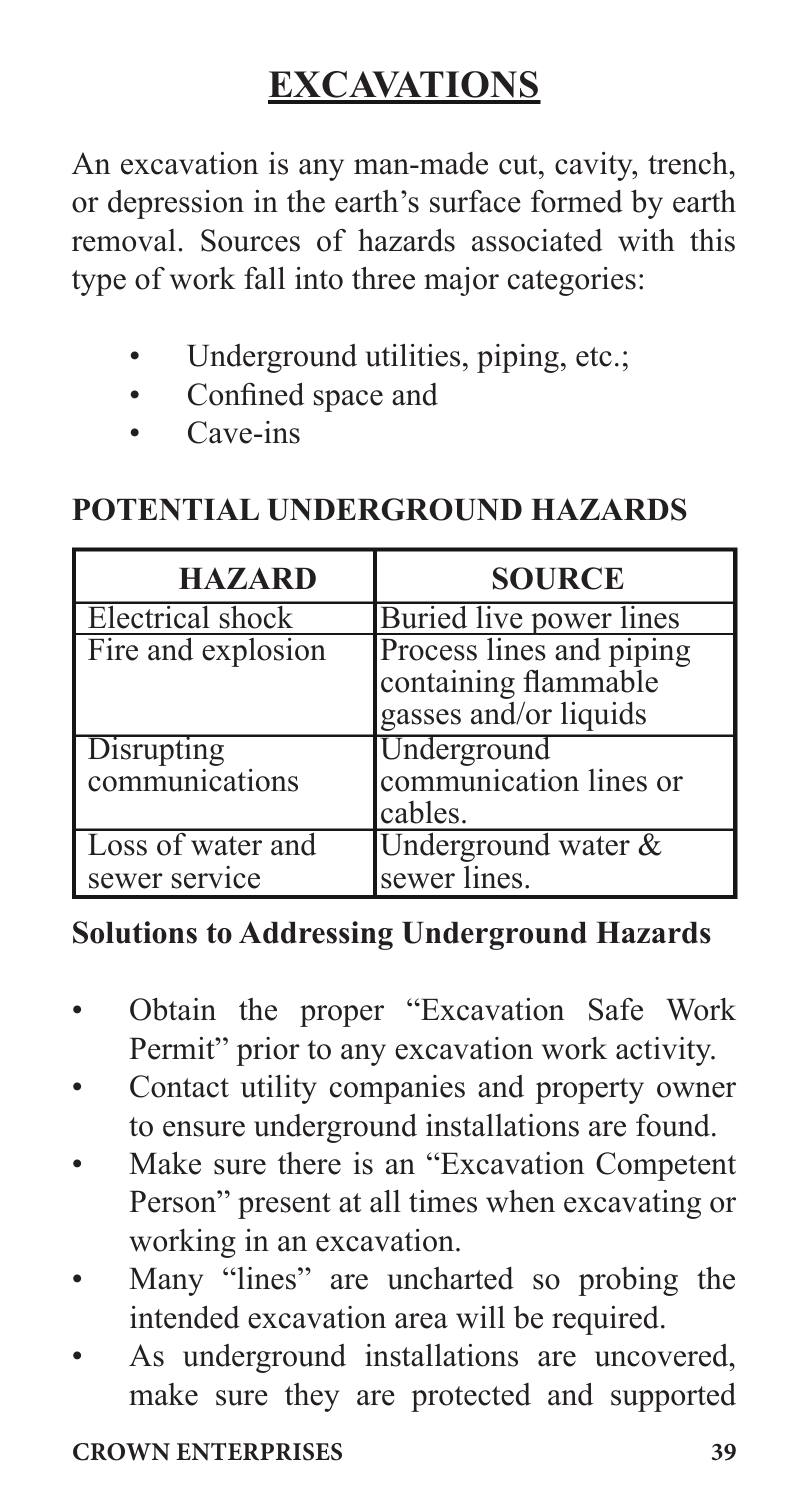properly. Refer to the "Confined Space Entry" process for proper work procedures. Additional hazards could be caused by some of the following conditions:

- Soil could be contaminated releasing potentially toxic fumes or causing skin irritation upon contact with dirt, mud, or water seeping into the excavation. If this is suspected, proper clothing and respirator usage will be required to address the problem.
- If required to enter bell-bottom holes, or similar deep and confined footing excavations, you must wear a harness with life-line at all times.
- Ensure there is adequate access/egress from the excavation.

| <b>CAVE-IN HAZARDS</b>                               | <b>SOLUTION</b>                                                                                                                                                                                                                                                                                                                                                                                                                                                                   |
|------------------------------------------------------|-----------------------------------------------------------------------------------------------------------------------------------------------------------------------------------------------------------------------------------------------------------------------------------------------------------------------------------------------------------------------------------------------------------------------------------------------------------------------------------|
| Collapsing walls                                     | Be sure the excavation is<br>properly sloped, stepped back,<br>shored, or personal shield used<br>while in the excavation.                                                                                                                                                                                                                                                                                                                                                        |
| Material/equipment<br>falling into the<br>excavation | Do not position yourself under<br>loads or equipment which is<br>operating overhead. Make sure<br>spoil is away from the edge<br>of the excavation. Make sure<br>barricades have been erected to<br>keep vehicles/equipment away<br>from the excavation. Make sure<br>surface water is diverted away<br>from the excavation. Do not<br>undermine adjacent structures<br>unless adequate support<br>system is in place. Remove all<br>surface encumbrances near the<br>excavation. |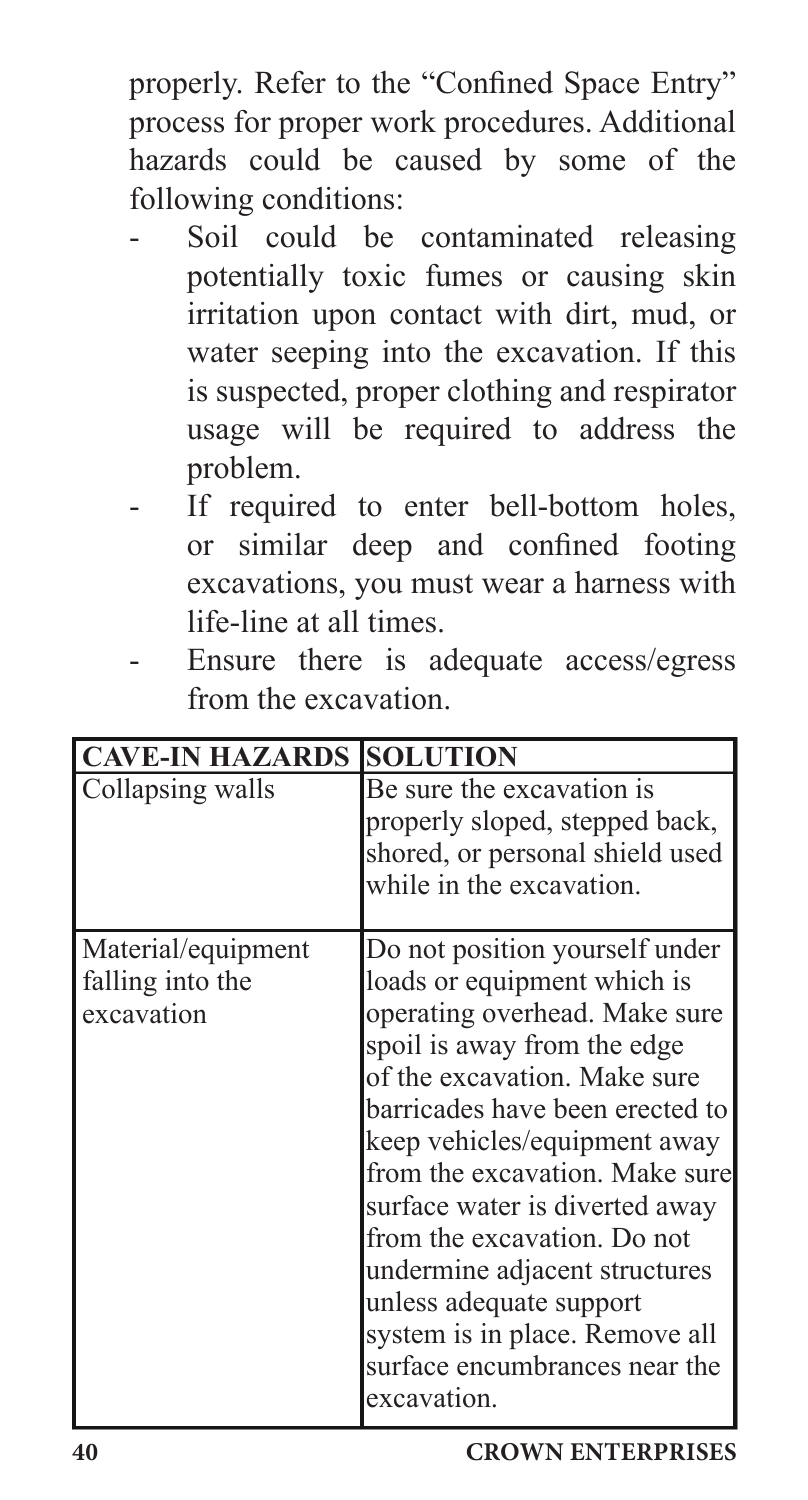# **CONFINED SPACE ENTRY**

A confined or enclosed space is any space having limited means for entry or exit, configured so that an employee can bodily enter and perform work and not designed for continuous occupancy:

Examples of Confined or Enclosed Spaces:

| - Storage tanks   | - Sewers             |
|-------------------|----------------------|
| - Process vessels | - Underground vaults |
| - Vessel skirts   | - Excavations        |
| - Bins            | - Manholes           |
| - Boilers         | - Tunnels            |
| - Ducts           | - Pits and shafts    |
|                   |                      |

If you must enter a confined space, ask these questions:

- 1. What kind of hazards will I run into and why are these hazards dangerous?
- 2. What are the necessary precautions to take for each hazard?
- 3. What PPE, emergency equipment and instruments are required?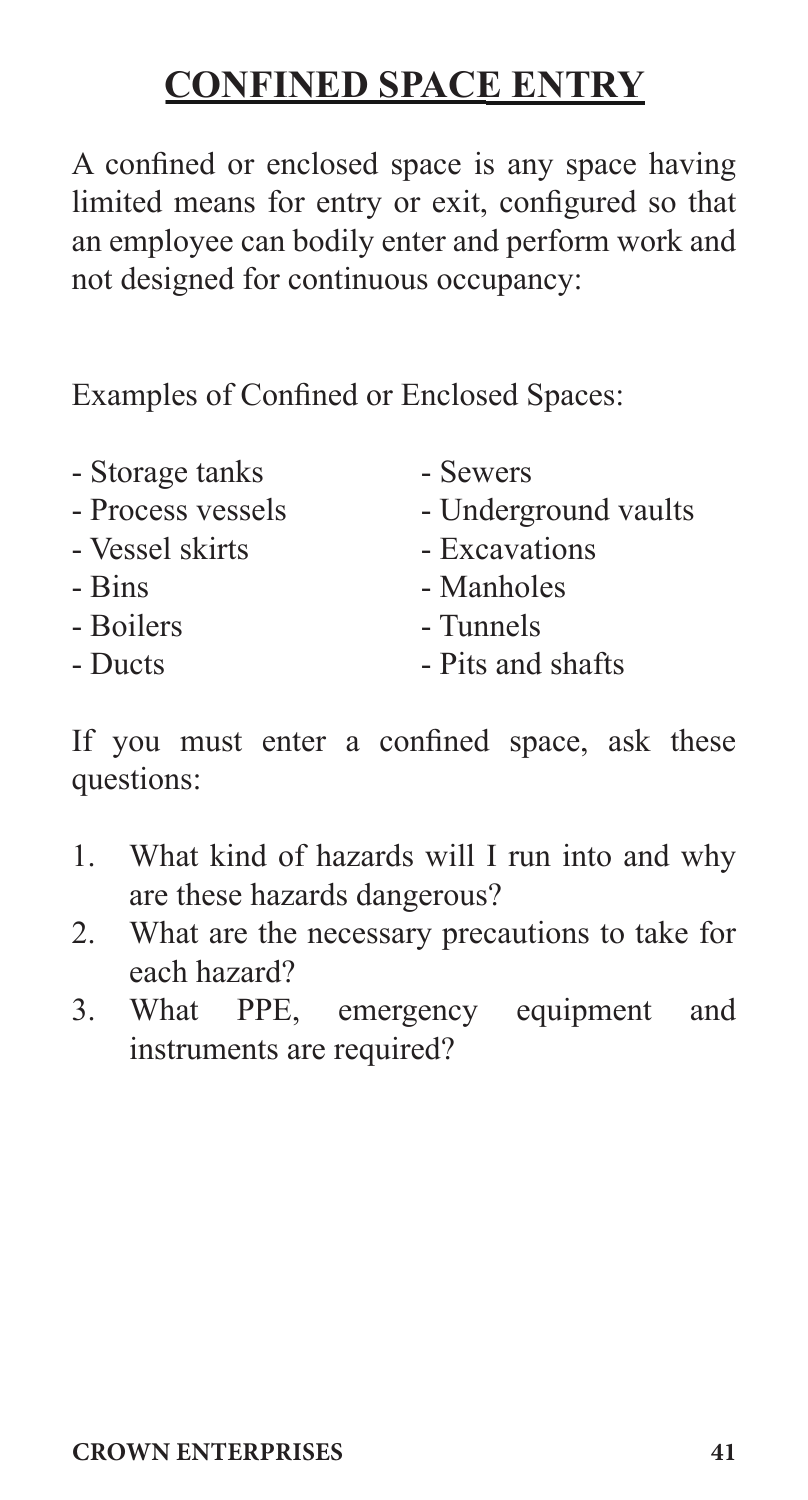# **EXAMPLES OF CONFINED OR ENCLOSED SPACE HAZARDS**

| <b>PHYSICAL</b><br><b>HAZARDS</b>              | <b>SOLUTIONS</b>                                                                                                                                                     |
|------------------------------------------------|----------------------------------------------------------------------------------------------------------------------------------------------------------------------|
| Mechanical, electrical<br>and hydraulic energy | De-energize and lock-out<br>before entering                                                                                                                          |
| Being buried by<br>material                    | Assured proper sloping or<br>shoring and inspected by<br>competent person. Be aware of<br>soil conditions and activities<br>near the excavation.                     |
| Communication<br>problems                      | "Hole Watch" should be in<br>voice and/or visual contact<br>with those in the space.                                                                                 |
| Noise or<br>environmental factors              | Proper PPE to address the<br>specific hazard. Assure<br>adequate air movement. To<br>prevent heat stress, consider air<br>conditioning and frequent rest<br>periods. |
| Electrical shock                               | Utilize a ground-fault-circuit<br>interrupter for power tools.<br>Consider pneumatic tools.                                                                          |
| Fire and explosion<br>potential                | Use equipment rated as<br>explosion proof, non-spark<br>producing tools and "sniff" the<br>space to assure a non-explosive<br>atmosphere.                            |
| Existing pipes and<br>lines                    | Identify, isolate and clear                                                                                                                                          |
| Contaminated soil                              | Identify contaminant, review<br>MSDS, use proper PPE and<br>prevent direct contact or<br>inhalation of fumes.                                                        |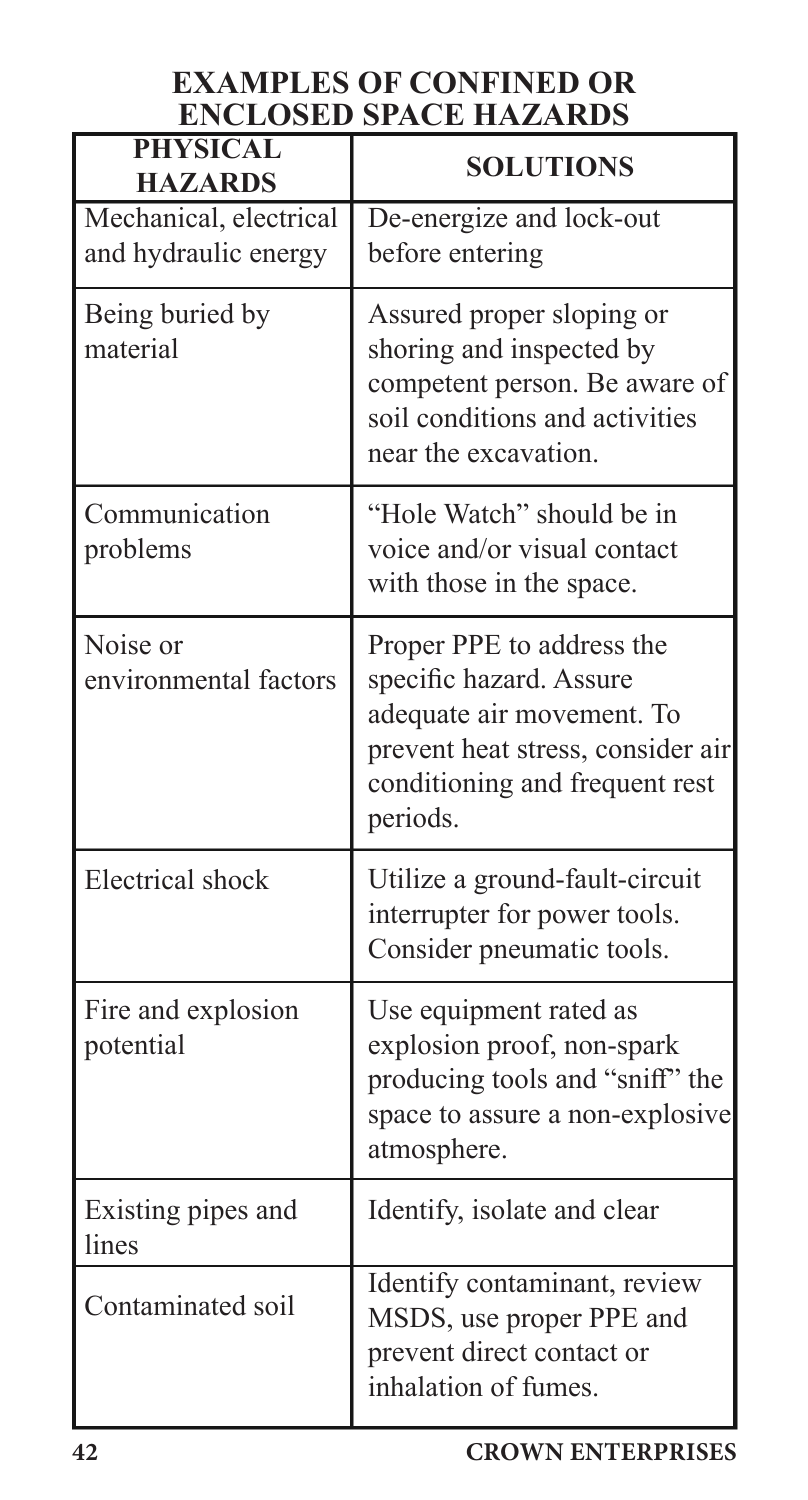# **EXAMPLES OF CONFINED OR ENCLOSED SPACE HAZARDS**

| <b>ATMOSPHERIC</b><br><b>HAZARDS</b>                                                               | <b>SOLUTIONS</b>                                                                                                                                                              |
|----------------------------------------------------------------------------------------------------|-------------------------------------------------------------------------------------------------------------------------------------------------------------------------------|
| Oxygen deficiency<br>(due to 02<br>consumption by work<br>activity, i.e. welding                   | Monitor air for safe oxygen<br>range $19.5 - 23.5$ percent<br>Provide air mover to force<br>air into space. Use airline<br>respirator if safe range can not<br>be maintained. |
| Oxygen deficiency<br>(replaced by other<br>gasses, i.e. argon,<br>nitrogen, methane)               | (Same as above)                                                                                                                                                               |
| Oxygen deficiency<br>(due to bacterial<br>action <i>i.e.</i><br>fermentation)                      | (Same as above)                                                                                                                                                               |
| Oxygen deficiency<br>(due to chemical<br>reaction, i.e. formation<br>of rust/scale)                | (Same as above)                                                                                                                                                               |
| Flammable Air<br>(fire and explosion<br>potential)                                                 | Eliminate and control sources<br>of ignition or eliminate the<br>flammable air.                                                                                               |
| Toxic Air<br>Contaminants                                                                          | Provide air mover to force air<br>into space and use an airline<br>respirator.                                                                                                |
| Oxygen enrichment<br>(due to oxygen hose<br>leak, or chemical<br>reaction that releases<br>oxygen) | Eliminate sources of 02<br>leakage, eliminate source of<br>chemical reaction or control<br>oxygen level by forced air<br>ventilation.                                         |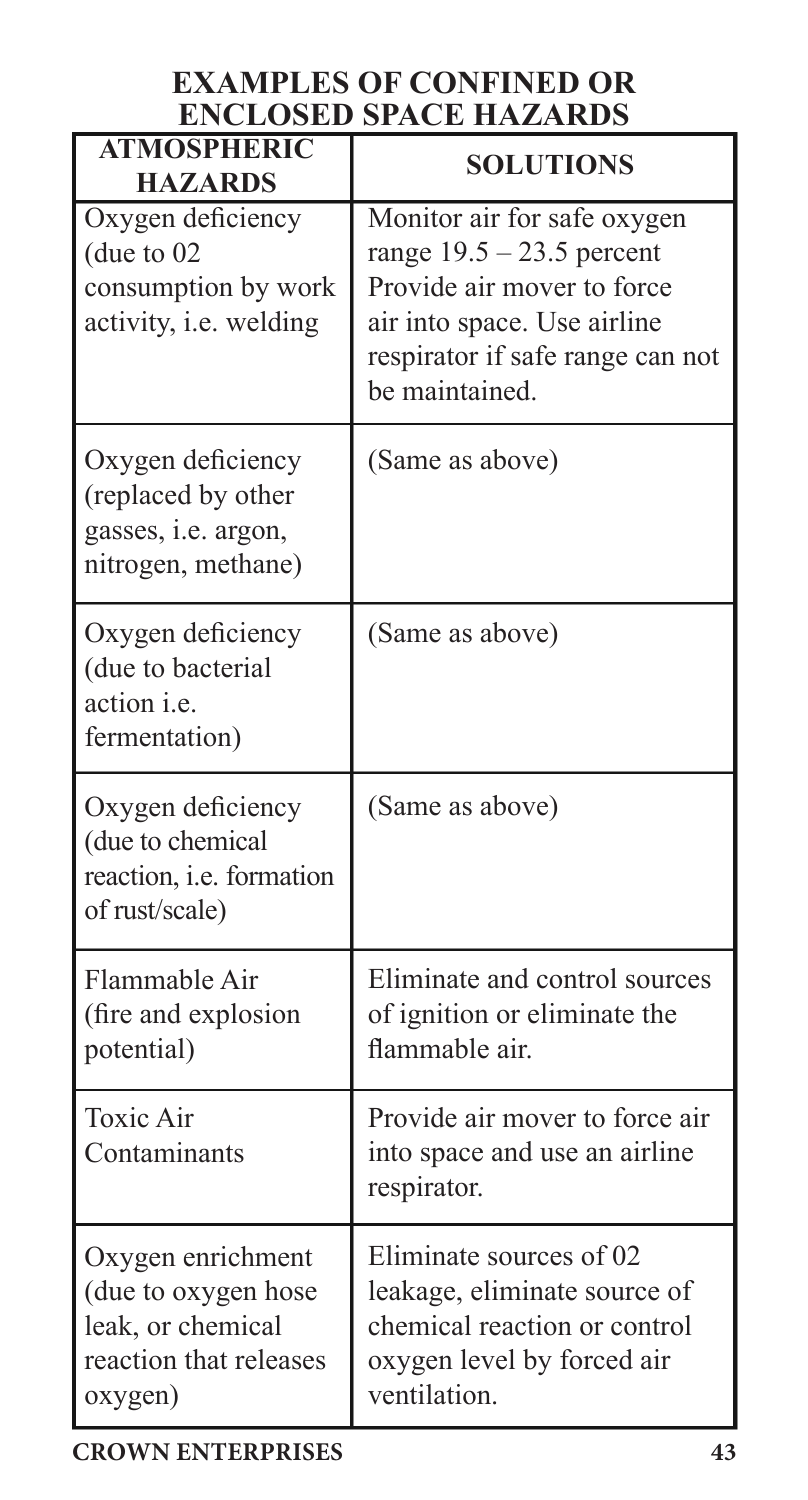# **Before Entering a Confined Space**

- Obtain an "Entry Permit".
- Control hazardous energy and/or process systems by following Lockout/Tagout procedures.
- Make sure the confined space air is tested for oxygen content, flammable gasses and toxic hazards.
- Provide an insulated protective shield to prevent contact with any energized parts in the space.
- Use safety harness and lifeline for emergency extraction from the confined space.
- Establish sufficient ventilation to ensure oxygen levels are safe and flammable or toxic air cannot reach dangerous levels.
- A trained "Manway Watch" must be stationed outside the confined space and assigned to maintain communications with you and assist in case of any emergency.
- Inspect PPE, equipment and tools to ensure safe condition prior to entry.
- Consider potential heat stress problems due to PPE, work activity and environmental factors.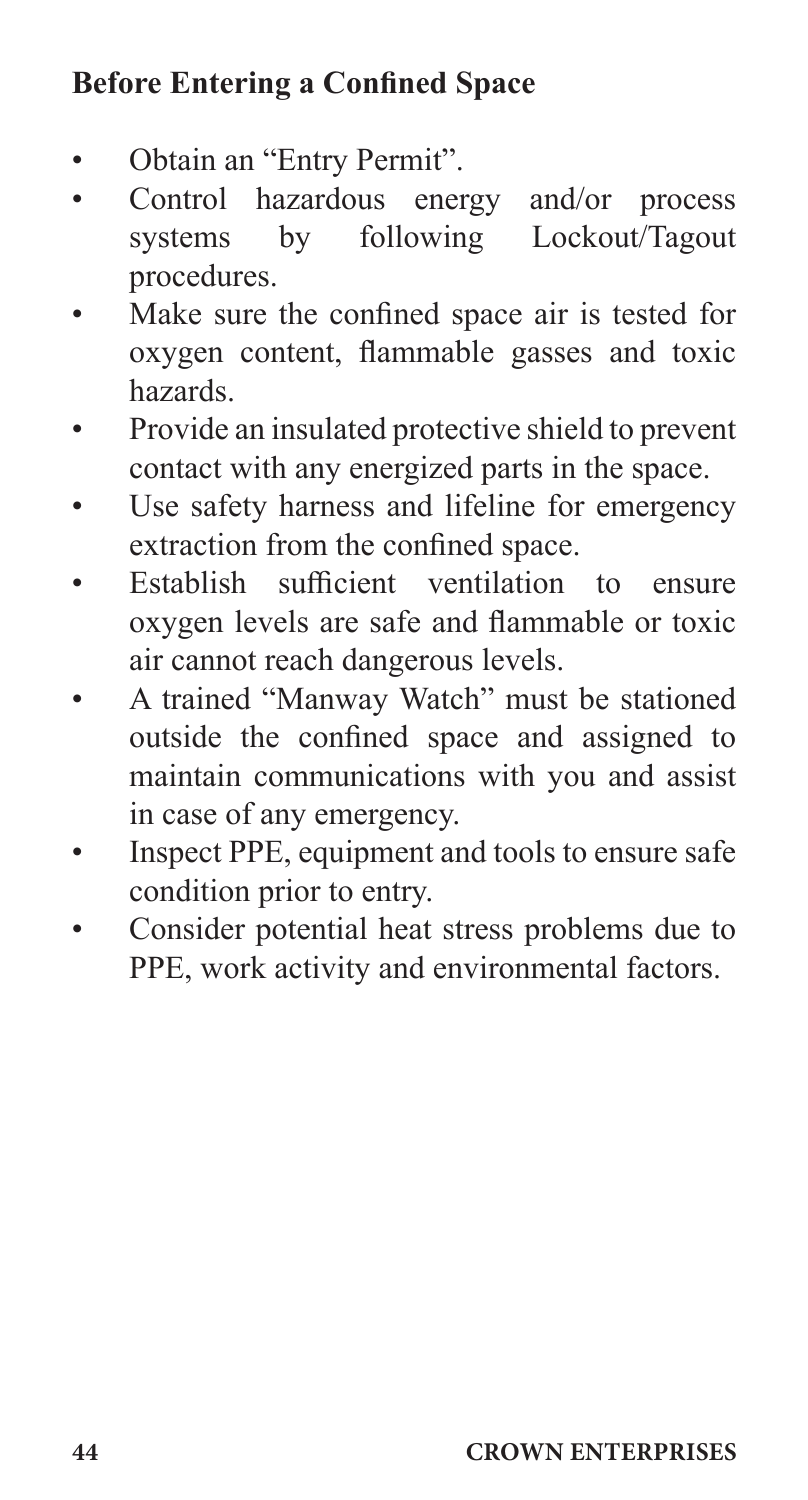|                          |                                          |                                                           | WORKING AT ELEVATION                                                                                                                                                                                    |                                                                                      |
|--------------------------|------------------------------------------|-----------------------------------------------------------|---------------------------------------------------------------------------------------------------------------------------------------------------------------------------------------------------------|--------------------------------------------------------------------------------------|
|                          | <b>TASKS</b>                             | <b>HAZARDS</b>                                            | <b>SOLUTIONS</b>                                                                                                                                                                                        | <b>SPECIAL PPE/TOOLS</b>                                                             |
| <b>CROWN ENTERPRISES</b> | 1. Climbing and<br>descending<br>ladders | 1a. Slips and falls<br>due to loss of<br>footing or grip. | 1a. Check ladder rungs and side rails for mud or<br>other slippery surface. Do not carry tools or<br>material in the hands. Maintain<br>three point contact with ladder.                                | 1a. Safety-toed shoes/boots with<br>a defined heel.<br>Tool belt or bucket and rope. |
|                          |                                          | 1b. Falls due to<br>unstable ladder<br>or over reaching.  | 1b. Have a co-worker hold the ladder steady<br>and tie-off the ladder to the structure. Do not<br>extend the body sideways to perform work,<br>move the ladder as needed. Use fall restraint<br>system. | 1b. Full body harness and twin<br>lanyard.                                           |
| £                        |                                          | 1c. Strains while<br>climbing or<br>performing<br>work.   | 1c. See 1a. above. Do not over reach or place<br>body in an awkward working position.<br>Be sure to have the right tool for the job.                                                                    |                                                                                      |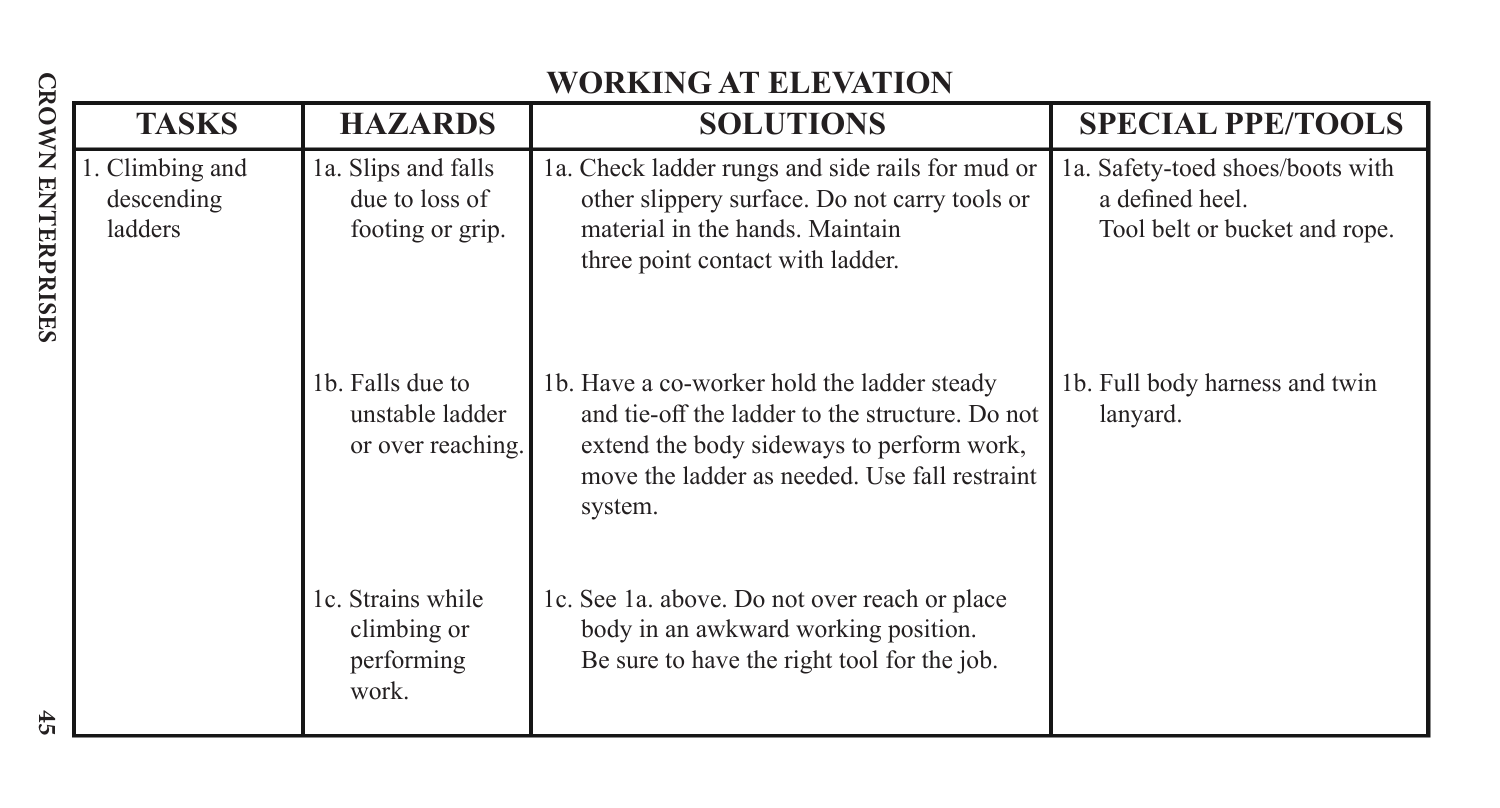| \$                       |                                              |                                                            | WORKING AT ELEVATION                                                                                                                                                   |                                           |
|--------------------------|----------------------------------------------|------------------------------------------------------------|------------------------------------------------------------------------------------------------------------------------------------------------------------------------|-------------------------------------------|
|                          | <b>TASKS</b>                                 | <b>HAZARDS</b>                                             | <b>SOLUTIONS</b>                                                                                                                                                       | <b>SPECIAL PPE/TOOLS</b>                  |
|                          | 2. Working in<br>limited/congested<br>areas. | 2a. Burns from<br>coming in<br>contact with hot<br>piping. | 2a. Wear PPE and long sleeve shirts. Place<br>insulated blanket over hot surface.                                                                                      | 2a. Leather gloves, insulated<br>blanket. |
|                          |                                              | 2b. Strains due to<br>poor or awkward<br>body position.    | 2b. Get into a good position to do the work. Do<br>not attempt to man-handle the load. Let the<br>machinery and tools do the work.                                     |                                           |
|                          |                                              | 2c. Caught between<br>structure, piping,<br>and load.      | 2c. Do not position any part of the body<br>between two moving objects or a moving<br>and stationary object. Do not place hands on<br>slings or other rigging devices. |                                           |
| <b>CROWN ENTERPRISES</b> |                                              | 2d. Pinch points due<br>to handling tools<br>and materials | 2d. Do not place finger/hands on ends of pipe, in<br>bolt holes, etc. Do not attempt to push/pull<br>load with the hands. Use tag lines.                               | 2d. Tag lines                             |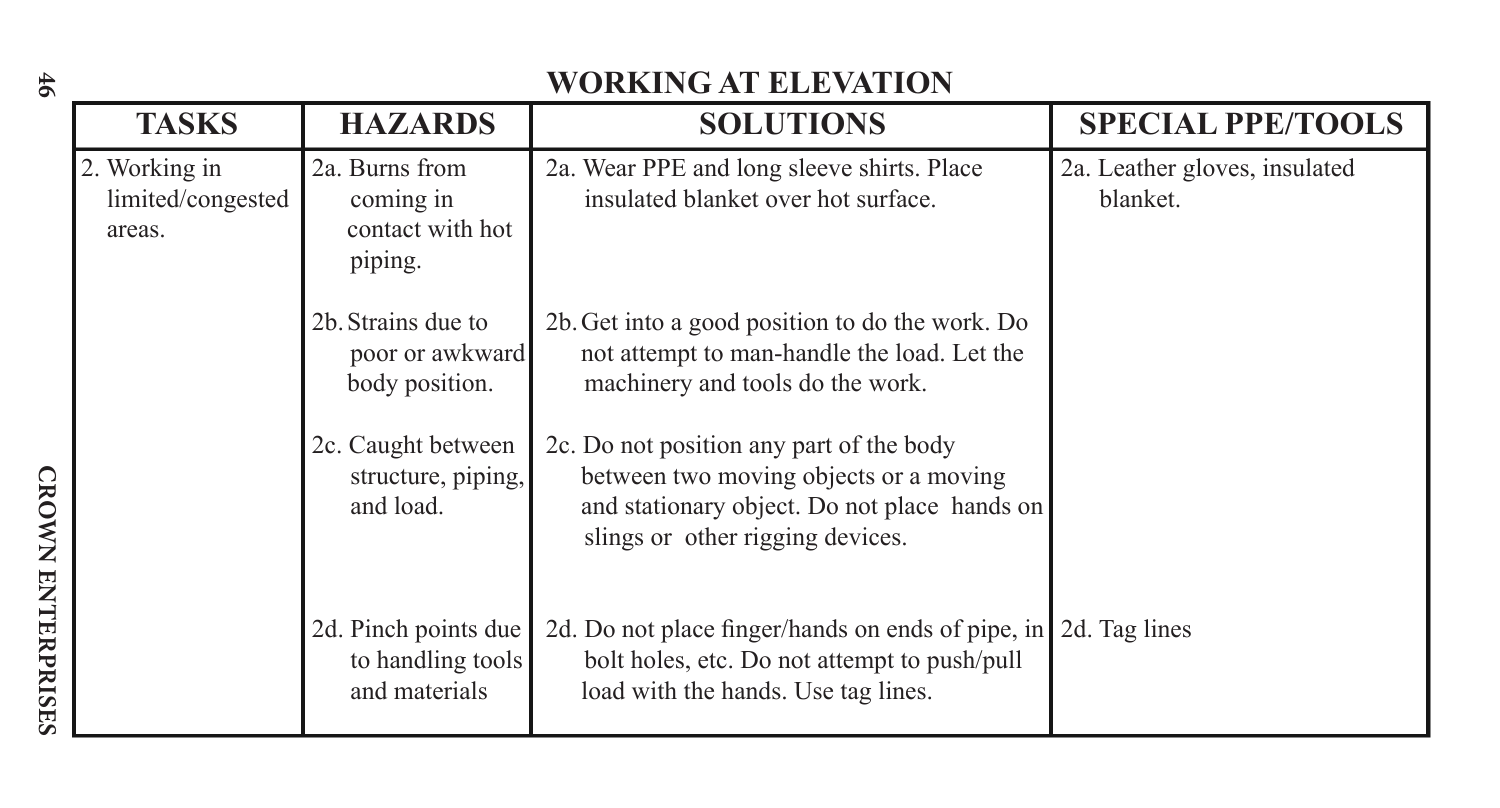|                          |                                                        |                                                      | <b>WORKING AT ELEVATION</b>                                                                                                     |                                             |
|--------------------------|--------------------------------------------------------|------------------------------------------------------|---------------------------------------------------------------------------------------------------------------------------------|---------------------------------------------|
|                          | <b>TASKS</b>                                           | <b>HAZARDS</b>                                       | <b>SOLUTIONS</b>                                                                                                                | <b>SPECIAL PPE/TOOLS</b>                    |
| <b>CROWN ENTERPRISES</b> | 2. Working in<br>limited areas.<br>(cont.)             | 2e. Fall due to loss<br>of balance, slips,<br>etc.   | 2e. Use 100% tie off.                                                                                                           | 2e. Full body harness and twin<br>lanyards. |
|                          |                                                        | 2f. Dropping tools,<br>materials to<br>lower levels. | 2f. Barricade area below, post signs or tags<br>advising of hazard and communicate with<br>other workers in area.               | 2f. Barricade tape/rope.                    |
|                          |                                                        | 2g. Having objects<br>dropped from<br>work above.    | 2g. Communicate and coordinate work with<br>those working above. Erect overhead<br>protection if necessary.                     |                                             |
|                          | 3. Working from<br>personnel lifting<br>machine (JLG). | 3a. Fall from basket<br>to lower level.              | 3a. Use 100% tie off. Do not stand on boxes,<br>buckets, mid-rail, handrail, or other object.<br>Do not lean outside of basket. | 3a. See 2e. above.                          |
| 47                       |                                                        |                                                      |                                                                                                                                 |                                             |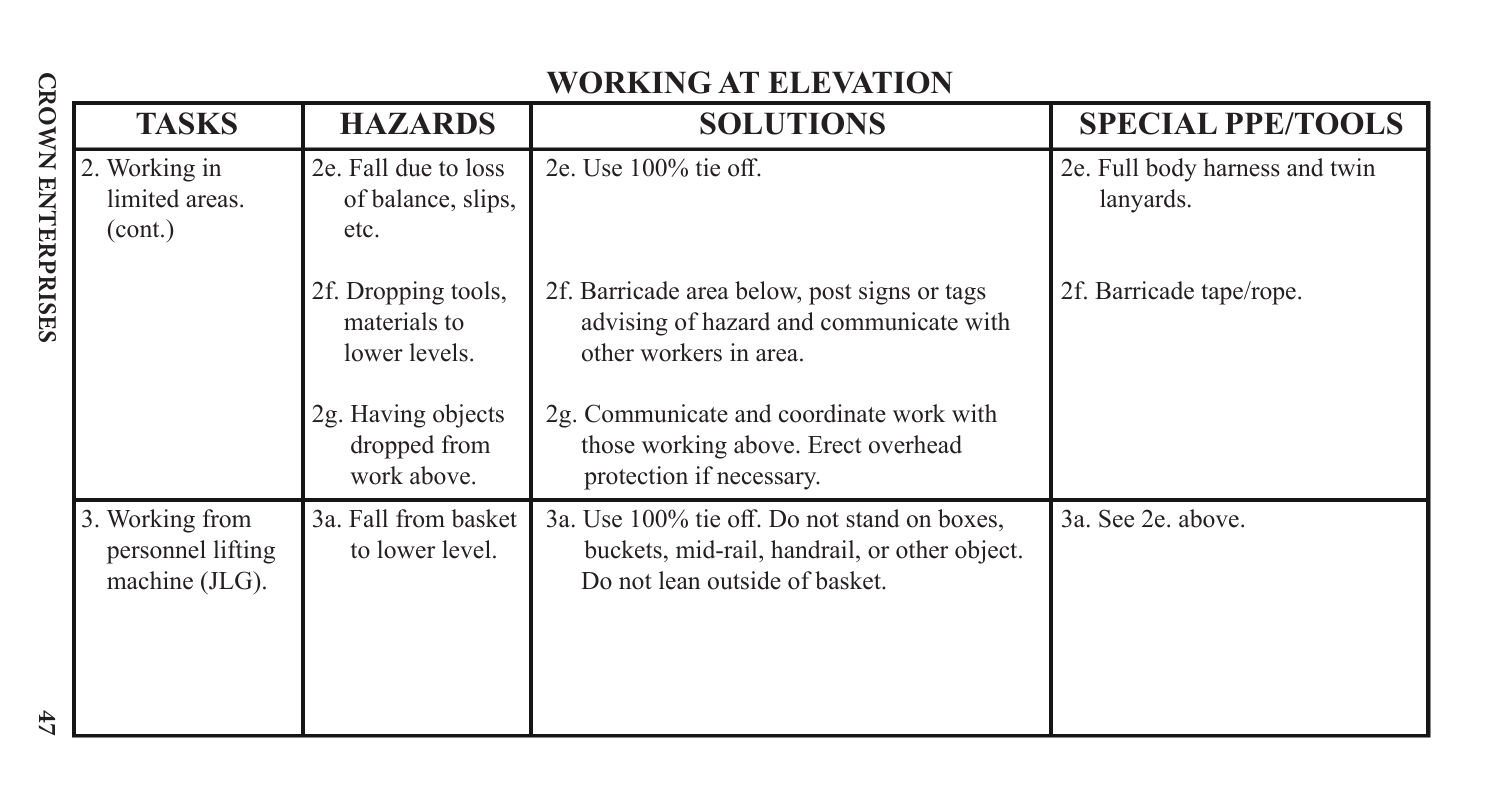# **EXECTS BY-SEXUAL SURVER AT ELLEVATION**<br>
3. Working from 3b. Caught between 3b. Keep body parts inside of basket. Look<br>
basket. (cont.) basket and structure.<br>
state and structure.<br>
state distance. Maintain proper direction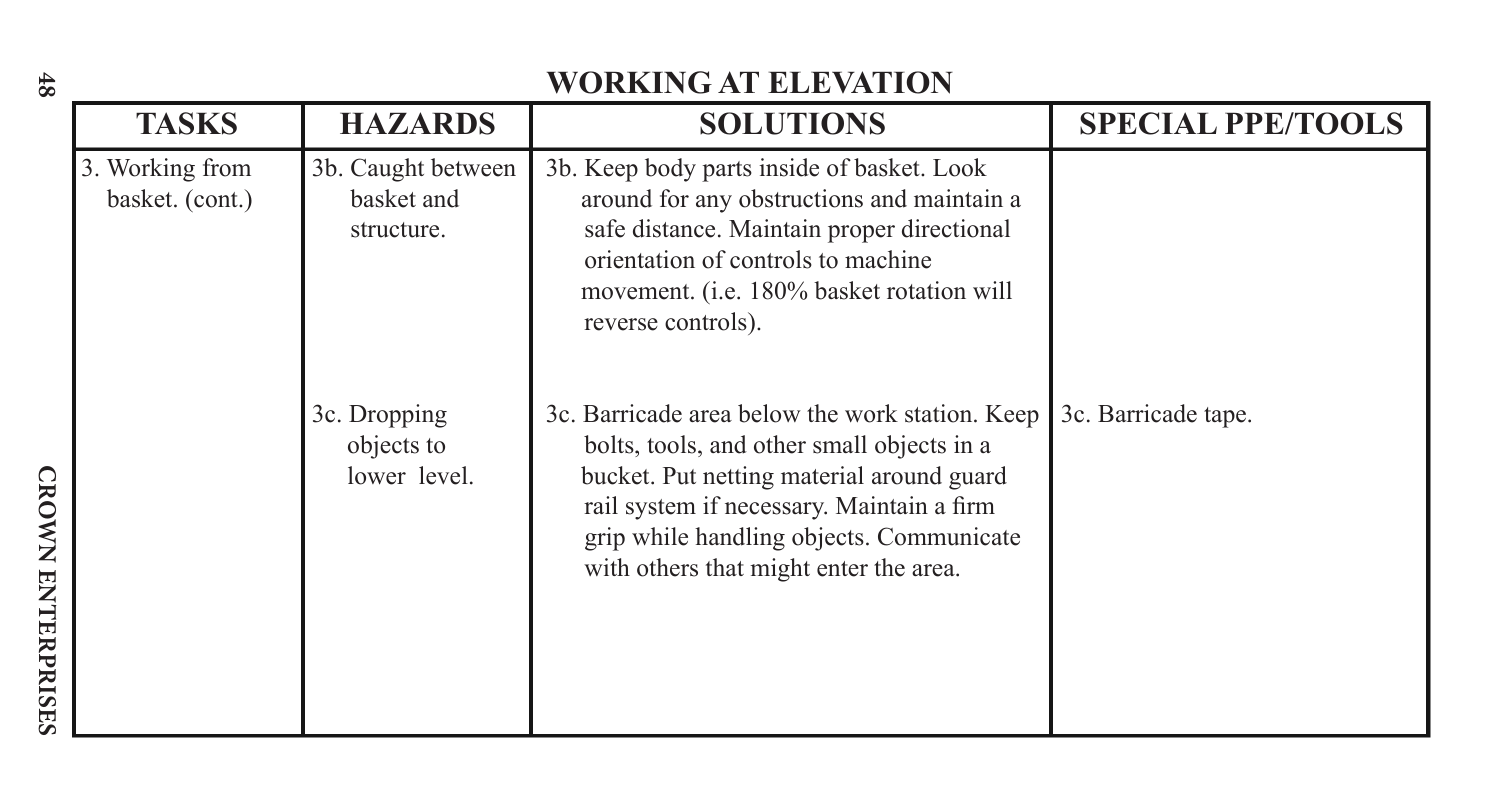|                          |                                                                                       |                                                                                                | <b>WORKING AT ELEVATION</b>                                                                                                                                                                                   |                                                                          |
|--------------------------|---------------------------------------------------------------------------------------|------------------------------------------------------------------------------------------------|---------------------------------------------------------------------------------------------------------------------------------------------------------------------------------------------------------------|--------------------------------------------------------------------------|
|                          | <b>TASKS</b>                                                                          | <b>HAZARDS</b>                                                                                 | <b>SOLUTIONS</b>                                                                                                                                                                                              | <b>SPECIAL PPE/TOOLS</b>                                                 |
| <b>CROWN ENTERPRISES</b> | 3. Working from<br>basket. (cont.)                                                    | 3d. Striking<br>personnel or<br>other objects<br>while moving<br>and operating<br>the machine. | 3d. Use a flagman when moving the machine to<br>observe traffic, personnel and other<br>stationary objects.                                                                                                   | 3d. Flagman/spotter.                                                     |
|                          |                                                                                       | 3e. Electrical shock<br>from energized<br>lines or<br>equipment.                               | 3e. Get owner of the energized line/equipment<br>to de-energize it. Use insulation blankets.<br>Maintain proper clearance from all<br>energized sources. Use a flagman/spotter<br>to observe for this hazard. |                                                                          |
|                          | 4. Working near<br>wall openings,<br>open floor holes,<br>open sided<br>decking, etc. | 4a. Fall from one<br>level to a lower<br>one.                                                  | 4a. Erect standard guardrail system for wall<br>openings and open sided decking. Cover<br>or guard rail system for floor openings/<br>holes. Utilize warning rope and 100%<br>tie off.                        | 4a. Guardrail, hold cover, a full<br>body harness with twin<br>lanyards. |
| 6 <sup>b</sup>           |                                                                                       |                                                                                                |                                                                                                                                                                                                               |                                                                          |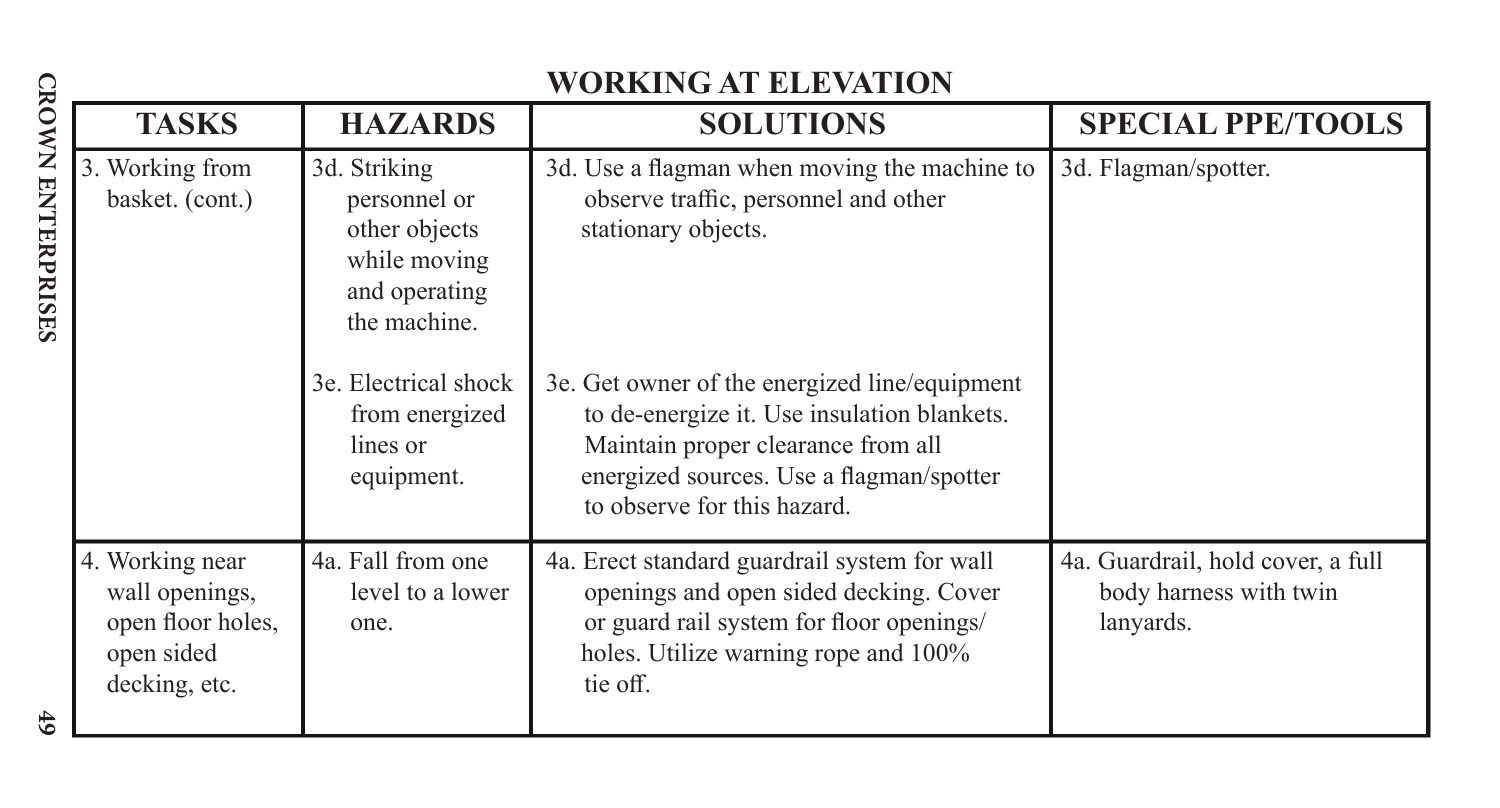| 9S                 | LOAD, HAUL, AND UNLOAD MATERIAL (MANUALLY) |                                                                                            |                                                                                                                                                                                                                                                                                             |                                                                           |
|--------------------|--------------------------------------------|--------------------------------------------------------------------------------------------|---------------------------------------------------------------------------------------------------------------------------------------------------------------------------------------------------------------------------------------------------------------------------------------------|---------------------------------------------------------------------------|
|                    | TASKS                                      | <b>HAZARDS</b>                                                                             | <b>SOLUTIONS</b>                                                                                                                                                                                                                                                                            | <b>SPECIAL PPE/TOOLS</b>                                                  |
|                    | 1. Load/unload<br>material.                | 1a. Strains and<br>sprains while<br>lifting or<br>carrying heavy<br>or awkward<br>objects. | 1a. Use proper lifting technique. See<br>assistance of co-worker and establish good<br>communications to assure a coordinated<br>effort. Do not over-reach or twist while<br>handing material. Use hand dolly, conveyor,<br>etc., when possible. Do not jump from one<br>level to the next. | 1a. Hand dolly, roller conveyor.<br>Safety-toed shoes, leather<br>gloves. |
| <b>CROWN</b>       |                                            | 1b. Cuts from sharp<br>edges or<br>banding straps.                                         | 1b. Use proper PPE and clothing. Inspect the<br>material for any surfaces with sharp edges/<br>corners/points, etc.                                                                                                                                                                         | 1b. Long sleeves and leather<br>gloves.                                   |
| <b>ENTERPRISES</b> |                                            | 1c. Pinch points to<br>hands and<br>fingers when<br>placing material<br>on surface.        | 1c. Set opposite side of material down first.<br>Coordinate placement with co-worker to<br>assure one does not drop or pinch the other<br>with load. Use cribbing to eliminate the<br>potential hazard.                                                                                     | 1c. Timber for cribbing.                                                  |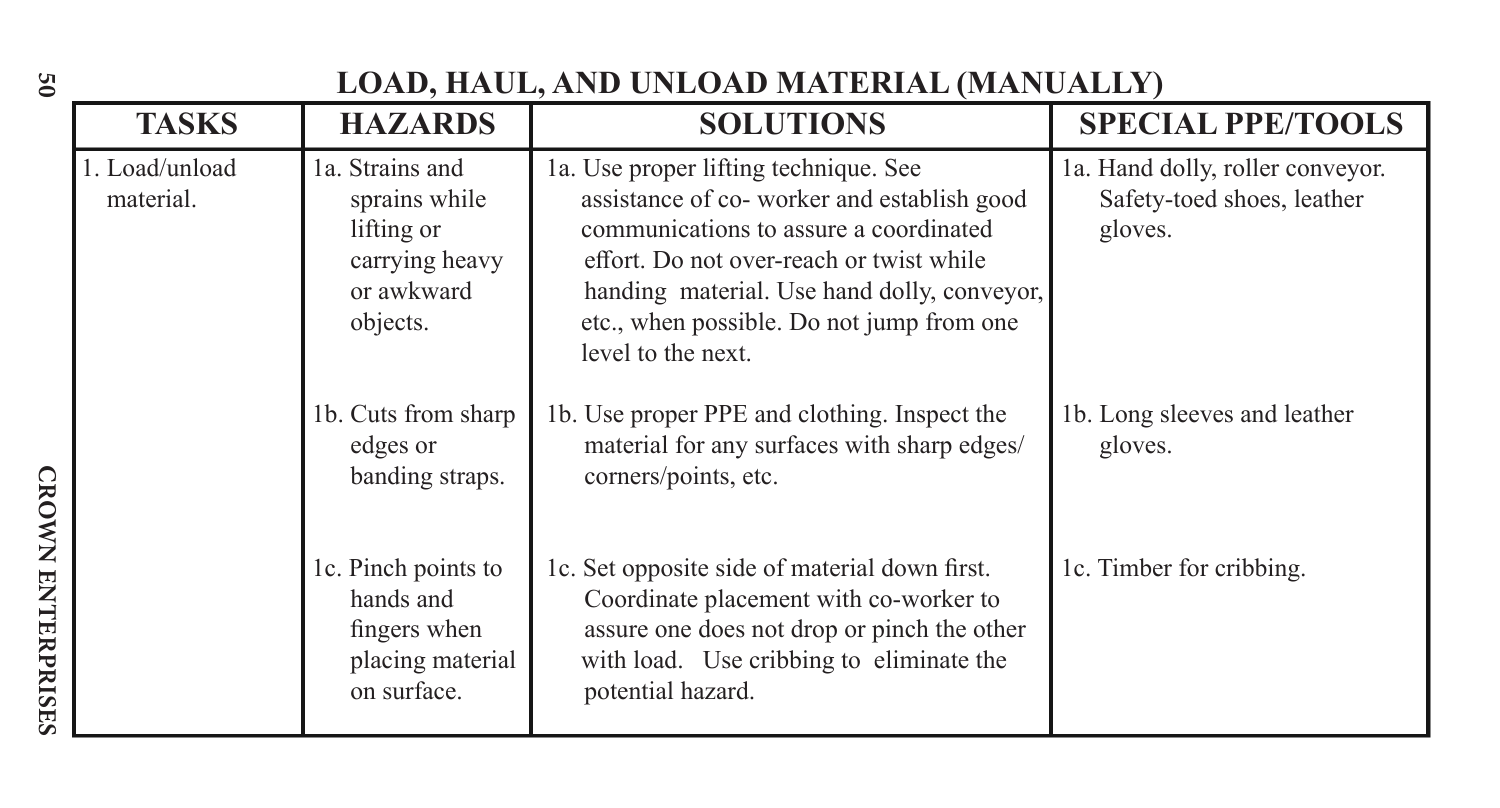|                          |                                     |                                                                                                        | LOAD, HAUL, AND UNLOAD MATERIAL (MANUALLY)                                                                                                                                                                                                                 |                                |
|--------------------------|-------------------------------------|--------------------------------------------------------------------------------------------------------|------------------------------------------------------------------------------------------------------------------------------------------------------------------------------------------------------------------------------------------------------------|--------------------------------|
|                          | <b>TASKS</b>                        | <b>HAZARDS</b>                                                                                         | <b>SOLUTIONS</b>                                                                                                                                                                                                                                           | <b>SPECIAL PPE/TOOLS</b>       |
| <b>CROWN ENTERPRISES</b> | 1. Load/unload<br>material. (cont.) | 1d. Slips, trips,<br>and falls while<br>moving in<br>congested areas<br>or on uneven/<br>wet surfaces. | 1d. Clear the intended work area/route of any<br>obstacles and inspect to identify surface<br>problems.                                                                                                                                                    |                                |
|                          |                                     | 1e. Being struck by<br>material.                                                                       | 1e. Do not throw material from one location to<br>another. Position yourself away from<br>unstable or improperly stacked material.<br>Set materials in place. Maintain a firm grip.<br>Hoist materials to different levels with<br>ropes, chainfalls, etc. | le. Ropes,<br>chainfalls, etc. |
| <b>u</b>                 |                                     | 1f. Falls from one<br>level to a lower<br>level.                                                       | 1f. Maintain awareness of edge of delivery<br>vehicle bed. Use steps to access bed of<br>vehicle. Hand material to someone at<br>ground level. Do not back-up toward edge of<br>vehicle.                                                                   |                                |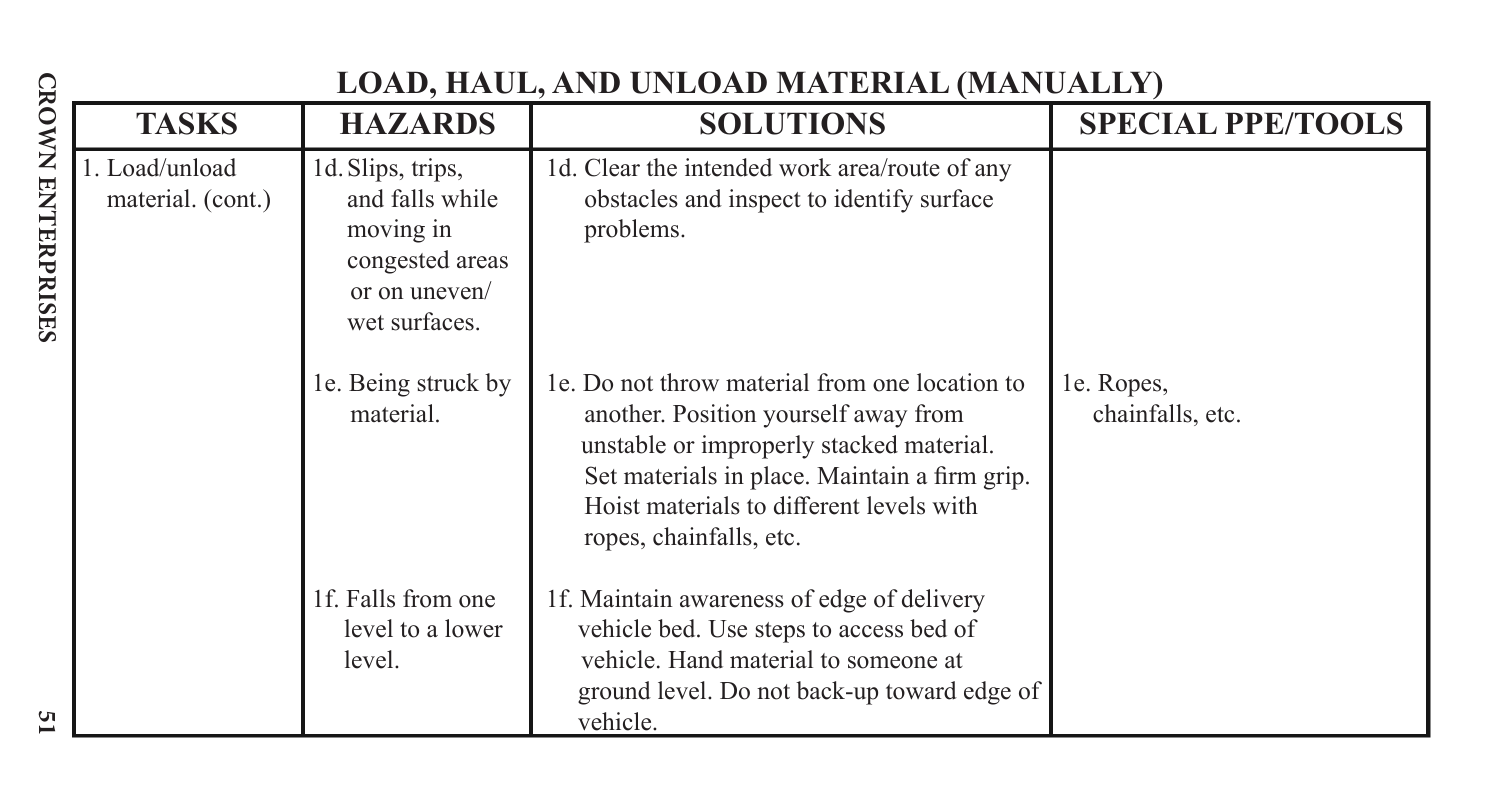| 52                       | LOAD, HAUL, AND UNLOAD MATERIAL (MANUALLY) |                                                                             |                                                                                                                                        |                                                                                    |
|--------------------------|--------------------------------------------|-----------------------------------------------------------------------------|----------------------------------------------------------------------------------------------------------------------------------------|------------------------------------------------------------------------------------|
|                          | <b>TASKS</b>                               | <b>HAZARDS</b>                                                              | <b>SOLUTIONS</b>                                                                                                                       | <b>SPECIAL PPE/TOOLS</b>                                                           |
|                          | 2. Haul Material.                          | 2a. Being struck by<br>a material<br>transporter<br>(dolly).                | 2a. Make sure route is clear of other personnel.<br>Do not block vision with stacked material on<br>dolly. Use a spotter if necessary. |                                                                                    |
|                          |                                            | 2b. Objects falling<br>from transporter.                                    | 2b. Use straps to secure load. Do not over load.                                                                                       |                                                                                    |
| <b>CROWN ENTERPRISES</b> |                                            | 2c. Injury caused by<br>contents of load,<br><i>i.e.</i> chemical<br>burns. | 2c. Identify the contents and review hazards<br>associated with it.                                                                    | 2c. Material Safety Data Sheets.<br>Appropriate PPE for the<br>potential exposure. |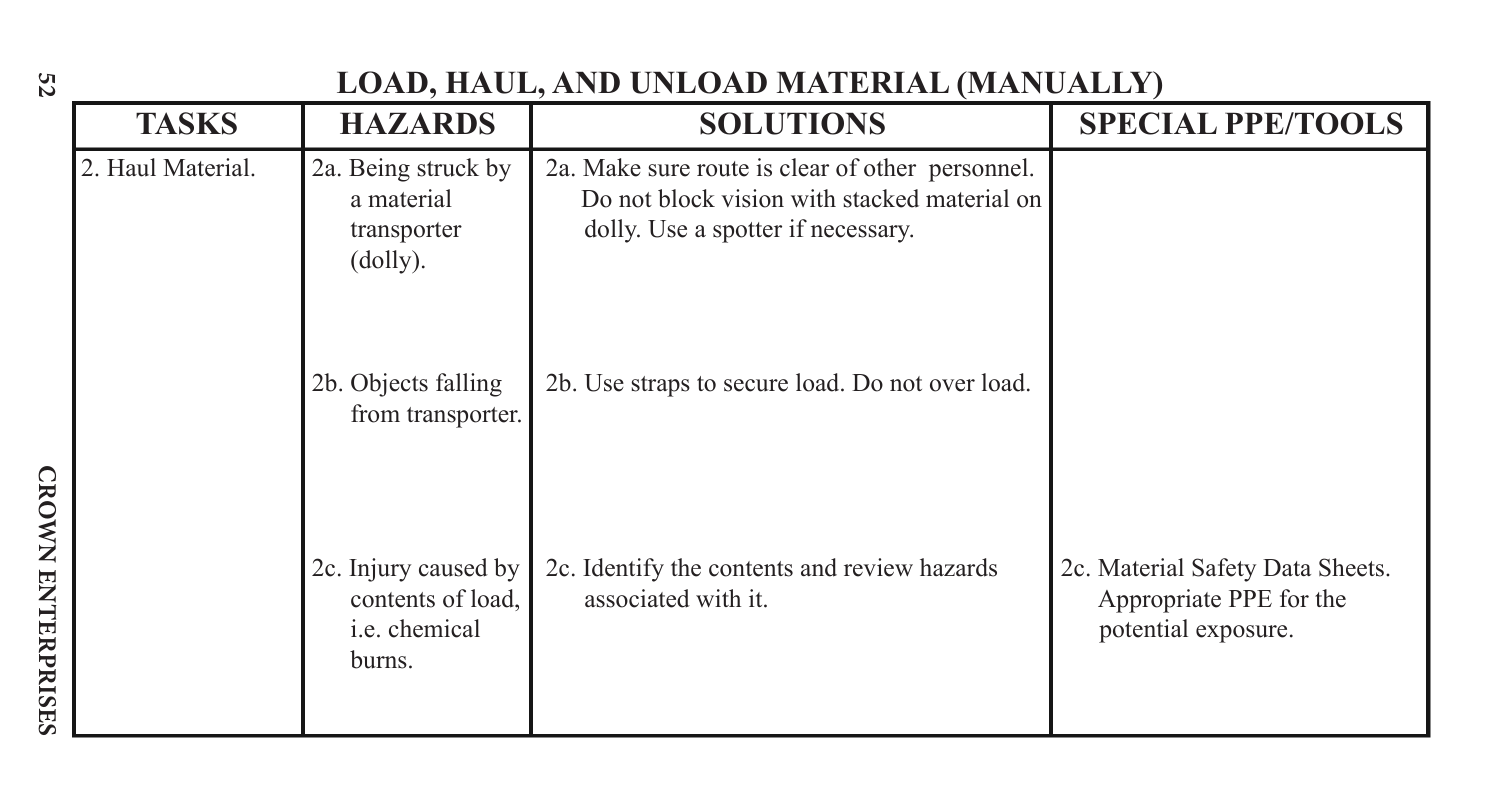|                          |                                                                 |                                                                            | LOADING/UNLOADING MATERIAL (MECHANICALLY)                                                                                                                                                                                                                                                                                                                                                   |                                                     |
|--------------------------|-----------------------------------------------------------------|----------------------------------------------------------------------------|---------------------------------------------------------------------------------------------------------------------------------------------------------------------------------------------------------------------------------------------------------------------------------------------------------------------------------------------------------------------------------------------|-----------------------------------------------------|
|                          | <b>TASKS</b>                                                    | <b>HAZARDS</b>                                                             | <b>SOLUTIONS</b>                                                                                                                                                                                                                                                                                                                                                                            | <b>SPECIAL PPE/TOOLS</b>                            |
| <b>CROWN ENTERPRISES</b> | 1. Off loading, 90's<br>and flanges from<br>trailer with crane. | 1a. Falls to lower<br>levels due to<br>slipping or<br>tripping.            | la. Cleaning any mud, grease, or other slippery<br>substance from the walking/working<br>surface. Use a ladder or equivalent to gain<br>access to the trailer.                                                                                                                                                                                                                              | 1a. Safety toed shoes/boots.                        |
|                          |                                                                 | 1b. Pinch points to<br>hands/fingers<br>while attaching<br>slings/chokers. | 1b. Do not place hand/fingers between sling<br>and load. Attach tag lines to load, do not<br>attempt to direct or control load with hands<br>or other body parts. Do not place hands<br>between load and other objects while<br>load is being moved. Do not slide hands on<br>sling/choker, be aware of frayed areas or<br>burrs on sling. Place load on cribbing<br>when off setting load. | 1b. Leather gloves, tag lines,<br>cribbing timbers. |
| <b>u</b>                 |                                                                 |                                                                            |                                                                                                                                                                                                                                                                                                                                                                                             |                                                     |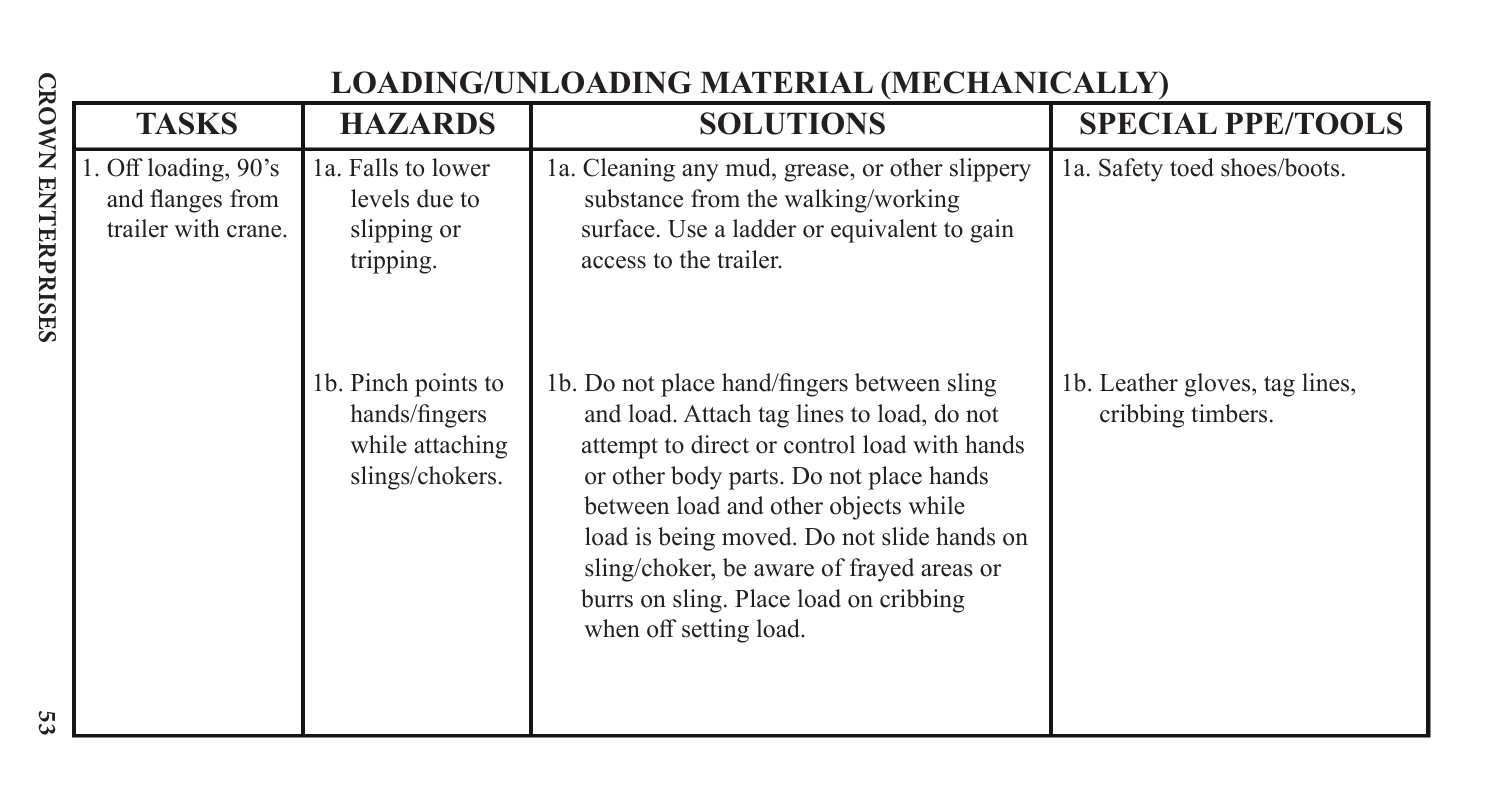| 54                       |                                                         |                                                                                                      | LOADING/UNLOADING MATERIAL (MECHANICALLY)                                                                                                                                                                                                                                                                                                               |                                                    |
|--------------------------|---------------------------------------------------------|------------------------------------------------------------------------------------------------------|---------------------------------------------------------------------------------------------------------------------------------------------------------------------------------------------------------------------------------------------------------------------------------------------------------------------------------------------------------|----------------------------------------------------|
|                          | <b>TASKS</b>                                            | <b>HAZARDS</b>                                                                                       | <b>SOLUTIONS</b>                                                                                                                                                                                                                                                                                                                                        | <b>SPECIAL PPE/TOOLS</b>                           |
|                          | 1. Off loading from<br>trailer with crane.<br>(cont.)   | 1c. Caught between<br>objects if stored<br>energy due to<br>load tension is<br>suddenly<br>released. | 1c. Expect stored energy due to load shifting/<br>settling while in transit to the site. Do not<br>position body parts between objects before<br>this tension is released. After slings are<br>attached, personnel must get off the trailer<br>before the lift is made. Use a stick/bar to<br>reposition or move piping as load is being<br>maneuvered. | 1c. Pry bar or similar tool                        |
| <b>CROWN ENTERPRISES</b> | 2. Off loading 90's<br>and flanges using<br>a forklift. | 2a. Cuts and<br>abrasions from<br>sharp edges<br>while releasing<br>the tie-downs<br>for the crates. | 2a. Wear gloves to help protect the hands and<br>fingers. Use the proper tool to cut the tie-<br>down material. Keep hands clear as<br>tension is released from the tie-downs.                                                                                                                                                                          | 2a. Leather gloves, side cutters,<br>nippers, etc. |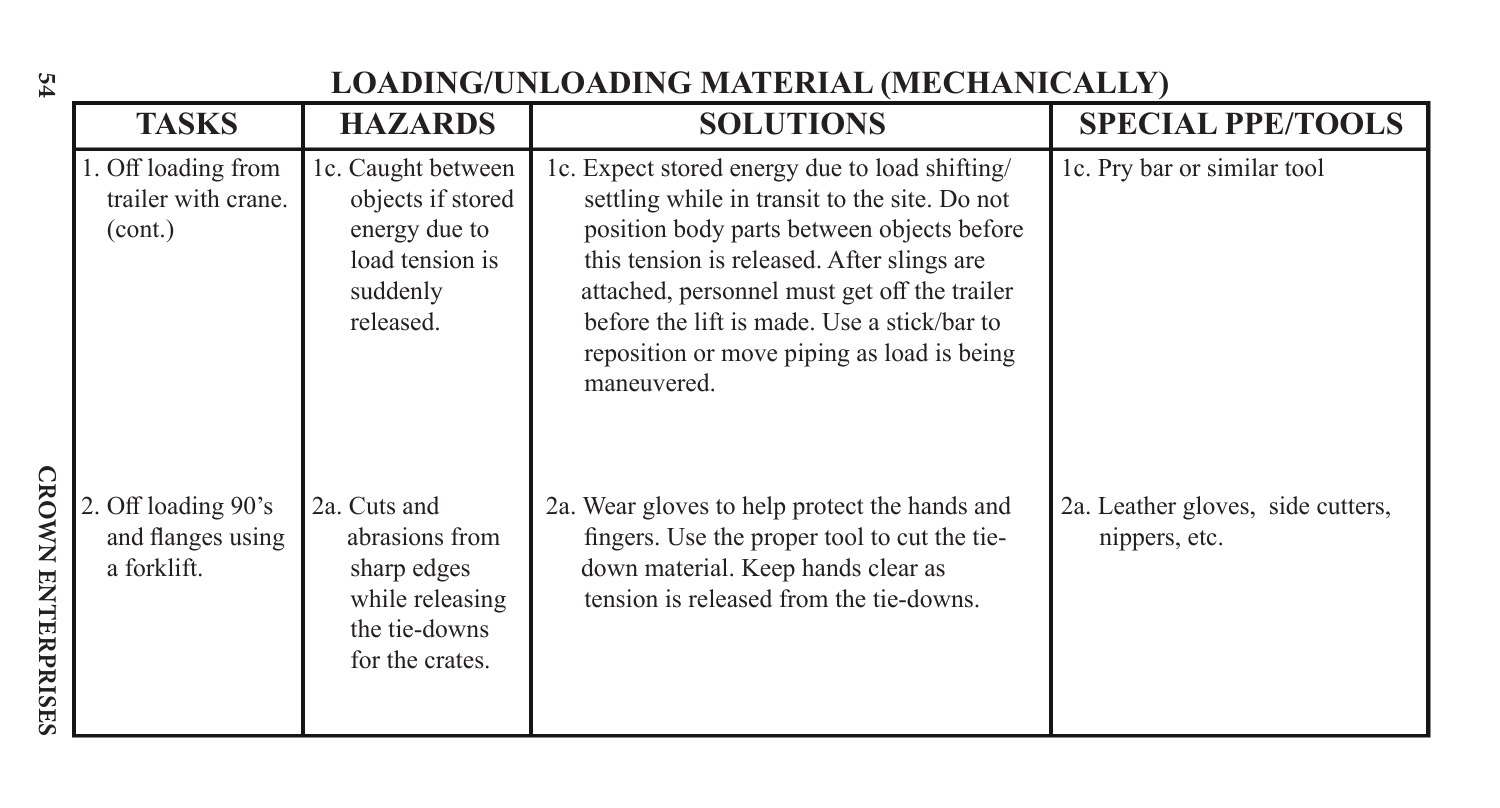|                          |                                                                 |                                                                               | LOADING/UNLOADING MATERIAL (MECHANICALLY)                                                                                                                                                                                                                                                                                              |                                    |
|--------------------------|-----------------------------------------------------------------|-------------------------------------------------------------------------------|----------------------------------------------------------------------------------------------------------------------------------------------------------------------------------------------------------------------------------------------------------------------------------------------------------------------------------------|------------------------------------|
|                          | <b>TASKS</b>                                                    | <b>HAZARDS</b>                                                                | <b>SOLUTIONS</b>                                                                                                                                                                                                                                                                                                                       | <b>SPECIAL PPE/TOOLS</b>           |
| <b>CROWN ENTERPRISES</b> | 2. Off loading 90's<br>and flanges using<br>a forklift. (cont.) | 2b. Falls from one<br>level to another.                                       | 2b. See 1a. above.                                                                                                                                                                                                                                                                                                                     | 2b. See 1a. above.                 |
|                          |                                                                 | 2c. Caught between<br>or stuck by<br>objects due to<br>poor body<br>position. | 2c. Stand on the same side of the trailer as the<br>forklift while it is loading its forks. Keep a<br>safe distance from this off loading<br>procedure. No personnel shall be positioned<br>on the opposite side where materials could<br>be pushed off the edge of the trailer. The<br>material shall be carried low on the forklift. | 2c. A certified forklift operator. |
| <b>u</b><br>ûï           |                                                                 |                                                                               |                                                                                                                                                                                                                                                                                                                                        |                                    |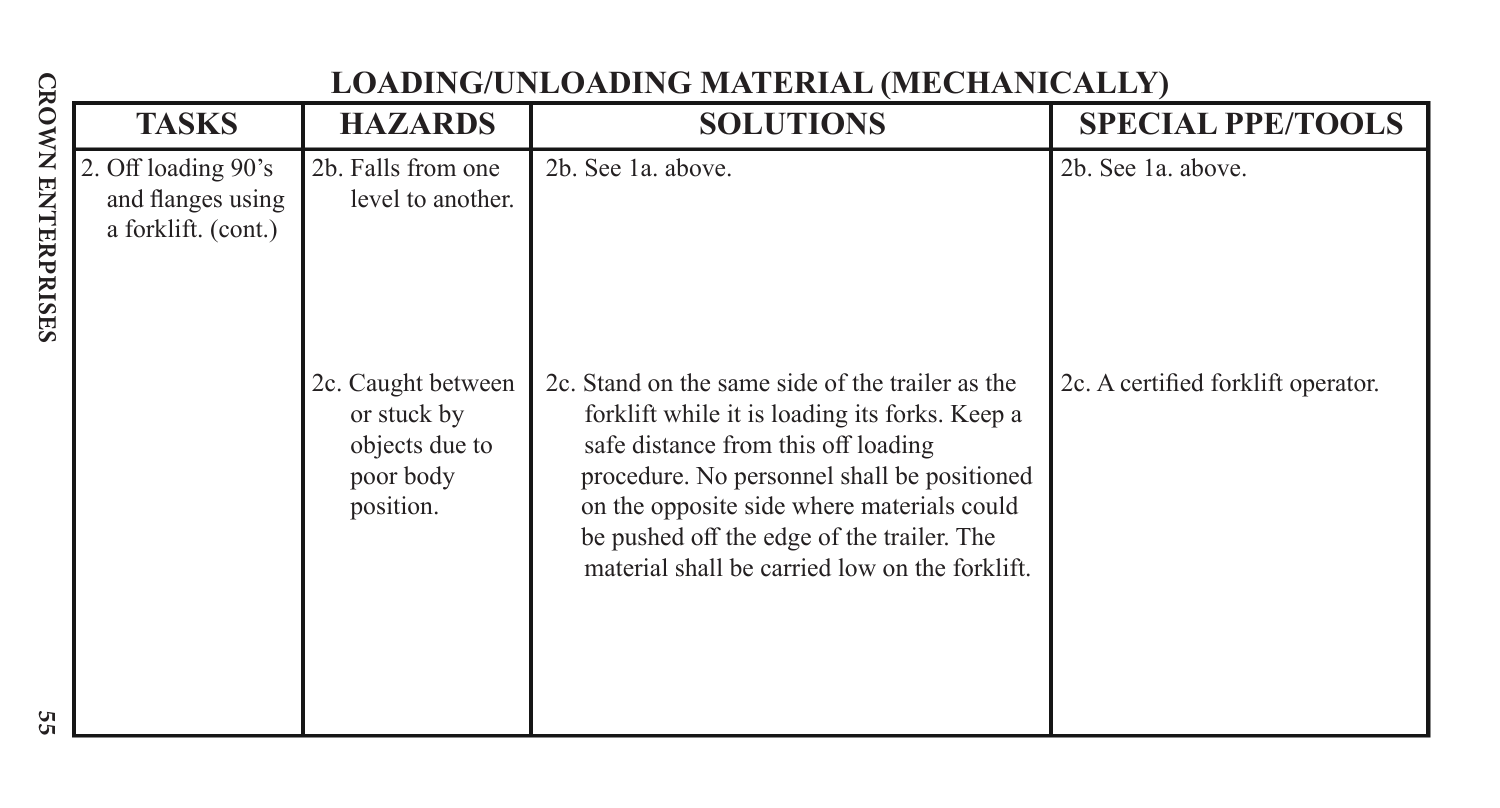| 99                       |                                                                                                             |                                                           | <b>ABRASIVE WHEEL GRINDING</b>                                                                                                       |                                                               |
|--------------------------|-------------------------------------------------------------------------------------------------------------|-----------------------------------------------------------|--------------------------------------------------------------------------------------------------------------------------------------|---------------------------------------------------------------|
|                          | <b>TASKS</b>                                                                                                | <b>HAZARDS</b>                                            | <b>SOLUTIONS</b>                                                                                                                     | <b>SPECIAL PPE/TOOLS</b>                                      |
|                          | 1. Inspect abrasive<br>wheels, grinder,<br>and electrical<br>cord or air hose<br>for any type of<br>damage. | 1a. Dropping<br>abrasive wheels<br>or grinder on<br>feet. | 1a. Use two hands when handling wheels and<br>grinder. Inspect wheels for cracks or chips<br>with ring test.                         | 1a. Wear leather gloves and<br>steel-toed shoes.              |
|                          |                                                                                                             | 1b. Energy source-<br>electrical or air<br>pressure.      | 1b. Make sure electrical grinder is not plugged<br>prior to inspecting. Make sure pneumatic<br>grinder is not connected to air hose. |                                                               |
| <b>CROWN ENTERPRISES</b> | 2. Grind end of<br>pipe.                                                                                    | 2a. Abrasions or<br>cuts from<br>abrasive wheel.          | 2a. Make sure guards are in place, use both<br>hands when grinding, and keep clear of<br>abrasive wheel when in operation.           | 2a. Tool guards, leather gloves,<br>goggles, and face shield. |
|                          |                                                                                                             | 2b. Strains to wrist<br>from prolonged<br>use.            | 2b. Try to grind at waist height take breaks, and<br>alternate persons grinding.                                                     |                                                               |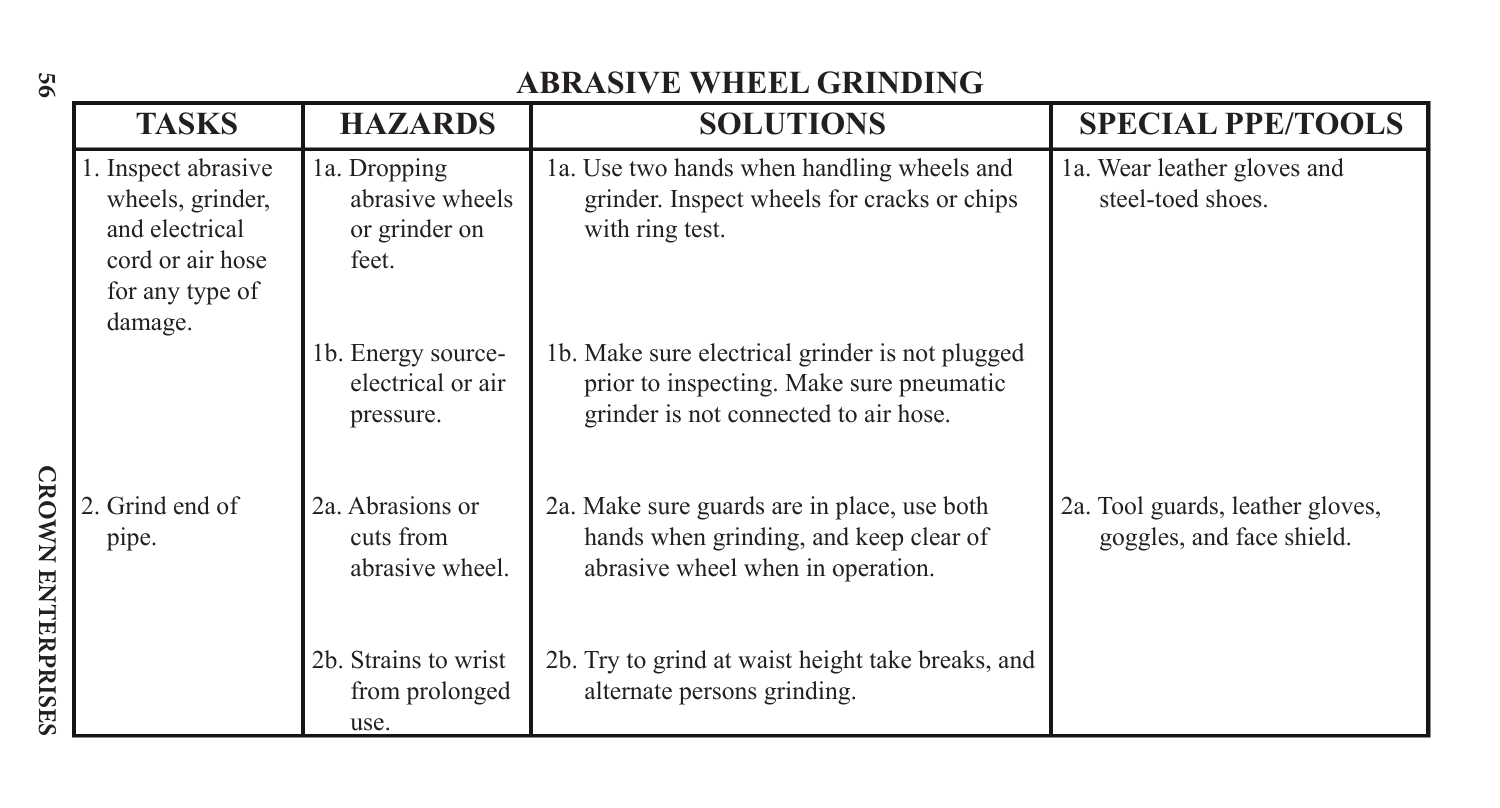|                          |                                       |                                                      | <b>ABRASIVE WHEEL GRINDING</b>                                                          |                                                                           |
|--------------------------|---------------------------------------|------------------------------------------------------|-----------------------------------------------------------------------------------------|---------------------------------------------------------------------------|
|                          | <b>TASKS</b>                          | <b>HAZARDS</b>                                       | <b>SOLUTIONS</b>                                                                        | <b>SPECIAL PPE/TOOLS</b>                                                  |
| <b>CROWN ENTERPRISES</b> | 2. Abrasive wheel<br>grinding (cont.) | 2c. Noise from<br>grinder.                           | 2c. Wear ear protection when grinding.                                                  | 2c. Ear plugs.                                                            |
|                          |                                       | 2d. Flying debris<br>from grinding.                  | 2d. Make others aware of work being done in<br>that area. Wear goggles and face shield. | 2d. Set up a welding curtain if<br>possible, goggles, and face<br>shield. |
|                          |                                       | 2e. Burns from<br>heated pipe.                       | 2e. Wear long sleeved shirts and hand<br>protection.                                    | 2e. Wear leather gloves, or leather<br>sleeves.                           |
| ي<br>ا                   |                                       | 2f. Grinder falling<br>off of table or<br>work area. | 2f. Store grinder on grinder holder.                                                    | 2f. Obtain a grinder holder.                                              |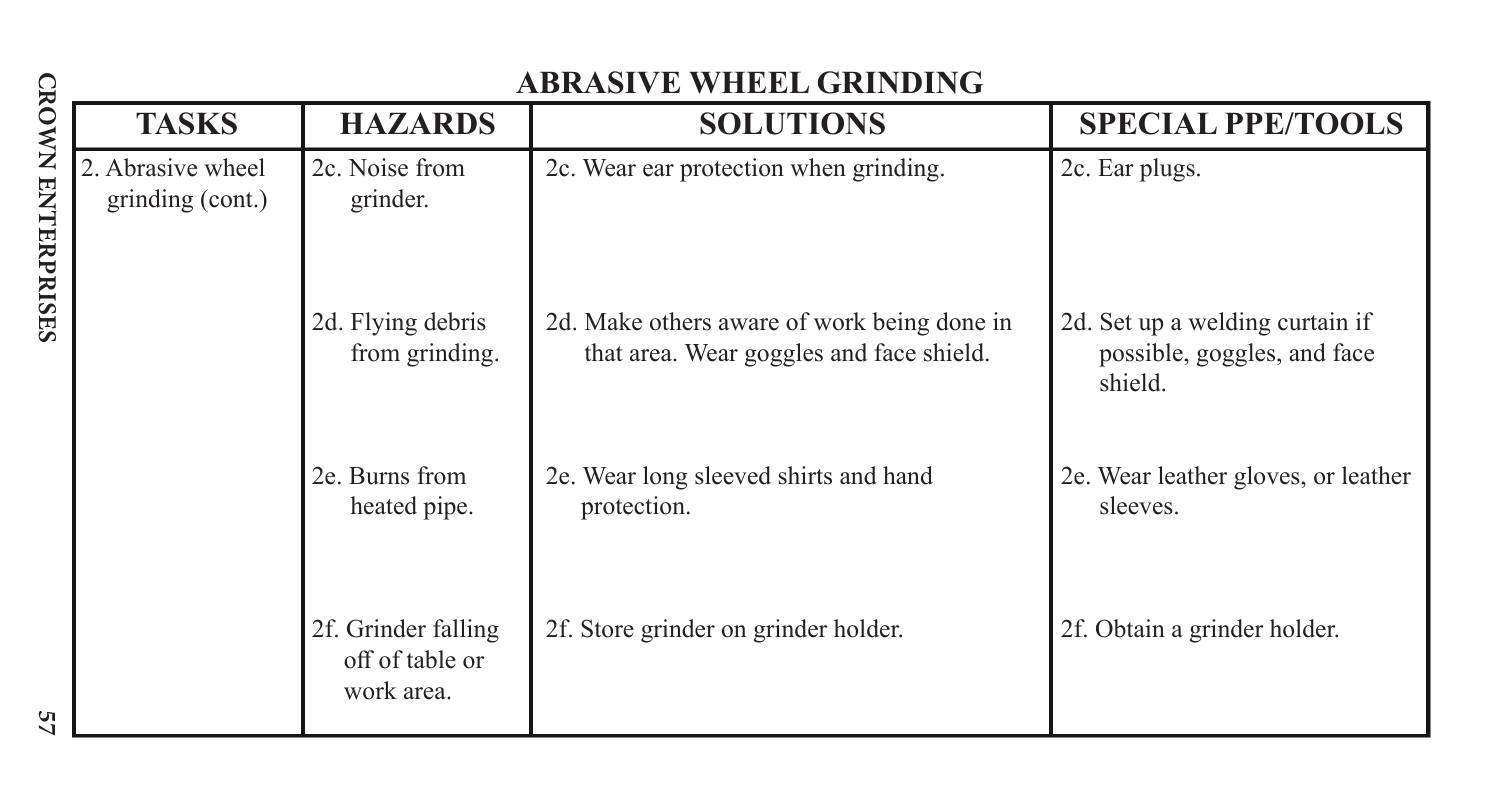| $^{95}$                  |                                      |                                                                           | WELDING/CUTTING                                                                                                                 |                           |
|--------------------------|--------------------------------------|---------------------------------------------------------------------------|---------------------------------------------------------------------------------------------------------------------------------|---------------------------|
|                          | <b>TASKS</b>                         | <b>HAZARDS</b>                                                            | <b>SOLUTIONS</b>                                                                                                                | <b>SPECIAL PPE/TOOLS</b>  |
|                          | 1. Set up<br>welding/cutting<br>rig. | 1a. Trip hazard from<br>leads/hoses in<br>walkways or<br>stairways.       | 1a. Run hoses and leads clear of walkways and<br>stairs, barricade area.                                                        |                           |
|                          |                                      | 1b. Shock hazard<br>from exposed or<br>damaged wires.                     | 1b. Inspect cables for damaged insulation/<br>exposed wires. Avoid damp or wet areas.                                           |                           |
|                          |                                      | 1c. Spill potential<br>from welding<br>machine or<br>truck.               | 1c. Maintain vehicle and machine on proper<br>schedule, inspect for coolant, oil, or fuel<br>leaks.                             | 1c. Spill kit, drip pan.  |
| <b>CROWN ENTERPRISES</b> |                                      | 1d. Explosion<br>hazard from<br>improper<br>handling of gas<br>cylinders. | 1d. Keep protective caps in place. Use proper<br>dolly or cart to move cylinders.                                               |                           |
|                          |                                      | 1e. Fire hazard from<br>leaking hoses or<br>gauges.                       | 1e. Inspect hoses and gauges prior to use. Use<br>flashback protectors. Tighten all<br>connections. Keep sparks/slag off hoses. | 1e. Flashback protection. |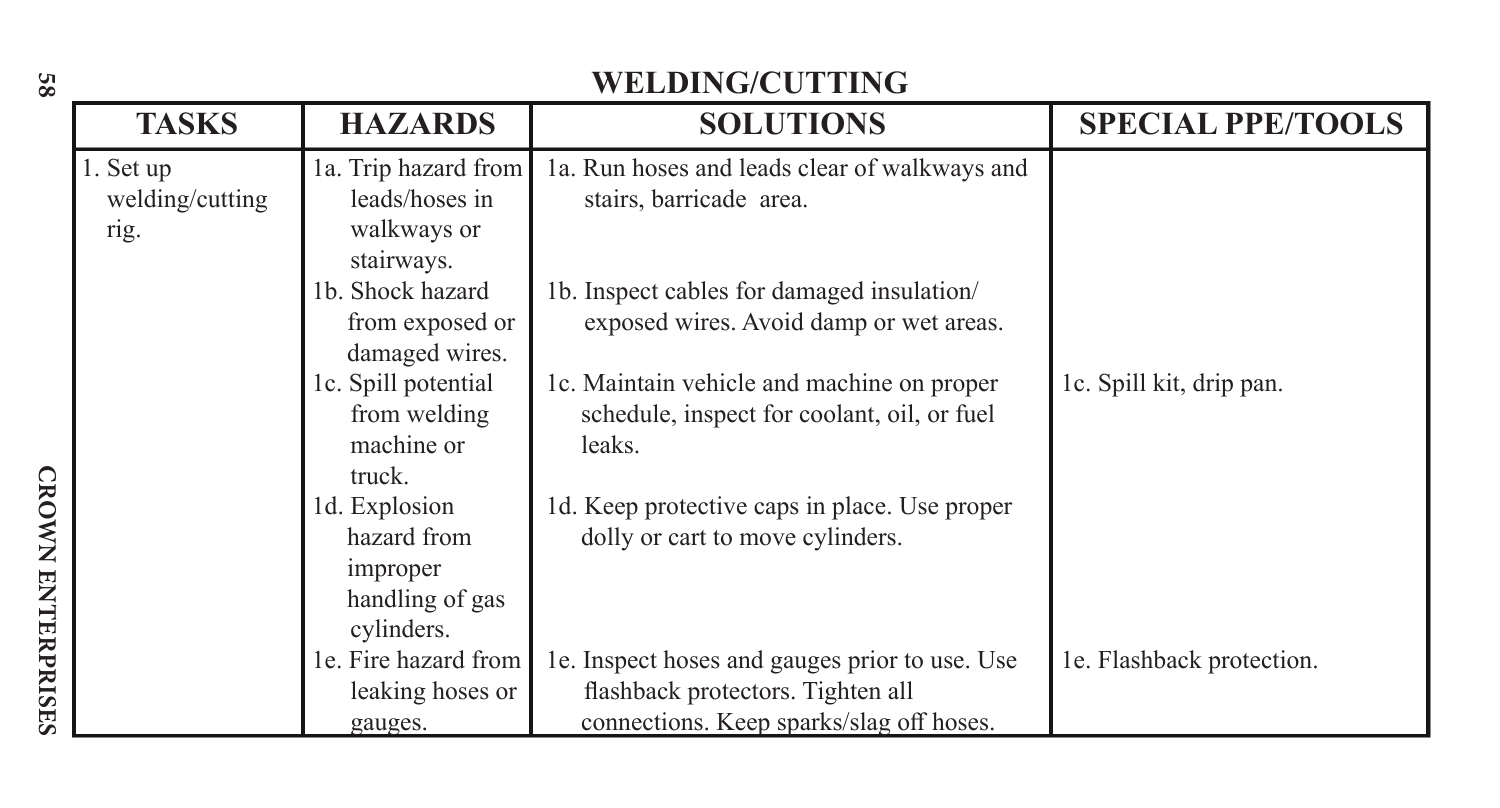|                          |                                   |                                                                                                                                              | <b>WELDING/CUTTING</b>                                                                                                                                                                                |                                                                                                             |
|--------------------------|-----------------------------------|----------------------------------------------------------------------------------------------------------------------------------------------|-------------------------------------------------------------------------------------------------------------------------------------------------------------------------------------------------------|-------------------------------------------------------------------------------------------------------------|
|                          | <b>TASKS</b>                      | <b>HAZARDS</b>                                                                                                                               | <b>SOLUTIONS</b>                                                                                                                                                                                      | <b>SPECIAL PPE/TOOLS</b>                                                                                    |
| <b>CROWN ENTERPRISES</b> | 1. Set up welding<br>rig. (cont.) | 1f. Pinch holes<br>from changing<br>cylinders<br>or handling<br>equipment.                                                                   | 1f. Keep hands out of pinch point areas, wear<br>leather gloves.                                                                                                                                      | 1f. Leather gloves.                                                                                         |
|                          | 2. Cut/weld pipe or<br>steel.     | 2a. Burns from<br>torch, hot slag,<br>or hot metal.<br>2b. Burns to eyes or<br>body from UV<br>rays.<br>2c. Shock hazard<br>from bad welding | 2a. Wear dry leather gloves, mark hot pipe.<br>2b. Wear proper protective clothing and eye<br>protection.<br>2c. Ground equipment and work piece to earth,<br>wear dry clothes; avoid wet workplaces. | 2a. Paint markers, leather gloves.<br>2b. Welding hoods, cutting<br>goggles, long sleeved shirt,<br>gloves. |
| SS                       |                                   | leads or improper<br>grounding.<br>2d. Fire from sparks<br>igniting<br>flammables in<br>work area                                            | 2d. Remove flammables, take work to area free<br>of flammables. Wet tarps; use a fire watch.                                                                                                          | 2d. Fire extinguisher.                                                                                      |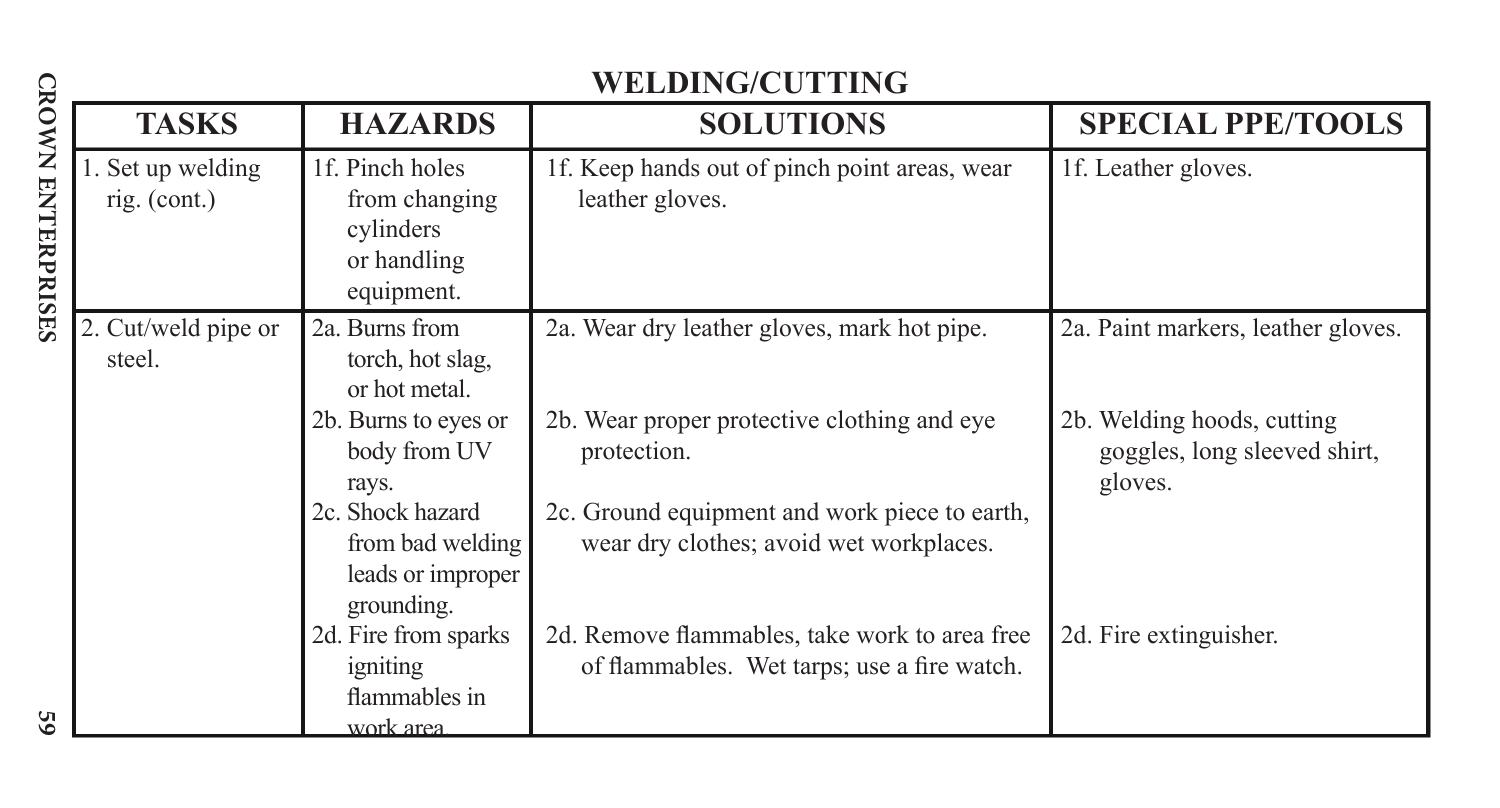| $\mathbf{S}$             |                                                            |                                                                  | <b>WELDING/CUTTING</b>                                                                                                            |                                     |
|--------------------------|------------------------------------------------------------|------------------------------------------------------------------|-----------------------------------------------------------------------------------------------------------------------------------|-------------------------------------|
|                          | <b>TASKS</b>                                               | <b>HAZARDS</b>                                                   | <b>SOLUTIONS</b>                                                                                                                  | <b>SPECIAL PPE/TOOLS</b>            |
|                          | 2. Cut/weld pipe or<br>steel. (cont.)                      | 2e. Inhalation of toxic<br>fumes and gases.                      | 2e. Keep workers out to fumes and gases, have<br>adequate ventilation, set up fans crosswind.                                     | 2e. Respirator, if required.        |
|                          |                                                            | 2f. Noise from<br>welding machine<br>or power tools.             | 2f. Wear proper hearing protection in area.                                                                                       | 2f. Ear plugs.                      |
|                          | 3. Grind or wire<br>brush weld as<br>required/ship<br>slag | 3a. Abrasions or cuts<br>from grinding<br>disk or wire<br>brush. | 3a. Unplug prior to changing disc, keep guard in<br>place, use both hands when grinding, keep<br>clear of disc when in operation. | 3a. Tool guards,<br>leather gloves. |
| <b>CROWN ENTERPRISES</b> |                                                            | 3b. Abrasions<br>or cuts from<br>grinding disk or<br>wire brush. | 3b. Grind at waist height, take breaks and/or<br>alternate persons grinding.                                                      |                                     |
|                          |                                                            | 3c. Noise from<br>grinder and work<br>area.                      | 3c. Wear ear plugs when grinding.                                                                                                 | 3c. Ear plugs.                      |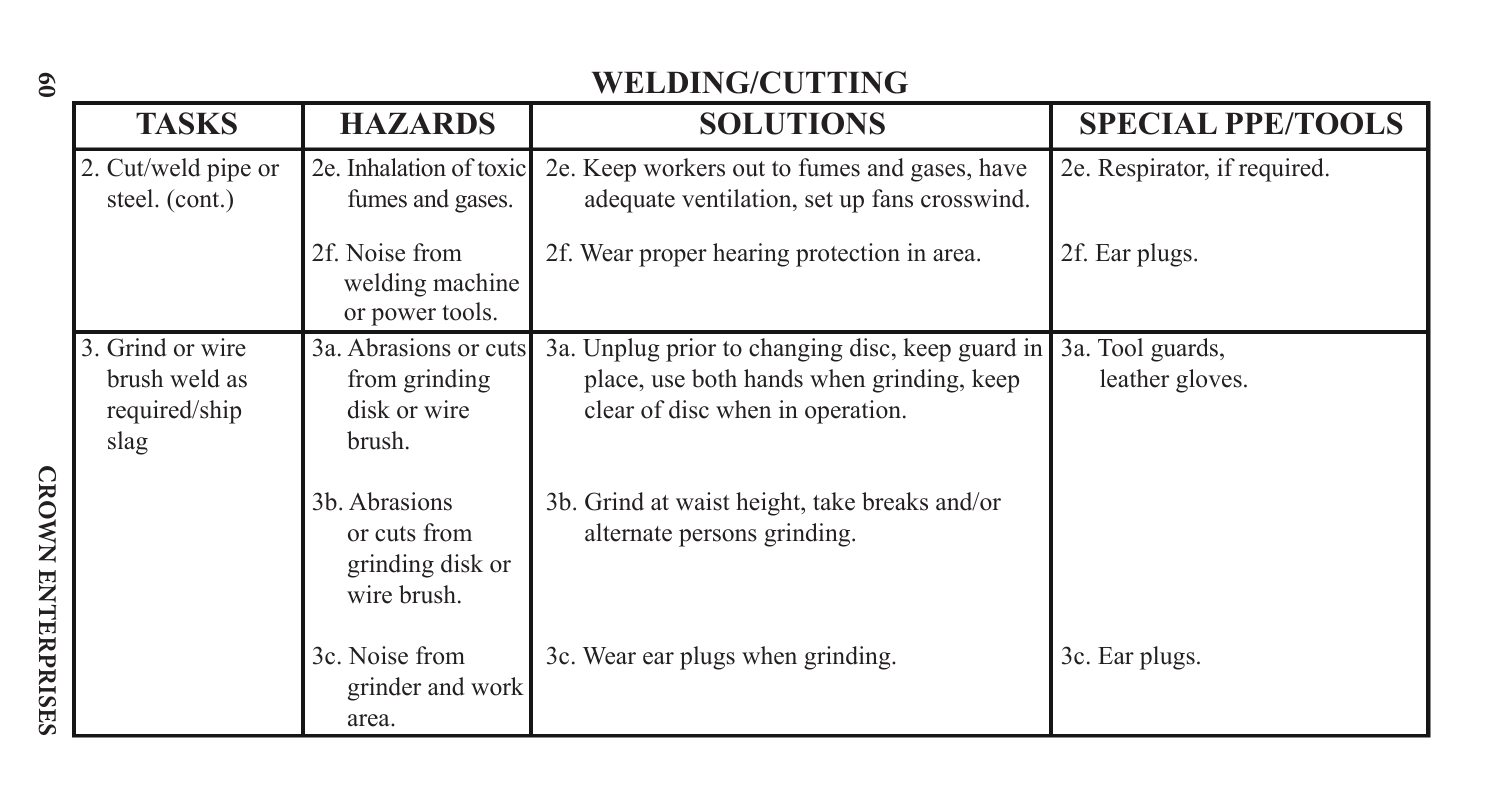|                          |                         |                                                                                          | WORKING CONCRETE AND WRECKING FORMS                                                                                                 |                                                       |
|--------------------------|-------------------------|------------------------------------------------------------------------------------------|-------------------------------------------------------------------------------------------------------------------------------------|-------------------------------------------------------|
|                          | <b>TASKS</b>            | <b>HAZARDS</b>                                                                           | <b>SOLUTIONS</b>                                                                                                                    | <b>SPECIAL PPE/TOOLS</b>                              |
| <b>CROWN ENTERPRISES</b> | 1. Working<br>Concrete. | 1a. Burns to skin<br>from contact<br>with concrete.                                      | 1a. Use proper PPE to protect the skin.                                                                                             | 1a. Rubber gloves, boots, and<br>protective clothing. |
|                          |                         | 1b. Concrete<br>splashing in eyes<br>and mouth while<br>pouring.                         | 1b. Stay away from hose or chute while pouring<br>concrete. Wear adequate eye protection and<br>keep the mouth closed.              | 1b. Side shield glasses or goggles.                   |
|                          |                         | 1c. Falls to a lower<br>level. Making a<br>pour at elevation.                            | 1c. Erect standard guard rail System to protect<br>elevated work activity and/or assure 100%<br>tie off with fall restraint system. | 1c. Full body harness with twin<br>lanyards.          |
|                          |                         | 1d. Slips, trips, and<br>falls due to<br>walking on rebar<br>and uneven/wet<br>surfaces. | 1d. Place plywood on rebar to create a good<br>work surface. Use extreme caution and<br>watch every step.                           |                                                       |
| $\circ$                  |                         |                                                                                          |                                                                                                                                     |                                                       |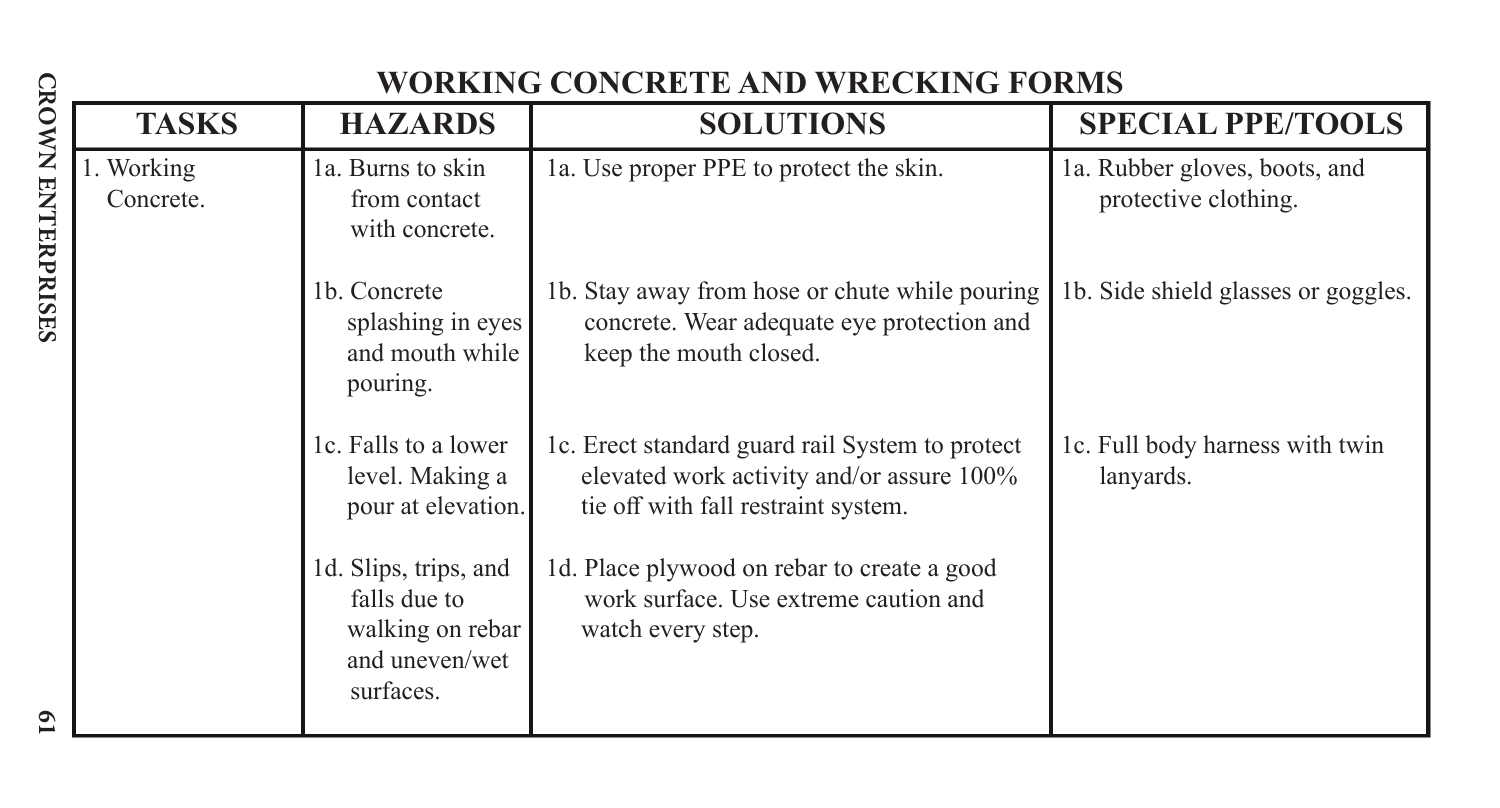## **62**

| $^{62}$                  |                                |                                                                                                                               | WORKING CONCRETE AND WRECKING FORMS                                                                                                                                                                                                      |                                                      |
|--------------------------|--------------------------------|-------------------------------------------------------------------------------------------------------------------------------|------------------------------------------------------------------------------------------------------------------------------------------------------------------------------------------------------------------------------------------|------------------------------------------------------|
|                          | <b>TASKS</b>                   | <b>HAZARDS</b>                                                                                                                | <b>SOLUTIONS</b>                                                                                                                                                                                                                         | <b>SPECIAL PPE/TOOLS</b>                             |
|                          | 1. Working<br>Concrete.(cont.) | le. Electrical shock<br>while using<br>vibrator or from<br>contacting<br>energized lines<br>and equipment<br>with bull float. | 1e. Inspect tool/cord for damage and use a<br>GFCI. Have overhead/Adjacent lines/<br>equipment de-energized and insulate bull<br>float handle. Remove excess joints of handle<br>if not needed to prevent contact with other<br>objects. | 1e. GFCI and insulation material<br>for tool handle. |
| <b>CROWN ENTERPRISES</b> |                                | 1f. Overheating or<br>overexertion<br>while pulling<br>concrete with<br>come-a-long and<br>screed board.                      | 1f. Rotate personnel in working positions, take<br>self paced breaks and drink plenty of<br>liquids.                                                                                                                                     |                                                      |
|                          |                                | 1g. Implement on<br>exposed rebar<br>ends.                                                                                    | 1g. Avoid working over any exposed rebar<br>and cover ends with caps or board.                                                                                                                                                           | 1g. Rebar protective caps                            |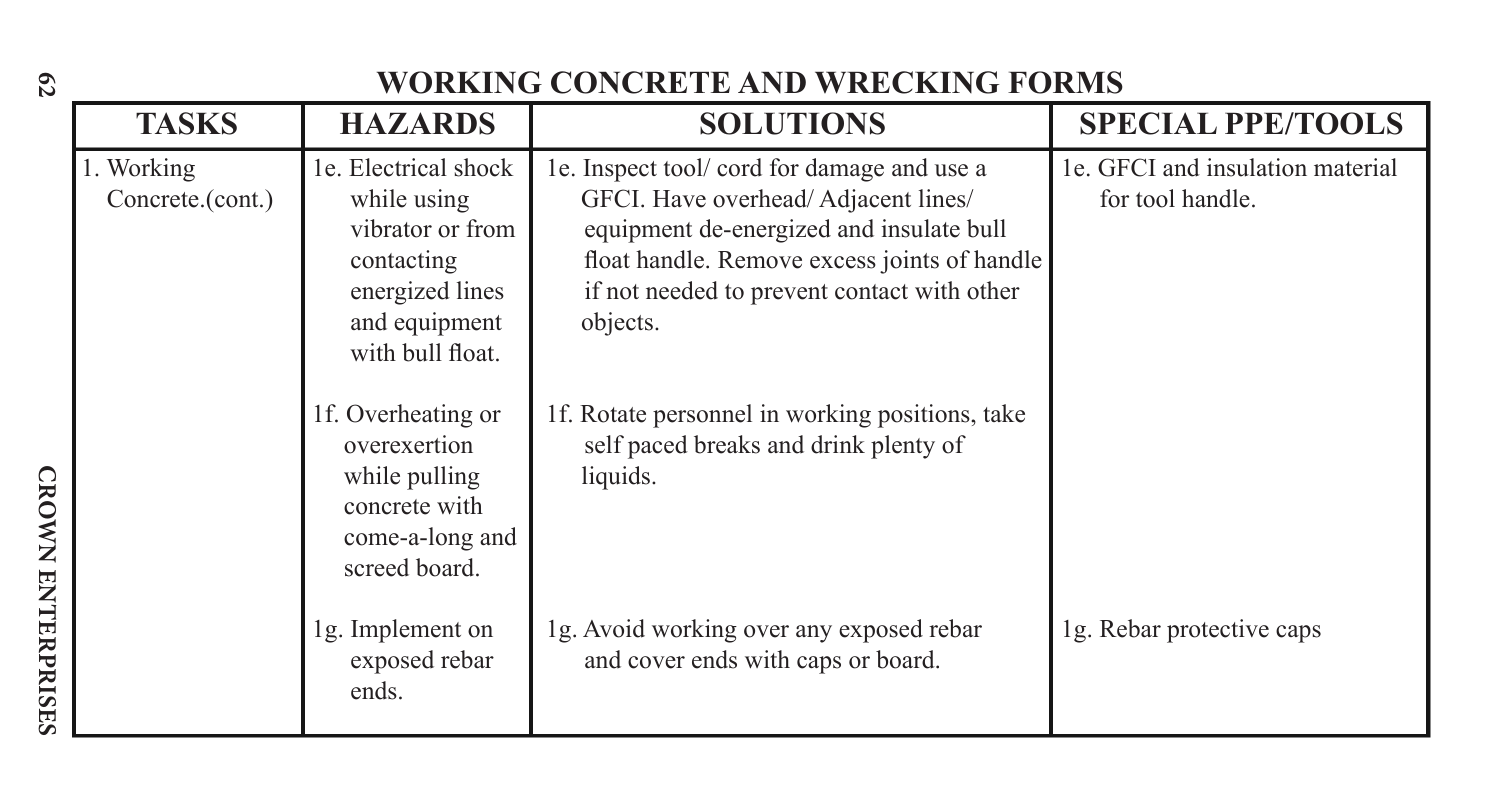|                          |                   |                                                                                         | WORKING CONCRETE AND WRECKING FORMS                                                                                                                                                                 |                          |
|--------------------------|-------------------|-----------------------------------------------------------------------------------------|-----------------------------------------------------------------------------------------------------------------------------------------------------------------------------------------------------|--------------------------|
|                          | <b>TASKS</b>      | <b>HAZARDS</b>                                                                          | <b>SOLUTIONS</b>                                                                                                                                                                                    | <b>SPECIAL PPE/TOOLS</b> |
| <b>CROWN ENTERPRISES</b> | 2. Wrecking Forms | 2a. Strains/sprains<br>while handling<br>heavy forms.                                   | 2a. Use backhoe or track hoe to lift and carry<br>forms. Get assistance from co-worker(s)<br>when manually handling material.                                                                       |                          |
|                          |                   | 2b. Abrasions and<br>punctures from<br>exposed nails<br>and splinters.                  | 2b. Remove or bend nails as they are exposed<br>and remove splinters. Wear hand protection<br>and be alert for the possibility of exposed<br>nails or splinters. Do not slide hands on<br>material. | 2b. Leather gloves       |
| £9                       |                   | 2c. Slips, trips, and<br>falls due to wet<br>conditions,<br>wrecked forms<br>and tools. | 2c. Stack the damaged form material out of<br>the immediate work area and pick up and<br>remove all tools and cords that are not<br>needed.                                                         |                          |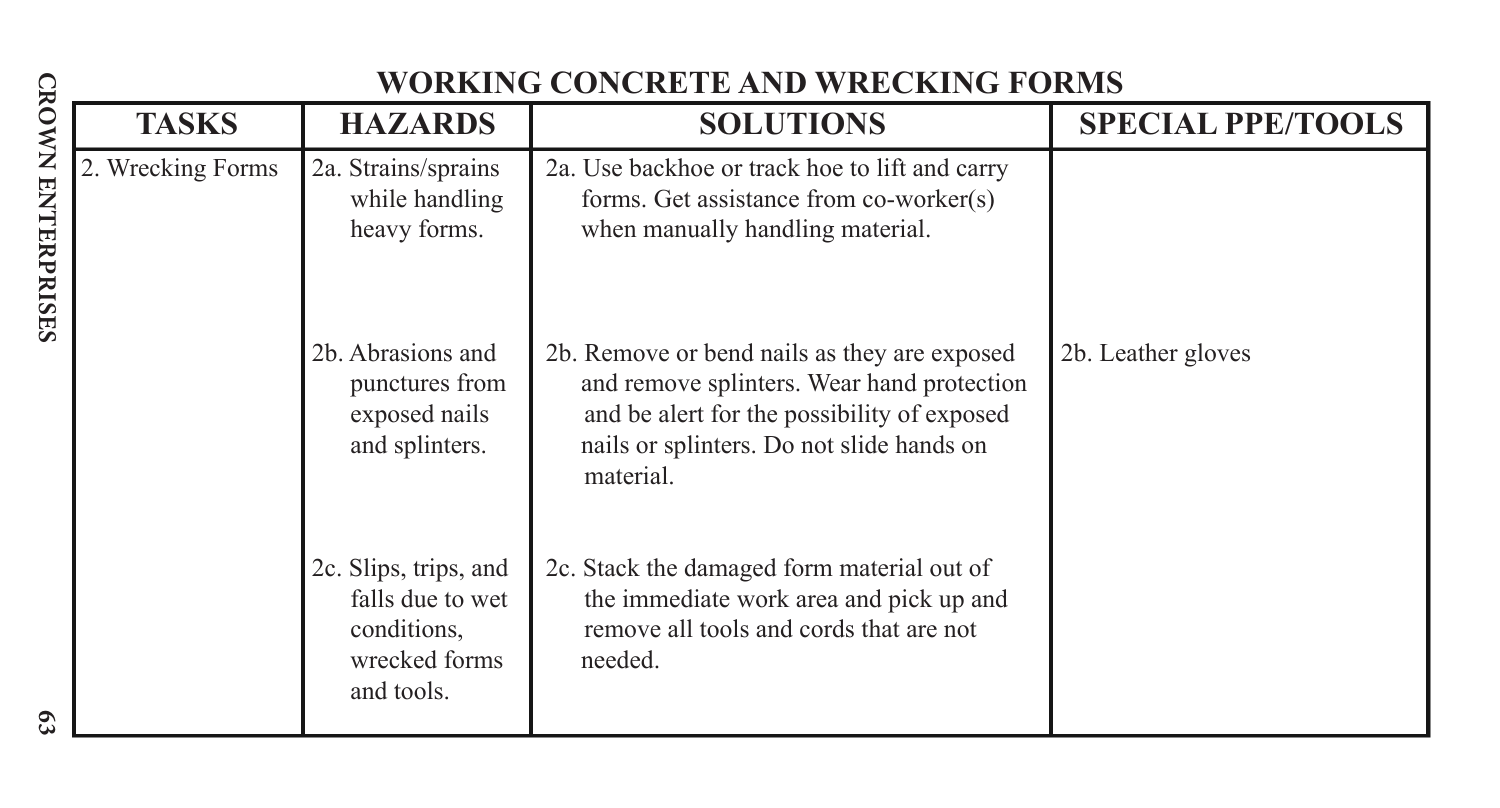| $^{64}$                  |                                                                       |                                                                                 | <b>PIPE FABRICATION</b>                                                                               |                                                                      |
|--------------------------|-----------------------------------------------------------------------|---------------------------------------------------------------------------------|-------------------------------------------------------------------------------------------------------|----------------------------------------------------------------------|
|                          | <b>TASKS</b>                                                          | <b>HAZARDS</b>                                                                  | <b>SOLUTIONS</b>                                                                                      | <b>SPECIAL PPE/TOOLS</b>                                             |
|                          | 1. Moving pipe and<br>materials into the<br>shop/fabrication          | 1a. Pinch points<br>while unstacking<br>pipe and material.                      | 1a. Mental awareness of where you place your<br>hands. Do not place hands/fingers between<br>objects. | 1a. Wear leather gloves to<br>minimize possible injuries.            |
|                          | area.                                                                 | 1b. Muscle strains<br>from lifting heavy<br>or awkward loads.                   | 1b. Get help from a co-worker. Use mechanical<br>lifting devices.                                     | 1b. Use a crane when possible.                                       |
|                          | 2. Cut, grind and<br>prepare pipe and<br>fittings for<br>fabrication. | 2a. Airborne<br>particles in the<br>eye.                                        | 2a. Wear proper eye protection.                                                                       | 2a. Goggles and full face shield.                                    |
|                          |                                                                       | 2b. Cuts and<br>abrasions from<br>sharp edges and<br>grinding disc.             | 2b. Wear arm and hand protection.                                                                     | 2b. Good quality leather gloves<br>and long sleeve shirts.           |
| <b>CROWN ENTERPRISES</b> |                                                                       | 2c. Electrical shock<br>from bad<br>extension cords<br>and electrical<br>tools. | 2c. Assured grounding program. Inspect cards<br>and tools prior to use. Avoid damp/ wet<br>areas.     | 2c. Wear dry gloves, use ground<br>fault circuit interrupter (GFCI). |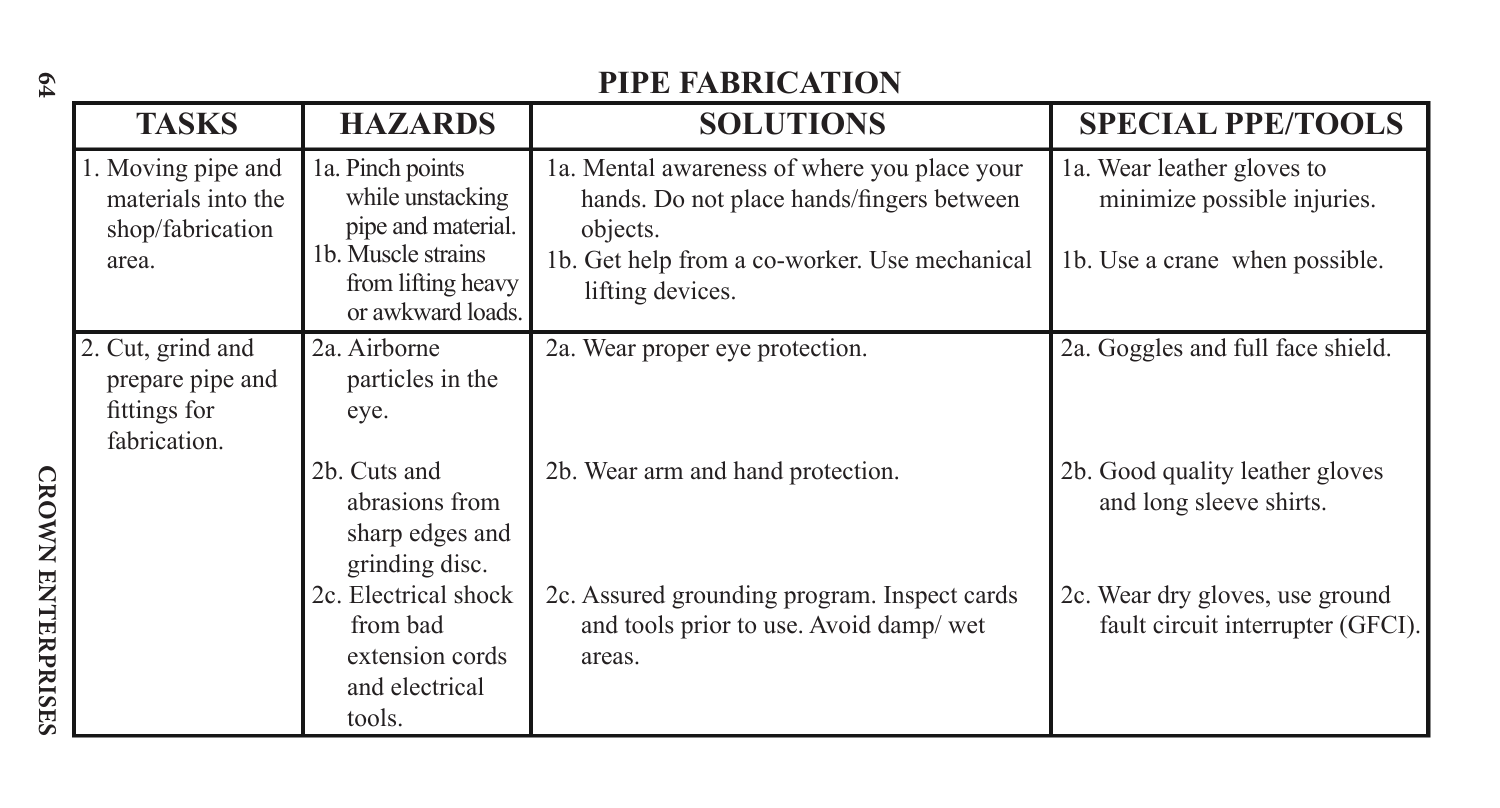|                          | PIPE FABRICATION                               |                                                                                           |                                                                                            |                                                                                 |
|--------------------------|------------------------------------------------|-------------------------------------------------------------------------------------------|--------------------------------------------------------------------------------------------|---------------------------------------------------------------------------------|
|                          | <b>TASKS</b>                                   | <b>HAZARDS</b>                                                                            | <b>SOLUTIONS</b>                                                                           | <b>SPECIAL PPE/TOOLS</b>                                                        |
| <b>CROWN ENTERPRISES</b> | 3. Tack-weld<br>fittings and<br>pipe together. | 3a. Eye irritations<br>from welding<br>flash.                                             | 3a. Proper eye protection. Shield eyes from<br>rays.                                       | 3a. Shaded safety glasses. Welding<br>hood. Use curtain around work<br>station. |
|                          |                                                | 3b. Burns from hot<br>welds.                                                              | 3b. Skin protection.                                                                       | 3b. See 2b. above.                                                              |
|                          |                                                | 3c. Pinch points<br>from setting<br>pipe in jack-<br>stands and<br>attaching<br>fittings. | 3c. Get help from a co-worker to lift or align<br>material. Use mechanical lifting device. | 3c. Come-a-long, chain fall or<br>hydraulic crane.                              |
| $\mathbf{c}_2$           |                                                |                                                                                           |                                                                                            |                                                                                 |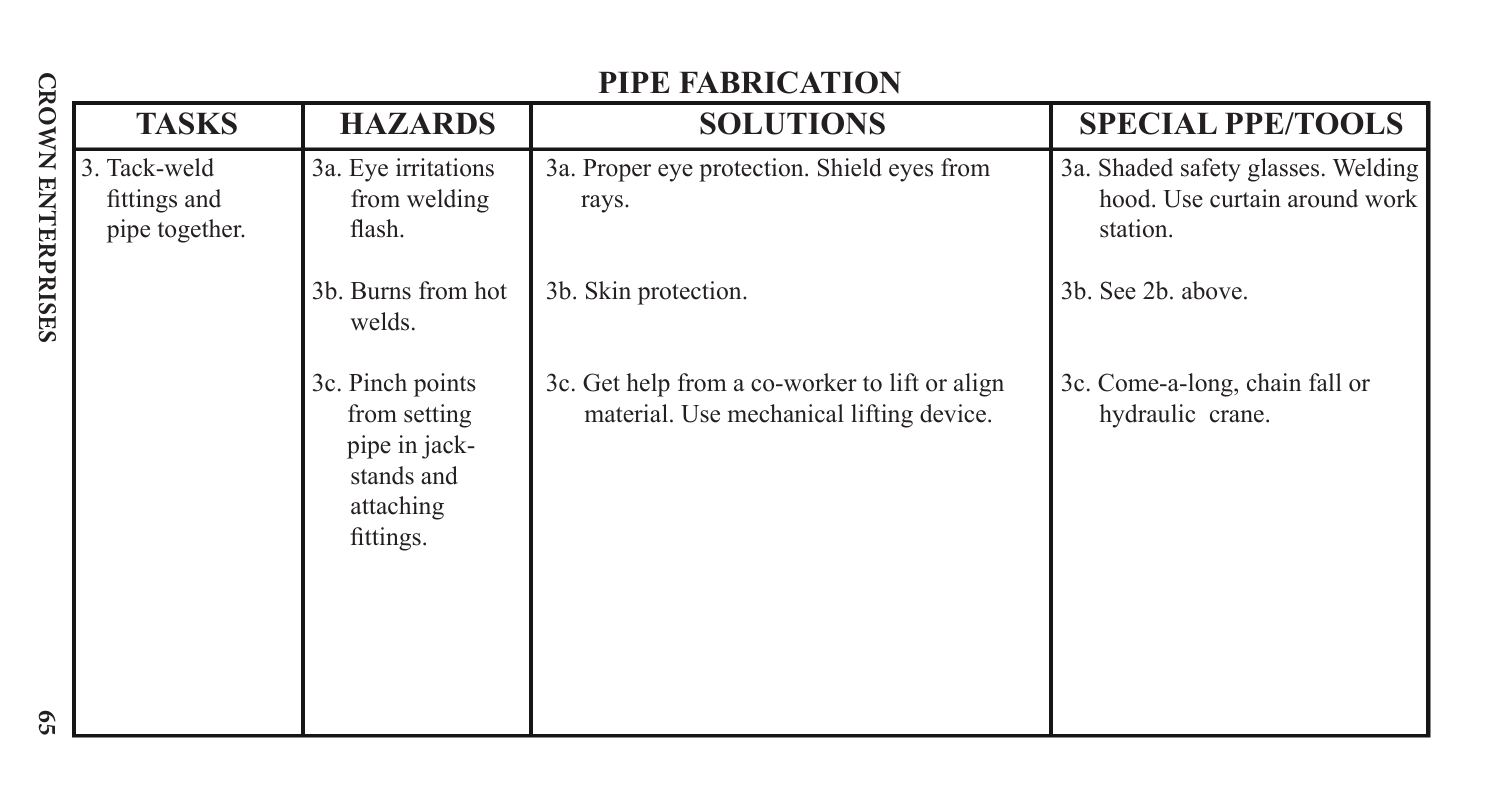| 99                       | <b>PIPE FABRICATION</b>                    |                                                                  |                                          |                          |
|--------------------------|--------------------------------------------|------------------------------------------------------------------|------------------------------------------|--------------------------|
|                          | <b>TASKS</b>                               | <b>HAZARDS</b>                                                   | <b>SOLUTIONS</b>                         | <b>SPECIAL PPE/TOOLS</b> |
|                          | 4. Weld-out<br>fabricated spool<br>pieces. | 4a. Burns from hot<br>welds.                                     | 4a. Skin protection.                     | 4a. See 2b. above.       |
|                          |                                            | 4b. Pinch points<br>while positioning<br>pipe.                   | 4b. See 1a. above.                       | 4b. Leather gloves.      |
|                          |                                            | 4c. Airborne<br>particles from<br>grinding and<br>buffing welds. | 4c. Proper eye protection.               | 4c. See 2a, above.       |
| <b>CROWN ENTERPRISES</b> |                                            | 4d. Cuts and<br>abrasions from<br>grinding disc.                 | 4d. Wear proper arm and hand protection. | 4d. See 2b. above.       |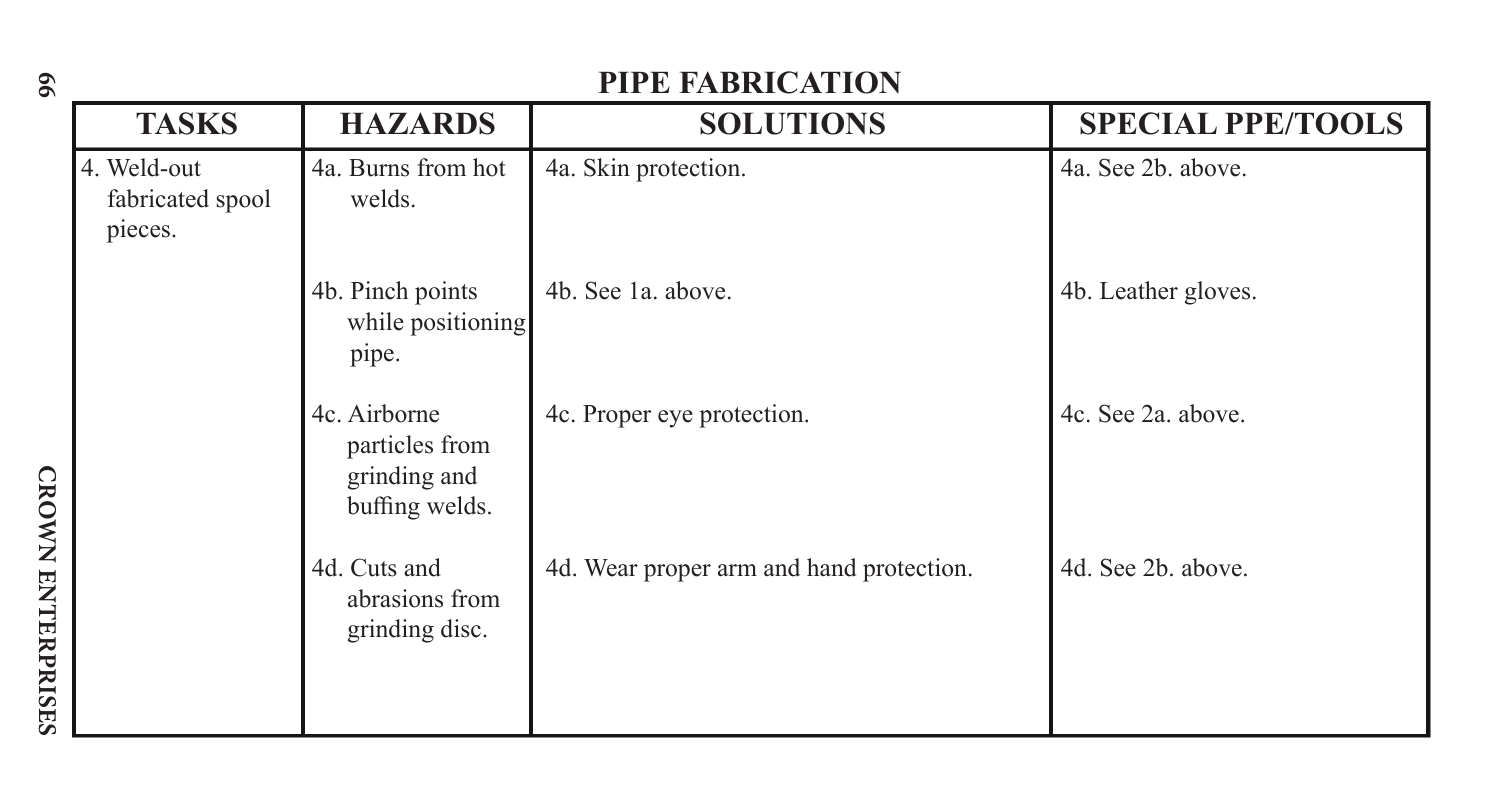|                          | <b>STEEL ERECTION</b>                     |                                                                                       |                                                                                                                       |                                            |
|--------------------------|-------------------------------------------|---------------------------------------------------------------------------------------|-----------------------------------------------------------------------------------------------------------------------|--------------------------------------------|
|                          | <b>TASKS</b>                              | <b>HAZARDS</b>                                                                        | <b>SOLUTIONS</b>                                                                                                      | <b>SPECIAL PPE/TOOLS</b>                   |
| <b>CROWN ENTERPRISES</b> | 1. Load/unload<br>trucks, floats,<br>etc. | 1a. Falling off<br>truck or when<br>climbing $on/off$<br>truck.                       | 1a. Have sideboards on truck if possible. Use<br>ladder when climbing on or off truck.                                | 1a. Access ladder.                         |
|                          |                                           | 1b. Pinch points or<br>cuts to hands<br>from pipe, steels,<br>etc.                    | 1b. Use tag lines to keep hands off materials and 1b. Wear leather gloves.<br>out of pinch points.                    |                                            |
|                          |                                           | 1c. Pinch point to<br>body, caught<br>between load and<br>truck or struck<br>by load. | 1c. Get off truck when material is moving on or<br>off truck (using rig, forklift, etc.)<br>Stay out from under load. | 1c. Protected platform area on<br>trailer. |
| $\mathfrak{S}$           |                                           | 1d. Losing the load.                                                                  | 1d. Inspect rigging before use, use proper type<br>slings and technique. Use tag lines to<br>control load.            | 1d. Use softener to protect slings.        |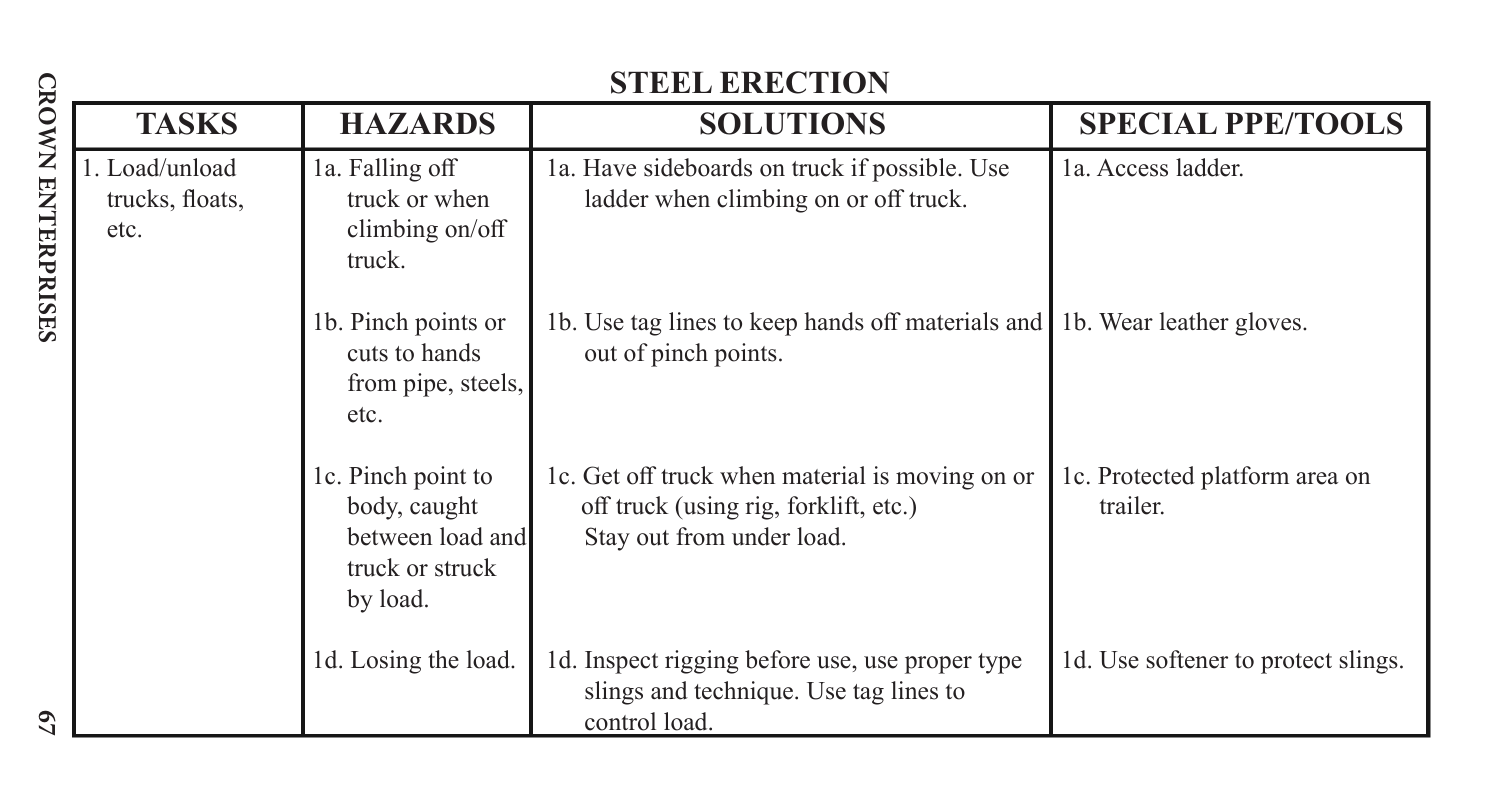| 89                       | <b>STEEL ERECTION</b>            |                                                                                   |                                                                                                                                                                                                        |                                                                                                       |
|--------------------------|----------------------------------|-----------------------------------------------------------------------------------|--------------------------------------------------------------------------------------------------------------------------------------------------------------------------------------------------------|-------------------------------------------------------------------------------------------------------|
|                          | TASKS                            | <b>HAZARDS</b>                                                                    | <b>SOLUTIONS</b>                                                                                                                                                                                       | <b>SPECIAL PPE/TOOLS</b>                                                                              |
|                          | 2. Drill holes for<br>new steel. | 2a. Drill binding in<br>hold causing<br>sprained hand<br>or wrist. Loud<br>noise. | 2a. Use sharp drill bit and decrease pressure<br>as bit nears end of cut. Use both hands to<br>control drill (ensure auxiliary handle is on<br>drill). Be in proper body position to control<br>drill. | 2a. Hearing protection.                                                                               |
|                          |                                  | 2b. Eye injury from<br>drill shavings.                                            | 2b. Wear side shield safety glasses. Position<br>body/work where drilling is below head<br>level.                                                                                                      | 2b. Goggles and face shield if<br>drilling at or above head level<br>or if drill shavings are flying. |
|                          |                                  | 2c. Cuts to hands/<br>arms from metals<br>shavings.                               | 2c. Wear leather gloves and long sleeves, cuffs<br>buttoned. No loose clothing. Release cutting<br>pressure to break drill shavings.                                                                   | 2c. Leather gloves, long sleeves<br>with cuffs buttoned.                                              |
| <b>CROWN ENTERPRISES</b> |                                  | 2d. Electric shock<br>from drill.                                                 | 2d. Use GFCI. Check drill and cords for<br>inspection color code (Assured Grounding).<br>Visually inspect for condition (cuts in cords,<br>grounding prong to plug, general condition.                 |                                                                                                       |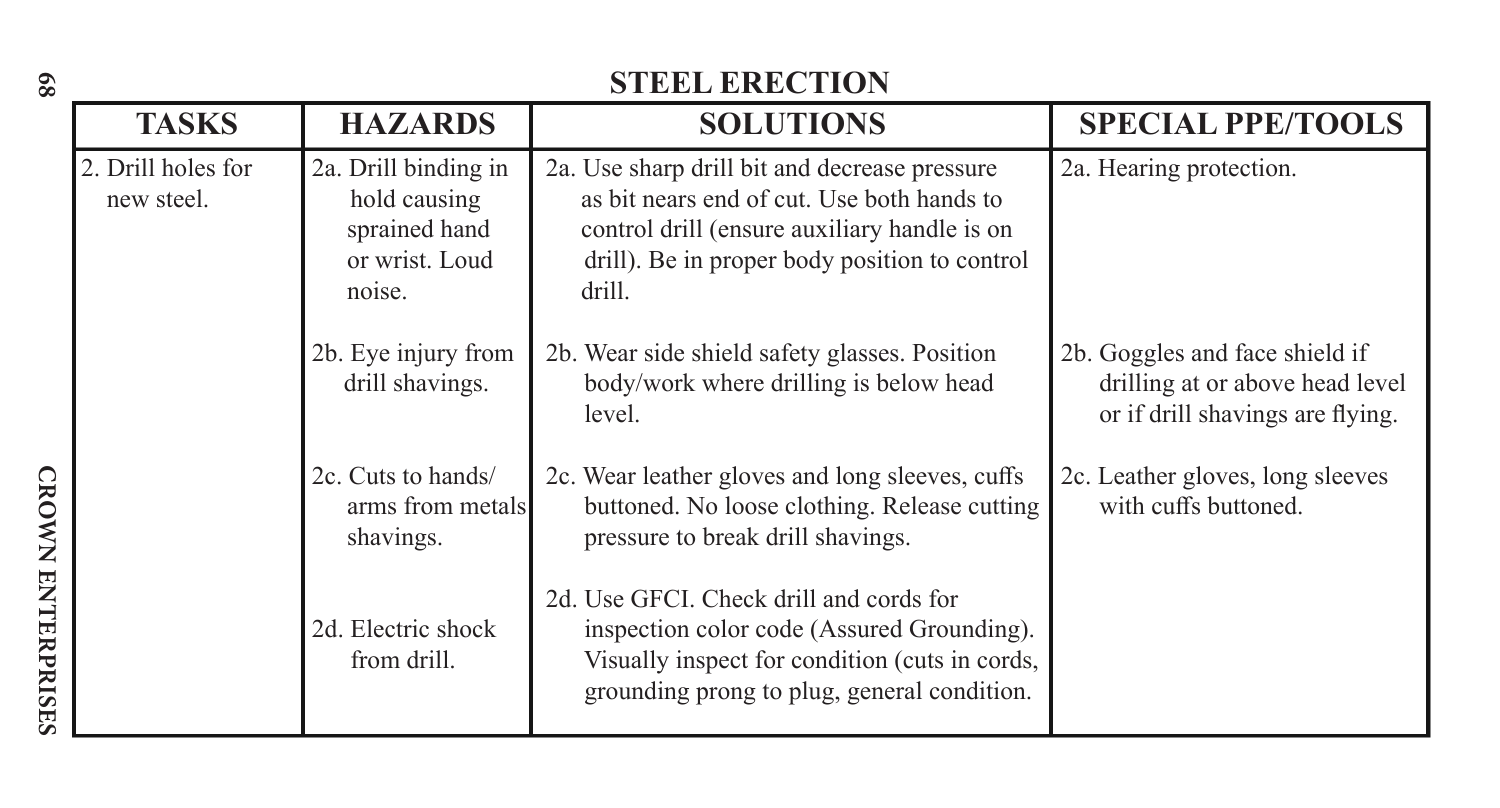|                          | <b>STEEL ERECTION</b> |                                                                              |                                                                                                                                         |                                                          |
|--------------------------|-----------------------|------------------------------------------------------------------------------|-----------------------------------------------------------------------------------------------------------------------------------------|----------------------------------------------------------|
|                          | <b>TASKS</b>          | <b>HAZARDS</b>                                                               | <b>SOLUTIONS</b>                                                                                                                        | <b>SPECIAL PPE/TOOLS</b>                                 |
| <b>CROWN ENTERPRISES</b> | 3. Fabricate Steel.   | 3a. Burns to eyes<br>while using<br>cutting torch.                           | 3a. Wear cutting goggles (#5 shade lens).                                                                                               | 3a. Cutting goggles.                                     |
|                          |                       | 3c. Burns to hands,<br>arms, and body<br>while using<br>band saw.            | 3c. No loose clothing, button long sleeves,<br>tuck in shirt.                                                                           |                                                          |
|                          |                       | 3d. Burns to eyes<br>from welding.                                           | 3d. Do not look at welding flash. Erect flash<br>barricades to protect others.                                                          | 3d. Welding hood, erect curtain or<br>similar barricade. |
|                          |                       | 3e. Burns to hands<br>and arms from<br>hot metal<br>during/after<br>welding. | 3e. Do not touch hot metal. Keep others from<br>touching hot metal. Wear leather gloves<br>and long sleeves. Erect barricade if needed. | 3e. Leather gloves, long sleeves.                        |
| $\mathbf{S}$             |                       |                                                                              |                                                                                                                                         |                                                          |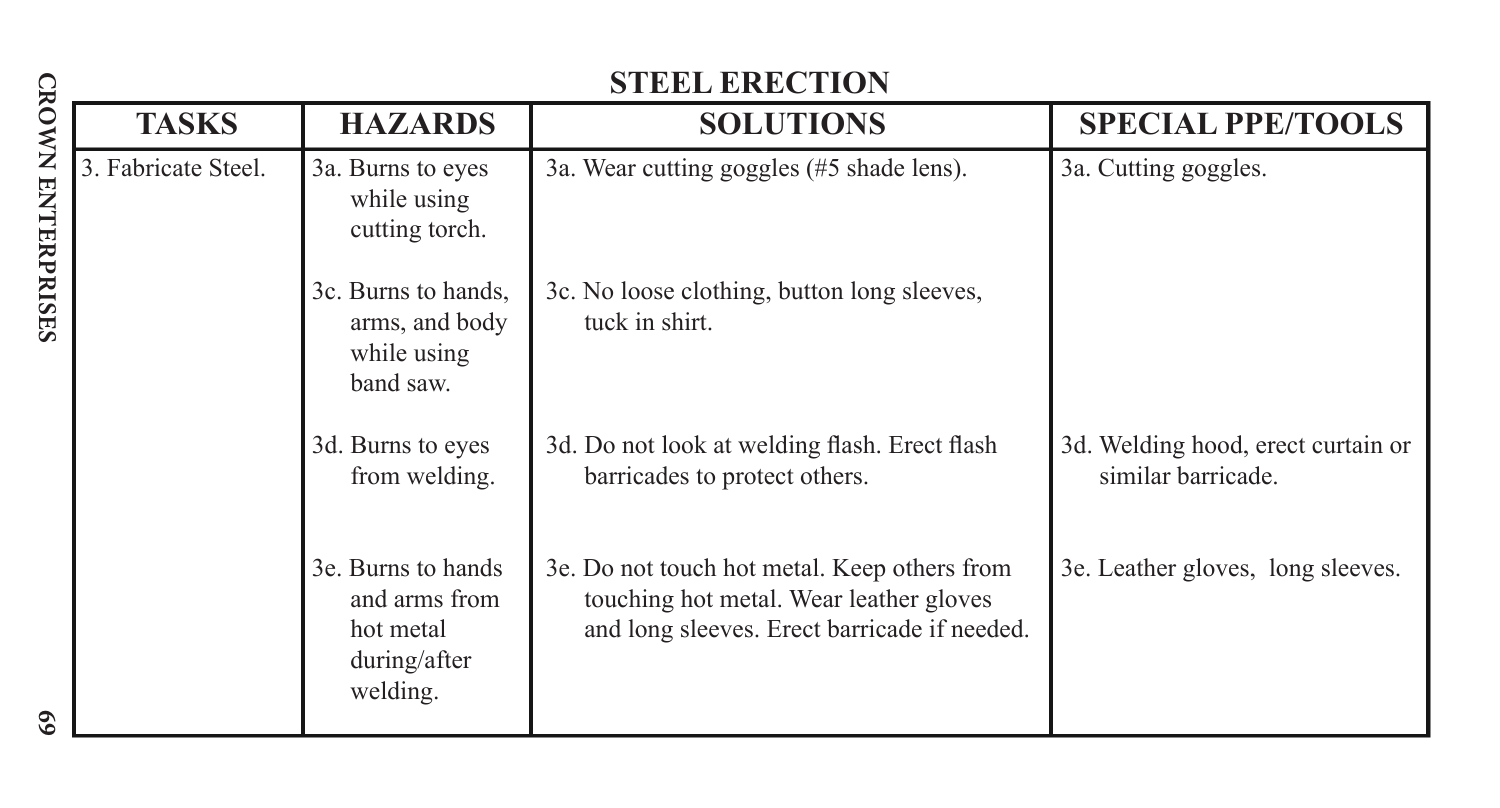| <b>STEEL ERECTION</b><br>2 |                                |                                                                                                         |                                                                                                                                                                                                            |                           |
|----------------------------|--------------------------------|---------------------------------------------------------------------------------------------------------|------------------------------------------------------------------------------------------------------------------------------------------------------------------------------------------------------------|---------------------------|
|                            | <b>TASKS</b>                   | <b>HAZARDS</b>                                                                                          | <b>SOLUTIONS</b>                                                                                                                                                                                           | <b>SPECIAL PPE/TOOLS</b>  |
|                            | 3. Fabricate Steel.<br>(cont.) | 3f. Steel falling off<br>jack stands,<br>table, saw horses,<br>etc., and landing<br>on foot, toes, etc. | 3f. Use c-clamps or other means to keep<br>material in place. Check jack stands for<br>locking rings and condition. Have<br>proper and sufficient number of supports for<br>the job. Wear foot protection. | 3f. Safety-toed boots.    |
|                            |                                | 3g. Particles in eyes<br>from grinding.                                                                 | 3g. Have guard on grinder to direct sparks away<br>from face/head area and others. Erect shield<br>to contain particles from flying towards<br>others. Wear face shield and goggles.                       | 3g. Face shield, goggles. |
| <b>CROWN ENTERPRISES</b>   |                                | 3h. Hearing loss<br>from grinding<br>noise.                                                             | 3h. Wear hearing protection-advise others in<br>area.                                                                                                                                                      | 3h. Hearing protection.   |
|                            |                                | 3i. Material nearby<br>catching on fire.                                                                | 31. Have fire extinguisher available, remove all<br>flammable material from immediate area.                                                                                                                | 3i. Fire extinguisher.    |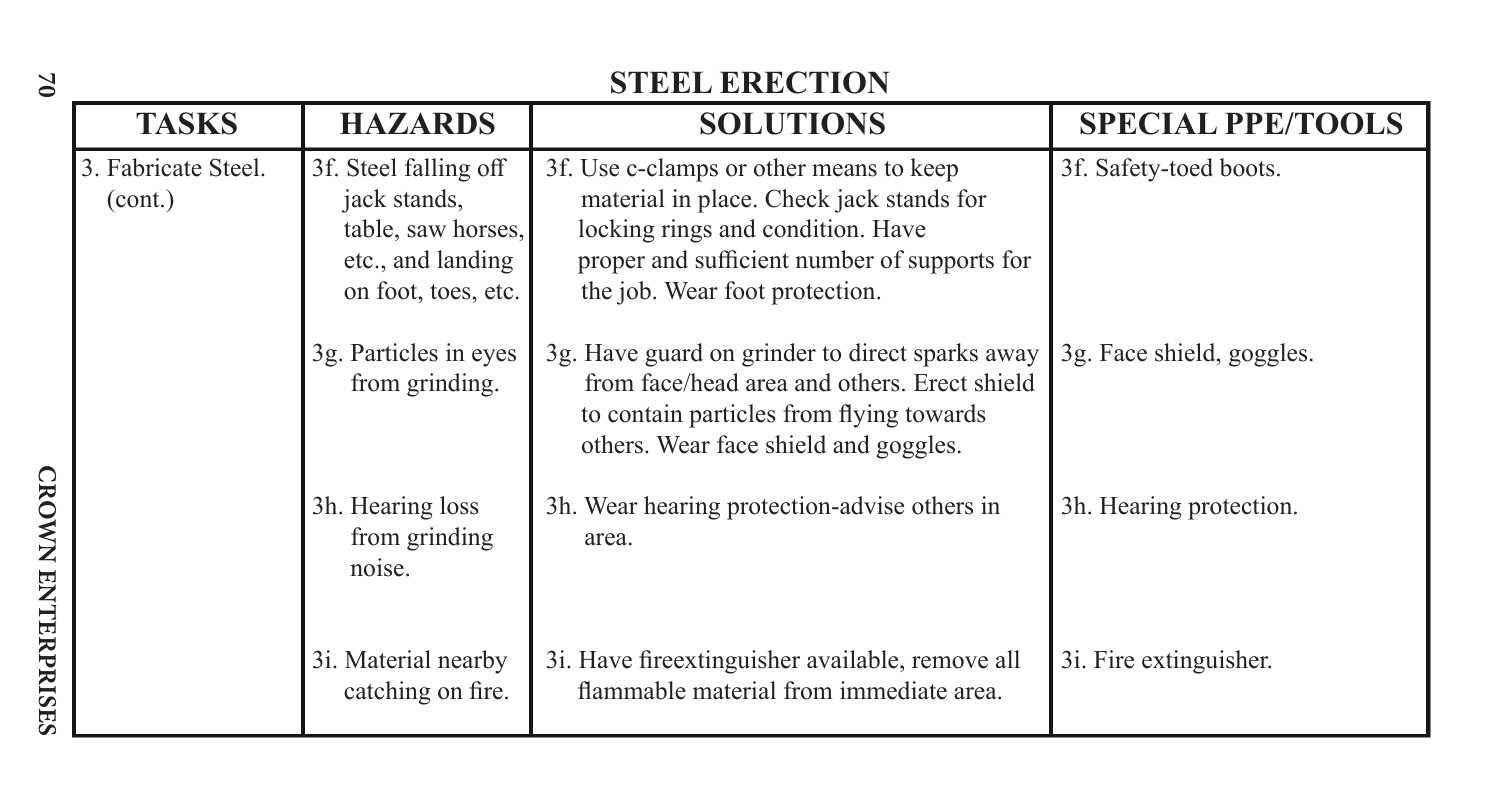|                          |                                                 | <b>STEEL ERECTION</b>                                 |                                                                                                                                                                                                                                                                                                                                                                                              |                                               |  |  |  |
|--------------------------|-------------------------------------------------|-------------------------------------------------------|----------------------------------------------------------------------------------------------------------------------------------------------------------------------------------------------------------------------------------------------------------------------------------------------------------------------------------------------------------------------------------------------|-----------------------------------------------|--|--|--|
|                          | <b>TASKS</b>                                    | <b>HAZARDS</b>                                        | <b>SOLUTIONS</b>                                                                                                                                                                                                                                                                                                                                                                             | <b>SPECIAL PPE/TOOLS</b>                      |  |  |  |
| <b>CROWN ENTERPRISES</b> | 4. Install Steel<br>(erection and<br>impacting) | 4a. Fall from<br>elevated area.                       | 4a. 100% tie-off. Inspect harness and lanyards.<br>Have proper anchor point. (not conduit,<br>screw pipe, lined pipe, plastic, or fiberglass<br>pipe). Tie off above head if possible.<br>Limit fall to 6' max. Look to see what<br>obstructions are below that might be struck<br>before lanyard arrests fall. Erect approved<br>lifelines if no other proper anchor point is<br>available. | 4a. Harness with two lanyards<br>(lifelines). |  |  |  |
| $\overline{ }$           |                                                 | 4b. Dropping tools,<br>bolts, etc. to<br>lower level. | 4b. Use tool belt and pouch. Maintain proper<br>grip on tools, bolts, etc., barricade area<br>below. If there a floor below, lay down<br>plywood, tarps, etc. to prevent items from<br>falling through grating.                                                                                                                                                                              | 4b. Tool belt, pouch.                         |  |  |  |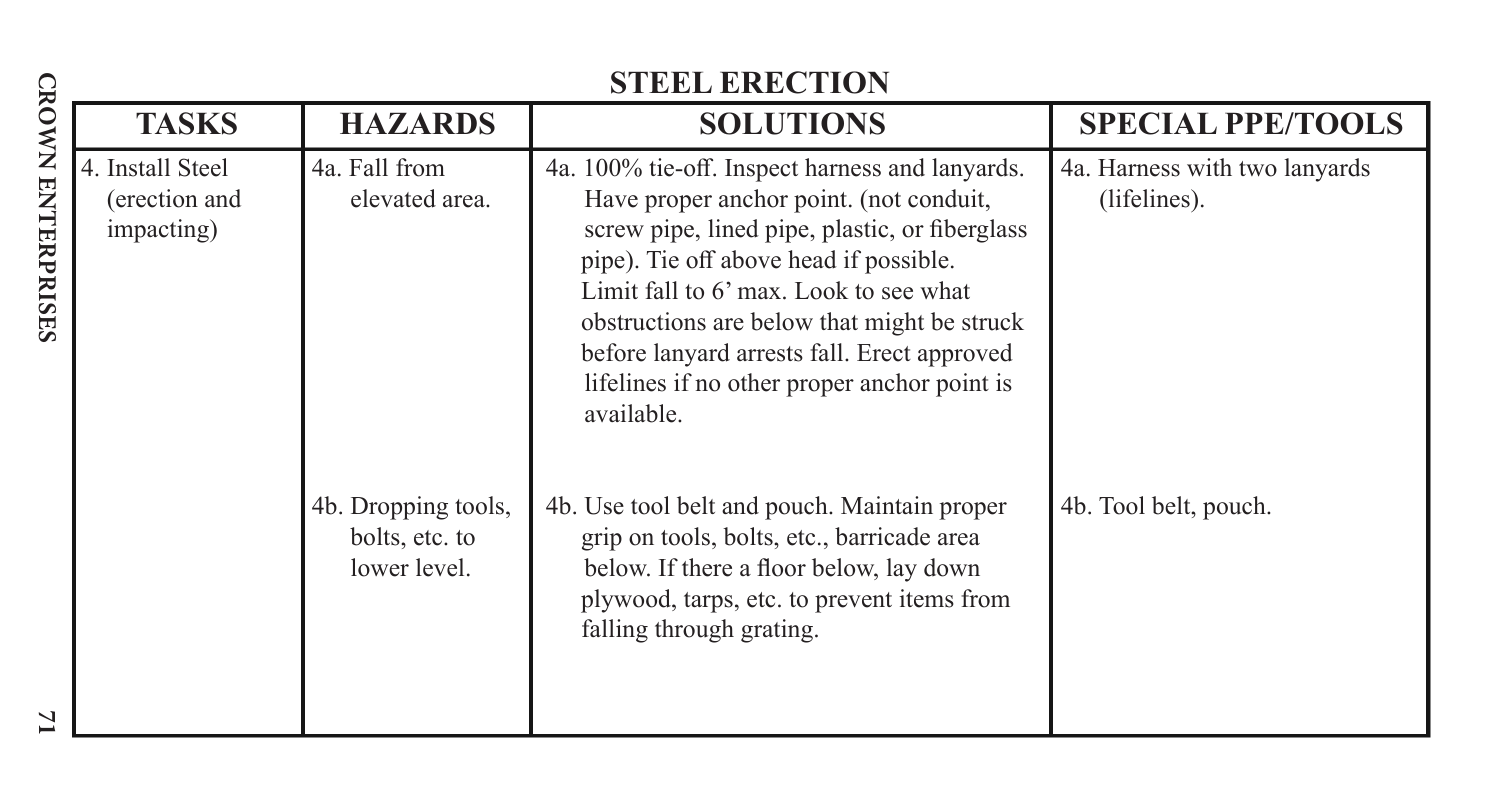| 72                       | <b>STEEL ERECTION</b>                                   |                                                                                                           |                                                                                                                                                                                                                                        |                          |  |  |
|--------------------------|---------------------------------------------------------|-----------------------------------------------------------------------------------------------------------|----------------------------------------------------------------------------------------------------------------------------------------------------------------------------------------------------------------------------------------|--------------------------|--|--|
|                          | <b>TASKS</b>                                            | <b>HAZARDS</b>                                                                                            | <b>SOLUTIONS</b>                                                                                                                                                                                                                       | <b>SPECIAL PPE/TOOLS</b> |  |  |
|                          | 4. Install Steel<br>(erection and<br>impacting) (cont.) | 4c. Pinch points to<br>hands when<br>connecting steel.                                                    | 4c. Use tag line to control load. Keep hands<br>from between steel. Wear leather gloves.                                                                                                                                               | 4c. Leather gloves.      |  |  |
|                          |                                                         | 4d. Damage to<br>hearing from<br>impact.                                                                  | 4d. Wear hearing protection.                                                                                                                                                                                                           | 4d. Ear plugs/muffs.     |  |  |
|                          |                                                         | 4e. Air hose<br>coming loose or<br>rupturing causing<br>hose to whip-<br>could strike me<br>or co-worker. | 4e. Insure "Excessive Flow Valve" is installed<br>on air line. Inspect hoses. Insure proper<br>connections (pins in crow's foot, lock rings<br>on cleco, etc. and safety tie-back wire.<br>Insure that hose is tight in impact wrench. |                          |  |  |
| <b>CROWN ENTERPRISES</b> |                                                         | 4f. Beams, etc.<br>falling during<br>installation.                                                        | 4f. Use secondary stopping device to prevent<br>choker from slipping. Use proper rigging<br>(double wrap, etc.) and softeners. Inspect<br>rigging. Use clear hand signals to operator.                                                 |                          |  |  |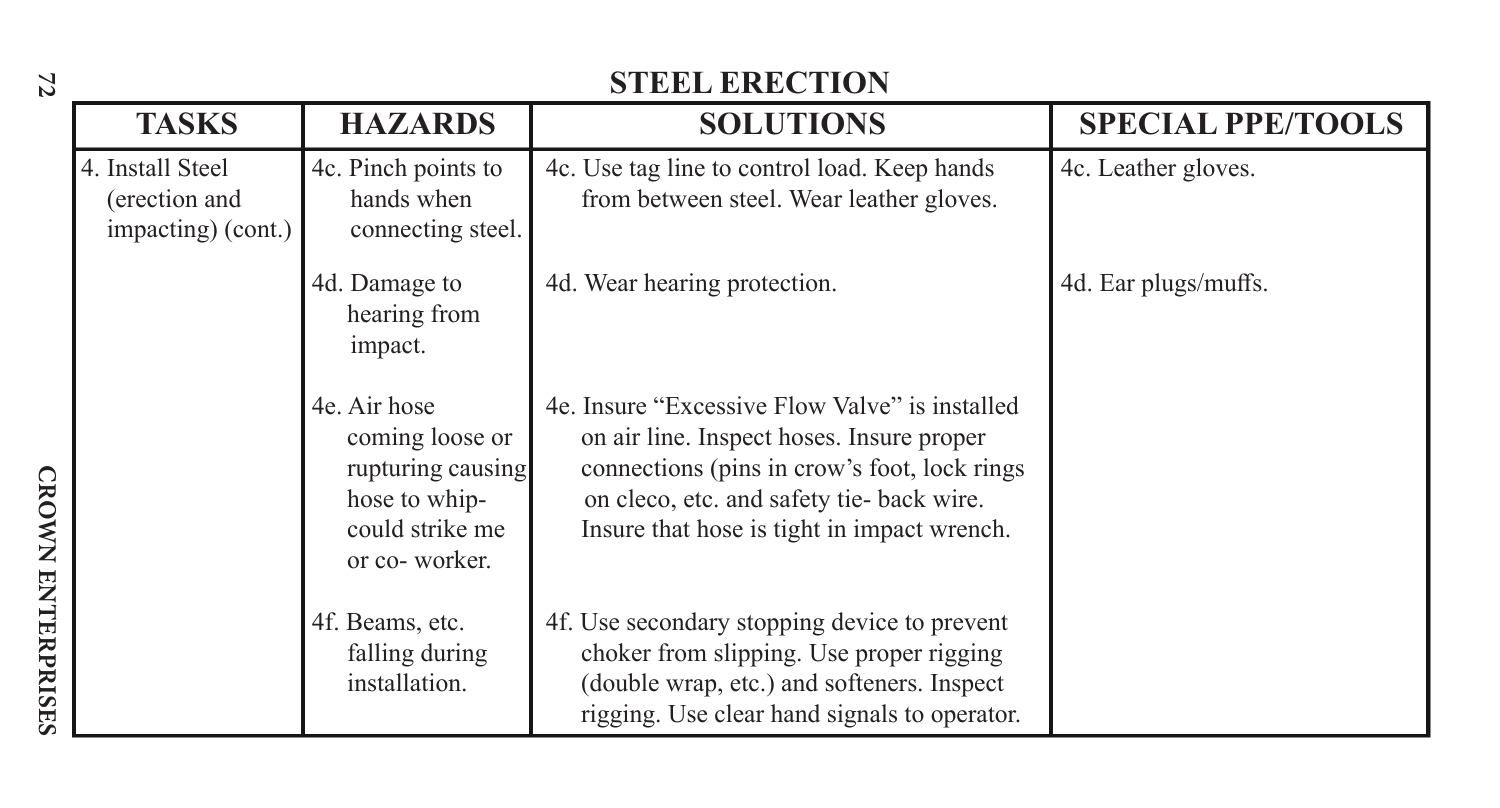|                          |                                                                                                                                                   | PIPE DEMOLITION                                                               |                                                                                                                                                                              |                                                                                                                 |  |  |  |
|--------------------------|---------------------------------------------------------------------------------------------------------------------------------------------------|-------------------------------------------------------------------------------|------------------------------------------------------------------------------------------------------------------------------------------------------------------------------|-----------------------------------------------------------------------------------------------------------------|--|--|--|
|                          | <b>TASKS</b>                                                                                                                                      | <b>HAZARDS</b>                                                                | <b>SOLUTIONS</b>                                                                                                                                                             | <b>SPECIAL PPE/TOOLS</b>                                                                                        |  |  |  |
| <b>CROWN ENTERPRISES</b> | 1. Walk out line to<br>make sure you<br>have the correct<br>pipe to demo.<br>Make sure line is<br>locked/tagged out<br>and isolated<br>correctly. | 1a. Chemical<br>exposure from<br>checking low<br>point drains.                | 1a. Know that chemical is in the line and use<br>appropriate PPE. Review the MSDS. Rod<br>drains to make sure they are not plugged.<br>Mark line.                            | 1a. Wear acid suit, acid gloves, and<br>boots and approved respirator.<br>Review permit and entry<br>procedure. |  |  |  |
|                          |                                                                                                                                                   | 1b. Falls from<br>climbing in the<br>pipe rack or<br>other elevated<br>areas. | 1b. Stand on secure piping. Watch your footing<br>and stay 100% tied off. Use scaffold or<br>personnel lift where practical. Be aware of<br>corrosion in pipe way structure. | 1b. Wear full body harness with<br>double lanyards.                                                             |  |  |  |
| 73                       |                                                                                                                                                   |                                                                               |                                                                                                                                                                              |                                                                                                                 |  |  |  |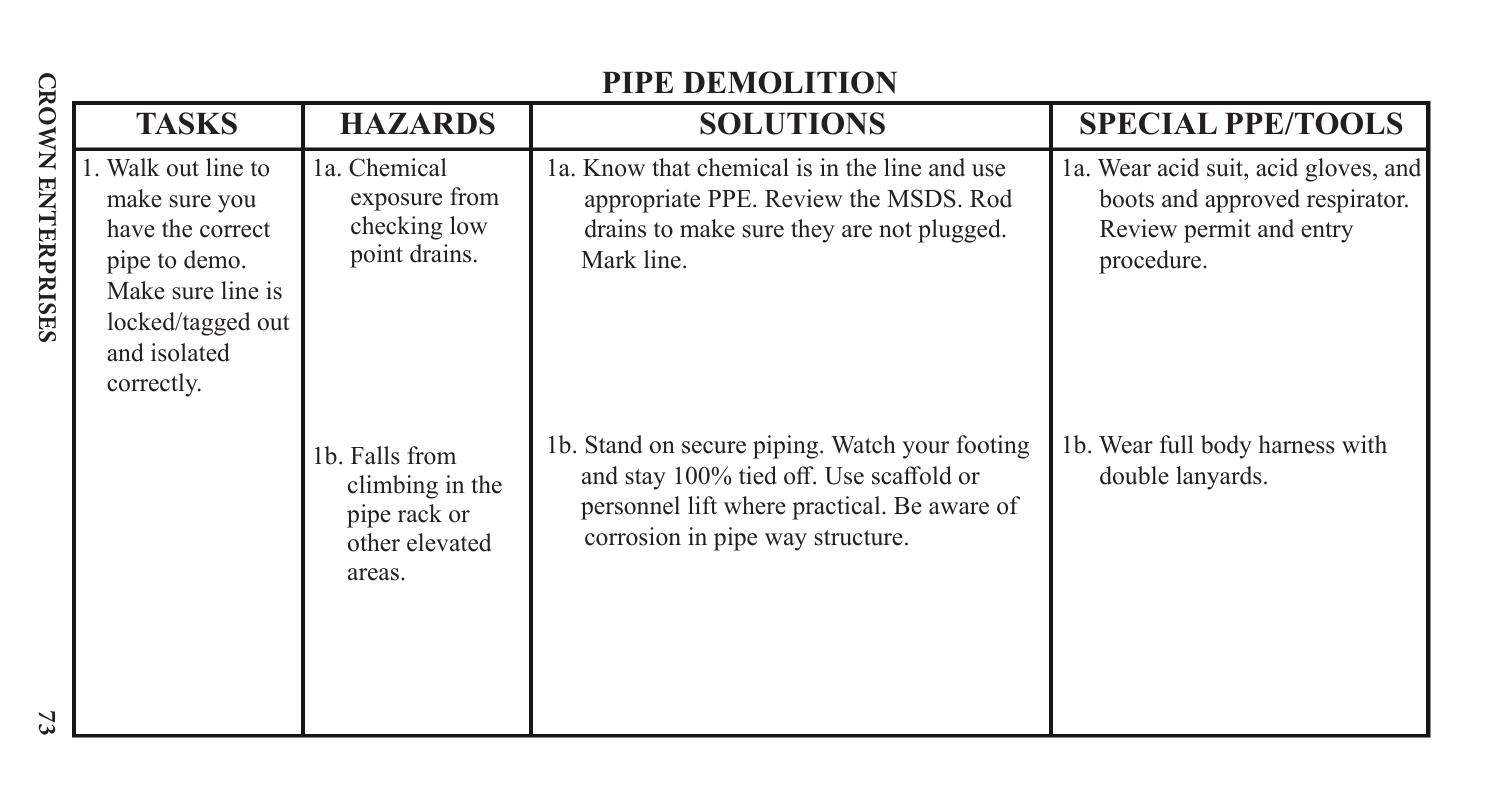| 74                       | PIPE DEMOLITION                 |                                                        |                                                                           |                                                                                          |  |  |
|--------------------------|---------------------------------|--------------------------------------------------------|---------------------------------------------------------------------------|------------------------------------------------------------------------------------------|--|--|
|                          | <b>TASKS</b>                    | <b>HAZARDS</b>                                         | <b>SOLUTIONS</b>                                                          | <b>SPECIAL PPE/TOOLS</b>                                                                 |  |  |
|                          | 2. Rig up pipe to<br>secure it. | 2a. Dropping<br>equipment or<br>tools.                 | 2a. Barricade area and make sure equipment is<br>secured properly.        | 2a. Use proper attachment devices,<br>i.e. beam clamps, steel<br>chokers, nylon chokers. |  |  |
|                          |                                 | 2b. Pinch points<br>to hands while<br>rigging chokers. | 2b. Keep hands from getting between objects.                              | 2b. Wear leather gloves.                                                                 |  |  |
| <b>CROWN ENTERPRISES</b> |                                 | 2c. Falls while<br>climbing in pipe<br>rack.           | 2c. Stand on secure piping. Watch your footing<br>and stay 100% tied off. | 2c. See 1b. above.                                                                       |  |  |

**74**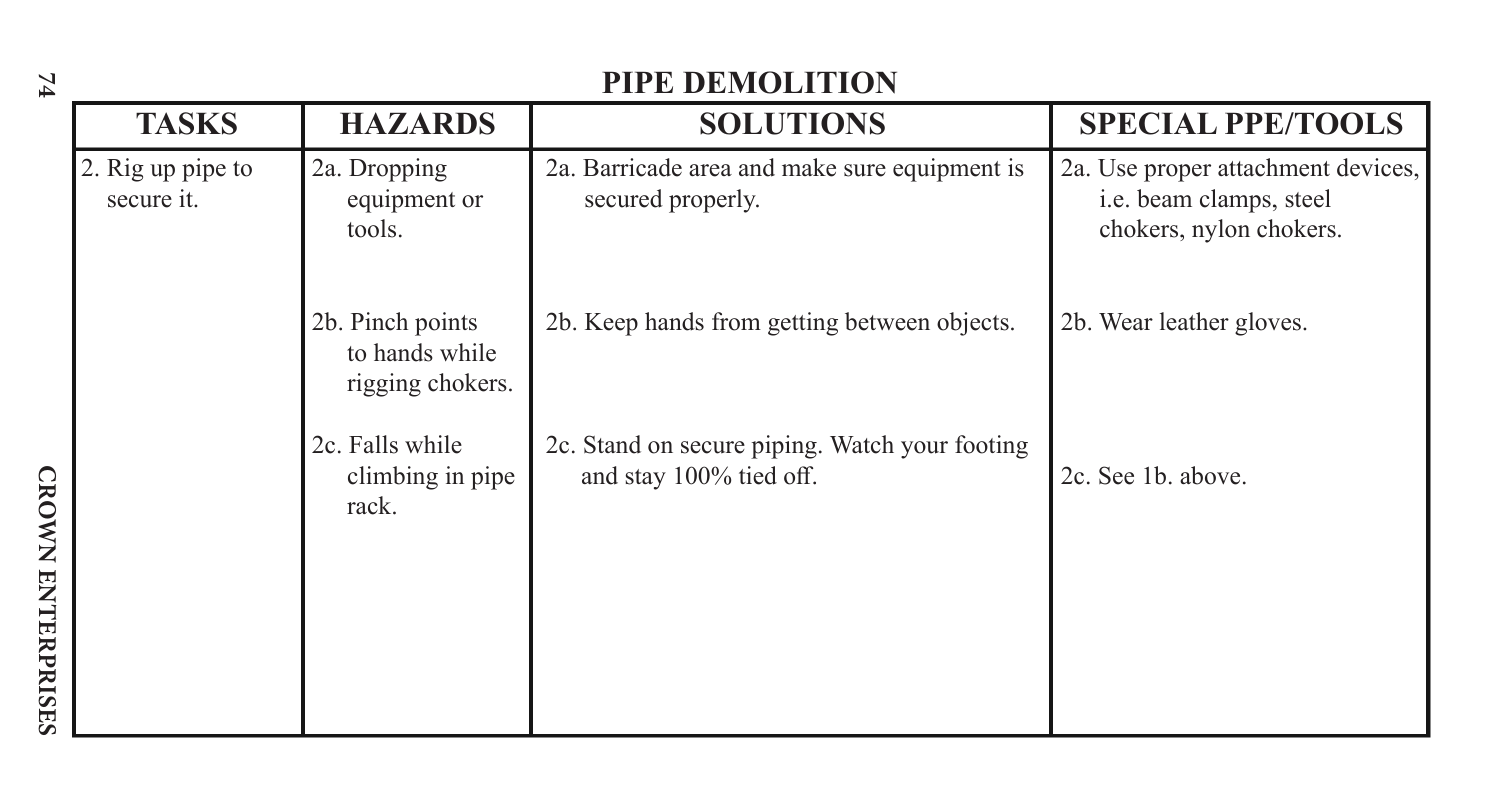|                          |                                                | PIPE DEMOLITION                                                        |                                                                                                                                 |                                                                        |  |  |  |
|--------------------------|------------------------------------------------|------------------------------------------------------------------------|---------------------------------------------------------------------------------------------------------------------------------|------------------------------------------------------------------------|--|--|--|
|                          | <b>TASKS</b>                                   | <b>HAZARDS</b>                                                         | <b>SOLUTIONS</b>                                                                                                                | <b>SPECIAL PPE/TOOLS</b>                                               |  |  |  |
| <b>CROWN ENTERPRISES</b> | 3. Cut pipe or unbolt 3a. Possible<br>flanges. | chemical<br>exposure from<br>product still in<br>line.                 | 3a. See 1a. above.                                                                                                              | 3a. See 1a. above.                                                     |  |  |  |
|                          |                                                | 3b. Fire/explosion<br>potential.                                       | 3b. Use non-sparking tools or equipment. Post<br>a Fire watch with fire extinguisher.                                           | 3b. Use German saw with water<br>or brass wrenches.                    |  |  |  |
|                          |                                                | 3c. Fall from pipe<br>rack.                                            | 3c. See 1b. above.                                                                                                              | 3c. See 1b. above.                                                     |  |  |  |
|                          |                                                | 3d. Cuts from saw<br>blades or pinch<br>points when<br>using wrenches. | 3d. Keep both hands on the tool and clear of<br>saw blades wrench.                                                              | 3d. Wear leather gloves.                                               |  |  |  |
| $\vee$<br>ui             |                                                | 3e. Dropping<br>material to<br>lower level.                            | 3e. Make sure rigging equipment is in good<br>condition and will hold the weight of the<br>load. Use the box end of the wrench. | 3e. Use crane, chain falls or come-<br>a-longs rated to hold the load. |  |  |  |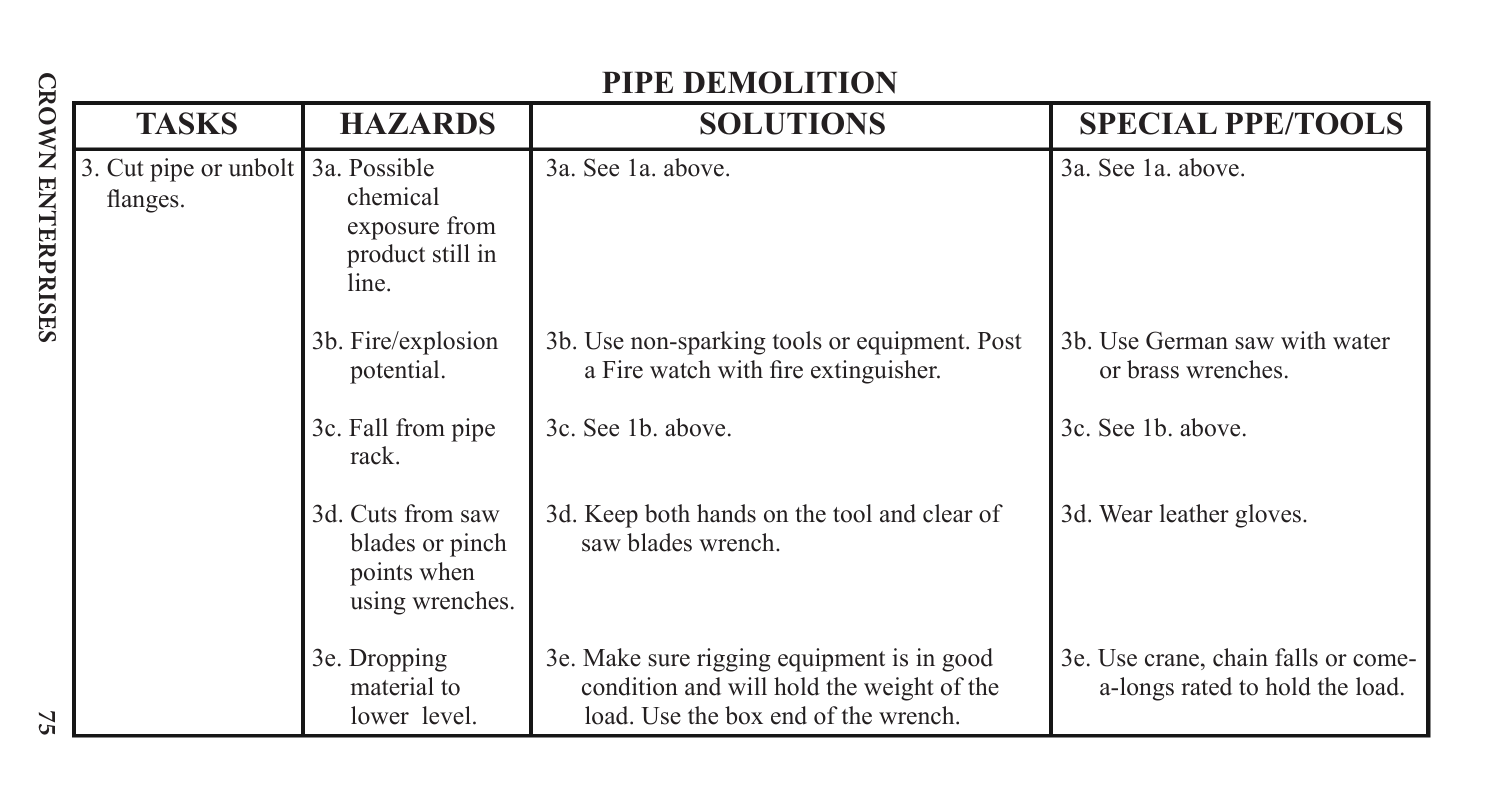| PIPE DEMOLITION<br>76    |                                                             |                                                                                                 |                                                                                                                                                                  |                                                                                                                  |
|--------------------------|-------------------------------------------------------------|-------------------------------------------------------------------------------------------------|------------------------------------------------------------------------------------------------------------------------------------------------------------------|------------------------------------------------------------------------------------------------------------------|
|                          | <b>TASKS</b>                                                | <b>HAZARDS</b>                                                                                  | <b>SOLUTIONS</b>                                                                                                                                                 | <b>SPECIAL PPE/TOOLS</b>                                                                                         |
|                          | 3. Cut pipe (cont.)                                         | 3f. Pipe shifting or<br>moving<br>unexpectedly<br>causing injury by<br>pinching or<br>striking. | 3f. Keep good communication with rig operator<br>and crew. Don't stand or put hands in<br>potential pinch points. Expect the pipe to<br>shift when cut or freed. | 3f. Use additional ropes, chain<br>falls, come-a-longs and<br>secondary stopping devices<br>to control the load. |
|                          | 4. Lower pipe out of<br>rack or fly pipe<br>out with a rig. | 4a. Struck by or<br>pinched by the<br>load.                                                     | 4a. Use rope to control the load. Wear leather<br>gloves.                                                                                                        |                                                                                                                  |
|                          |                                                             | 4b. Falling out of                                                                              | 4b. See 1b. above.                                                                                                                                               |                                                                                                                  |
| <b>CROWN ENTERPRISES</b> |                                                             | pipe rack.<br>4c. Losing control                                                                | 4c. Use yellow barricade tape. Use horn on the<br>rig when swinging load. Tag barricade<br>with information signs.                                               |                                                                                                                  |
|                          |                                                             | of the load.                                                                                    |                                                                                                                                                                  |                                                                                                                  |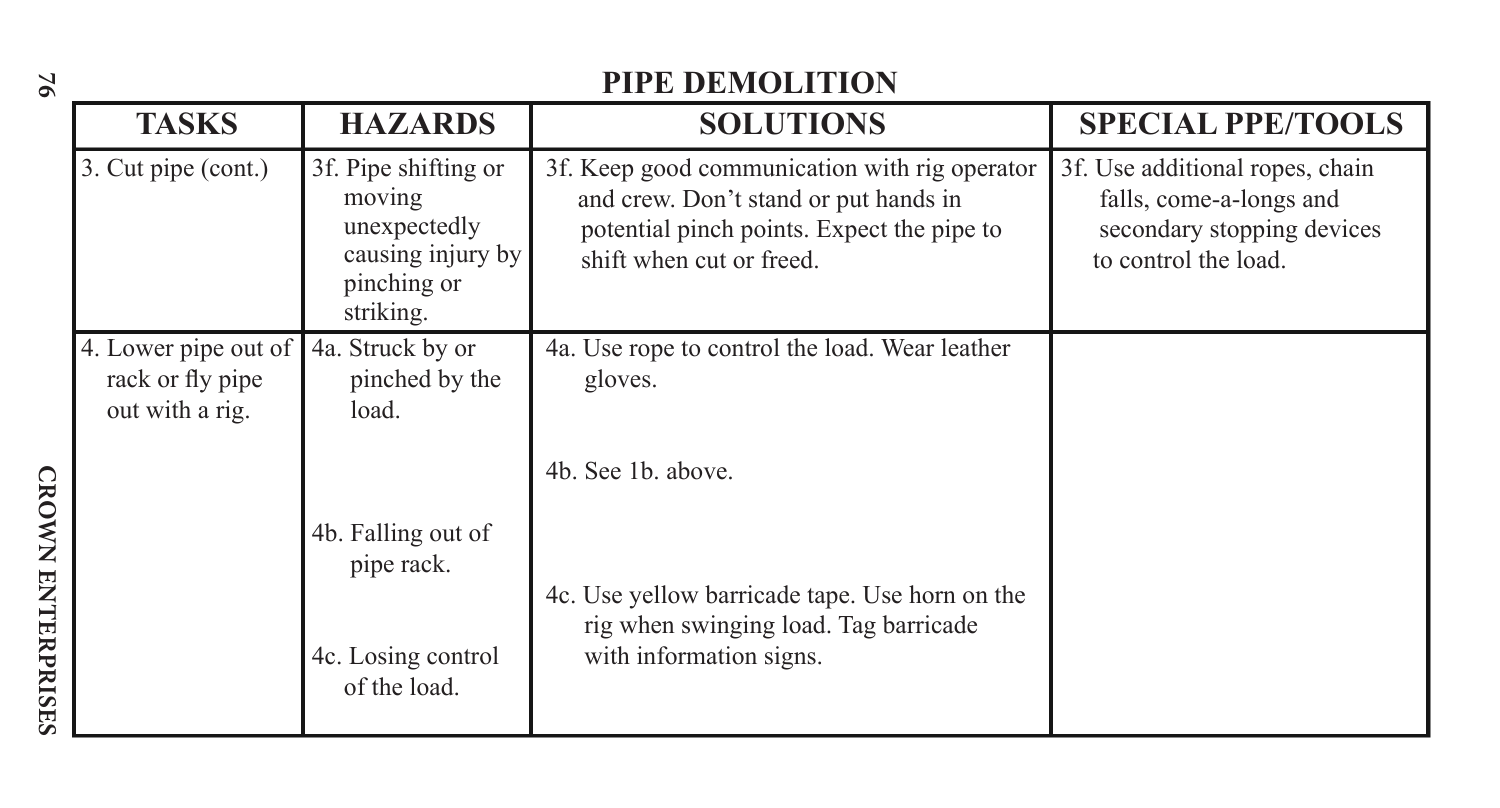|                          |                                       | PIPE DEMOLITION                                                                    |                                                                 |                                                         |  |  |  |
|--------------------------|---------------------------------------|------------------------------------------------------------------------------------|-----------------------------------------------------------------|---------------------------------------------------------|--|--|--|
|                          | <b>TASKS</b>                          | <b>HAZARDS</b>                                                                     | <b>SOLUTIONS</b>                                                | <b>SPECIAL PPE/TOOLS</b>                                |  |  |  |
| <b>CROWN ENTERPRISES</b> | 5. Lower load to the<br>laydown area. | 5a. Load shifting or<br>rolling when in<br>the ground.                             | 5a. Chock load properly and make sure load<br>is not top heavy. | 5a. Use wood chocks or mats<br>to secure the pipe.      |  |  |  |
|                          |                                       | 5b. Being stuck by<br>falling object<br>due to walking<br>under suspended<br>load. | 5b. Barricade area.                                             | 5b. Use yellow barricade tape<br>with information tags. |  |  |  |
| 77                       |                                       |                                                                                    |                                                                 |                                                         |  |  |  |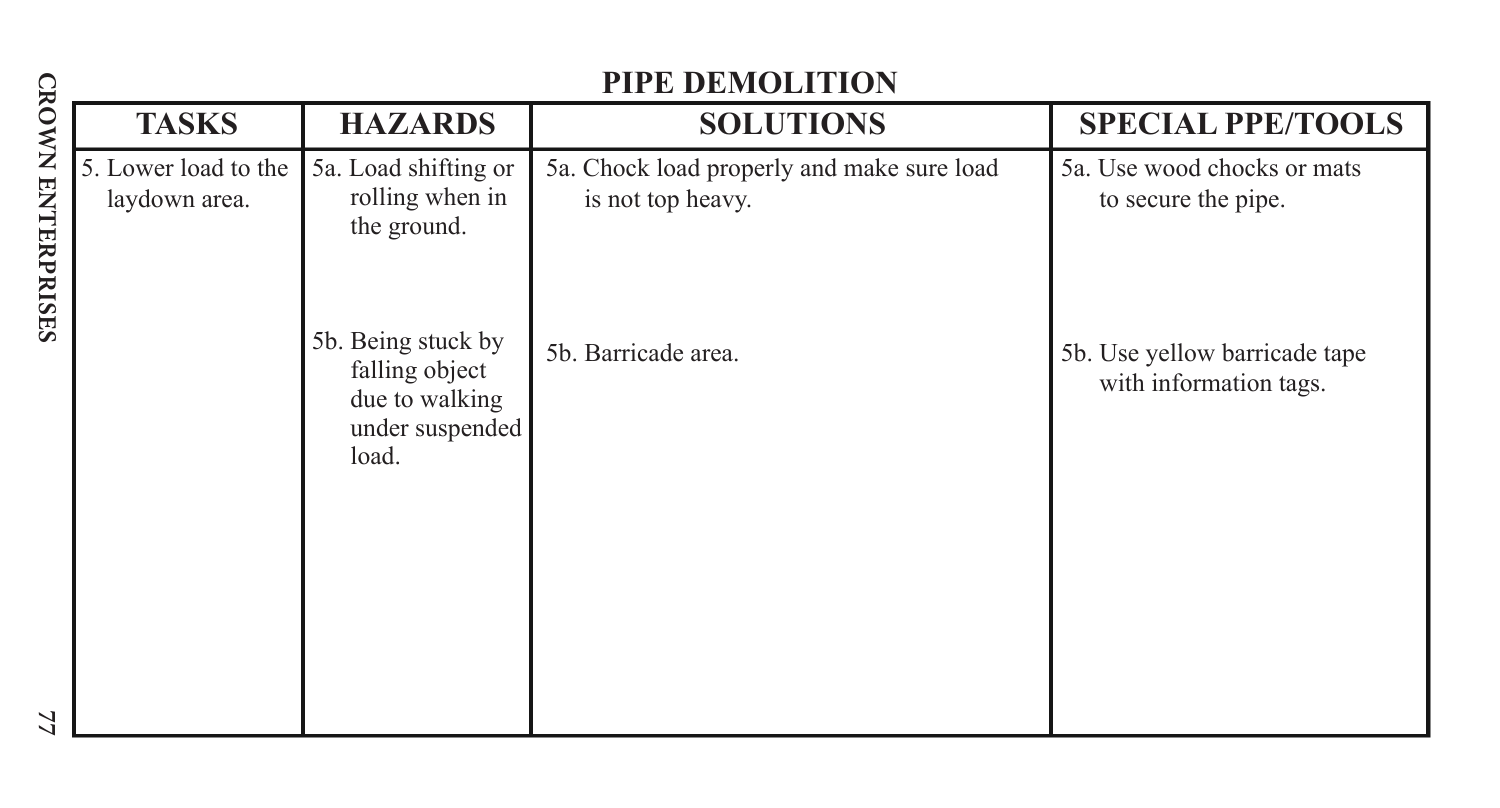## HAND SIGNALS FOR CONTROLLING CRANE OPERATIONS

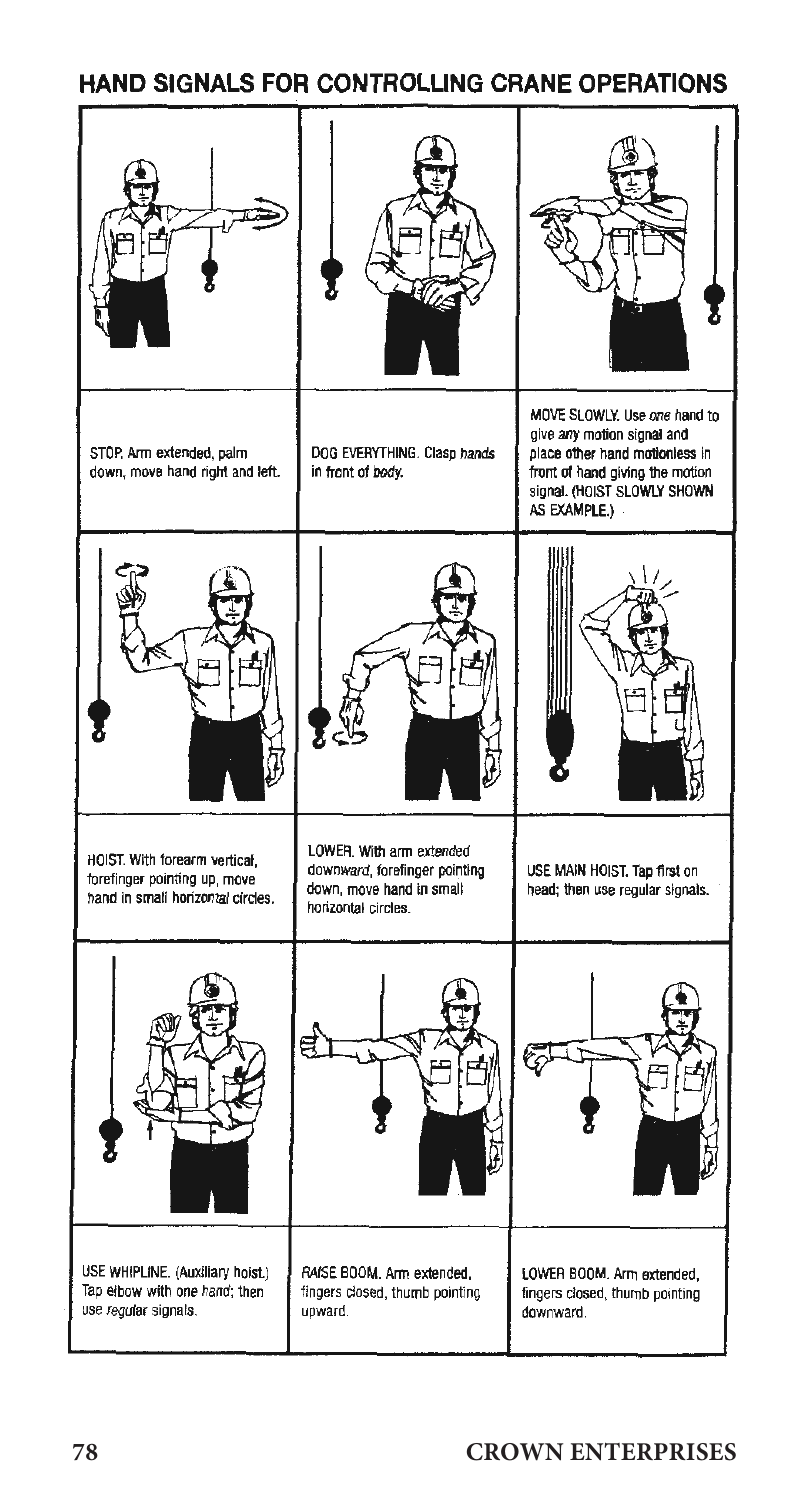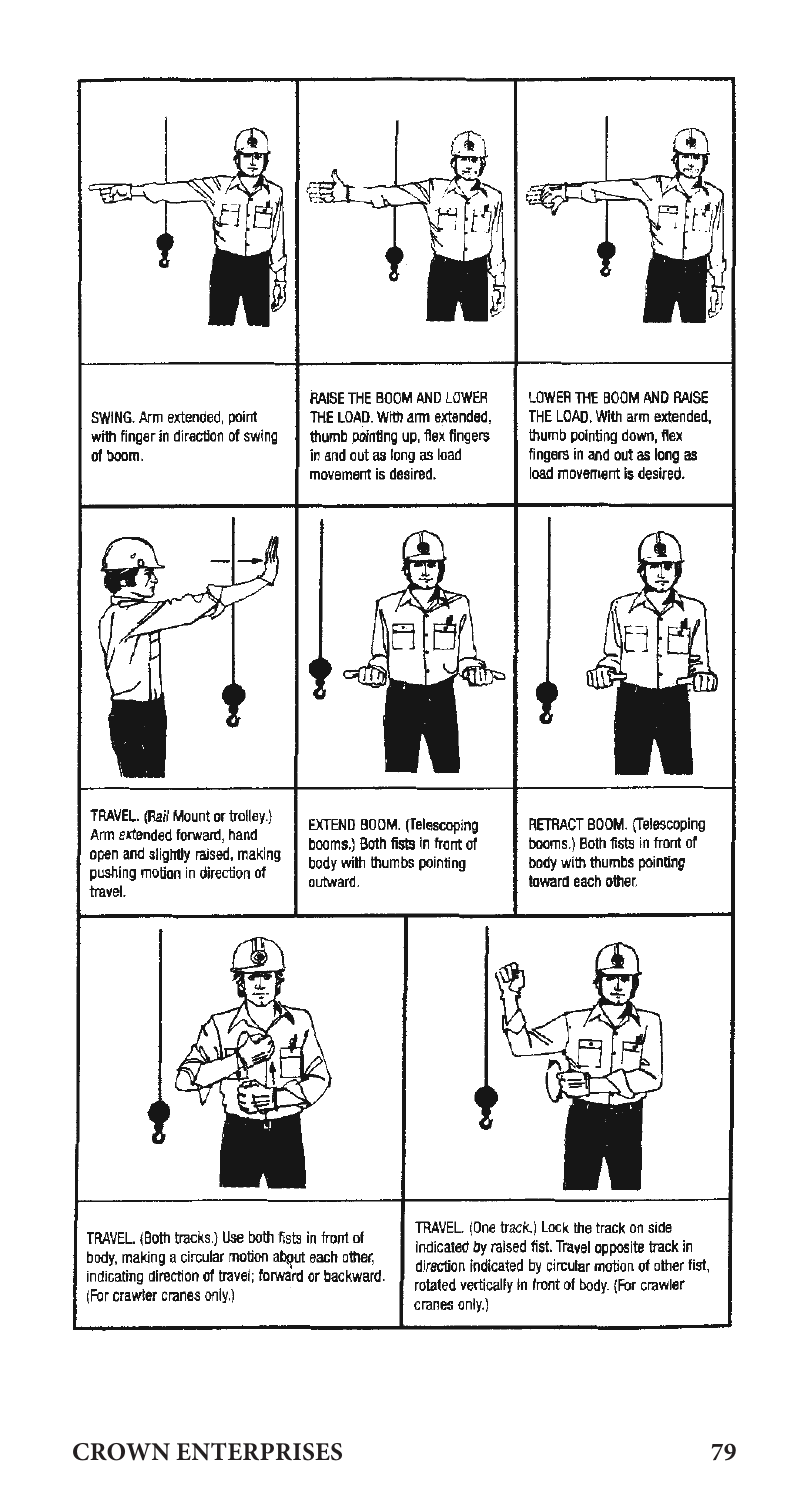# **CONVERSION OF METRIC SYSTEM TO ENGLISH MEASUREMENTS**

|                                                             | <b>METIC SYSTEM</b>                                                                                                                                                                                                        | <b>ENGLISH MEASUREMENTS</b>                                                                                                                                                                                                                                                                         |  |
|-------------------------------------------------------------|----------------------------------------------------------------------------------------------------------------------------------------------------------------------------------------------------------------------------|-----------------------------------------------------------------------------------------------------------------------------------------------------------------------------------------------------------------------------------------------------------------------------------------------------|--|
| Meter<br>Kilometer                                          | Length<br>$= 1.093$ yards<br>$= 3.281$ feet<br>$= 39.370$ inches<br>$= 0.621$ mile                                                                                                                                         | Length<br>$= 0.9144$ meter<br>Yard<br>Foot<br>$= 0.3048$ meter<br>Inch<br>$= 0.0254$ meter<br>Mile<br>$= 1.609$ kilometers<br>To turn miles into kilometers,                                                                                                                                        |  |
|                                                             |                                                                                                                                                                                                                            | Multiply by 8 and divide by 5.                                                                                                                                                                                                                                                                      |  |
| Square<br>Meter<br>Square<br>Square<br>Kilometer<br>Hectare | Surface<br>$= 1.196$ square yards<br>$= 10.764$ square feet<br>Centimeter = $0.155$ square inch<br>$= 0.386$ square mile<br>$= 2.471$ acres                                                                                | Surface<br>Square Yard = 0.836 square meter<br>Square Foot = 0.092 square meter<br>Square Inch = $6.45$ square<br>centimeters<br>Square Mile = 2.590 square kilometers<br>$= 0.405$ hectare<br>Acre                                                                                                 |  |
| Cubic<br>Meter<br>Cubic<br><b>Stere</b>                     | Volume<br>$= 1.308$ cubic yards<br>$= 35.314$ cubic feet<br>Centimeter = $0.061$ cubic inch<br>$= 0.275$ card (wood)                                                                                                       | Volume<br>Cubic Yard<br>$= 0.764$ cubic meter<br>Cubic Foot<br>$= 0.028$ cubic meter<br>Cubic Inch<br>$= 16.387$ cubic<br>centimeters<br>Cord<br>$= 3.624$ steres                                                                                                                                   |  |
| Liter<br>Hectoliter                                         | Capacity<br>$= 0.880$ Imperial liquid<br>quart or<br>$= 1.056$ U.S. liquid quarts<br>$= 0.908$ dry quart<br>$= 0.220$ Imperial gallon or<br>$= 0.264$ U.S. gallon<br>$= 2.75$ English bushels or<br>$= 2.837$ U.S. bushels | Capacity<br>Imperial<br>Liquid Quart<br>$= 0.7883$ liter<br>U.S. Liquid Quart<br>$= 0.946$ liter<br>Dry Quart<br>$= 1.111$ liters<br>Imperial Gallon<br>$= 4.543$ liters<br>U.S. Gallon<br>$= 3.785$ liters<br><b>English Bushel</b><br>$= 0.363$ hectoliter<br>U.S. Bushel<br>$= 0.352$ hectoliter |  |
| Gram<br>Kilogram<br>Metric Ton<br>Carat                     | Weight<br>$= 15.432$ grains<br>$= 0.032$ troy ounce<br>$= 0.0352$ avoirdupois<br>ounce<br>$= 2.2046$ pounds<br>avoirdupois<br>$= 2204.62$ pounds<br>avoirdupois<br>$= 3.08$ grains avoirdupois                             | Weight<br>$= 0.0648$ gram<br>Grain<br><b>Troy Ounce</b><br>$= 31.103$ grams<br>Avoirdupois<br>Ounce<br>$= 28.35$ grams<br>$= 0.4536$ kilogram<br>Pound<br>Short Ton<br>$= 0.907$ metric ton                                                                                                         |  |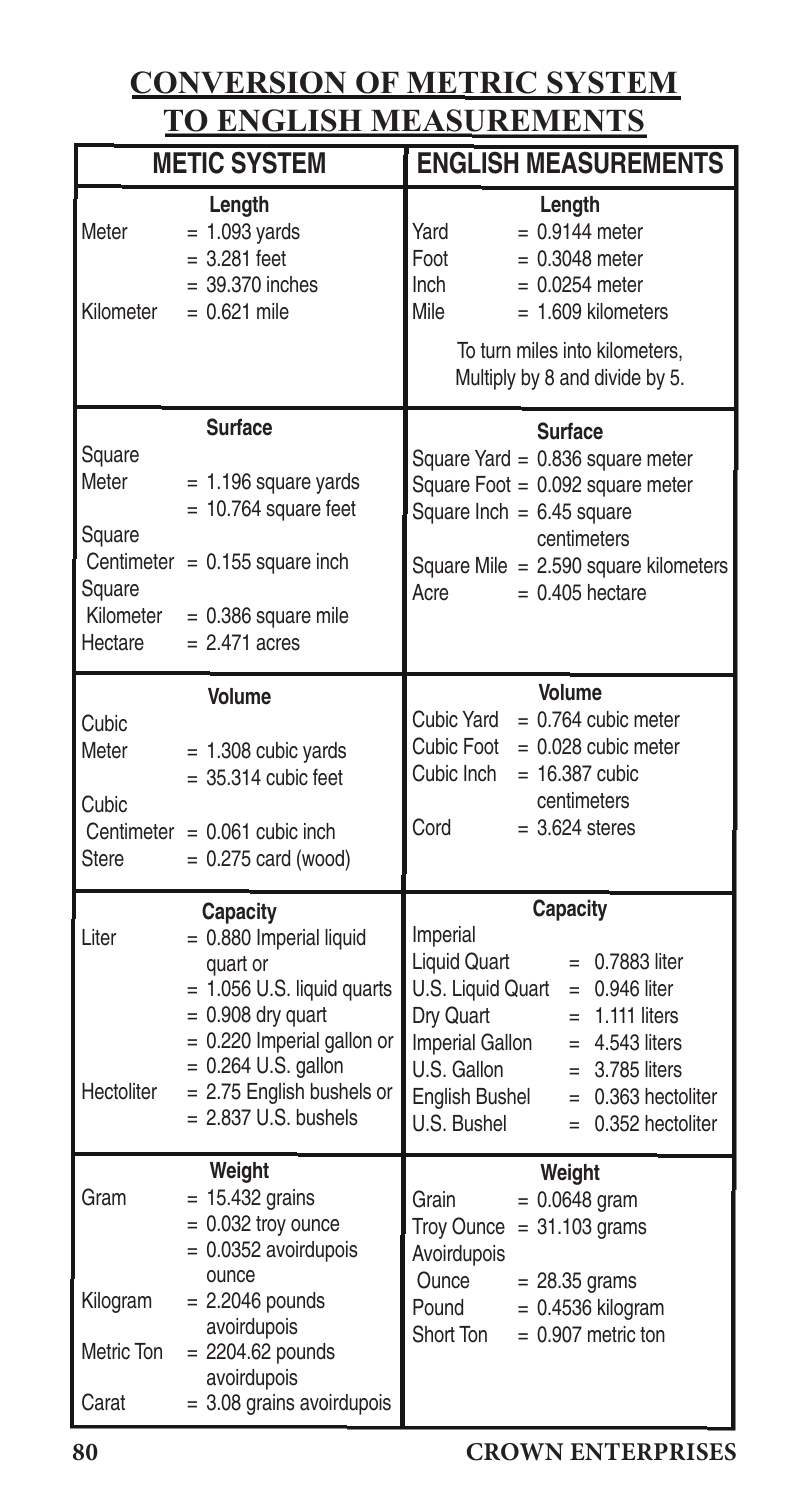# **CONVERSION CONSTANTS**

| Square inches  Square feet 0.00694               |  |
|--------------------------------------------------|--|
| Square feet Square inches 144                    |  |
|                                                  |  |
|                                                  |  |
|                                                  |  |
| Cubic feetCubic inches1728                       |  |
|                                                  |  |
|                                                  |  |
|                                                  |  |
|                                                  |  |
|                                                  |  |
|                                                  |  |
|                                                  |  |
|                                                  |  |
|                                                  |  |
|                                                  |  |
| Inches of water Pounds per square inch 0.0361    |  |
|                                                  |  |
| Inches of waterOunces per square inch 0.578      |  |
|                                                  |  |
| Inches of mercury  Inches of water  13.6         |  |
| Inches of mercury  Feet of water 1.1333          |  |
| Inches of mercury  Pounds per square inch 0.4914 |  |
| Ounces per square inch  Inches of mercury  0.127 |  |
| Ounces per square inch  Inches of water  1.733   |  |
| Pounds per square inch  Inches of water  27.72   |  |
|                                                  |  |
| Pounds per square inch  Inches of mercury  2.04  |  |
| Pounds per square inch  Atmospheres  0.0681      |  |
| Feet of water  Pounds per square inch 0.434      |  |
|                                                  |  |
| Feet of water  Inches of mercury  0.8824         |  |
| Atmospheres  Pounds per square inch 14.696       |  |
| Atmospheres  Inches of mercury  29.92            |  |
|                                                  |  |
|                                                  |  |
|                                                  |  |
|                                                  |  |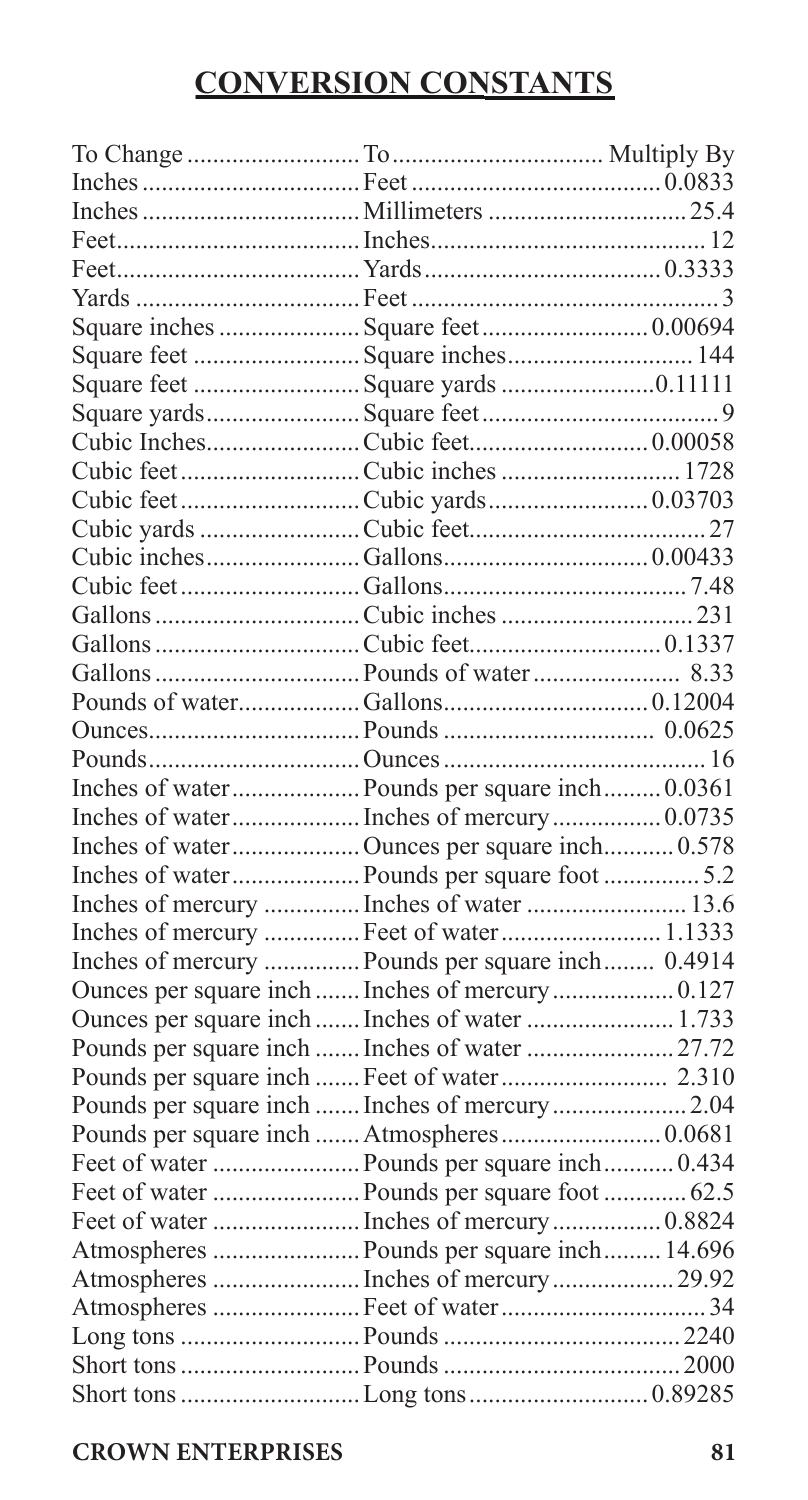# **DECIMAL EQUIVALENTS**

| <b>Fraction</b>  |       | <b>Decimal</b> | <b>Millimeters</b> |        |
|------------------|-------|----------------|--------------------|--------|
|                  |       | 1/64           | .01563             | 0.397  |
|                  | 1/32  |                | .3125              | 0.794  |
|                  |       | 3/64           | .4688              | 1.191  |
| 1/16             |       |                | .0625              | 1.588  |
|                  |       | 5/64           | .07813             | 1.984  |
|                  | 3/32  |                | .09375             | 2.381  |
|                  |       | 7/64           | .10938             | 2.778  |
| 1/8              |       |                | .125               | 3.175  |
|                  |       | 9/64           | .14063             | 3.572  |
|                  | 5/32  |                | .15625             | 3.969  |
|                  |       | 11/64          | .17188             | 4.366  |
| 3/16             |       |                | .1875              | 4.763  |
|                  |       | 13/64          | .20313             | 5.159  |
|                  | 7/32  |                | .21875             | 5.556  |
|                  |       | 15/64          | .23438             | 5.953  |
| 1/4              |       |                | .250               | 6.350  |
|                  |       | 17/64          | .26563             | 6.747  |
|                  | 9.32  |                | .21825             | 7.144  |
|                  |       | 19/64          | .29688             | 7.541  |
| 5/16             |       |                | .3125              | 7.938  |
|                  |       | 21/64          | .32813             | 8.334  |
|                  | 11/32 |                | .34375             | 8.731  |
|                  |       | 23/64          | .35938             | 9.128  |
| 3/8              |       |                | .375               | 9.525  |
|                  |       | 25/64          | .39063             | 9.922  |
|                  | 13/32 |                | .40625             | 10.319 |
|                  |       | 27/64          | .42188             | 10.716 |
| 7/16             |       |                | .4375              | 11.113 |
|                  |       | 29/64          | .45313             | 11.509 |
|                  | 15/32 |                | .46875             | 11.906 |
|                  |       | 31/64          | .48438             | 12.303 |
| $\overline{1/2}$ |       |                | .500               | 12.700 |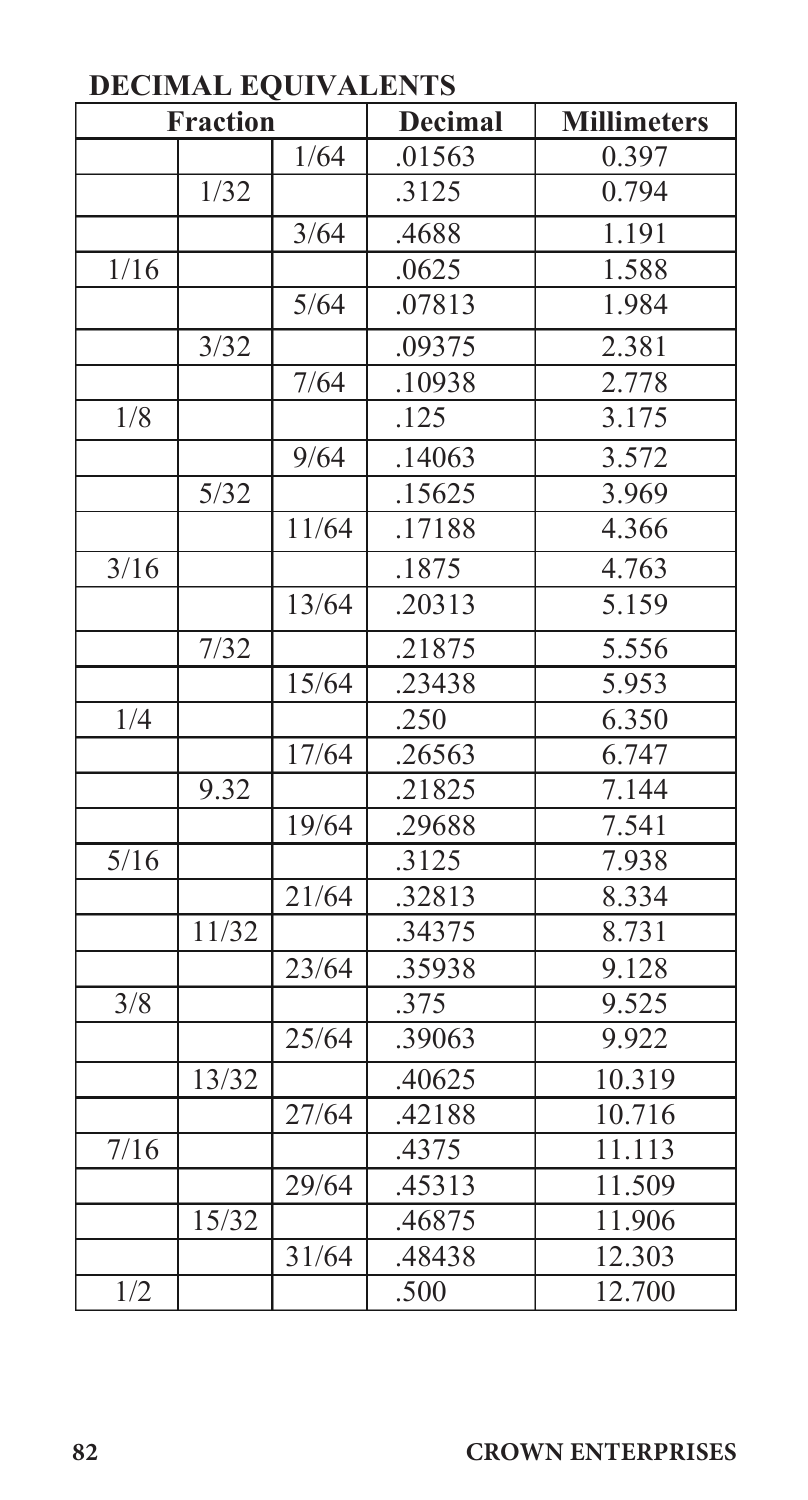## **DECIMAL EQUIVALENTS**

| <b>Fraction</b> |       | <b>Decimal</b> | <b>Millimeters</b> |        |
|-----------------|-------|----------------|--------------------|--------|
|                 |       | 33/64          | .51563             | 13.097 |
|                 | 17/32 |                | .53125             | 13.494 |
|                 |       | 35/64          | .54688             | 13.891 |
| 9/16            |       |                | .5625              | 14.288 |
|                 |       | 37/64          | .57813             | 14.684 |
|                 | 19/32 |                | .59375             | 15.081 |
|                 |       | 39/64          | .60938             | 15.478 |
| 5/8             |       |                | .625               | 15.875 |
|                 |       | 41/64          | .64063             | 16.272 |
|                 | 21/32 |                | .65625             | 16.669 |
|                 |       | 43.64          | .67188             | 17.066 |
| 11/16           |       |                | .6875              | 17.463 |
|                 |       | 45/64          | .70313             | 14.859 |
|                 | 23/32 |                | .71875             | 18.256 |
|                 |       | 47/64          | .73438             | 18.653 |
| 3/4             |       |                | .750               | 19.050 |
|                 |       | 49/64          | .76563             | 19.447 |
|                 | 25/32 |                | .78125             | 19.844 |
|                 |       | 51/64          | .79688             | 20.241 |
| 13/16           |       |                | .8125              | 20.638 |
|                 |       | 53/64          | .82813             | 21.034 |
|                 | 27/32 |                | .84375             | 21.431 |
|                 |       | 55/64          | .85938             | 21.828 |
| 7/8             |       |                | .875               | 22.225 |
|                 |       | 57/64          | .89063             | 22.622 |
|                 | 29.32 |                | .90625             | 23.019 |
|                 |       | 59/64          | .92188             | 23.416 |
| 15/16           |       |                | .9375              | 23.813 |
|                 |       | 61/64          | .95313             | 24.209 |
|                 | 31/32 |                | .96875             | 24.606 |
|                 |       | 63/64          | .98438             | 25.003 |
| $\mathbf{1}$    |       |                | 1.00000            | 25.400 |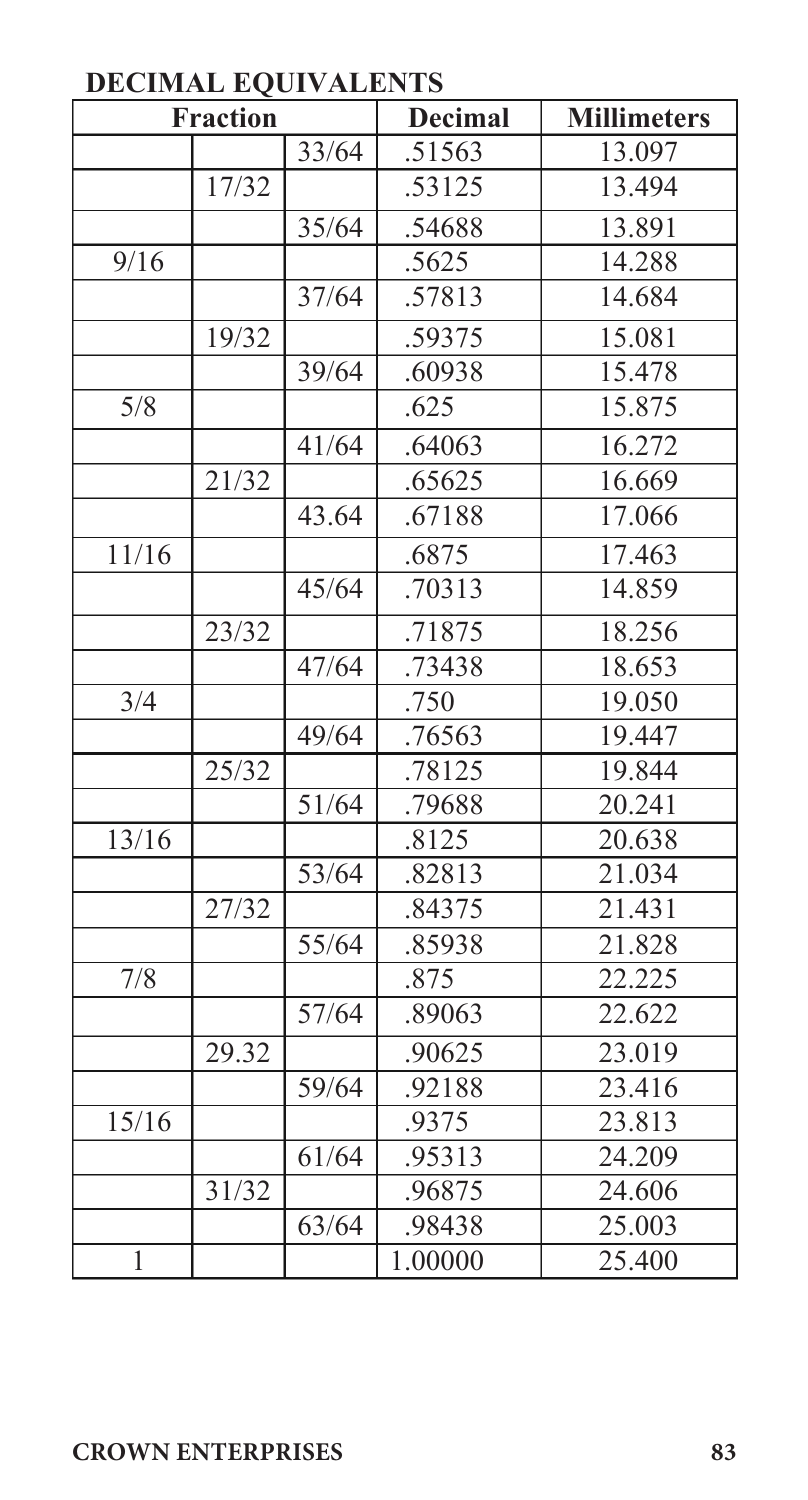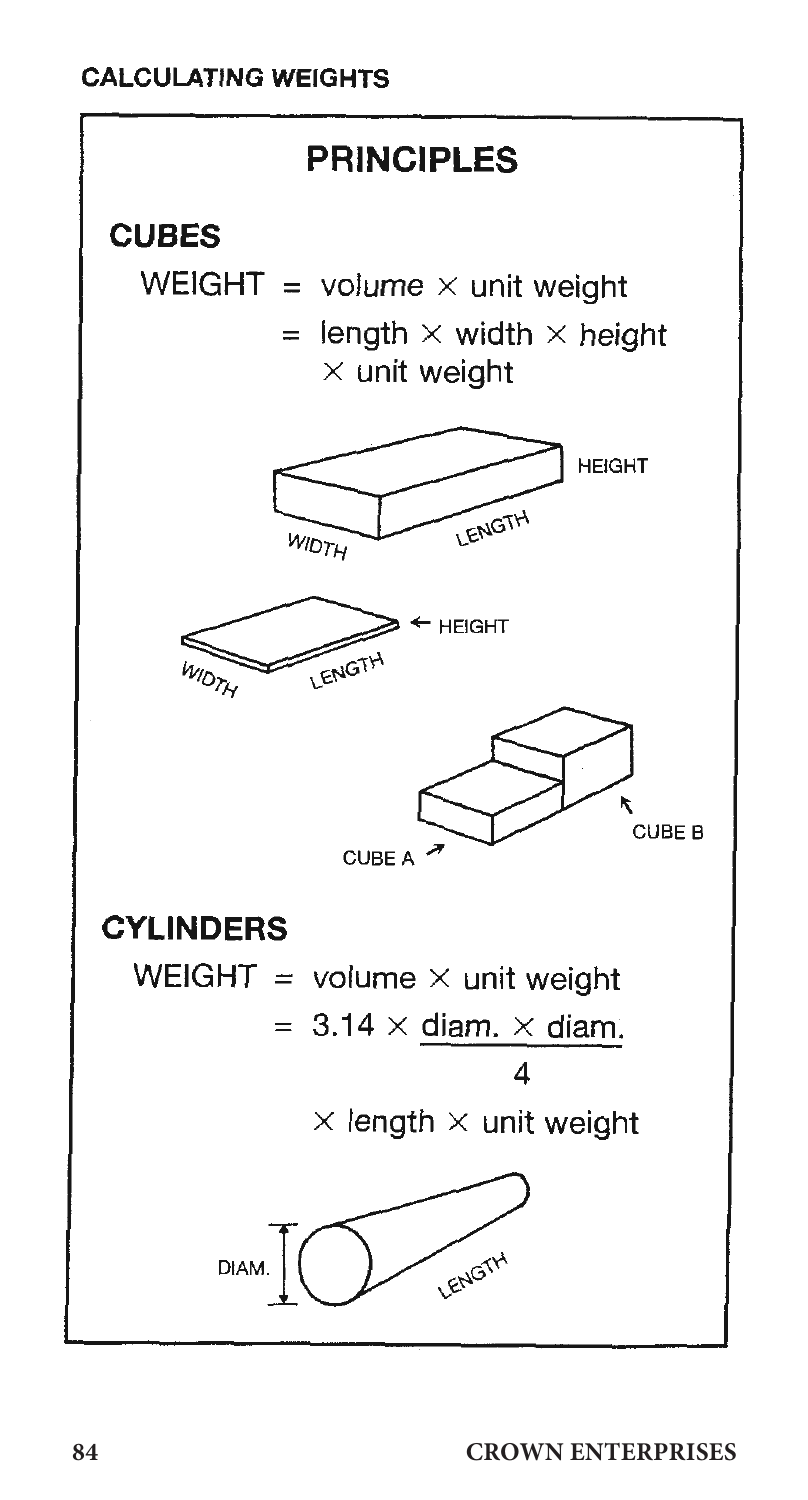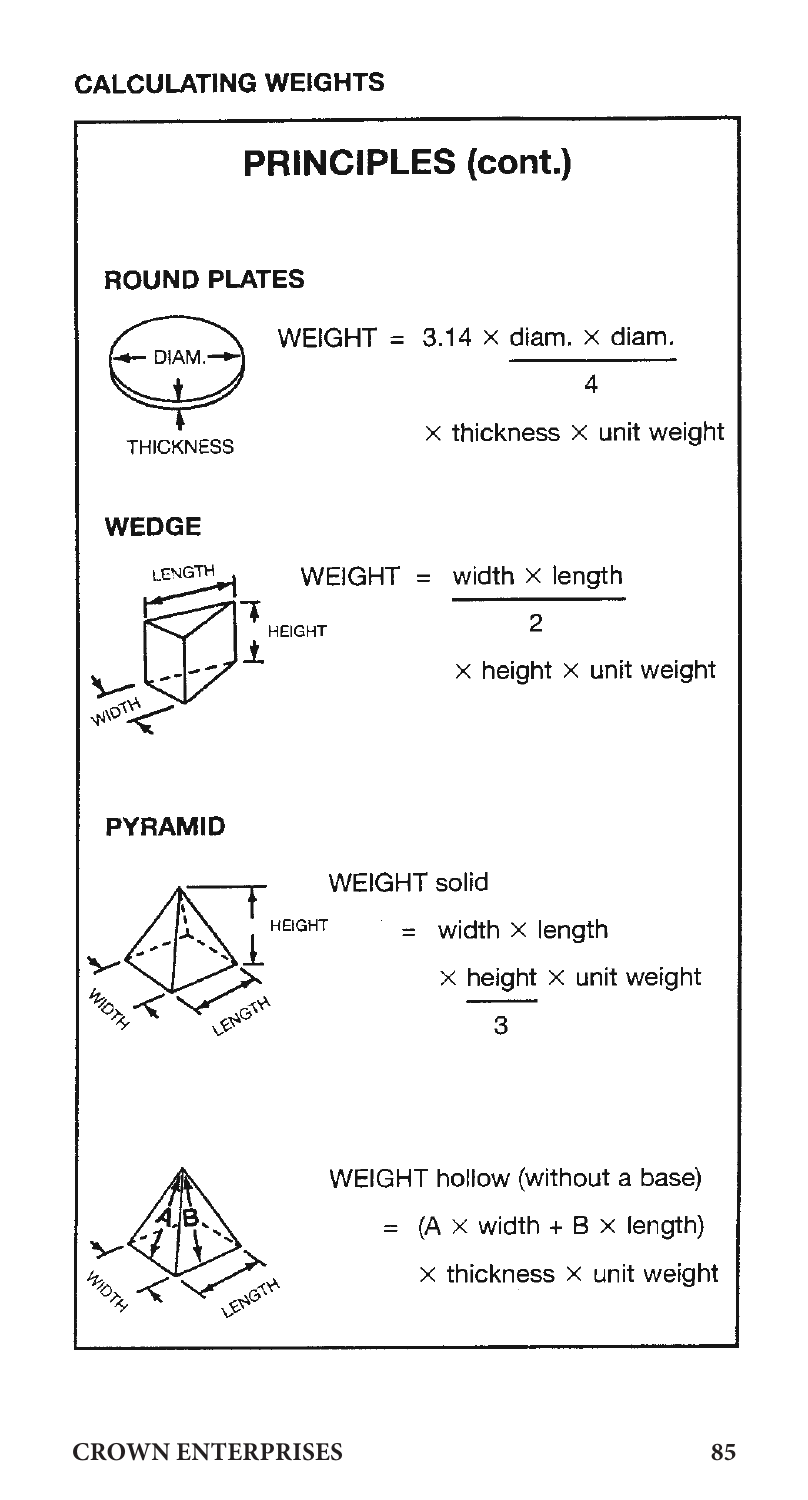# **STRUCTURAL SHAPES**

CALCULATE WEIGHT OF EACH PART AND ADD THEM





**OR** 

OBTAIN WEIGHT PER FOOT FOR ANGLES. CHANNELS, BEAMS FROM A STEEL HANDBOOK

For reinforcing rods

CALCULATE AS A CYLINDER OR SEE A STEEL HANDBOOK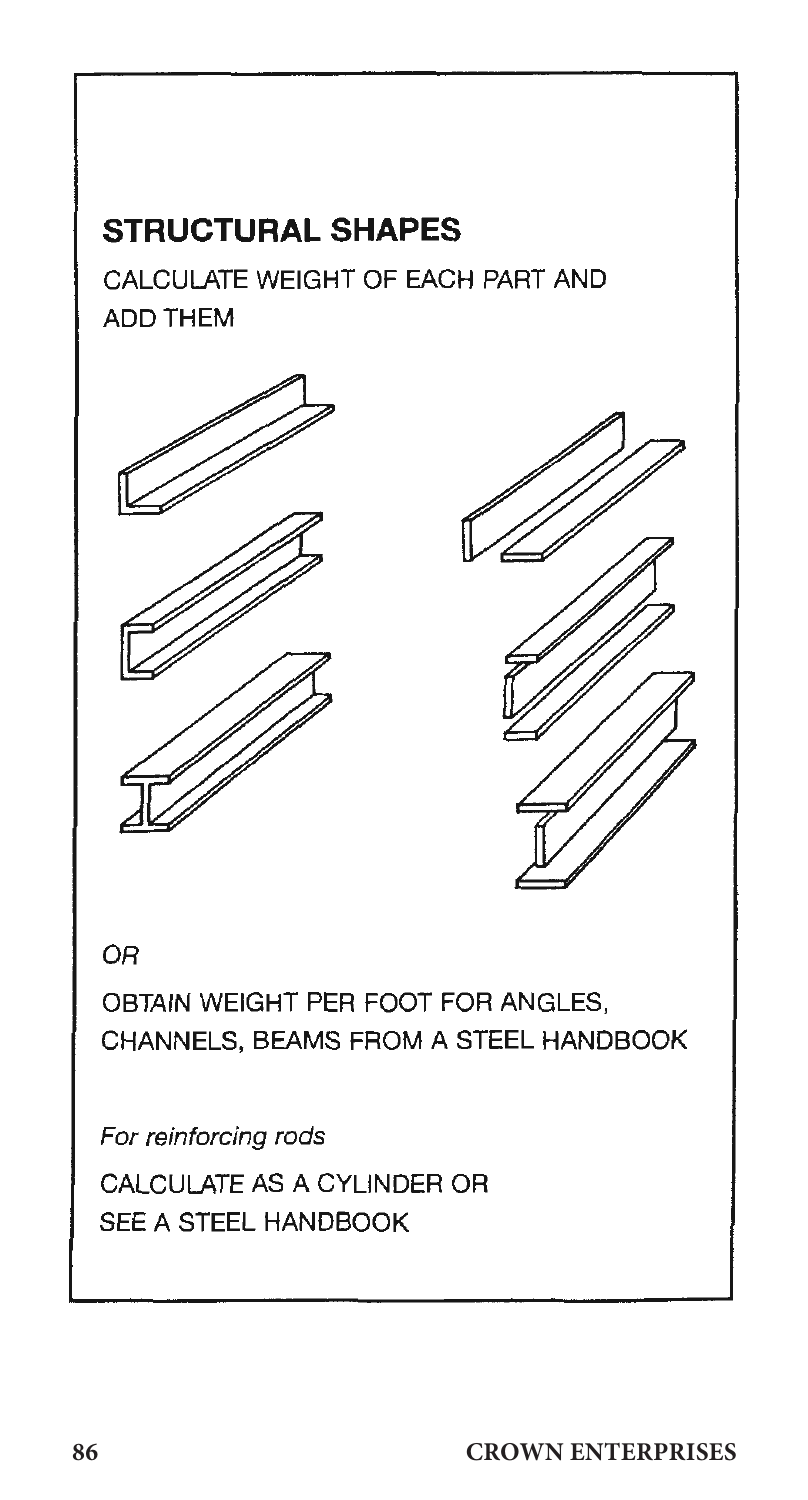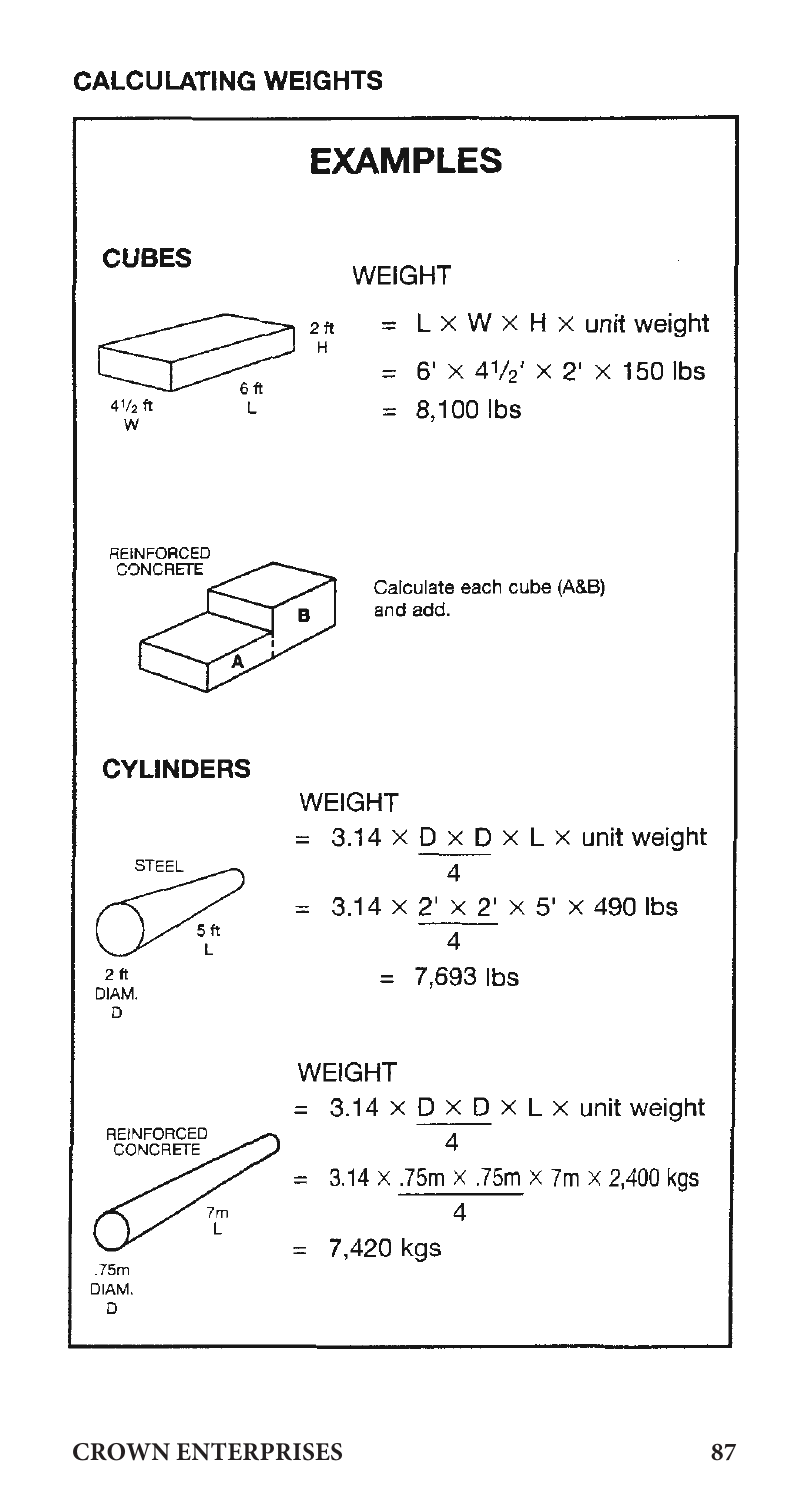### Effect of Knots, Bends and Hitches on Rope Strength



### Capacity of 2 Ropes Looped Together



### System Strength When a Series of Knots and Splices are Tied



#### **Blackwall Hitch**



### Double Blackwall Hitch

### **88 CROWN ENTERPRISES**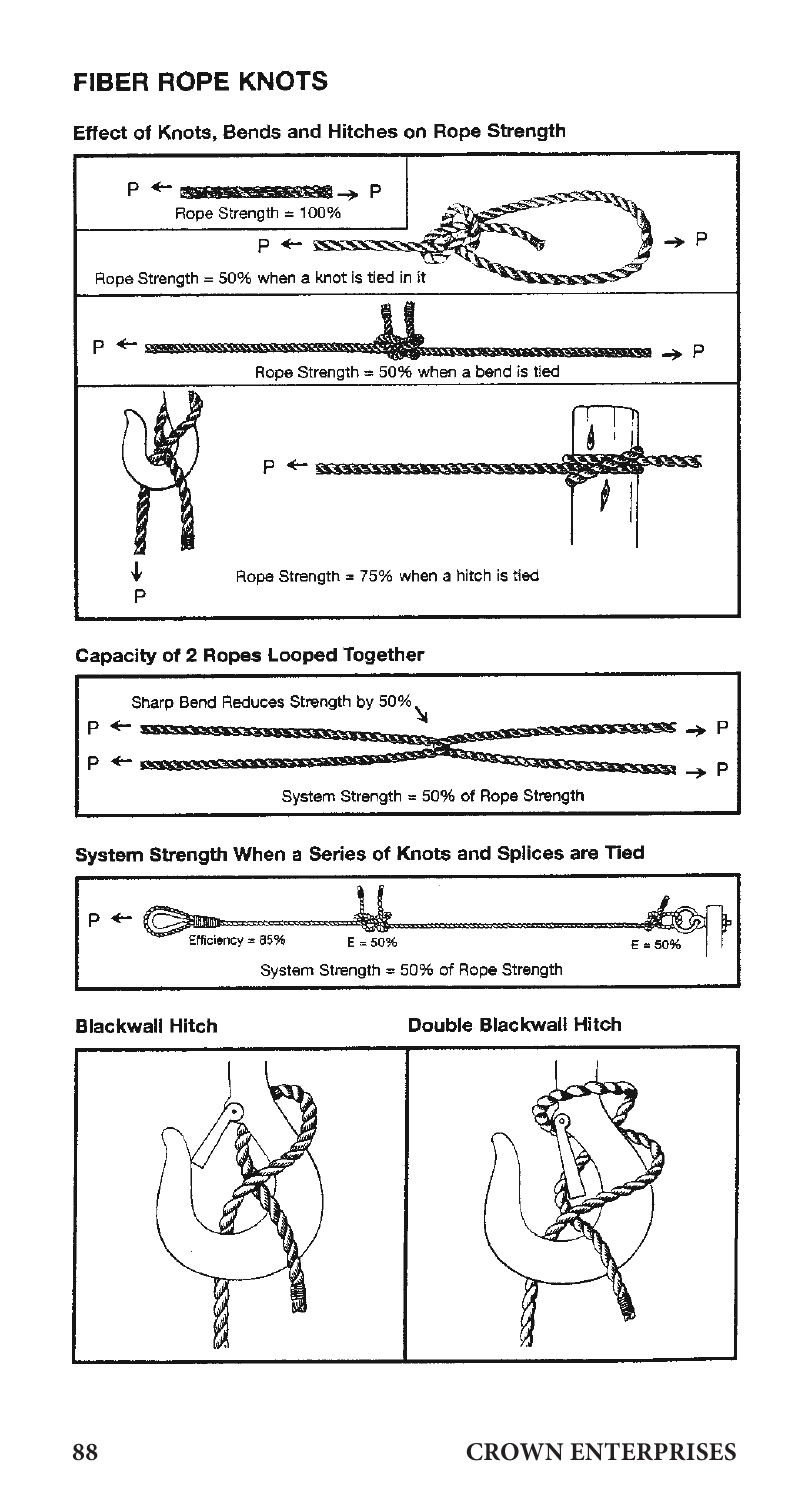### Bowline



## Double Bowline

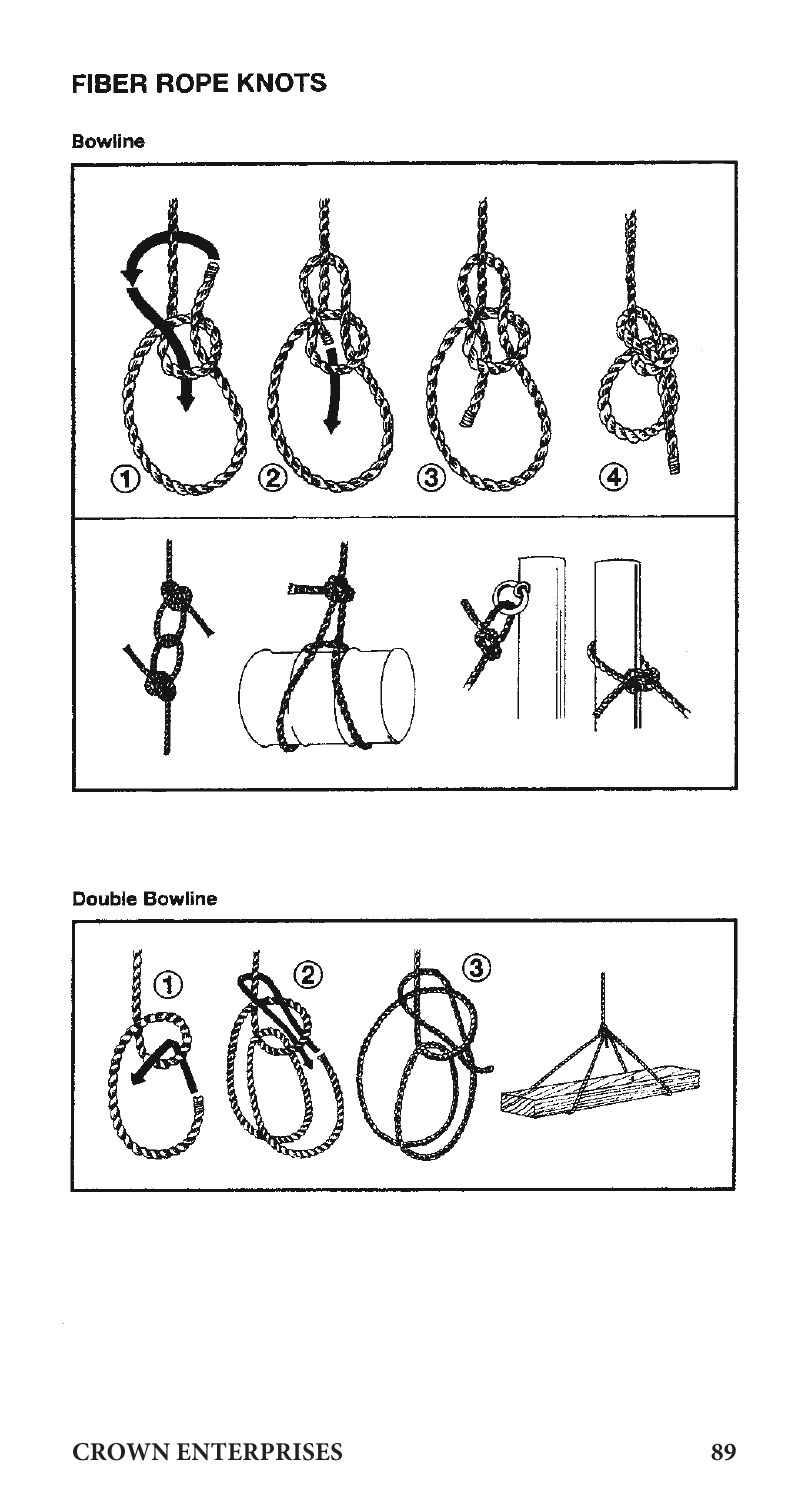## Bowline on the Right



## **Triple Bowline**



## **Running Bowline**

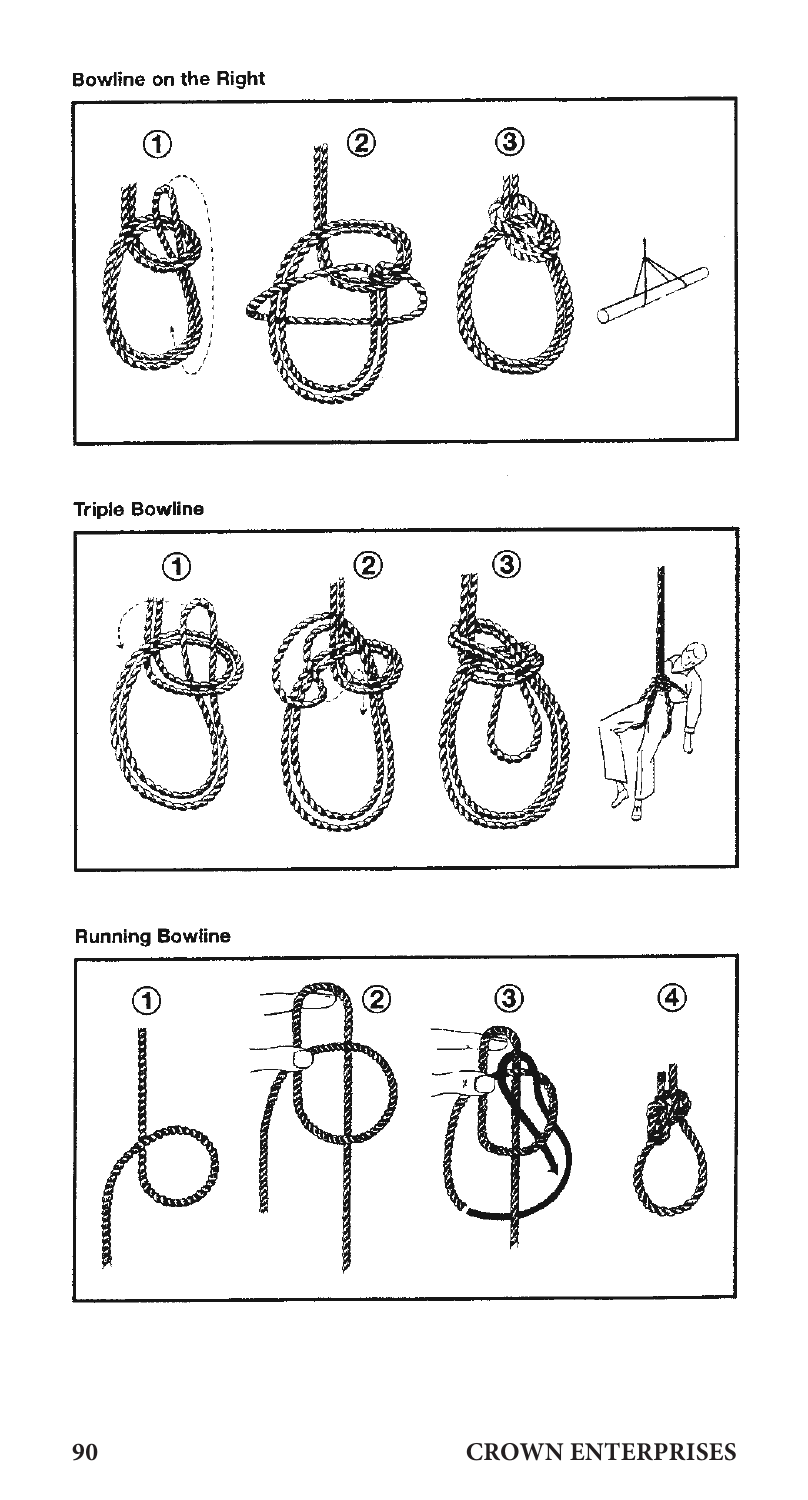### **Carrick Bend**



#### Catspaw



### Clove Hitch

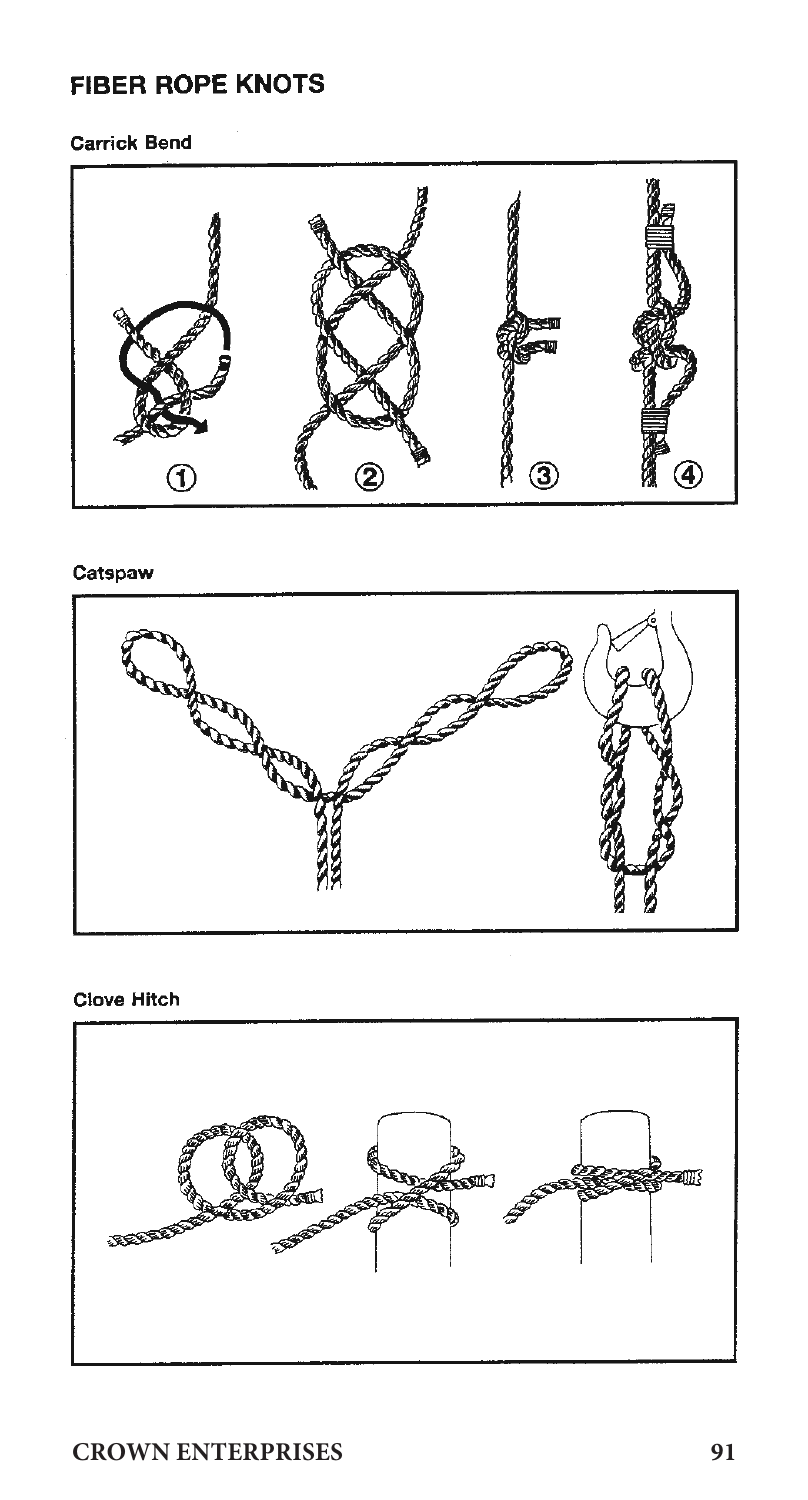Reef or Sqaure Knot



**Rolling Hitch** 





### **Sheet Bend**

Sheepshank

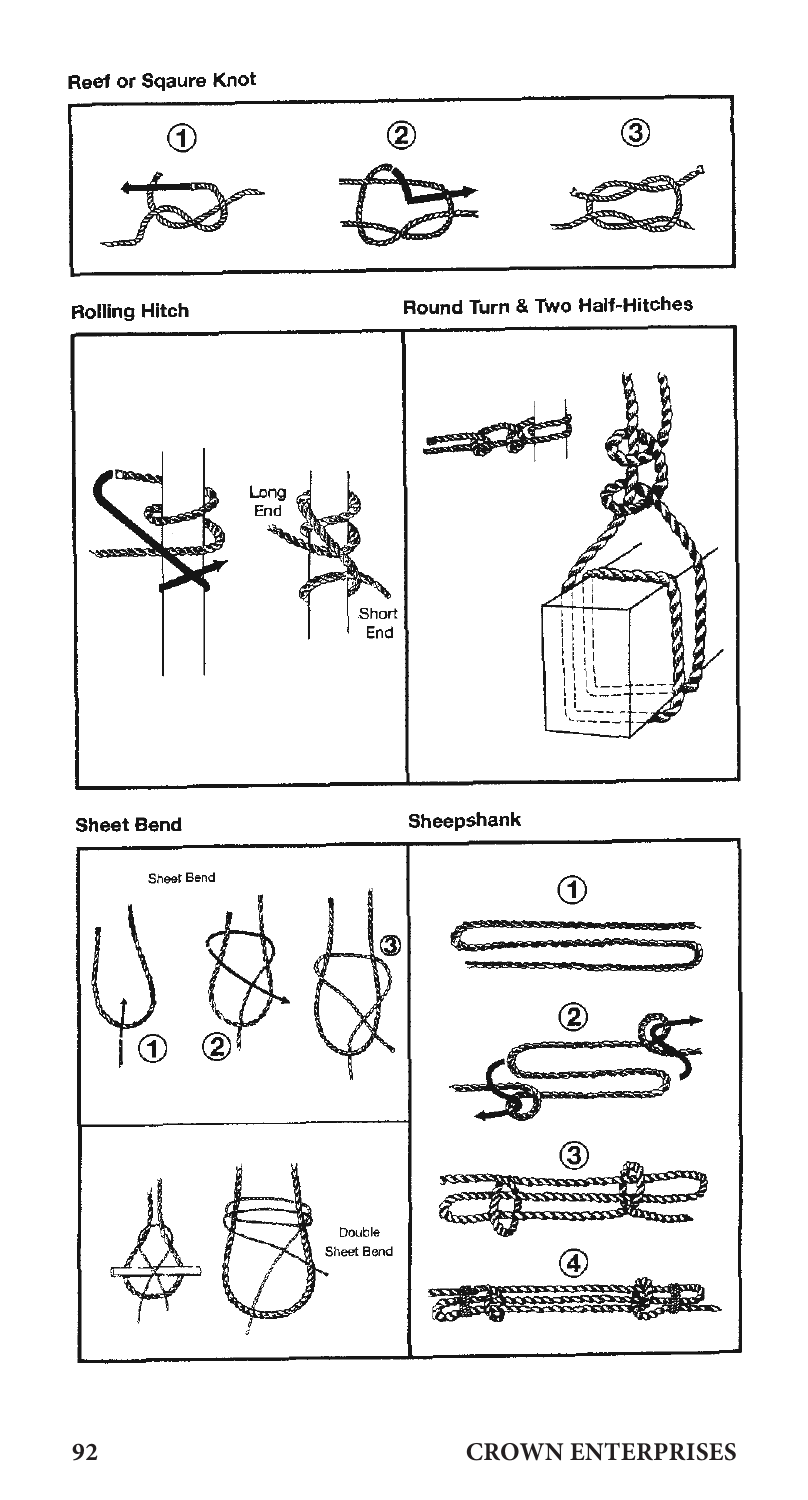## Figure Eight Knot



### **Half-Hitch**



### **Two Half-Hitches**

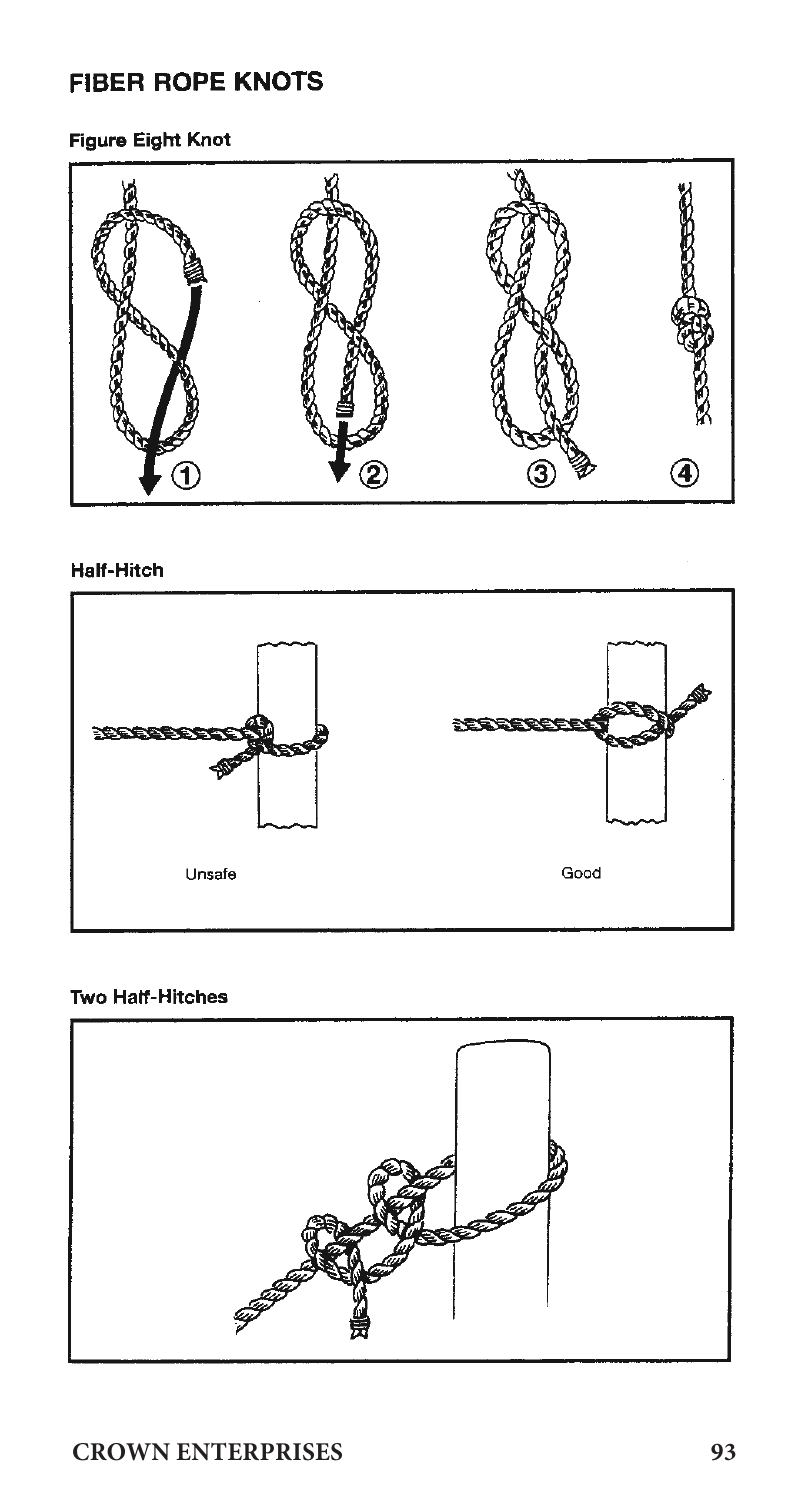### **Slippery Hitch**



### **Timber Hitch**



#### **Triple Sliding Hitch**

### **Scaffold Hitch**

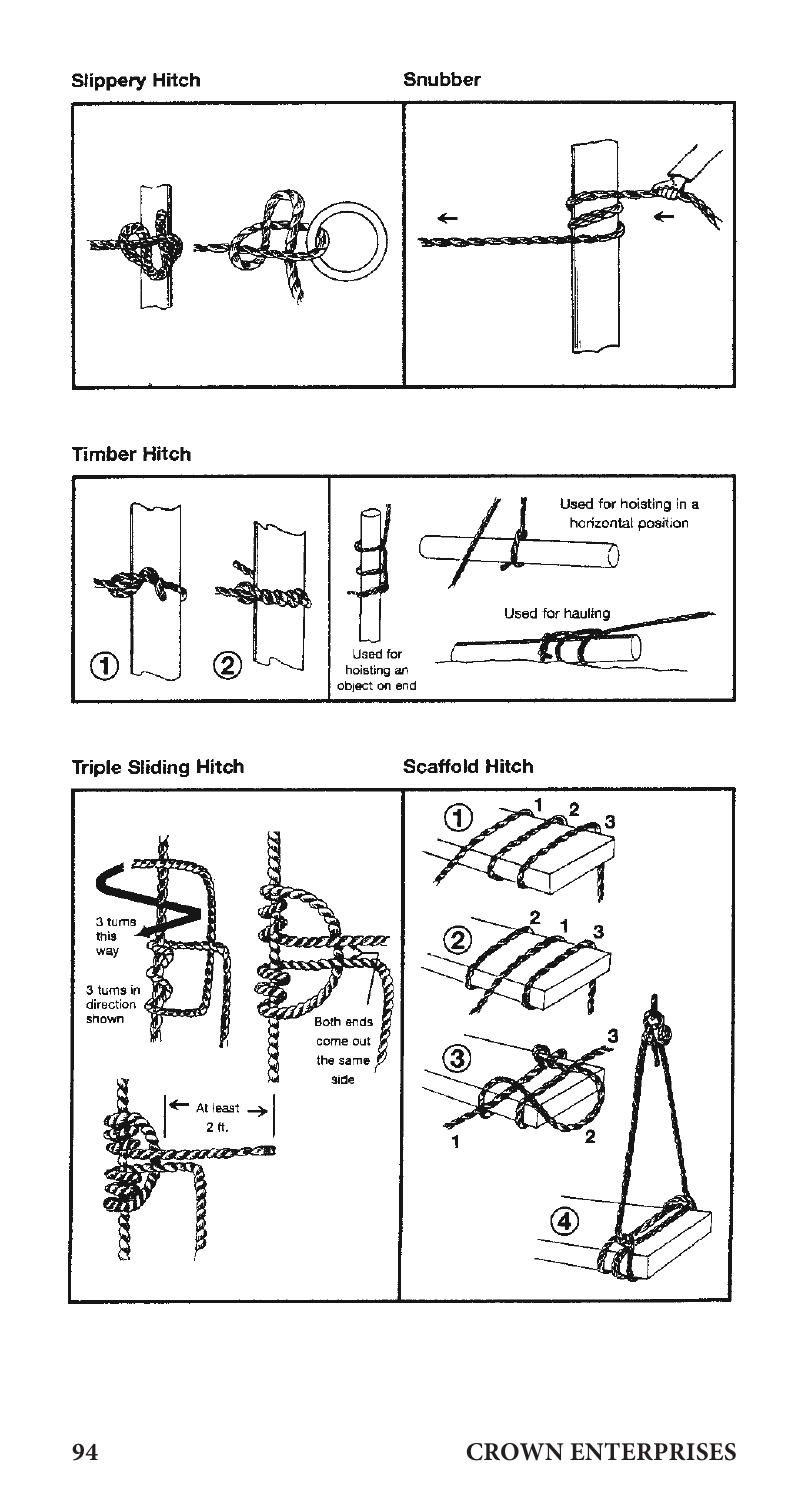## WIRE ROPE INFORMATION

#### Right and Wrong Ways of Using Cable Clips

Proper Method of **Installing Cable Clips** 

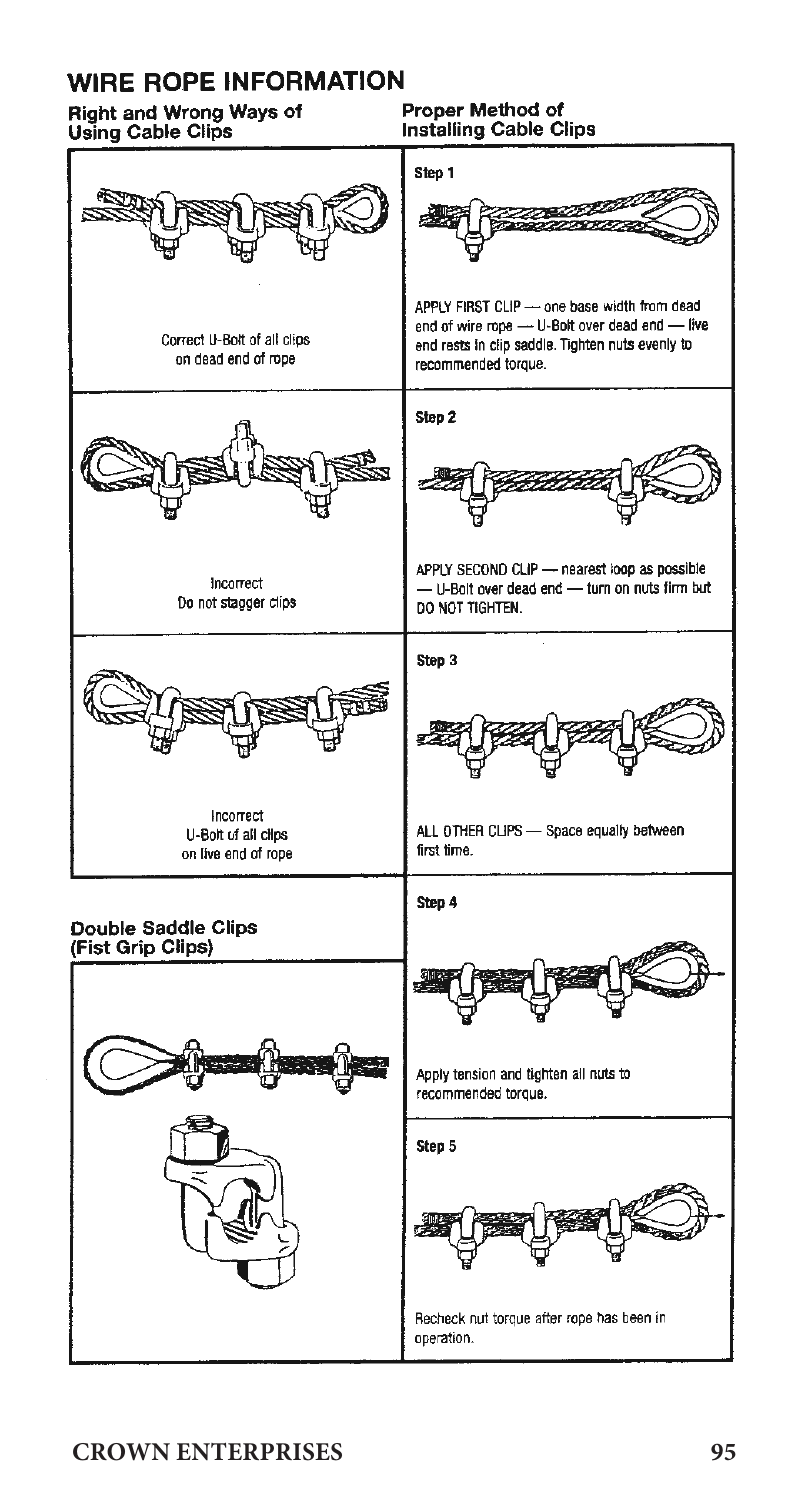An extra "warning" safety clip can be added to the splice as shown below. If the loop flattens, the holding clips have slipped.



Number of clips and torque in accordance with the procedures recommended by clip manufacturer.

### Wire Rope Splicing **Procedures:**

The preferred method of splicing two wire ropes together is to use interlocking tumback eyes with thimbles, using the recommended number of clips on each eve (see Figure 1).

An alternate method is to use twice the number of clips as used for a turnback termination. The rope ends are placed parallel to each other, overlapping by twice the turnback amount shown in the application instructions. The minimum number of clips should be installed on each dead end

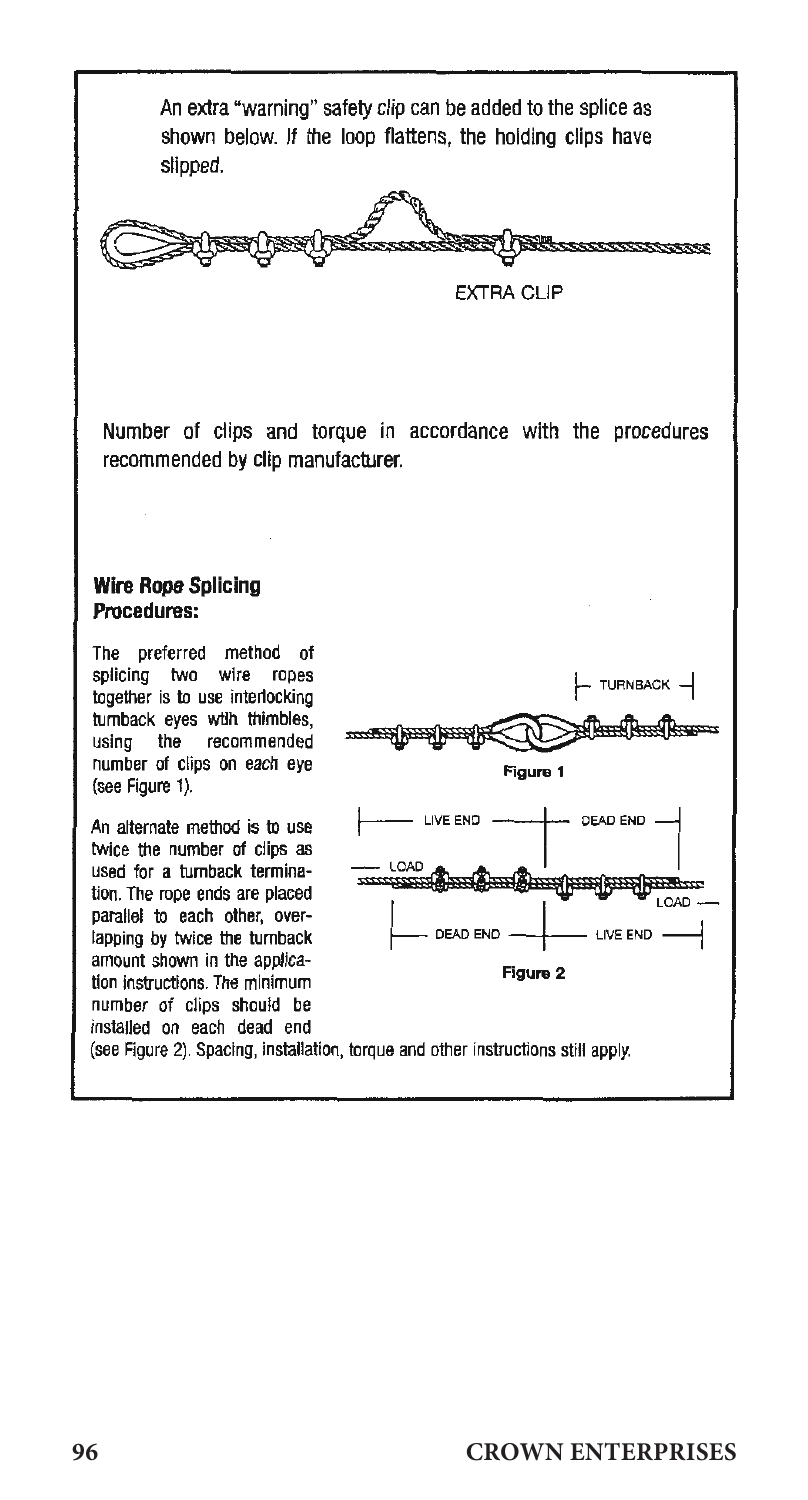| <b>SHACKLES</b><br><b>Quenched and</b>       |                                                   |                                                        |                                        |                    |  |
|----------------------------------------------|---------------------------------------------------|--------------------------------------------------------|----------------------------------------|--------------------|--|
| Screw Pin<br>and Bolt Type                   | Carbon Shackle<br>Design Factor 6/7               | <b>Tempered</b><br>Carbon Shackie<br>Design Factor 5/7 |                                        |                    |  |
| Nominal Size (In)<br><b>Diameter of Bows</b> | <b>Carbon Maximum</b><br><b>Working Load Tons</b> | <b>Alloy Maximum</b><br>Working Load Tons              | <b>Inside Width</b><br>at Pin (Inches) | Diameter<br>of Pin |  |
| 3/16                                         | 1/3                                               |                                                        | .38                                    | .25                |  |
| 1/4                                          | 1/2                                               |                                                        | .47                                    | .31                |  |
| 5/16                                         | 3/4                                               |                                                        | .53                                    | .38                |  |
| 3/8                                          | 1                                                 | 2                                                      | .66                                    | .44                |  |
| 7/16                                         | 11/2                                              | 2.8                                                    | .75                                    | .50                |  |
| 1/2                                          | 2                                                 | 3.3                                                    | .81                                    | .63                |  |
| 5/8                                          | 31/4                                              | 5                                                      | 1.06                                   | .75                |  |
| 3/4                                          | 43/4                                              | 7                                                      | 1.25                                   | .88                |  |
| 7/8                                          | 61/2                                              | 9.5                                                    | 1.44                                   | 1.00               |  |
| 1                                            | 8 1/2                                             | 12.5                                                   | 1.59                                   | 1.13               |  |
| 11/8                                         | 91/2                                              | 15                                                     | 1.81                                   | 1.25               |  |
| 11/4                                         | 12                                                | 18                                                     | 2.003                                  | 1.38               |  |
| 13/8                                         | 13 1/2                                            | 21                                                     | 2.25                                   | 1.50               |  |
| 11/2                                         | 17                                                | 30                                                     | 2.38                                   | 1.63               |  |
| QUIC-CHECK                                   |                                                   |                                                        |                                        |                    |  |

|                                                   | <b>HOOKS</b><br><b>Ouenched and</b> |                                                  |      |                                   |                                 |  |
|---------------------------------------------------|-------------------------------------|--------------------------------------------------|------|-----------------------------------|---------------------------------|--|
| Shank Hook, Swivel<br><b>Hook, Eye Hook</b>       |                                     | <b>Design Factor</b>                             |      |                                   | Tempered                        |  |
| <b>Carbon Maximum</b><br><b>Working Load Tons</b> | Code                                | <b>Alloy Maximum</b><br><b>Working Load Tons</b> | Code | <b>Throat Opening</b><br>(Inches) | Deformation<br>Indication A - A |  |
| 3/4                                               | ĎĈ                                  |                                                  | DA   | .88                               | 1.50                            |  |
|                                                   | FC                                  | 11/2                                             | FA   | .97                               | 1.50                            |  |
| 1 1/2                                             | GC                                  | 2                                                | GA   | 1.00                              | 2.00                            |  |
| 2                                                 | HС                                  | 3                                                | HA   | 1.12                              | 2.00                            |  |
| 3                                                 | IC                                  | 4 1/2                                            | IA   | 1.06                              | 2.50                            |  |
| 5                                                 | JC                                  | 7                                                | JA   | 1.50                              | 3.00                            |  |
| 7 1/2                                             | КC                                  | 11                                               | КA   | 1.75                              | 4.00                            |  |
| 10                                                | LC                                  | 15                                               | LA   | 1.91                              | 4.00                            |  |
| 15                                                | <b>NC</b>                           | 22                                               | NA   | 2.75                              | 5.00                            |  |
| 20                                                | 0C                                  | 30                                               | OA   | 3.25                              | 6.50                            |  |
| 25                                                | PC                                  | 37                                               | PA   | 3.00                              | 7.00                            |  |
| 30                                                | sc                                  | 45                                               | SA   | 3.08                              | 8.00                            |  |
| 40                                                | TC                                  | 60                                               | ТC   | 4.12                              | 10.00                           |  |

MAXIMUM INCLUDED<br>ANGLE 120 DEGREES





MAXIMUM INC. UDED ANGLE 90 DEGREES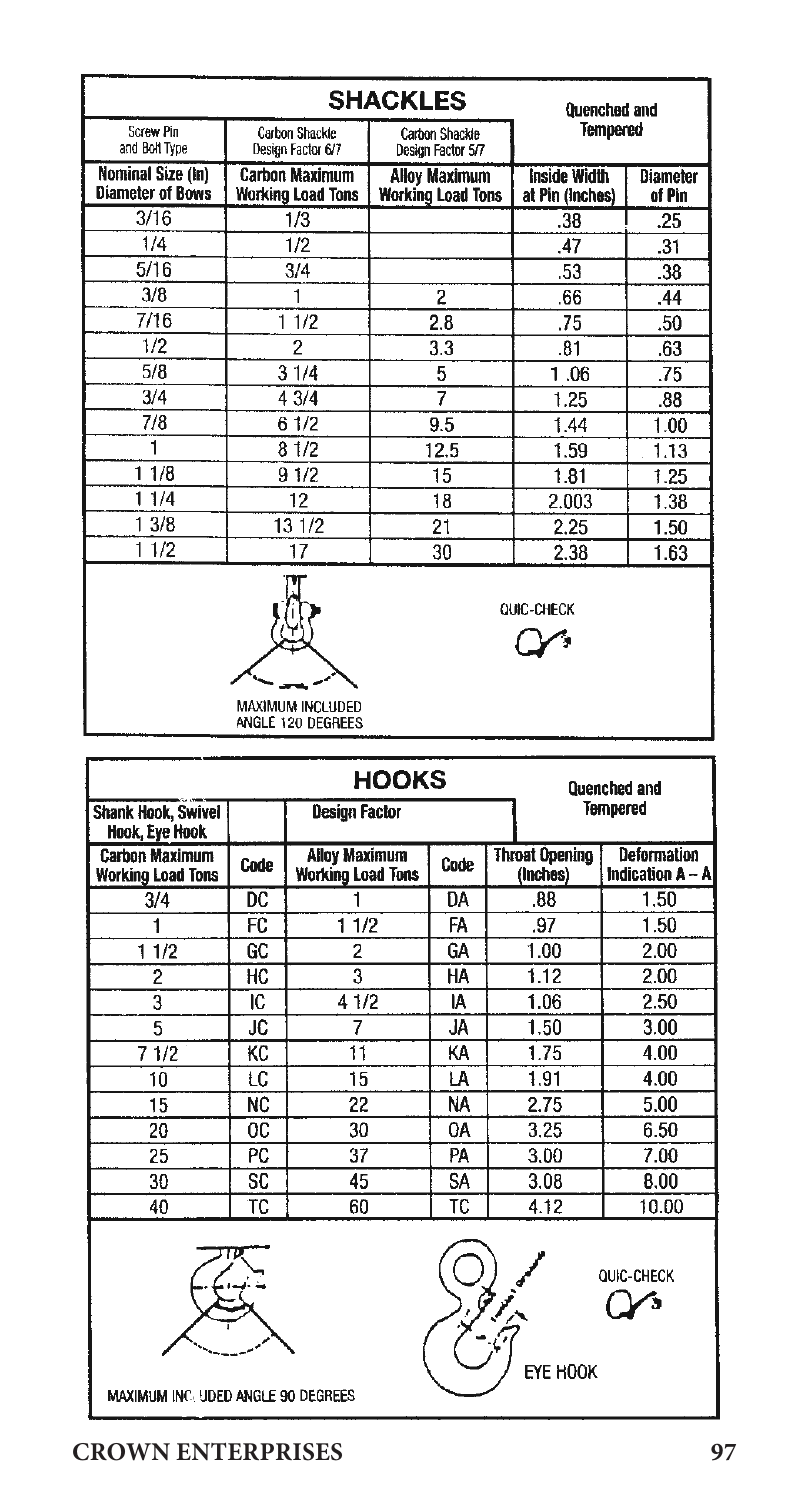## **WIRE ROPE CLIPS**



| ਚਾ ਦਾ |            |                        |                                    |                       |  |
|-------|------------|------------------------|------------------------------------|-----------------------|--|
| Size  | Efficiency | <b>Number of Clips</b> | <b>Turnback Length</b><br>(Inches) | Torque<br>$H - Lbs$ . |  |
| 1/8   | 80%        | 2                      | 31/4                               | 4.5                   |  |
| 3/16  | 80%        | $\overline{c}$         | 33/4                               | 7.5                   |  |
| 1/4   | 80%        | 2                      | 43/4                               | 15                    |  |
| 5/16  | 80%        | 2                      | 51/4                               | 30                    |  |
| 3/8   | 80%        | $\overline{c}$         | 61/2                               | 45                    |  |
| 7/16  | 80%        | $\overline{c}$         |                                    | 65                    |  |
| 1/2   | 80%        | 3                      | 11 1/2                             | 85                    |  |
| 9/16  | 80%        | 3                      | 12                                 | 95                    |  |
| 5/8   | 80%        | 3                      | 12                                 | 95                    |  |
| 3/4   | 80%        | 4                      | 18                                 | 130                   |  |
|       | 90%        | 5                      | 26                                 | 225                   |  |

. Apply U-Bolt over dead end of the wire rope. . Live end of the rope rests in the saddle.

. A termination is not complete until it has been retorqued a second time.

· Never saddle a dead horse!



| <b>TURNBUCKLE</b> |                                                                  |                                                                     |  |  |
|-------------------|------------------------------------------------------------------|---------------------------------------------------------------------|--|--|
| Size              | Working Load Limit - Jaw and<br>Eye Fittings - 5/1 Design Factor | Working Load Limit - Hook End<br>Fitting - 5/1 Design Factor (Lbs.) |  |  |
| 1/4               | 500                                                              | 400                                                                 |  |  |
| 5/16              | 800                                                              | 700                                                                 |  |  |
| 3/8               | 1200                                                             | 1000                                                                |  |  |
| 1/2               | 2200                                                             | 1500                                                                |  |  |
| 5/8               | 3500                                                             | 2250                                                                |  |  |
| 3/4               | 5200                                                             | 3000                                                                |  |  |
| 7/8               | 7200                                                             | 4000                                                                |  |  |
|                   | 10000                                                            | 5000                                                                |  |  |
| 11/4              | 15200                                                            | 5000                                                                |  |  |
| 1 1/2             | 21400                                                            | 7500                                                                |  |  |

The use of locknuts or mousing is an effective method of preventing turnbuckles from rotating.

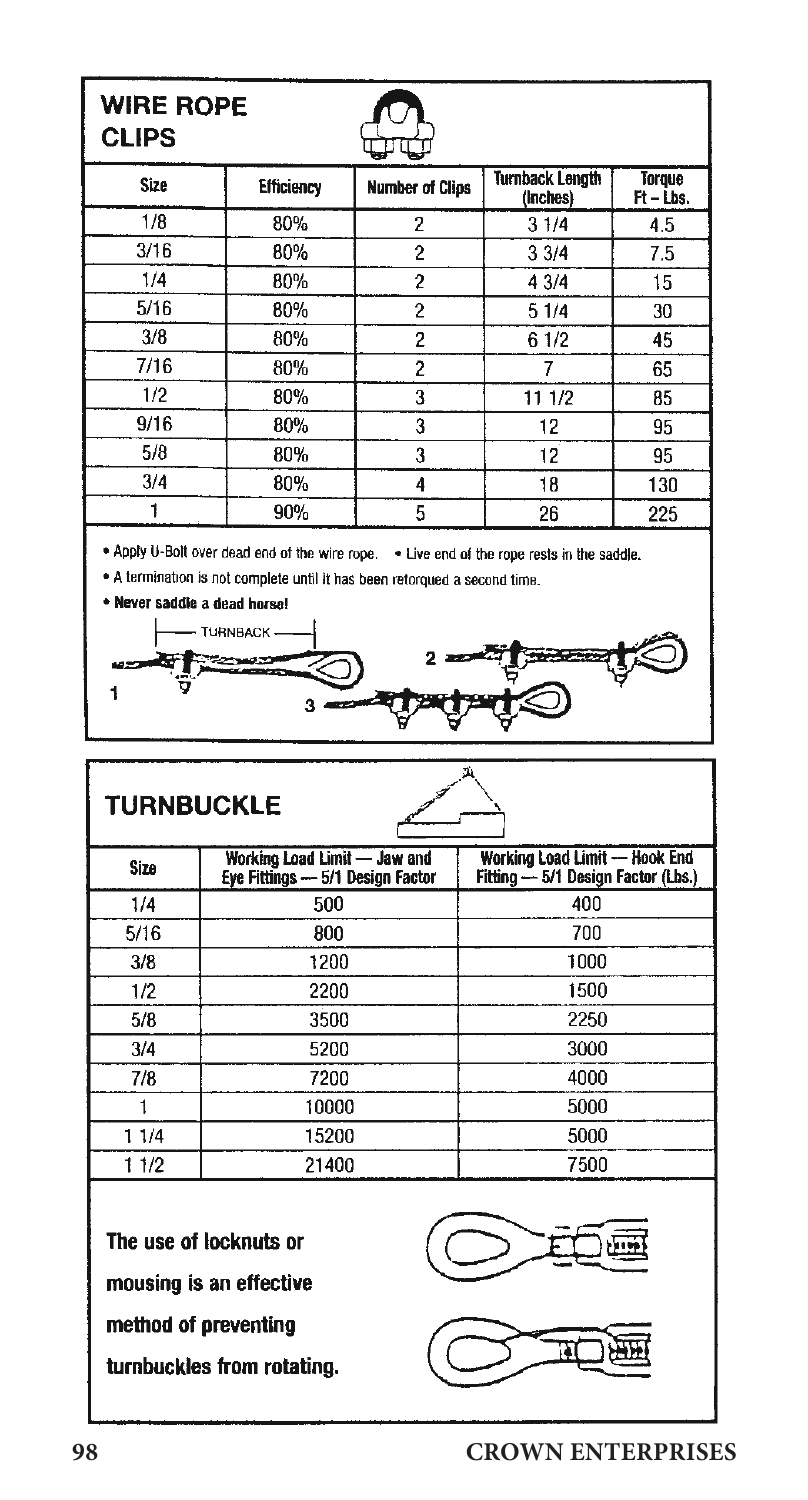| <b>Chain Slings</b><br>(Alloy Steel)                                                |                                                                                                                     |                                                                                                                   |                                                                                                                         |                                                                                                                        |                                                                                                                      |                                                                                                                     |
|-------------------------------------------------------------------------------------|---------------------------------------------------------------------------------------------------------------------|-------------------------------------------------------------------------------------------------------------------|-------------------------------------------------------------------------------------------------------------------------|------------------------------------------------------------------------------------------------------------------------|----------------------------------------------------------------------------------------------------------------------|---------------------------------------------------------------------------------------------------------------------|
|                                                                                     | MAXIMUM SAFE WORKING LOADS - POUNDS                                                                                 |                                                                                                                   |                                                                                                                         |                                                                                                                        |                                                                                                                      |                                                                                                                     |
|                                                                                     | Single<br>Vertical<br>Hitch                                                                                         | Single<br>Choker<br>Hitch                                                                                         | Single<br>Basket<br><b>Hitch</b><br><b>Nertical</b>                                                                     | 2-Lea Bridle Hitch<br>& Single Basket Hitch<br>With Legs Inclined                                                      |                                                                                                                      |                                                                                                                     |
| Chain<br>Size<br>(Inches)                                                           |                                                                                                                     |                                                                                                                   | Legs)                                                                                                                   |                                                                                                                        |                                                                                                                      |                                                                                                                     |
|                                                                                     |                                                                                                                     |                                                                                                                   |                                                                                                                         | 60°                                                                                                                    | 45°                                                                                                                  | 30°                                                                                                                 |
| 1/4<br>3/8<br>1/2<br>5/8<br>3/4<br>7/8<br>1<br>11/8<br>11/4<br>13/8<br>11/2<br>13/4 | 3,250<br>6,600<br>11,250<br>16,500<br>23,000<br>28,750<br>38,750<br>44.500<br>57,500<br>67,000<br>80,000<br>100,000 | 2,440<br>4,950<br>8,400<br>12,400<br>17,200<br>21,500<br>29,000<br>33,400<br>43.000<br>50,000<br>60.000<br>75,000 | 6,500<br>13,200<br>22,500<br>33,000<br>46,000<br>57,500<br>77,500<br>89,000<br>115,000<br>134,000<br>160.000<br>200,000 | 5,600<br>11,400<br>19,500<br>28.600<br>39,800<br>49,800<br>67,100<br>77,000<br>99,500<br>116,000<br>138,000<br>173,000 | 4,600<br>9,300<br>15,900<br>23,300<br>32,500<br>40,600<br>54,800<br>63,000<br>81,000<br>94,500<br>113,000<br>141,000 | 3,250<br>6,600<br>11,250<br>16,500<br>23,000<br>28,750<br>38,750<br>44,500<br>57,500<br>67,000<br>80,000<br>100.000 |
|                                                                                     |                                                                                                                     |                                                                                                                   |                                                                                                                         | If used with Choker Hitch<br>multiply above values by 3/4.<br>For Double Basket Hitch<br>multiply above values by 2.   |                                                                                                                      |                                                                                                                     |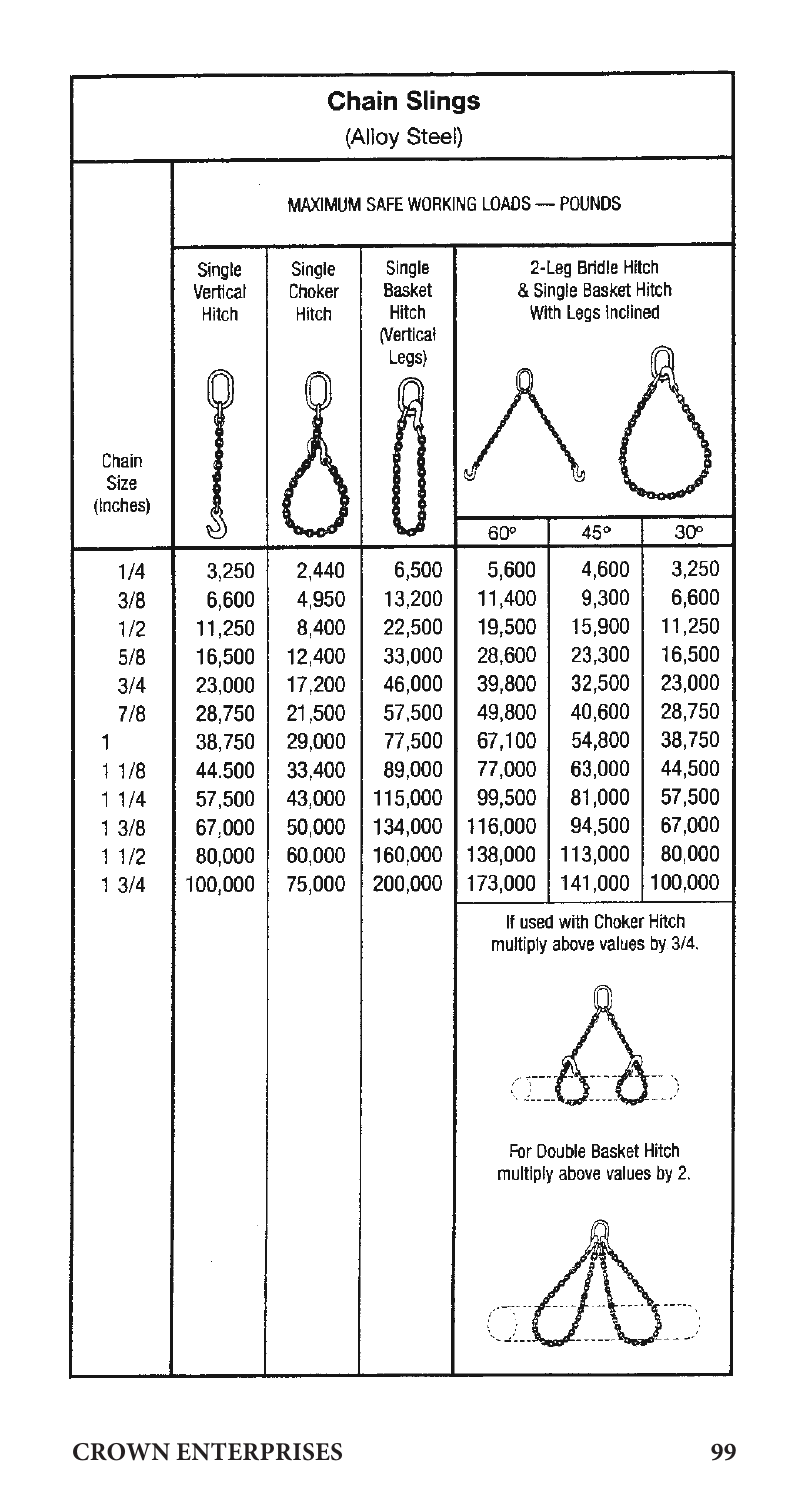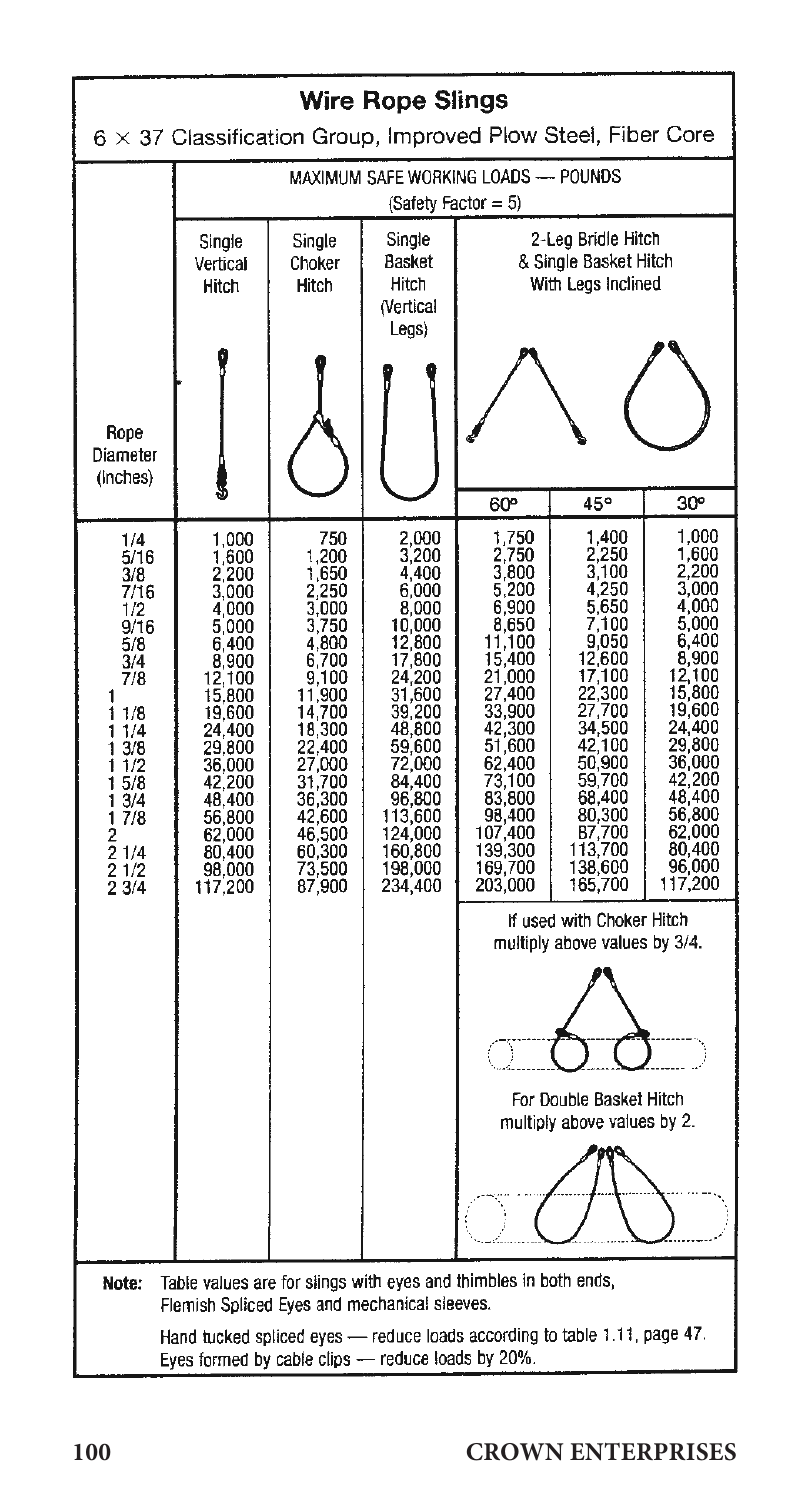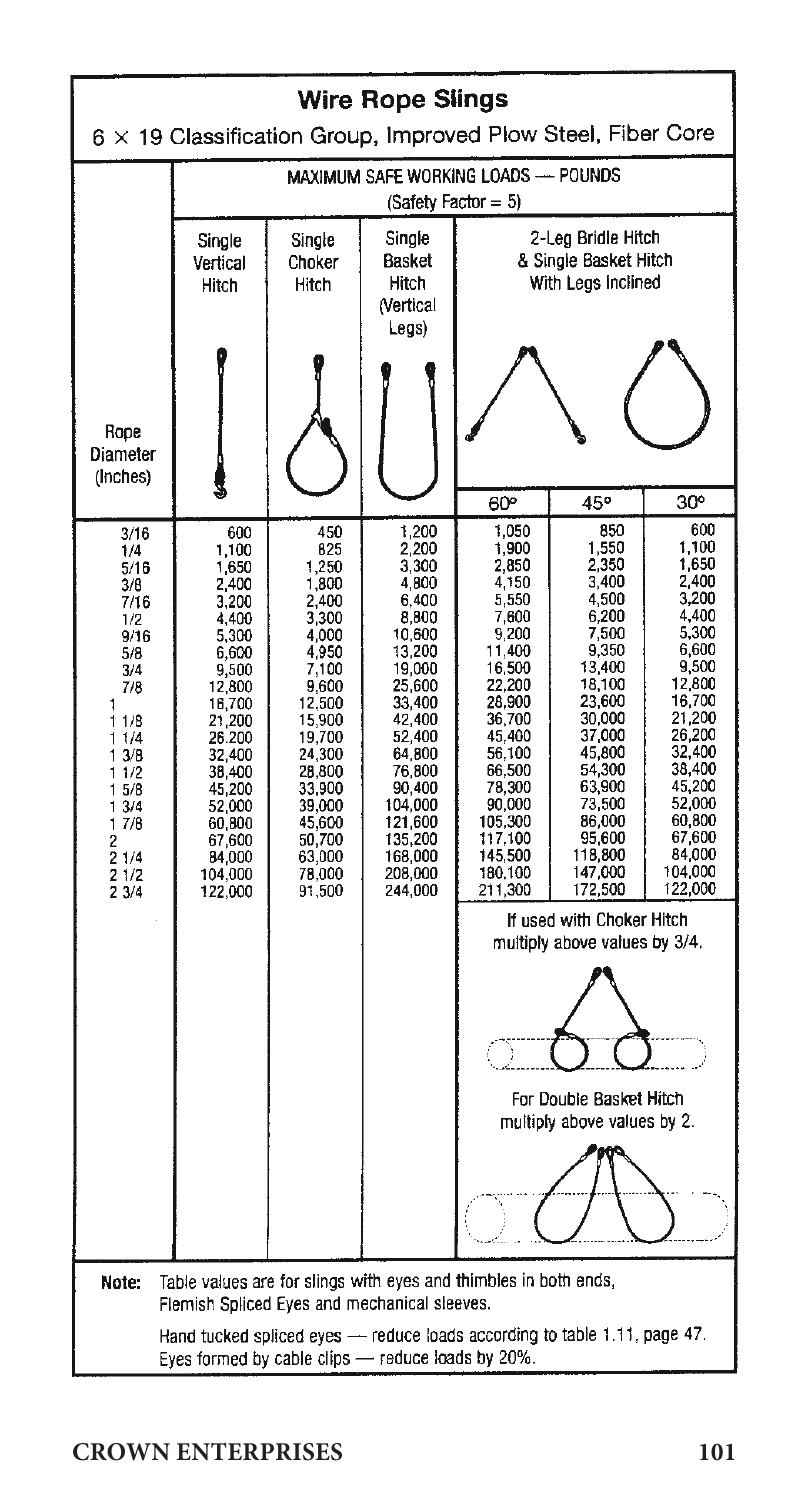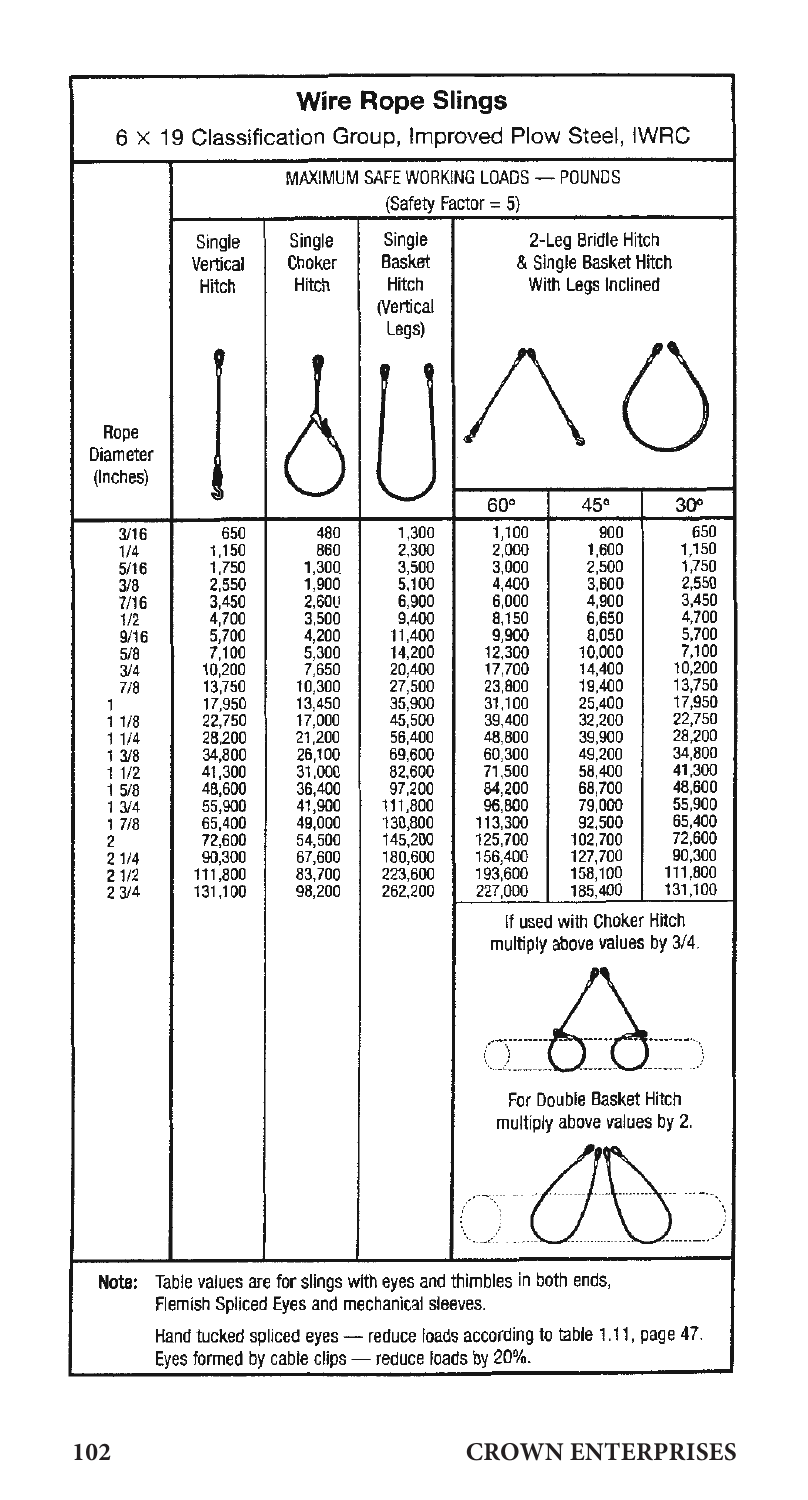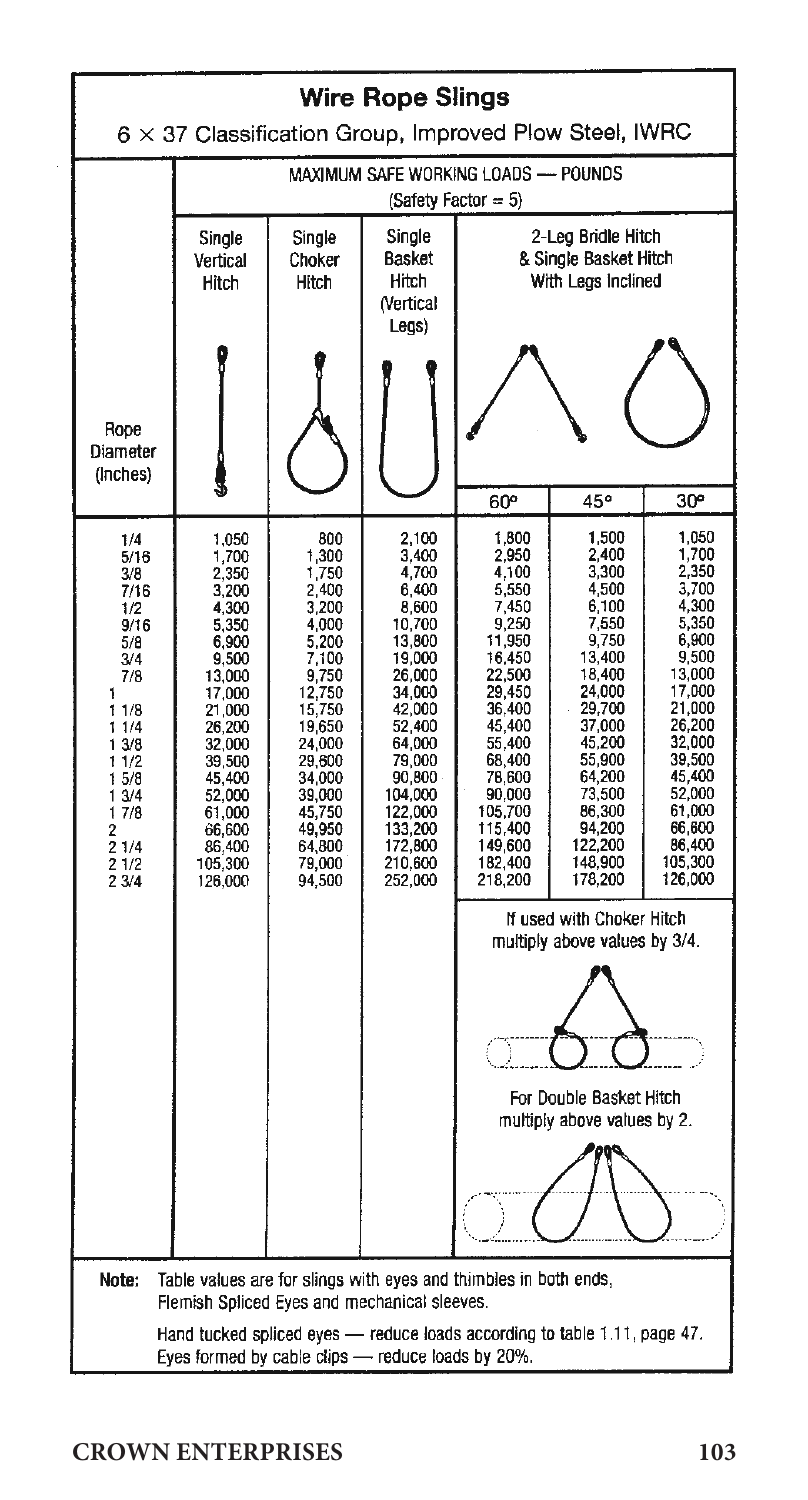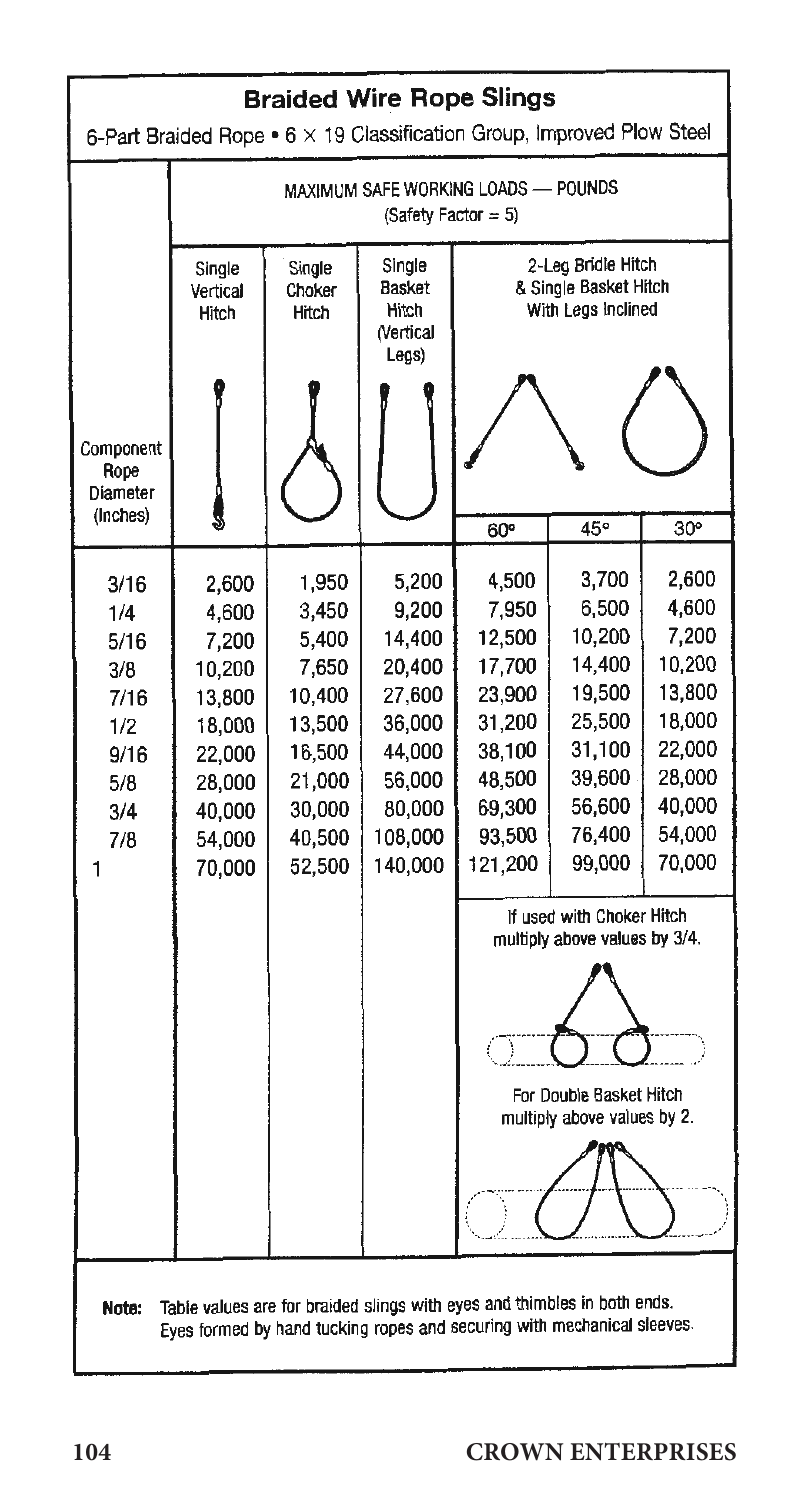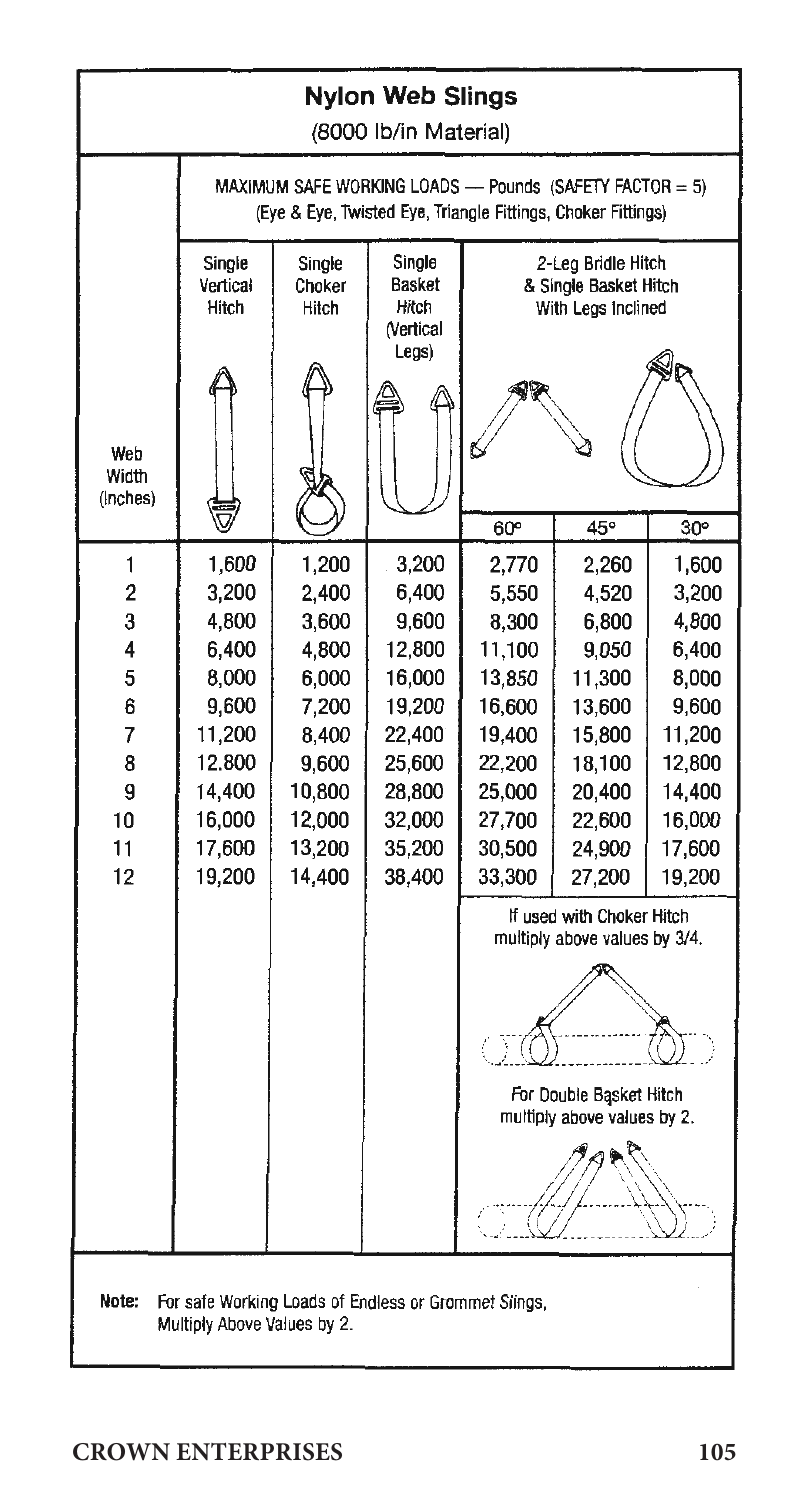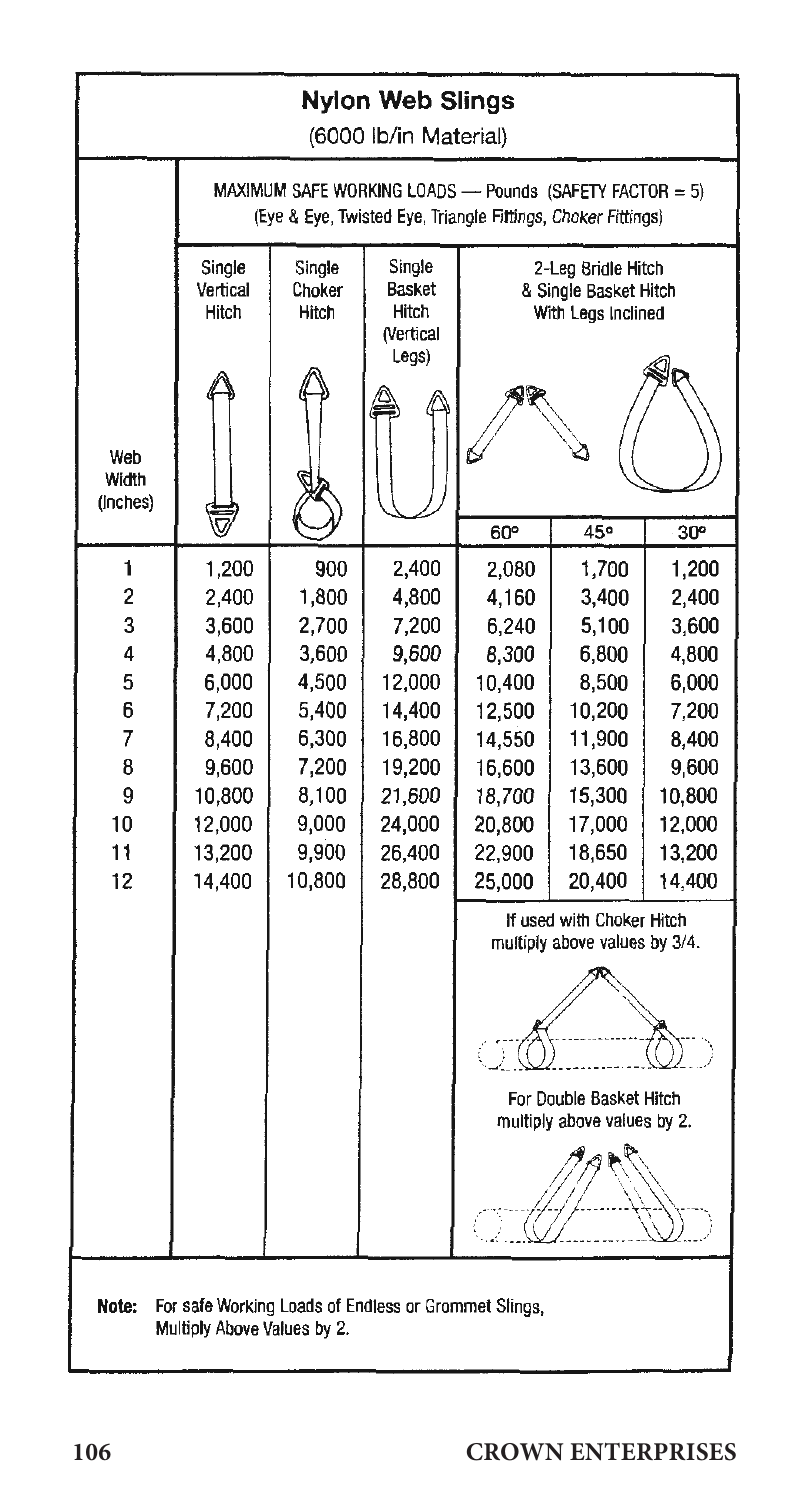# **WRENCH/DRILL SIZES FOR PIPE TAPS/TAP & DRILL SIZES WRENCH SIZES**

| <b>WINDIACH OLLIED</b>     |                    |                               |                    |  |  |  |  |  |
|----------------------------|--------------------|-------------------------------|--------------------|--|--|--|--|--|
| <b>BOLT</b><br><b>DIAM</b> | <b>WRENCH SIZE</b> | <b>BOLT</b><br><b>DIAM</b>    | <b>WRENCH SIZE</b> |  |  |  |  |  |
| $\frac{1}{2}$              | 7/8                | 15/8                          | 29/16              |  |  |  |  |  |
| 5/8                        | 11/16              | $1\frac{3}{4}$                | 2.3/4              |  |  |  |  |  |
| $\frac{3}{4}$              | $1\frac{1}{4}$     | 17/8                          | 2 1 5 / 1 6        |  |  |  |  |  |
| 7/8                        | 17/16              | $\overline{2}$                | 31/8               |  |  |  |  |  |
|                            | 15/8               | $2\frac{1}{4}$                | $3\frac{1}{2}$     |  |  |  |  |  |
| 11/8                       | 1 1 1 / 1 6        | 2 <sub>1/2</sub>              | 37/8               |  |  |  |  |  |
| $1\frac{1}{4}$             | $\mathcal{D}$      | 2 <sup>3</sup> / <sub>4</sub> | $4\frac{1}{4}$     |  |  |  |  |  |
| 13/8                       | 23/16              | 3                             | 45/8               |  |  |  |  |  |
| 11/2                       | 23/8               | $3\frac{1}{2}$                | 53/8               |  |  |  |  |  |

#### **DRILL SIZES FOR PIPE TAPS**

| Size of<br>Tap in<br><b>Inches</b> | No. of<br><b>Threads</b><br>Per Inch | Diam. Of<br>Drill | Size of<br>Tap in<br><b>Inches</b> | No. of<br><b>Threads</b><br>Per Inch | Diam. Of<br>Drill |
|------------------------------------|--------------------------------------|-------------------|------------------------------------|--------------------------------------|-------------------|
| 1/8                                | 27                                   | 11/32             | $\overline{c}$                     | $11\frac{1}{2}$                      | 23/16             |
| $\frac{1}{4}$                      | 18                                   | 7/16              | $2\frac{1}{2}$                     |                                      | 29/16             |
| 3/8                                | 18                                   | 37/64             |                                    | 8                                    | 33/16             |
| 1/2                                | 14                                   | 23/32             | $3\frac{1}{2}$                     |                                      | 3 11/16           |
| $\frac{3}{4}$                      | 14                                   | 59/64             | 4                                  |                                      | 43/16             |
|                                    | $11\frac{1}{2}$                      | 15/32             | $4\frac{1}{2}$                     | 8                                    | $4\frac{3}{4}$    |
| $1\frac{1}{4}$                     | $11\frac{1}{2}$                      | $1\frac{1}{2}$    |                                    |                                      | 55/16             |
| $1\frac{1}{2}$                     | 11 ½                                 | 49/64             | 6                                  | 8                                    | 65/16             |

|                  | <b>TAP AND DRILL SIZES</b><br>(American Standard Coarse) |                            |  |                  |                |                            |  |  |
|------------------|----------------------------------------------------------|----------------------------|--|------------------|----------------|----------------------------|--|--|
| Size of<br>Drill | Size of<br>Tap                                           | <b>Threads</b><br>Per Inch |  | Size of<br>Drill | Size of<br>Tap | <b>Threads Per</b><br>Inch |  |  |
| 7                | $\frac{1}{4}$                                            | 20                         |  | 49/64            | 7/8            | 9                          |  |  |
| F                | 5/16                                                     | 18                         |  | 53/64            | 15/16          | 9                          |  |  |
| 15/16            | 3/8                                                      | 16                         |  | 7/8              |                | 8                          |  |  |
| U                | 7/16                                                     | 14                         |  | 63/64            | 11/8           | $\overline{7}$             |  |  |
| 27/64            | 1/2                                                      | 13                         |  | 17/64            | $1\frac{1}{4}$ | 7                          |  |  |
| 31/64            | 9/16                                                     | 12                         |  | 1 13/64          | 13/8           | 6                          |  |  |
| 17/32            | 5/8                                                      | 11                         |  | 1 1 1/32         | 11/2           | 6                          |  |  |
| 19/32            | 11/16                                                    | 11                         |  | 1 29/64          | 15/8           | $5\frac{1}{2}$             |  |  |
| 21/32            | $\frac{3}{4}$                                            | 10                         |  | 19/16            | $1\frac{3}{4}$ | 5                          |  |  |
| 23/32            | 13/16                                                    | 10                         |  | 1 1 1/16         | 17/8           | 5                          |  |  |
|                  |                                                          |                            |  | 1 2 5 / 3 2      | $\overline{2}$ | $4\frac{1}{2}$             |  |  |

٦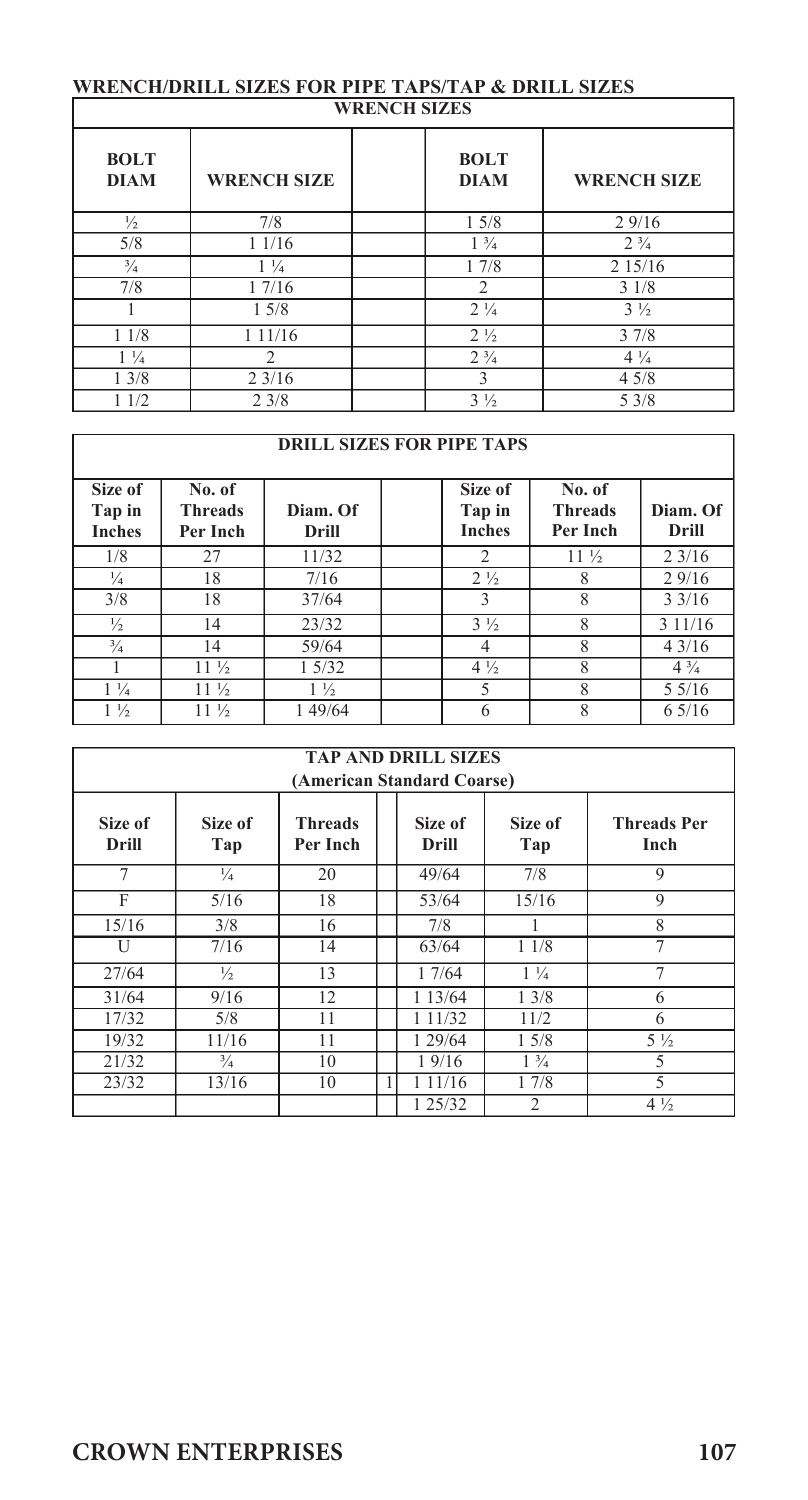| <b>SERIES 150 FLANGE</b> |                 |                        |                |                               |                                |                                |                               |             |                |
|--------------------------|-----------------|------------------------|----------------|-------------------------------|--------------------------------|--------------------------------|-------------------------------|-------------|----------------|
|                          |                 |                        |                | <b>Raised Face</b>            |                                |                                | <b>Ring Joint</b>             |             |                |
| Pipe                     |                 | Flange<br><b>Bolts</b> |                | Length                        | Gasket                         |                                | Stud<br>Length                | Ring<br>No. | Ring<br>Gap    |
| <b>Size</b>              | Qty.            | <b>Size</b>            | Stud           | Mach.                         | LD.                            | O.D.                           |                               |             |                |
| 1/2                      | $\overline{4}$  | 1/2                    | 2.1/a          | 13/4                          | 5/8                            | 17/8                           |                               |             |                |
| $^{3/4}$                 | $\overline{4}$  | 1/2                    | 2.1/a          | $\overline{a}$                | 13/16                          | 2.1/a                          |                               |             |                |
| 1                        | $\overline{4}$  | 1/2                    | 2.1/2          | $\overline{a}$                | 1                              | 25/8                           | 3                             | $R-15$      | 5/32           |
| $1\frac{1}{4}$           | $\overline{4}$  | $\frac{1}{2}$          | 2.1/2          | 2 <sup>1</sup> / <sub>4</sub> | 13                             | 3                              | 3                             | $R-17$      |                |
| $1\frac{1}{2}$           | $\overline{4}$  | 1/2                    | $2\frac{3}{4}$ | $2\frac{1}{4}$                | 15/8                           | 33/8                           | $3^{3}/4$                     | $R-19$      |                |
| $\overline{a}$           | $\overline{4}$  | 5/8                    | 3              | 2.3/4                         | $\overline{a}$                 | 41/8                           | $3\frac{1}{2}$                | $R - 22$    | ä,             |
| 2 <sub>1/2</sub>         | $\overline{4}$  | 5/8                    | $3\frac{1}{4}$ | 3                             | 2 <sub>1/2</sub>               | 47/8                           | 3 <sup>3</sup> / <sub>4</sub> | $R-28$      | ٠              |
| 3                        | $\overline{4}$  | 5/8                    | $3\frac{1}{2}$ | $\overline{\mathbf{3}}$       | 3                              | 53/8                           | 4                             | $R-29$      |                |
| $3\frac{1}{2}$           | $\overline{8}$  | 5/8                    | $3\frac{1}{2}$ | $\overline{\mathbf{3}}$       | $3\frac{1}{2}$                 | 6 3/8                          | $\overline{4}$                | $R-33$      |                |
| 4                        | 8               | 5/8                    | $3\frac{1}{2}$ | $\overline{\mathbf{3}}$       | 4                              | 97/8                           | $\overline{\mathbf{4}}$       | $R-36$      | ٠              |
| 5                        | 8               | $^{3/4}$               | $3^{3}/4$      | $3\frac{1}{4}$                | 5                              | 7 <sup>3</sup> / <sub>4</sub>  | $4\frac{1}{4}$                | $R-40$      |                |
| 6                        | 8               | $^{3}/_{4}$            | $3\frac{3}{4}$ | $3\frac{1}{4}$                | 6                              | $8\frac{3}{4}$                 | $4\frac{1}{4}$                | $R-43$      | ٠              |
| 8                        | 8               | $^{3/4}$               | 4              | $3\frac{1}{2}$                | 8                              | 11                             | $4\frac{1}{2}$                | $R-48$      | ٠              |
| 10                       | $\overline{12}$ | 7/8                    | 4 1/2          | $3^{3}/4$                     | 10                             | 13 3/8                         | 5                             | $R-52$      |                |
| 12                       | $\overline{12}$ | 7/8                    | 4 1/2          | $\overline{4}$                | $\overline{12}$                | 161/8                          | 5                             | $R-56$      |                |
| $\overline{14}$          | 12              | 1                      | 5              | $4\frac{1}{4}$                | $13\frac{1}{4}$                | 17 <sup>3</sup> / <sub>4</sub> | $5\frac{1}{2}$                | $R-59$      | 1/8            |
| 16                       | 16              | 1                      | $5\frac{1}{4}$ | $4\frac{1}{2}$                | $15\frac{1}{4}$                | $20\frac{1}{4}$                | $5\frac{3}{4}$                | $R-64$      | $\overline{a}$ |
| 18                       | $\overline{16}$ | 1/8<br>1               | $5\frac{3}{4}$ | $4\frac{3}{4}$                | 17 <sup>1</sup> / <sub>4</sub> | 215/8                          | $6\frac{1}{4}$                | $R-68$      |                |
| 20                       | 20              | 11/8                   | 6              | $5\frac{1}{4}$                | 19 <sup>1/4</sup>              | 23 7/8                         | $6\frac{1}{4}$                | $R-72$      | ٠              |
| 22                       | 20              | $1\frac{1}{4}$         | $6\frac{1}{2}$ | $5\frac{1}{2}$                | $21\frac{1}{4}$                | 26                             | 7                             | $R-80$      |                |
| 24                       | 20              | 1/4<br>1               | $6\frac{3}{4}$ | 53/4                          | $23\frac{1}{4}$                | $26\frac{1}{4}$                | 71/4                          | $R-76$      |                |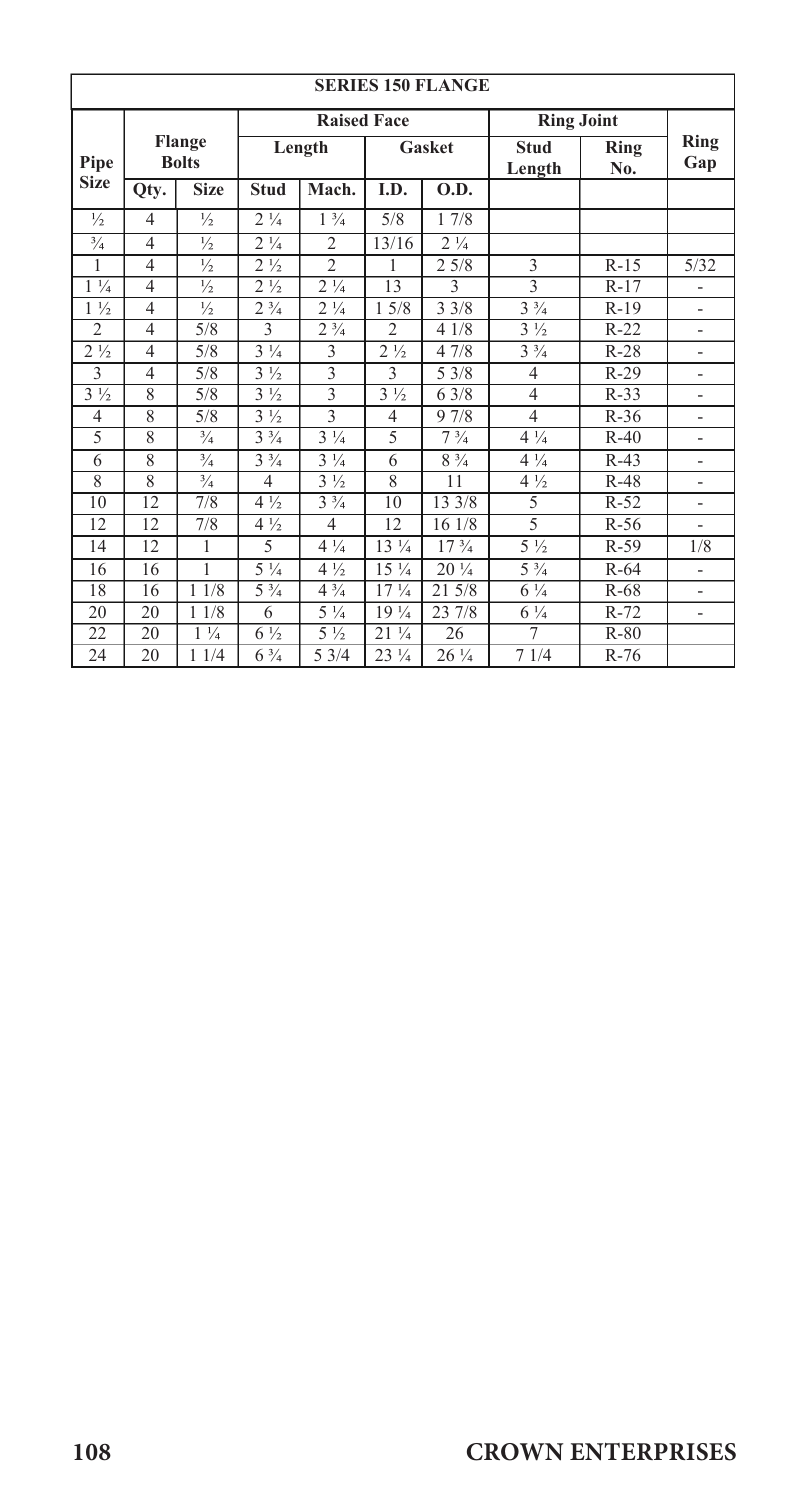|                | <b>SERIES 300 FLANGE</b> |                    |                               |                               |                 |                                |                               |             |                          |
|----------------|--------------------------|--------------------|-------------------------------|-------------------------------|-----------------|--------------------------------|-------------------------------|-------------|--------------------------|
|                |                          | Flange             |                               | <b>Raised Face</b>            |                 |                                | <b>Ring Joint</b>             |             |                          |
| Pipe           | <b>Bolts</b>             |                    |                               | Length                        |                 | Gasket                         | Stud<br>Length                | Ring<br>No. | Ring<br>Gap              |
| <b>Size</b>    | Qty.                     | <b>Size</b>        | Stud                          | Mach.                         | I.D.            | O.D.                           |                               |             |                          |
| 1/2            | 4                        | $\frac{1}{2}$      | 2 <sup>1</sup> / <sub>2</sub> | $\overline{c}$                | 5/8             | 2 <sub>2</sub>                 | $\overline{\mathbf{3}}$       | $R-11$      | 1/5                      |
| $\frac{3}{4}$  | $\overline{4}$           | 5/8                | $2\frac{3}{4}$                | 2 <sub>1/2</sub>              | 13/16           | 25/8                           | $3\frac{1}{4}$                | $R-13$      | 5/32                     |
| 1              | $\overline{4}$           | 5/8                | 3                             | $2\frac{1}{2}$                | 1               | 27/8                           | $3\frac{1}{2}$                | $R-16$      | ä,                       |
| $1\frac{1}{4}$ | $\overline{4}$           | 5/8                | $\overline{\mathbf{3}}$       | $2\frac{3}{4}$                | 15/8            | $3\frac{1}{4}$                 | $3\frac{1}{2}$                | $R-18$      | ÷,                       |
| $1\frac{1}{2}$ | $\overline{4}$           | $\frac{3}{4}$      | $3\frac{1}{2}$                | $\overline{\mathbf{3}}$       | 15/8            | $3\frac{3}{4}$                 | $\overline{4}$                | $R-20$      |                          |
| $\overline{a}$ | 8                        | 5/8                | $3\frac{1}{4}$                | $\overline{\mathbf{3}}$       | $\overline{c}$  | 43                             | $\overline{4}$                | $R-23$      | 7/32                     |
| $2\frac{1}{2}$ | 8                        | $\frac{3}{4}$      | $3\frac{3}{4}$                | $3\frac{1}{4}$                | $2\frac{1}{2}$  | 51/8                           | $4\frac{1}{2}$                | $R-26$      | ٠                        |
| 3              | 8                        | $\frac{3}{4}$      | $\overline{4}$                | $3\frac{1}{2}$                | 3               | 5 7/5                          | $4\frac{3}{4}$                | $R-31$      |                          |
| $3\frac{1}{2}$ | 8                        | $\frac{3}{4}$      | $4\frac{1}{4}$                | $3^{3}/4$                     | $3\frac{1}{2}$  | 6 1/2                          | 5                             | $R - 34$    | ä,                       |
| 4              | 8                        | $\frac{3}{4}$      | $4\frac{1}{4}$                | 3 <sup>3</sup> / <sub>4</sub> | $\overline{4}$  | 7 <sub>1/2</sub>               | 5                             | $R-37$      | $\overline{\phantom{a}}$ |
| 5              | 8                        | $\frac{3}{4}$      | $4\frac{1}{2}$                | $\overline{4}$                | 5               | $8\frac{1}{2}$                 | $5\frac{1}{4}$                | $R-41$      | ٠                        |
| 6              | 12                       | $\frac{3}{4}$      | $4\frac{3}{4}$                | $4\frac{1}{2}$                | 6               | 97/8                           | $5\frac{1}{2}$                | $R-45$      | ٠                        |
| 8              | 12                       | 7/8                | $5\frac{1}{4}$                | $4\frac{3}{4}$                | 8               | 12 1/8                         | 6                             | $R-49$      | ÷,                       |
| 10             | 16                       | 1                  | 6                             | $5\frac{1}{4}$                | 10              | $14\frac{1}{4}$                | $6\frac{3}{4}$                | $R - 53$    | ä,                       |
| 12             | 16                       | 11/8               | 6 1/2                         | $5\frac{3}{4}$                | 12              | 165/8                          | $7\frac{1}{4}$                | $R - 57$    | ä,                       |
| 14             | 20                       | 11/8               | $6\frac{3}{4}$                | 6                             | 13 1/4          | 19 1/8                         | $7\frac{1}{2}$                | $R-61$      | ä,                       |
| 16             | 20                       | $\frac{1}{4}$<br>1 | $7\frac{1}{4}$                | 6 1/2                         | $15\frac{1}{4}$ | $21\frac{1}{4}$                | 8                             | $R-65$      | ÷,                       |
| 18             | 24                       | $\frac{1}{4}$<br>1 | $7\frac{1}{2}$                | $6\frac{3}{4}$                | 17              | $23\frac{1}{2}$                | $8\frac{1}{4}$                | $R-69$      | ÷,                       |
| 20             | 24                       | $1\frac{1}{4}$     | 8                             | 7                             | 19              | 25 3/4                         | $8\frac{3}{4}$                | $R-73$      | ä,                       |
| 22             | 24                       | $1\frac{1}{2}$     | $8\frac{3}{4}$                | 7 <sup>1</sup> / <sub>2</sub> | 21              | 27 <sup>3</sup> / <sub>4</sub> | 9 <sup>3</sup> / <sub>4</sub> | $R-81$      | $\overline{\phantom{m}}$ |
| 24             | 24                       | $1\frac{1}{2}$     | 9                             | $7\frac{3}{4}$                | 23              | 30 1/2                         | 10                            | $R-77$      | ä,                       |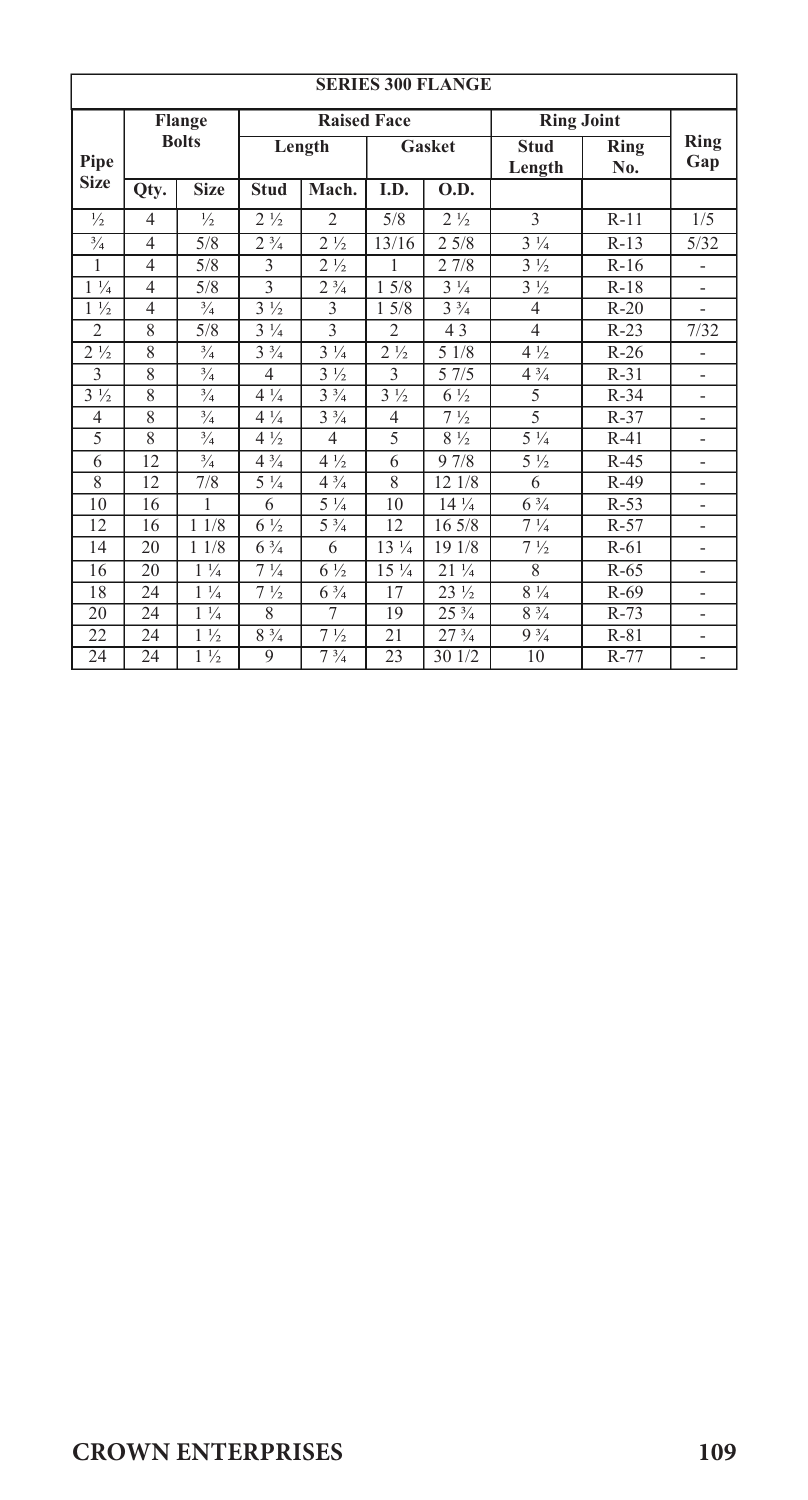| <b>SERIES 400 FLANGES</b> |                    |                     |                       |                                  |                               |             |             |
|---------------------------|--------------------|---------------------|-----------------------|----------------------------------|-------------------------------|-------------|-------------|
| Pipe                      |                    | <b>Flange Bolts</b> |                       | <b>Stud Bolt Length</b>          |                               |             |             |
| <b>Size</b>               | Qty.               | <b>Size</b>         | <b>Raised</b><br>Face | Male & Female<br>Tongue & Groove | Ring<br>Joint                 | Ring<br>No. | Ring<br>Gap |
| $\overline{4}$            | 8                  | 7/8                 | $5\frac{1}{4}$        | 5                                | $5\frac{1}{2}$                | $R-37$      | 7/32        |
| 5                         | $\mathbf{\hat{x}}$ | 7/8                 | $5\frac{1}{2}$        | $5\frac{1}{4}$                   | $5\frac{3}{4}$                | $R-41$      |             |
| 6                         | 12                 | 7/8                 | $5\frac{3}{4}$        | $5\frac{1}{2}$                   | 6                             | $R-45$      | ۰           |
| 8                         | 12                 |                     | 6 1/2                 | $6\frac{1}{4}$                   | $6\frac{3}{4}$                | $R-49$      | ٠           |
| 10                        | 16                 | 11/8                | $7\frac{1}{4}$        | 7                                | 7 <sup>1</sup> / <sub>2</sub> | $R-53$      | ۰           |
| 12                        | 16                 | $1\frac{1}{4}$      | $7\frac{3}{4}$        | $7\frac{1}{2}$                   | 8                             | $R-57$      | ۰           |
| 14                        | 20                 | $1\frac{1}{4}$      | 8                     | $7\frac{3}{4}$                   | $8\frac{1}{4}$                | $R-61$      | ۰           |
| 16                        | 20                 | 13/8                | 8 1/2                 | $8\frac{1}{4}$                   | $8\frac{3}{4}$                | $R-65$      | ٠           |
| 18                        | 24                 | 13/8                | $8\frac{3}{4}$        | $8\frac{1}{2}$                   | 9                             | $R-69$      | ۰           |
| 20                        | 24                 | $1\frac{1}{2}$      | $9\frac{1}{2}$        | $9\frac{1}{4}$                   | $9\frac{3}{4}$                | $R-73$      |             |
| 22                        | 24                 | 15/8                | 10                    | $9\frac{3}{4}$                   | 10 1/2                        | $R-81$      | 3/16        |
| 24                        | 24                 | 13/4                | 10 1/2                | $10\frac{1}{4}$                  | 11                            | $R-77$      | 1/4         |

**\* Series 300, 400 & 600 use same ring numbers.**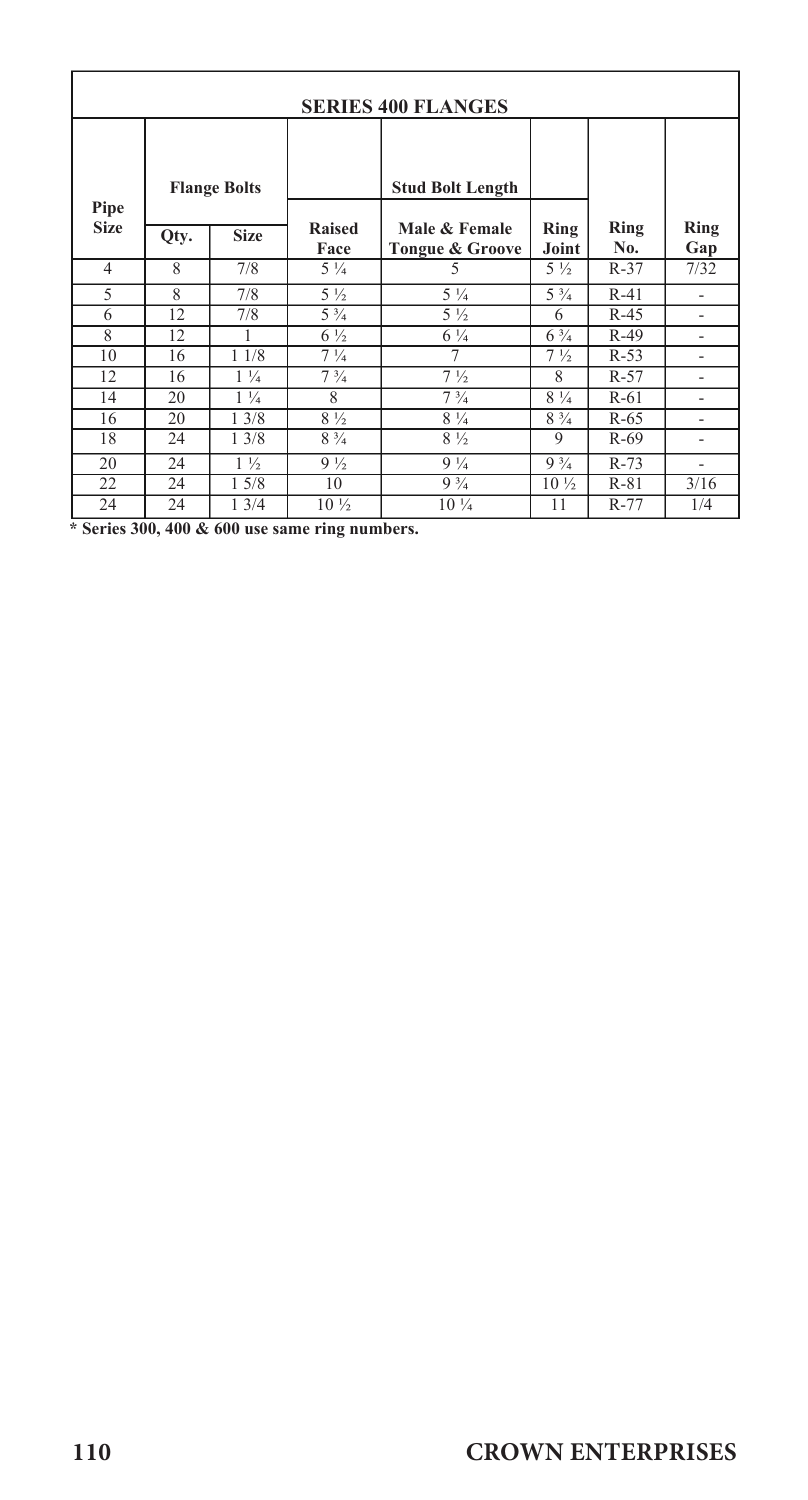| <b>SERIES 600 FLANGES</b>     |                         |                     |                               |                                             |                               |             |                          |
|-------------------------------|-------------------------|---------------------|-------------------------------|---------------------------------------------|-------------------------------|-------------|--------------------------|
|                               |                         | <b>Flange Bolts</b> |                               | <b>Stud Bolt Length</b>                     |                               |             |                          |
| Pipe<br><b>Size</b>           | Qty.                    | <b>Size</b>         | <b>Raised</b><br>Face         | Male & Female<br><b>Tongue &amp; Groove</b> | Ring<br>Joint                 | Ring<br>No. | Ring<br>Gap              |
| 1/2                           | $\overline{4}$          | 1/2                 | $\overline{\mathcal{E}}$      | 2.3/4                                       | $\overline{\mathcal{E}}$      | $R-11$      | 1/8                      |
| $^{3/4}$                      | $\overline{4}$          | 5/8                 | $3\frac{1}{4}$                | $\overline{3}$                              | $3\frac{1}{4}$                | $R-13$      | 5/32                     |
| 1                             | $\overline{4}$          | 5/8                 | $3\frac{1}{2}$                | $3\frac{1}{4}$                              | $3\frac{1}{2}$                | $R-16$      | $\frac{1}{2}$            |
| $1\frac{1}{4}$                | $\overline{4}$          | 5/8                 | 3 <sup>3</sup> / <sub>4</sub> | $3\frac{1}{2}$                              | $3\frac{3}{4}$                | $R-18$      | ä,                       |
| $1\frac{1}{2}$                | $\overline{4}$          | $\frac{3}{4}$       | $\overline{4}$                | $3\frac{3}{4}$                              | $\overline{4}$                | $R-20$      | ä,                       |
| $\overline{2}$                | $\overline{\mathbf{g}}$ | 5/8                 | $\overline{4}$                | $3\frac{3}{4}$                              | $4\frac{1}{2}$                | $R-23$      | 1/16                     |
| 2 <sup>1</sup> / <sub>2</sub> | $\overline{\mathbf{x}}$ | $\frac{3}{4}$       | $4\frac{1}{2}$                | $4\frac{1}{4}$                              | $4\frac{3}{4}$                | $R-26$      | ä,                       |
| 3                             | 8                       | $^{3/4}$            | $4\frac{3}{4}$                | $4\frac{1}{2}$                              | 5                             | $R-31$      | ä,                       |
| $3\frac{1}{2}$                | $\mathbf{8}$            | 7/8                 | $5\frac{1}{4}$                | 5                                           | $5\frac{1}{2}$                | $R-34$      | ä,                       |
| $\overline{4}$                | $\overline{s}$          | 7/8                 | $5\frac{1}{2}$                | $5\frac{1}{4}$                              | $5\frac{3}{4}$                | $R-37$      | $\overline{\phantom{m}}$ |
| 5                             | $\overline{\mathbf{g}}$ | 1                   | $6\frac{1}{4}$                | 6                                           | $6\frac{1}{2}$                | $R-41$      | $\frac{1}{2}$            |
| $\overline{6}$                | 12                      | $\mathbf{1}$        | $6\frac{1}{2}$                | $6\frac{1}{4}$                              | $6\frac{3}{4}$                | $R-45$      | ä,                       |
| $\overline{\mathbf{8}}$       | 12                      | 11/8                | $7\frac{1}{2}$                | $7\frac{1}{4}$                              | $7\frac{3}{4}$                | $R-49$      | $\overline{\phantom{m}}$ |
| 10                            | $\overline{16}$         | $1\frac{1}{4}$      | $8\frac{1}{4}$                | $\overline{8}$                              | $8\frac{1}{2}$                | $R-53$      | ÷,                       |
| 12                            | 20                      | $1\frac{1}{4}$      | $8\frac{1}{2}$                | $8\frac{1}{4}$                              | 8 <sup>3</sup> / <sub>4</sub> | $R-57$      | ÷,                       |
| 14                            | 20                      | 13/8                | 9                             | $8\frac{3}{4}$                              | $9\frac{1}{4}$                | $R-61$      | $\overline{\phantom{m}}$ |
| 16                            | 20                      | $1\frac{1}{2}$      | $9\frac{3}{4}$                | $9\frac{1}{2}$                              | 10                            | $R-65$      | ÷,                       |
| 18                            | 20                      | 15/8                | $10\frac{1}{2}$               | 10 <sub>4</sub>                             | 10 %                          | $R-69$      | $\overline{\phantom{m}}$ |
| 20                            | 24                      | 15/8                | $11\frac{1}{4}$               | 11                                          | 11 <sup>1</sup>               | $R-73$      | ä,                       |
| 22                            | 24                      | $1\frac{3}{4}$      | 12                            | 11 %                                        | 12 1/2                        | $R-81$      | ÷,                       |
| 24                            | 24                      | 17/8                | 12 3/4                        | 121/2                                       | 13 1/4                        | $R-77$      | 7/32                     |

**\* Series 300, 400 & 600 use same ring numbers.**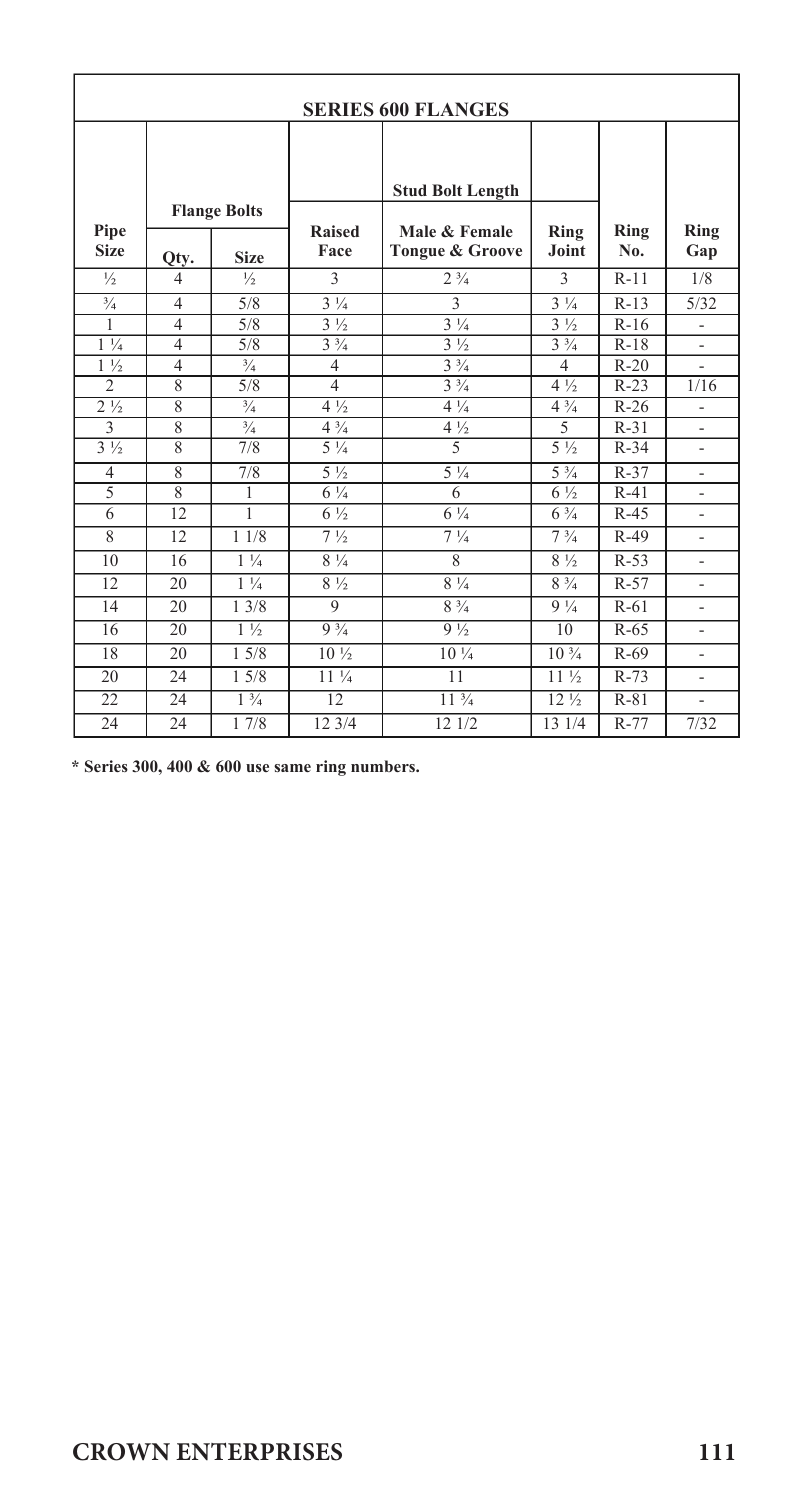| <b>SERIES 900 FLANGES</b> |      |                           |                       |                                             |                 |             |             |  |
|---------------------------|------|---------------------------|-----------------------|---------------------------------------------|-----------------|-------------|-------------|--|
|                           |      | <b>Flange Bolts</b>       |                       | <b>Stud Bolt Length</b>                     |                 |             |             |  |
| Pipe<br><b>Size</b>       | Qty. | <b>Size</b>               | <b>Raised</b><br>Face | Male & Female<br><b>Tongue &amp; Groove</b> | Ring<br>Joint   | Ring<br>No. | Ring<br>Gap |  |
| $\mathfrak{D}$            | 8    | 7/8                       | $5\frac{1}{2}$        | $5\frac{1}{4}$                              | $5\frac{3}{4}$  | $R-31$      | 5/32        |  |
| 4                         | 8    | 11/8                      | 6 %                   | $6\frac{1}{4}$                              | $6\frac{3}{4}$  | $R-37$      | ٠           |  |
| $\overline{5}$            | 8    | $1\frac{1}{4}$            | $7\frac{1}{4}$        | 7                                           | $7\frac{1}{2}$  | $R-41$      | ٠           |  |
| 6                         | 12   | 11/8                      | $7\frac{1}{2}$        | $7\frac{1}{4}$                              | $7\frac{1}{2}$  | $R-45$      | ٠           |  |
| 8                         | 12   | 1.3/8                     | $8\frac{1}{2}$        | $8\frac{1}{4}$                              | $8\frac{3}{4}$  | $R-49$      | ٠           |  |
| 10                        | 16   | 13/8                      | 9                     | $8\frac{3}{4}$                              | $9\frac{1}{4}$  | $R-53$      | ٠           |  |
| 12                        | 20   | 13/8                      | $9\frac{3}{4}$        | $9\frac{1}{2}$                              | 10              | $R-57$      | ٠           |  |
| 14                        | 20   | $1\frac{1}{2}$            | 10 1/2                | 10 <sub>4</sub>                             | 11              | $R-62$      | ٠           |  |
| 16                        | 20   | 15/8                      | 11                    | 10 <sup>3</sup> / <sub>4</sub>              | 11 <sub>1</sub> | $R-66$      | ٠           |  |
| 18                        | 20   | 17/8                      | $12\frac{3}{4}$       | $12\frac{1}{2}$                             | $13\frac{1}{4}$ | $R-70$      | 3/16        |  |
| 20                        | 20   | $\overline{\mathfrak{L}}$ | $13\frac{1}{2}$       | $13\frac{1}{4}$                             | 14              | $R-74$      | ٠           |  |
| 24                        | 20   | 21/2                      | 17                    | 16 3/4                                      | 17 3/4          | $R-78$      | ٠           |  |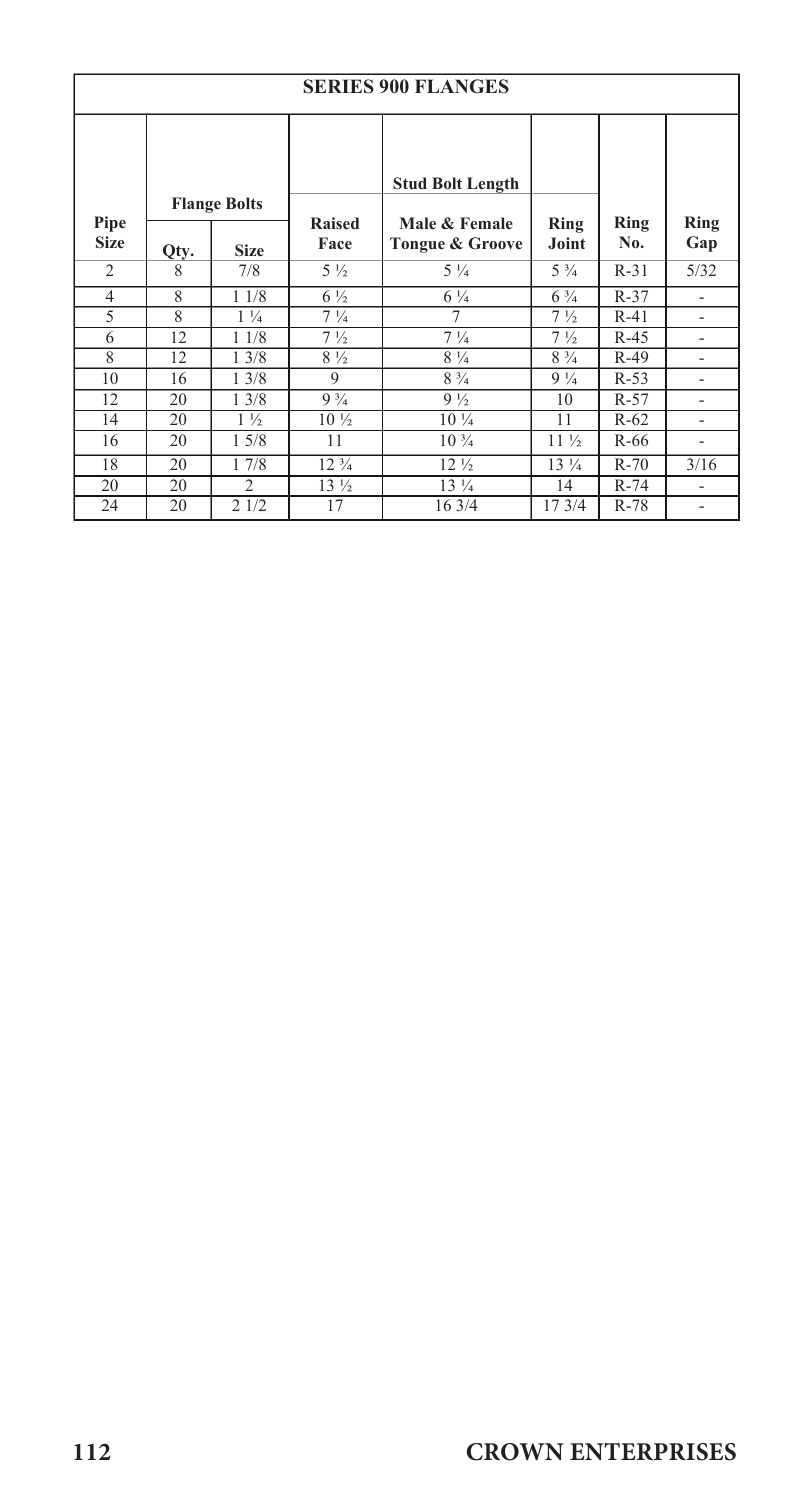| <b>SERIES 1500 FLANGE</b> |                         |                           |                 |                                          |                 |        |                          |  |
|---------------------------|-------------------------|---------------------------|-----------------|------------------------------------------|-----------------|--------|--------------------------|--|
| Pipe                      | <b>Flange Bolts</b>     |                           | <b>Raised</b>   | <b>Stud Bolt Length</b><br>Male & Female | Ring            | Ring   | Ring                     |  |
| <b>Size</b>               | Qty.                    | <b>Size</b>               | Face            | Tongue & Groove                          | Joint           | No.    | Gap                      |  |
| 1/2                       | $\overline{4}$          | 3/4                       | 4               | $3\frac{3}{4}$                           | 4               | $R-12$ | 5/32                     |  |
| $\frac{3}{4}$             | $\overline{4}$          | $\frac{3}{4}$             | $4\frac{1}{4}$  | $\overline{4}$                           | $4\frac{1}{2}$  | $R-14$ | $\overline{\phantom{0}}$ |  |
| 1                         | $\overline{4}$          | 7/8                       | $4\frac{3}{4}$  | $4\frac{1}{2}$                           | $4\frac{3}{4}$  | $R-16$ | $\overline{\phantom{m}}$ |  |
| $1\frac{1}{4}$            | $\overline{4}$          | 7/8                       | $4\frac{3}{4}$  | $4\frac{1}{2}$                           | $4\frac{3}{4}$  | $R-18$ | $\overline{\phantom{a}}$ |  |
| $1\frac{1}{2}$            | $\overline{4}$          | 1                         | $5\frac{1}{4}$  | 5                                        | $5\frac{1}{4}$  | $R-20$ |                          |  |
| $\overline{2}$            | 8                       | 7/8                       | $5\frac{1}{2}$  | $5\frac{1}{4}$                           | $5\frac{3}{4}$  | $R-24$ | 1/8                      |  |
| $2\frac{1}{2}$            | $\overline{8}$          | 1                         | 6               | $5\frac{3}{4}$                           | $6\frac{1}{4}$  | $R-27$ | ä,                       |  |
| 3                         | 8                       | 11/8                      | $6\frac{3}{4}$  | $6\frac{1}{2}$                           | $\overline{7}$  | $R-35$ | $\frac{1}{2}$            |  |
| $\overline{4}$            | $\overline{8}$          | $1\frac{1}{4}$            | $7\frac{1}{2}$  | $7\frac{1}{4}$                           | $7\frac{3}{4}$  | $R-39$ | ä,                       |  |
| 5                         | $\overline{\mathbf{x}}$ | $1\frac{1}{2}$            | $9\frac{1}{2}$  | $9\frac{1}{4}$                           | $9\frac{3}{4}$  | $R-44$ | ä,                       |  |
| 6                         | 12                      | 13/8                      | 10              | $9\frac{3}{4}$                           | 10 <sub>4</sub> | $R-46$ |                          |  |
| $\boldsymbol{8}$          | 12                      | 15/8                      | $11\frac{1}{4}$ | 11                                       | 11 %            | $R-50$ | 5/32                     |  |
| 10                        | 12                      | 17/8                      | $13\frac{1}{4}$ | 13                                       | 13 %            | $R-54$ | ÷,                       |  |
| 12                        | 16                      | $\overline{\mathfrak{L}}$ | 14 %            | 14 1/2                                   | $15\frac{1}{4}$ | $R-58$ | 3/16                     |  |
| 14                        | 16                      | 2.1/4                     | 16              | $15\frac{3}{4}$                          | $16\frac{3}{4}$ | $R-63$ | 5/32                     |  |
| 16                        | 16                      | 2.1/2                     | 17 <sub>2</sub> | 17 <sup>1</sup> / <sub>4</sub>           | 18 1/2          | $R-71$ | ÷,                       |  |
| 18                        | 16                      | 2.3/4                     | $19\frac{1}{4}$ | 19                                       | $20\frac{1}{4}$ | $R-71$ | ÷,                       |  |
| 20                        | 16                      | $\mathbf{3}$              | 21              | $20\frac{3}{4}$                          | 22.1/4          | $R-75$ | 3                        |  |
| 24                        | 16                      | 31/2                      | 24              | 233/4                                    | 251/2           | R.79   | 7/16                     |  |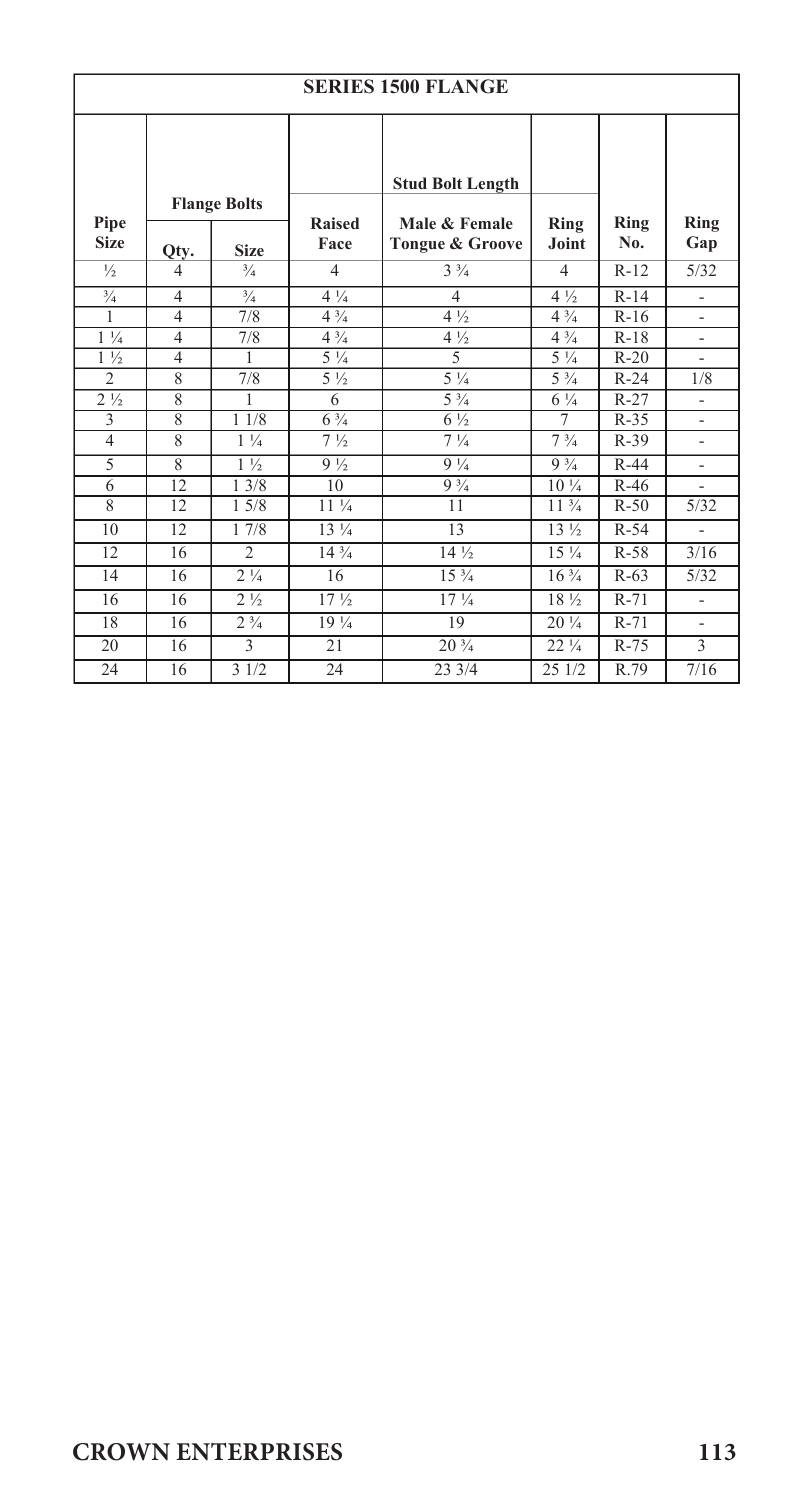| <b>SERIES 2500 FLANGE</b> |                          |                           |                       |                                  |                 |             |             |  |
|---------------------------|--------------------------|---------------------------|-----------------------|----------------------------------|-----------------|-------------|-------------|--|
|                           |                          | <b>Flange Bolts</b>       |                       | <b>Stud Bolt Length</b>          |                 |             |             |  |
| Pipe<br><b>Size</b>       | Qty.                     | <b>Size</b>               | <b>Raised</b><br>Face | Male & Female<br>Tongue & Groove | Ring<br>Joint   | Ring<br>No. | Ring<br>Gap |  |
| $\frac{1}{2}$             | 4                        | $\frac{3}{4}$             | $4\frac{3}{4}$        | $4\frac{1}{2}$                   | $4\frac{3}{4}$  | $R-13$      | 5/32        |  |
| $\frac{3}{4}$             | 4                        | $\frac{3}{4}$             | $4\frac{3}{4}$        | $4\frac{1}{2}$                   | $4\frac{3}{4}$  | $R-16$      | ٠           |  |
| 1                         | $\overline{\phantom{1}}$ | 7/8                       | $5\frac{1}{4}$        | $\overline{5}$                   | $5\frac{1}{4}$  | $R-18$      | ٠           |  |
| $1\frac{1}{4}$            | $\overline{4}$           |                           | $5\frac{3}{4}$        | $5\frac{1}{2}$                   | 6               | $R-21$      | 1/8         |  |
| $1\frac{1}{2}$            | $\overline{4}$           | 1/8                       | $6\frac{1}{2}$        | $6\frac{1}{4}$                   | $6\frac{3}{4}$  | $R-23$      | ٠           |  |
| $\overline{\mathfrak{L}}$ | 8                        | 1                         | $6\frac{3}{4}$        | $3\frac{1}{2}$                   | 7               | $R-26$      | ٠           |  |
| $2\frac{1}{2}$            | 8                        | 11/8                      | $7\frac{1}{2}$        | $7\frac{1}{4}$                   | $7\frac{3}{4}$  | $R-28$      | ٠           |  |
| 3                         | 8                        | $1\frac{1}{4}$            | $3\frac{1}{2}$        | $8\frac{1}{4}$                   | $8\frac{3}{4}$  | $R-32$      |             |  |
| 4                         | 8                        | $1\frac{1}{2}$            | $9\frac{3}{4}$        | $9\frac{1}{2}$                   | 10 1/4          | $R-38$      | 5/32        |  |
| 5                         | 8                        | $1\frac{3}{4}$            | $11\frac{1}{2}$       | $11\frac{1}{4}$                  | $12\frac{1}{4}$ | $R-42$      | ÷,          |  |
| 6                         | 8                        | $\overline{\mathfrak{L}}$ | $13\frac{1}{2}$       | $13\frac{1}{4}$                  | 14              | $R-47$      | ٠           |  |
| 8                         | 12                       | $\overline{2}$            | 15                    | 14 %                             | 15 1/2          | $R-51$      | 3/16        |  |
| 10                        | 12                       | 2.1/2                     | 16                    | 18 %                             | 20              | $R-55$      | ¼           |  |
| 12                        | 12                       | 2.3/4                     | 2.1                   | 20 3/4                           | 22              | $R-60$      | 5/16        |  |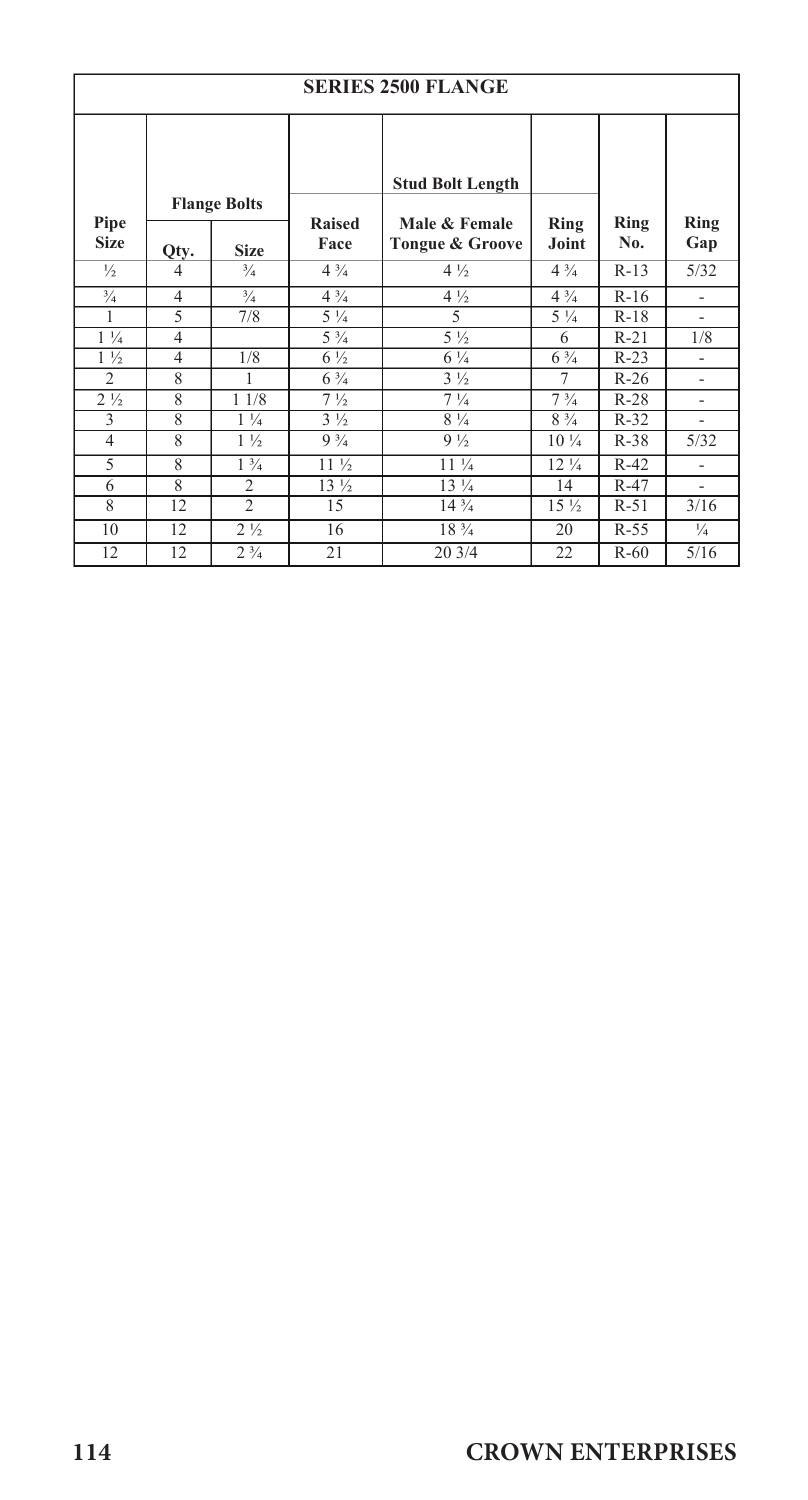# **EMERGENCY INFORMATION**

| Evacuate <b>Example 2018</b> |  |  |  |  |  |  |
|------------------------------|--|--|--|--|--|--|
|                              |  |  |  |  |  |  |
|                              |  |  |  |  |  |  |
| Safety Phone #.              |  |  |  |  |  |  |
|                              |  |  |  |  |  |  |
|                              |  |  |  |  |  |  |
|                              |  |  |  |  |  |  |
|                              |  |  |  |  |  |  |
| <b>Employment Office</b>     |  |  |  |  |  |  |
|                              |  |  |  |  |  |  |
|                              |  |  |  |  |  |  |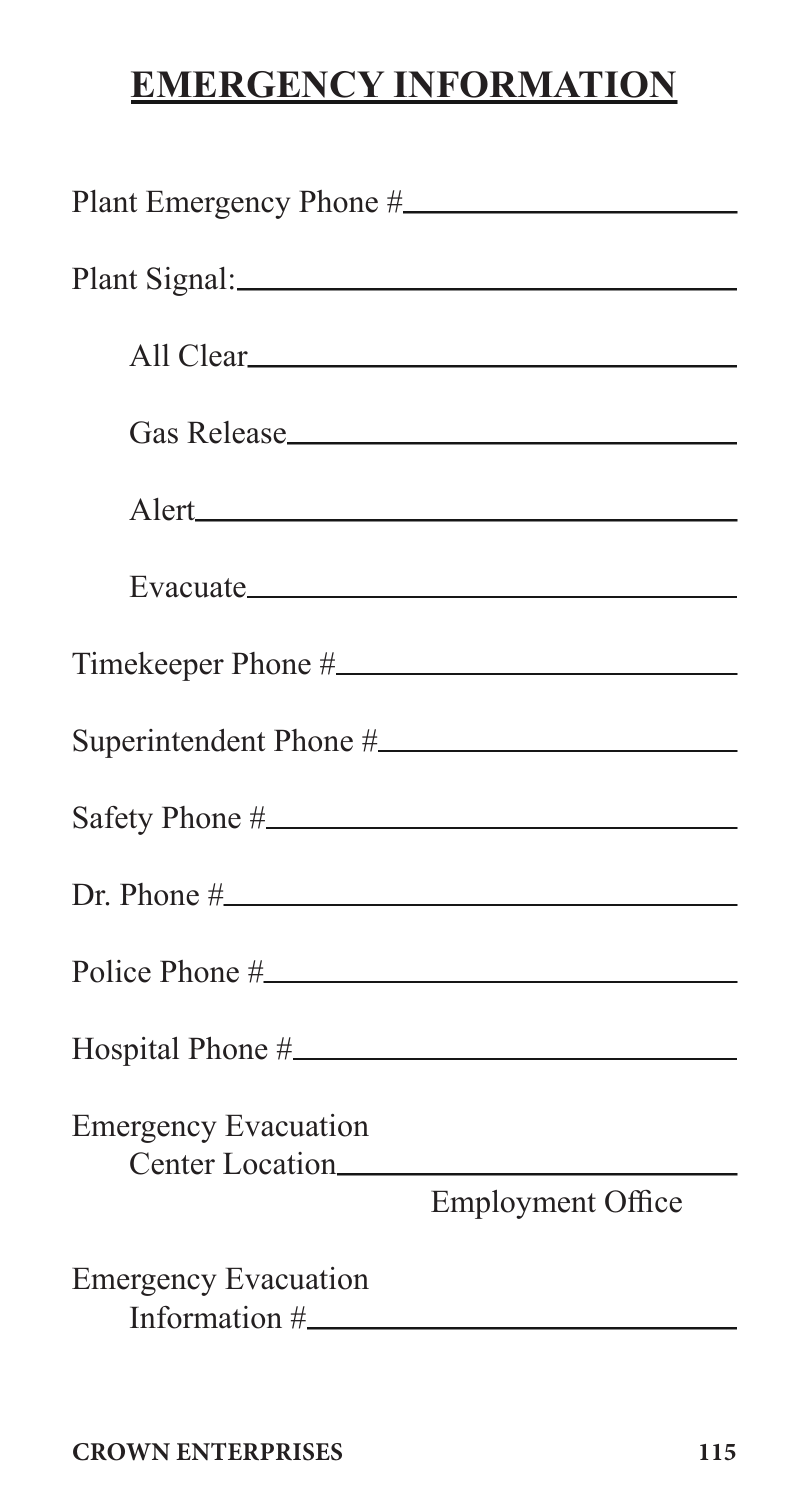# **NFPA 704 CODE**

### **Emergency Guide for Hazardous Materials**